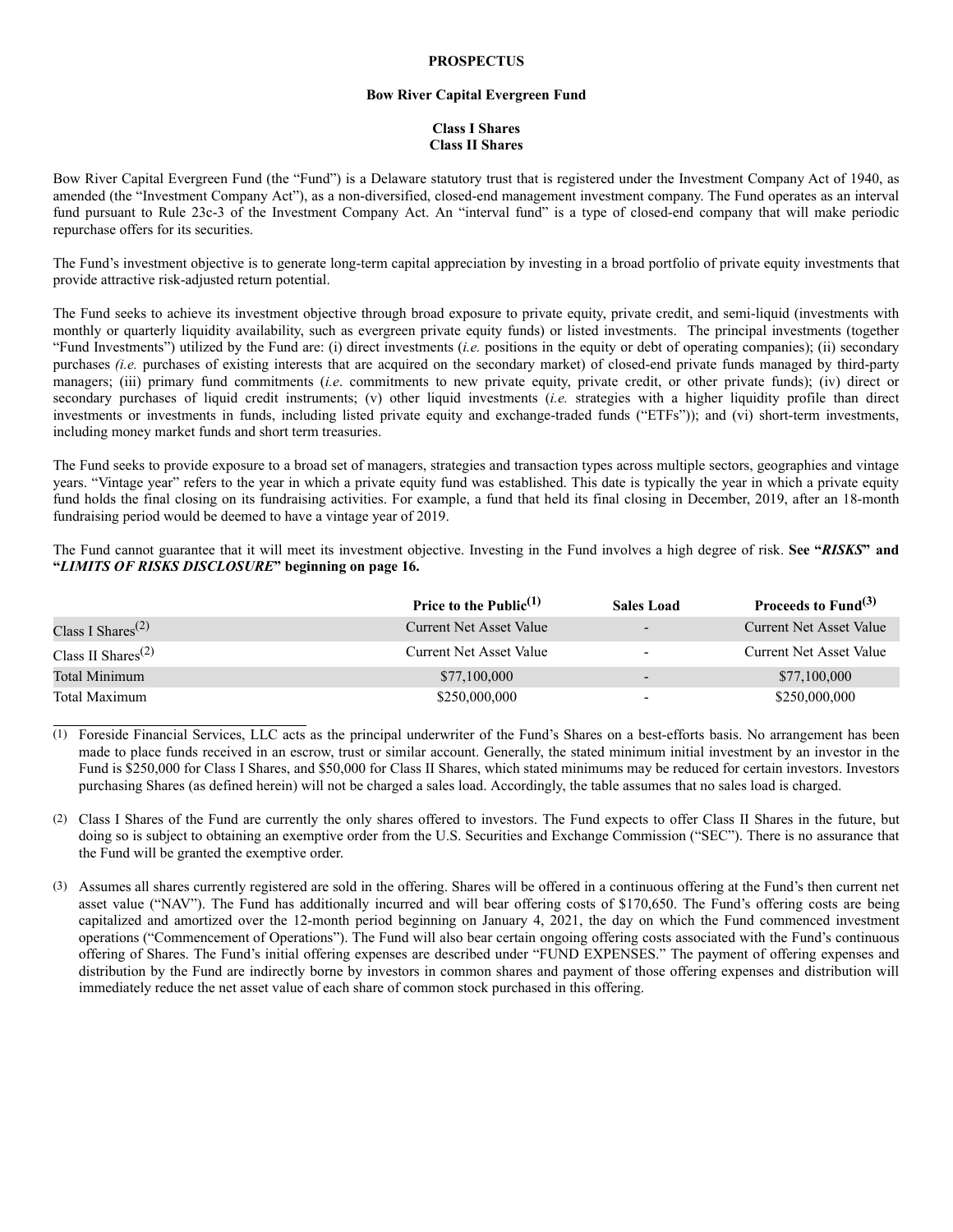This prospectus (the "Prospectus") applies to the offering of two separate classes of shares of beneficial interests ("Shares") in the Fund, designated as Class I Shares, and Class II Shares. The Fund has applied to the SEC for an exemptive order that would permit the Fund to offer more than one class of Shares. Class II Shares will not be offered to investors until the Fund has received an exemptive order permitting the multi-class structure. There is no assurance that the Fund will be granted the exemptive order. The Fund's Shares are generally offered for purchase on the first business day of each month at the NAV per Share, as determined as of the close of regular trading (4:00 p.m. Eastern Time) on the New York Stock Exchange on that day. The Fund has registered \$250,000,000 for sale under the registration statement to which this Prospectus relates. No person who is admitted as a common shareholder of the Fund (a "Common Shareholder") will have the right to require the Fund to repurchase its Shares. This Prospectus is not an offer to sell Shares and is not soliciting an offer to buy Shares in any state or jurisdiction where such offer or sale is not permitted. Investments in the Fund may be made only by prospective investors who are able to certify that they are an "accredited investor" within the meaning of Rule 501 under the Securities Act of 1933, as amended, and meet the other requirements of an "Eligible Investor," as defined herein. **See** *"ELIGIBLE INVESTORS."*

If you purchase Shares of the Fund, you will become bound by the terms and conditions of the amended and restated agreement and declaration of trust of the Fund (the "Agreement and Declaration of Trust"). A copy of the Agreement and Declaration of Trust is attached as Appendix A to this Prospectus.

Shares are speculative and illiquid securities involving substantial risk of loss. See "RISKS" generally, and "Risks Related to the Fund's *Structure"* **and** *"Risks Related to the Fund's Investment Program",* **more specifically.**

- Shares are not listed on any securities exchange and it is not anticipated that a secondary market for Shares will develop.
- You should generally not expect to be able to sell your Shares (other than through the repurchase process), regardless of **how the Fund performs.**
- **Although the Fund is required to implement a Share repurchase program, the Fund's hybrid repurchase mechanism** provides that only a limited number of Shares will be eligible for repurchase by the Fund. See "REPURCHASES OF *SHARES.***"**
- If you are permitted to sell your Shares to a third party rather than through the repurchase process, you may receive less **than your purchase price.**
- Shares are subject to substantial restrictions on transferability and resale and may not be transferred or resold except as permitted under the Agreement and Declaration of Trust. Although the Fund may offer to repurchase Shares from time to time, Shares will not be repurchased by the Fund at a Common Shareholder's option nor will they be exchangeable for Shares or shares of any other fund. As a result, an investor may not be able to sell or otherwise liquidate his or her Shares. Due to these restrictions, an investor should consider an investment in common shares to be illiquid.
- Shares are appropriate only for those investors who can tolerate a high degree of risk and do not require a liquid **investment and for whom an investment in the Fund does not constitute a complete investment program.**
- Because you will be unable to sell your Shares or have them repurchased immediately, you will find it difficult to reduce **your exposure on a timely basis during a market downturn.**
- Common Shareholders will pay offering and organizational expenses and will have to receive a total return at least in **excess of those expenses to receive an actual return on any investment.**
- Any interest accrued by borrowing in anticipation of share repurchases or tender offers or accumulation of cash in anticipation of repurchases will reduce the Fund's net income; any expense of which will be indirectly borne by the **holders of the Fund's common shares.**
- As a result of the selling commissions and dealer manager fees you pay and the offering expenses incurred, Shares are subject to immediate dilution upon purchase. In addition, because Shares are continuously offered, you may experience **additional dilution in the net asset value of your Shares.**
- **The Fund will use direct investments, secondary purchases of interests, private fund commitments, and short-term** investments to achieve its investment objective. The Fund may also, at times, be a "fund of funds," in that a substantial portion of its assets may be invested in closed-end private funds and in other registered investment companies, including **ETFs. See** *Risks Related to Fund Investments – Generally- Additional Fee Layers* **and** *Exchange-Traded Fund Risk.*
- **You should invest in the Fund only if you can sustain a complete loss of investment.**

*Leverage.* In pursuing the Fund's investment objective, the Fund may seek to enhance returns through the use of leverage. The Fund intends to use borrowings, including loans from certain financial institutions, to leverage its portfolio, in an aggregate amount of up to 33 1/3% of the Fund's total assets (including the assets subject to, and obtained with the proceeds of, such borrowings) immediately after such borrowings. Leverage magnifies volatility and will decrease the Fund's return if the Fund fails to earn as much on its investment purchased with borrowed funds as it pays for the use of those funds. The Fund's leverage strategy may not work as planned or achieve its goal. All leverage expenses of the Fund will be borne solely by holders of the Fund's Common Shares. *See* **"***INVESTMENT POLICIES —Borrowing by the Fund,***"** *and "Risks—Leverage Risk."*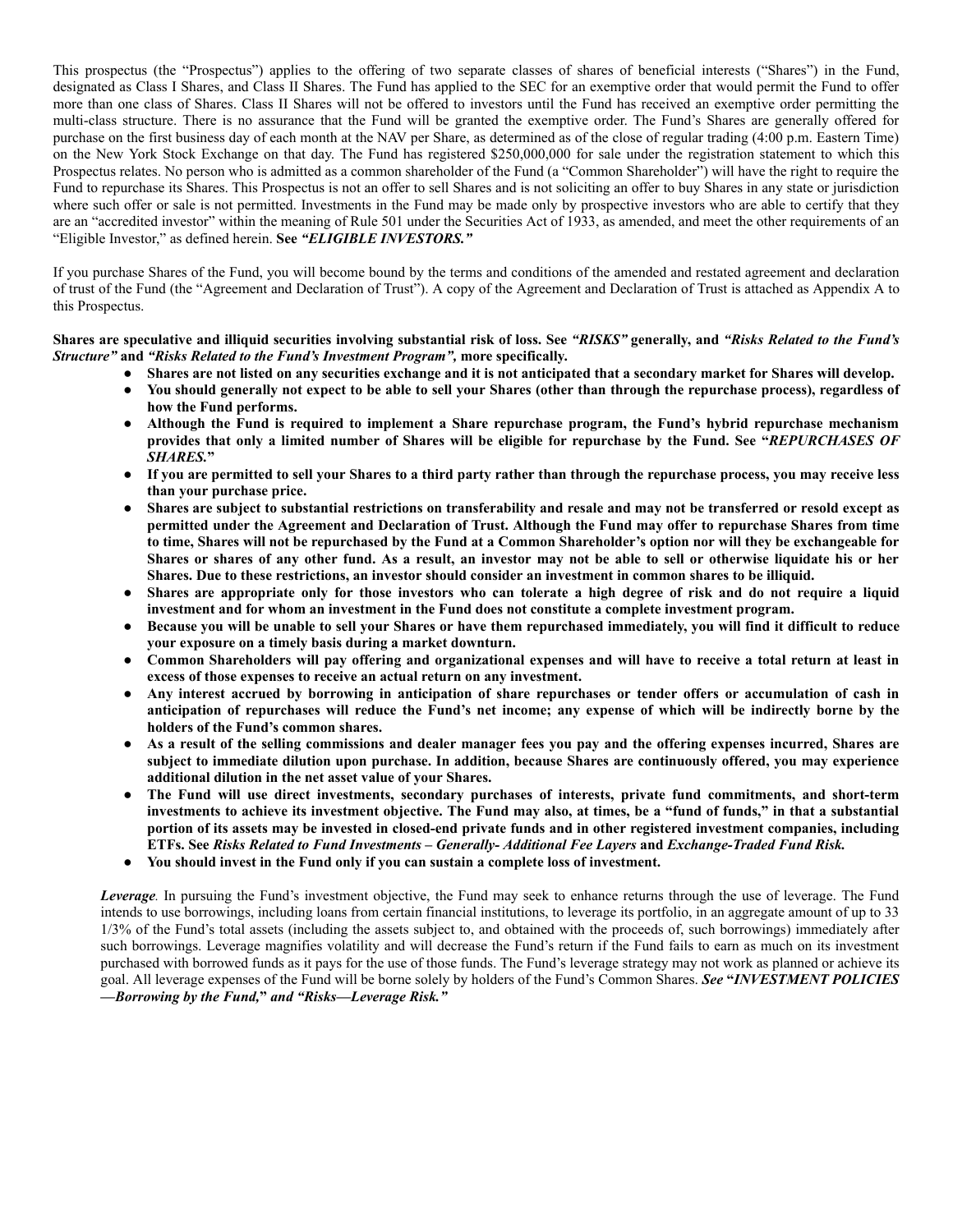**There are risks associated with the Fund's distribution sources.**

- **The amount of distributions that the Fund may pay, if any, is uncertain.**
- The Fund may pay distributions in significant part from sources that may not be available in the future and that are unrelated to the Fund's performance, such as offering proceeds, borrowings, amounts from the Fund's affiliates that are subject to repayment by investors, and return of capital (i.e. generally the return of your investment rather than a return of earnings or gains derived from the Fund's investment activities, made after deduction of the fees and expenses payable in connection with the offering, including any fees payable to the adviser). When distributions are paid from these **sources, the amount of capital available to the Fund for purposes of investment may be reduced.**
- Fees and expenses, including any future reimbursement of waived fees and expenses for which the Adviser is eligible, will **reduce any distributions a Common Shareholder would otherwise receive.**

## Limited Prior History. The Fund has a limited operating history and the shares have no history of public trading.

This Prospectus concisely provides information that you should know about the Fund before investing. You are advised to read this Prospectus carefully and to retain it for future reference. Additional information about the Fund, including the Fund's statement of additional information (the "SAI"), dated July 31, 2021, has been filed with the SEC. You can request a copy of the SAI and annual and semi-annual reports of the Fund without charge by writing to the Fund, c/o UMB Fund Services, Inc. 235 West Galena Street, Milwaukee, WI 53212, or by calling the Fund tollfree at (888) 330-3350. The SAI and annual and semi-annual reports of the Fund are also available at www.bowrivercapital.com. The SAI is incorporated by reference into this Prospectus in its entirety. You can obtain the SAI, material incorporated by reference, and other information about the Fund, on the SEC's website (http://www.sec.gov). The address of the SEC's internet site is provided solely for the information of prospective investors and is not intended to be an active link.

You should not construe the contents of this Prospectus as legal, tax or financial advice. You should consult with your own professional advisers as to legal, tax, financial, or other matters relevant to the suitability of an investment in the Fund.

You should rely only on the information contained in this Prospectus and the SAI. The Fund has not authorized anyone to provide you with different information. You should not assume that the information provided by this Prospectus is accurate as of any date other than the date shown below. Neither the SEC nor any state securities commission has approved or disapproved of these securities or determined if this Prospectus is truthful or complete. Any representation to the contrary is a criminal offense.

## THE FUND'S PRINCIPAL UNDERWRITER IS FORESIDE FINANCIAL SERVICES, LLC.

**Fund Repurchases**: The Fund has elected to implement a hybrid repurchase mechanism, where under normal circumstances, the Fund intends to provide a limited degree of liquidity to common shareholders by conducting semi-annual repurchase offers pursuant to Rule 23c-3 of the Investment Company Act, as well as discretionary repurchase offers at the discretion of the Fund's board of trustees (the "Board").

Subject to applicable law, the Fund has adopted a fundamental policy to conduct semi-annual repurchase offers ("Required Repurchases") for no less than 5% and no more than 25% of the Fund's Shares outstanding at NAV, reduced by any applicable repurchase fee. Required Repurchases in excess of 5% will be made at the sole discretion of the Board and each of the trustees on the Board (each, a "Trustee"). As a result, investors should not expect nor rely on Required Repurchases in excess of 5%.

In addition, the Fund also intends, under normal market conditions and subject to applicable law, to make periodic tender offers ("Discretionary Repurchases") for each calendar quarter following a Required Repurchase (*i.e.* twice per year), subject to the discretion of the Board.

While the Board may consider the recommendation of the Adviser and intends to make Discretionary Repurchase offers for no less than 5% of the Fund's Shares outstanding at NAV, reduced by any applicable repurchase fee, the frequency and amount of each Discretionary Repurchase offer is subject to the approval of the Board. As a result, Discretionary Repurchases may be offered at any amount, as determined by the **Board, or not at all.**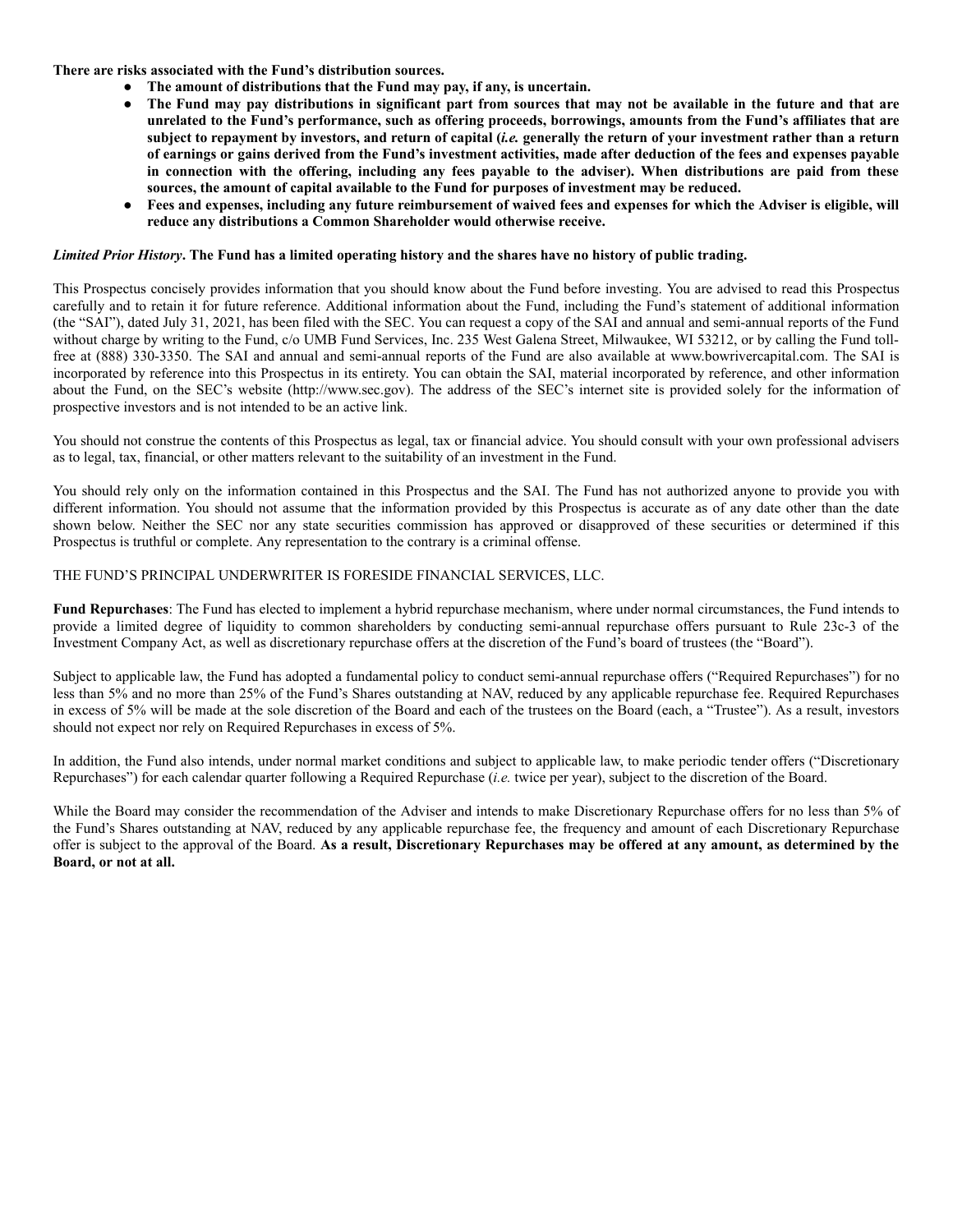Common Shareholders who tender Shares for repurchase at any time prior to the day immediately preceding the one-year anniversary of the Common Shareholder's purchase of the Shares, will be charged a 2.00% early repurchase fee by the Fund. Shares tendered for repurchase will be treated as having been repurchased on a "first in-first out" basis. It is possible that a repurchase offer may be oversubscribed, with the result that common shareholders may only be able to have a portion of their Shares repurchased. **There is no assurance that you will be able to tender your Shares when or in the amount that you desire.**

Common Shareholders will be notified in writing of a Required Repurchase or Discretionary Repurchase ("Shareholder Notification") and the date on which each repurchase offer expires (the "Repurchase Request Deadline"). The time between the notification to Common Shareholders and the Repurchase Request Deadline is generally thirty (30) days, but may vary from no more than forty-two (42) days to no less than twentyone (21) days. For each Required Repurchase or Discretionary Repurchase, Shares will be repurchased at the NAV per Share determined as of the close of regular trading (4:00 p.m. Eastern Time) on the New York Stock Exchange, no later than the fourteenth day after the Repurchase Request Deadline, or the next business day if the fourteenth day is not a business day (each a "Repurchase Pricing Date"). The Shareholder Notification will set forth the NAV per Share that has been computed no more than seven (7) calendar days before the date of such notification, and how Common Shareholders may ascertain the NAV per Share after the notification date. Payment pursuant to the repurchase will be made by checks to the Common Shareholder's address of record, or credited directly to a predetermined bank account on the purchase payment date, which will be no more than seven (7) days after the Repurchase Pricing Date. The Board may establish other policies for repurchases of Shares that are consistent with the Investment Company Act, regulations thereunder and other pertinent laws. The Fund expects the first Repurchase Request Deadline to occur within six months of the Fund becoming effective with the SEC. **See "***REPURCHASES OF SHARES.***"**

The Fund's Shares are not listed and the Fund does not currently intend to list its Shares for trading on any national securities exchange. There is not expected to be any secondary trading market in Shares. The Shares are, therefore, not marketable. Even though the Fund intends to provide limited liquidity to common shareholders on a quarterly basis through both semi-annual Required Repurchases and Discretionary Repurchases at the discretion of the Board, you should consider the Shares to be illiquid. **Discretionary Repurchases may be offered at any amount, as determined by the Board, or not at all. See** *"RISKS - Risks Related to the Fund's Structure."*

The date of this Prospectus is July 31, 2021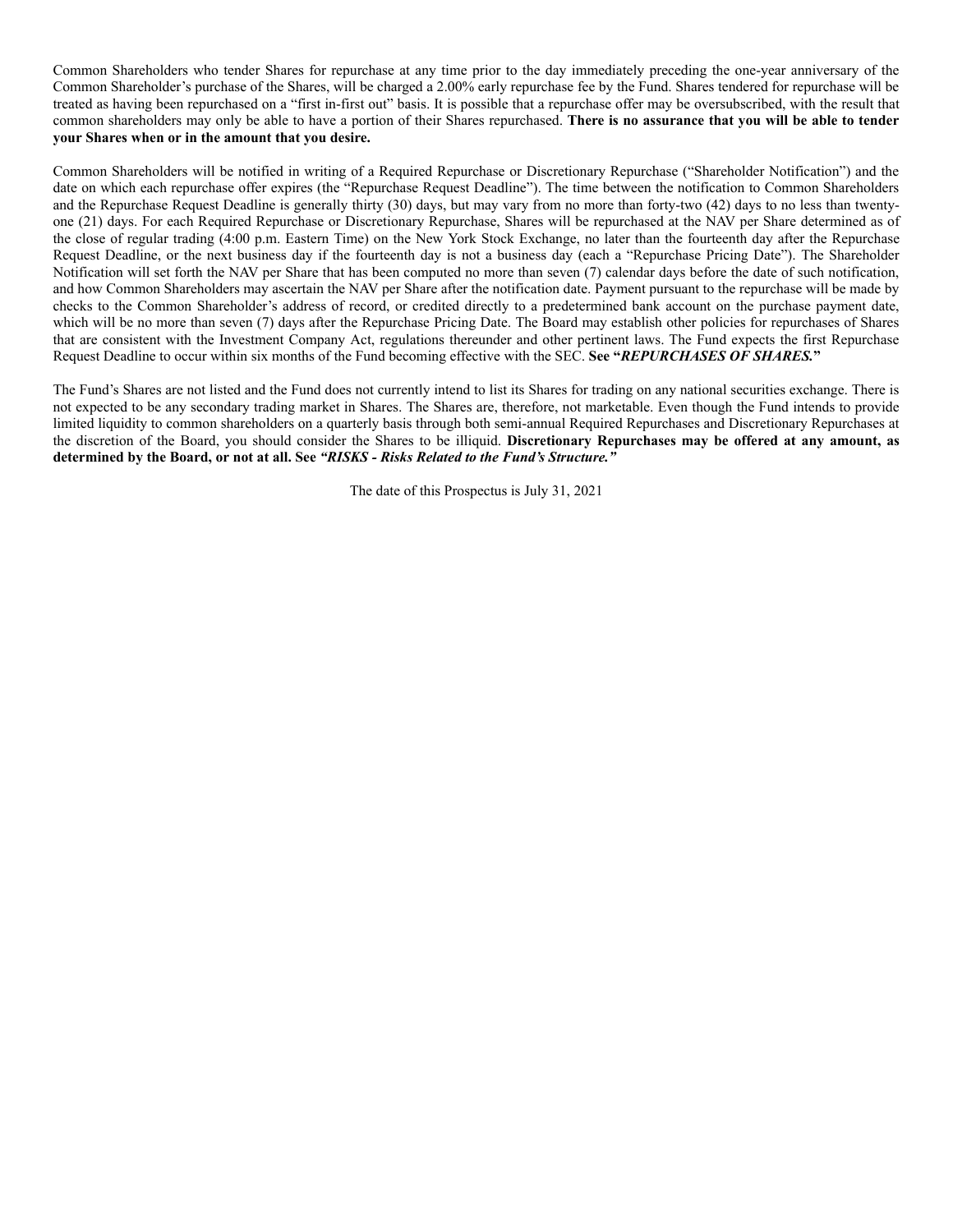# **TABLE OF CONTENTS**

|                                                                     | Page  |
|---------------------------------------------------------------------|-------|
| <b>SUMMARY</b>                                                      | 1     |
| <b>SUMMARY OF FUND EXPENSES</b>                                     | 10    |
| <b>USE OF PROCEEDS</b>                                              | 13    |
| <b>INVESTMENT OBJECTIVE AND STRATEGIES</b>                          | 14    |
| <b>INVESTMENT PROCESS</b>                                           | 16    |
| <b>INVESTMENT POLICIES</b>                                          | 16    |
| <b>RISKS</b>                                                        | 17    |
| <b>LIMITS OF RISKS DISCLOSURE</b>                                   | 36    |
| <b>MANAGEMENT OF THE FUND</b>                                       | 36    |
| <b>DISTRIBUTOR</b>                                                  | 41    |
| <b>ADMINISTRATION</b>                                               | 42    |
| <b>CUSTODIAN</b>                                                    | 43    |
| <b>MANAGEMENT TEAM OF ADVISER</b>                                   | 43    |
| <b>FUND EXPENSES</b>                                                | 43    |
| <b>VOTING</b>                                                       | 46    |
| <b>CONFLICTS OF INTEREST</b>                                        | 46    |
| <b>DIVIDENDS AND DISTRIBUTIONS</b>                                  | 48    |
| <b>DIVIDEND REINVESTMENT PLAN</b>                                   | 48    |
| <b>OUTSTANDING SECURITIES</b>                                       | 49    |
| <b>REPURCHASES OF SHARES</b>                                        | 49    |
| <b>TRANSFERS OF SHARES</b>                                          | 53    |
| <b>CALCULATION OF NET ASSET VALUE; VALUATION</b>                    | 54    |
| <b>CERTAIN TAX CONSIDERATIONS</b>                                   | 56    |
| <b>ERISA CONSIDERATIONS</b>                                         | 64    |
| <b>ELIGIBLE INVESTORS</b>                                           | 64    |
| <b>DESCRIPTION OF SHARES</b>                                        | 65    |
| <b>PURCHASING SHARES</b>                                            | 65    |
| <b>ADDITIONAL INFORMATION</b>                                       | 66    |
| <b>SUMMARY OF THE AGREEMENT AND DECLARATION OF TRUST</b>            | 66    |
| REPORTS TO COMMON SHAREHOLDERS                                      | 68    |
| <b>FISCAL YEAR</b>                                                  | 69    |
| <b>INDEPENDENT REGISTERED PUBLIC ACCOUNTING FIRM; LEGAL COUNSEL</b> | 69    |
| <b>INQUIRIES</b>                                                    | 69    |
| FREQUENTLY ASKED QUESTIONS                                          | 70    |
| <b>APPENDIX A</b>                                                   | $A-1$ |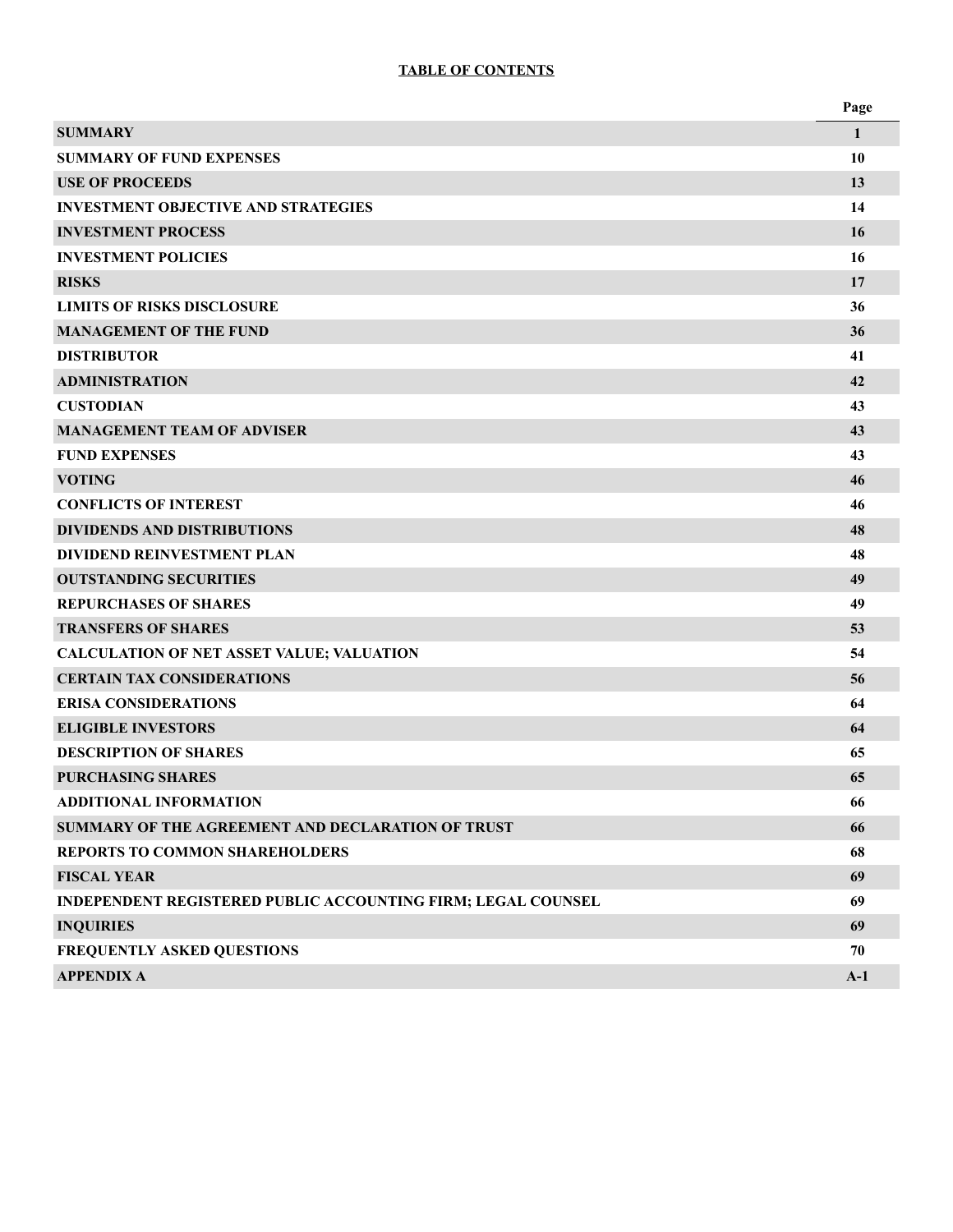## **SUMMARY**

This is only a summary and does not contain all of the information that you should consider before investing in the Fund. Before investing in the Fund, you should carefully read the more detailed information appearing elsewhere in this Prospectus, the SAI, and the Agreement and Declaration of Trust.

| <b>The Fund</b>                            | The Fund is a newly organized Delaware statutory trust that is registered under the Investment<br>Company Act as a non-diversified, closed-end management investment company. The Fund was<br>organized as a Delaware trust on April 21, 2020.                                                                                                                                                                                                                                                                                                                                                                                                                                                                                                                                                                                                                                                                                                                                                                                                                                                                                                                                                                                                                                                                                                                   |  |  |  |  |
|--------------------------------------------|------------------------------------------------------------------------------------------------------------------------------------------------------------------------------------------------------------------------------------------------------------------------------------------------------------------------------------------------------------------------------------------------------------------------------------------------------------------------------------------------------------------------------------------------------------------------------------------------------------------------------------------------------------------------------------------------------------------------------------------------------------------------------------------------------------------------------------------------------------------------------------------------------------------------------------------------------------------------------------------------------------------------------------------------------------------------------------------------------------------------------------------------------------------------------------------------------------------------------------------------------------------------------------------------------------------------------------------------------------------|--|--|--|--|
|                                            | The Fund is an appropriate investment only for those investors who can tolerate a high<br>degree of risk and do not require a liquid investment, as a total loss of investment is<br>possible.                                                                                                                                                                                                                                                                                                                                                                                                                                                                                                                                                                                                                                                                                                                                                                                                                                                                                                                                                                                                                                                                                                                                                                   |  |  |  |  |
|                                            | The Fund expects to offer two separate classes of shares of beneficial interest ("Shares")<br>designated as Class I Shares and Class II Shares. Each class of Shares is subject to different fees<br>and expenses. The Fund may offer additional classes of Shares in the future. The Fund has<br>applied for and expects to receive an exemptive order from the SEC with respect to the Fund's<br>multi-class structure. Class I Shares are the only class offered for purchase until the Fund has<br>received an exemptive order permitting the multi-class structure. There is no assurance that the<br>Fund will be granted the exemptive order.                                                                                                                                                                                                                                                                                                                                                                                                                                                                                                                                                                                                                                                                                                             |  |  |  |  |
|                                            | The Fund commenced operations on January 4, 2021 ("Commencement of Operations")<br>following the reorganization of the Bow River Capital Evergreen Private Equity Fund, LP (the<br>"Predecessor Fund") with and into the Fund, which was effective as of the close of business on<br>December 31, 2020. The Predecessor Fund maintained an investment objective, strategies and<br>investment policies, guidelines and restrictions that are, in all material respects, equivalent to<br>those of the Fund. At the time of the reorganization, the Fund and the Predecessor Fund shared<br>the same investment adviser and portfolio managers. For past performance information of the<br>Predecessor Fund, see "Performance."                                                                                                                                                                                                                                                                                                                                                                                                                                                                                                                                                                                                                                   |  |  |  |  |
| <b>Investment Objective and Strategies</b> | The Fund's investment objective is to generate long-term capital appreciation by investing in a<br>broad portfolio of private equity investments that provide attractive risk-adjusted return potential.                                                                                                                                                                                                                                                                                                                                                                                                                                                                                                                                                                                                                                                                                                                                                                                                                                                                                                                                                                                                                                                                                                                                                         |  |  |  |  |
|                                            | The Fund seeks to achieve its investment objective through broad exposure to private equity,<br>private credit, and semi-liquid (investments with monthly or quarterly liquidity availability, such<br>as evergreen private equity funds) or listed investments. The principal investments (together<br>"Fund Investments") utilized by the Fund are: (i) direct investments (i.e. positions in the equity<br>or debt of operating companies) ("Direct Equity Investments" or "Direct Credit Investments,"<br>respectively, and together, "Direct Investments"); (ii) secondary purchases (i.e. purchases of<br>existing interests that are acquired on the secondary market) of closed-end private funds<br>("Portfolio Funds") managed by third-party managers ("Portfolio Fund Managers"); (iii) primary<br>fund commitments (i.e. commitments to new private equity, private credit, or other private funds)<br>("Primary Fund Commitments"); (iv) direct or secondary purchases of liquid credit instruments;<br>(v) other liquid investments (i.e. strategies with a higher liquidity profile than direct investments<br>or investments in funds, including listed private equity and exchange-traded funds ("ETFs"));<br>and (vi) short-term investments, including money market funds and short term treasuries<br>(together, "Short-term Investments"). |  |  |  |  |
|                                            | "Portfolio Funds" are closed-end private funds, while "Portfolio Companies" are companies,<br><i>ventures and businesses.</i>                                                                                                                                                                                                                                                                                                                                                                                                                                                                                                                                                                                                                                                                                                                                                                                                                                                                                                                                                                                                                                                                                                                                                                                                                                    |  |  |  |  |

The Fund may, at times, be a "fund of funds," in that a substantial portion of its assets may be invested in other closed-end private funds and in other registered investment companies. **See "***Additional Fee Layers"* **and** *"Exchange-Traded Fund Risk."* However, the Fund may also gain such exposure through a direct investment in the targeted investment entity or indirectly through pooled vehicles or special purpose vehicles managed by the Adviser, any of its affiliates or third parties. The Fund may create special purchase vehicles to facilitate direct investments into target companies or funds, although investments in Adviser-managed investment vehicles will be greatly limited or prohibited due to Investment Company Act requirements. A discussion of the potential risks inherent in these investments can be found under *"Transactions with Af iliates."*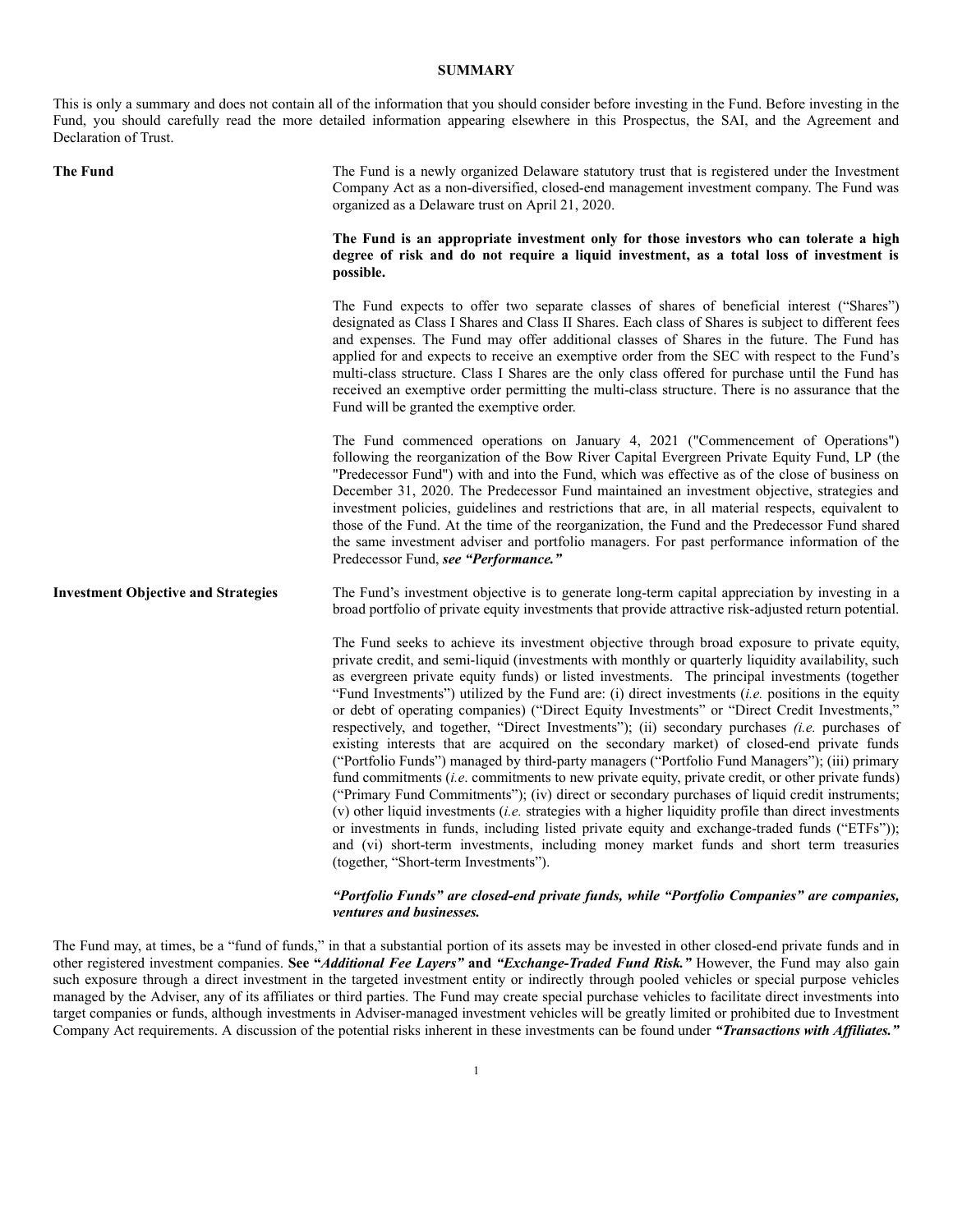To enhance the Fund's ability to manage its liquid assets, particularly in times of possible net outflows through the tender of Shares by investors, the Adviser may sell certain of the Fund's assets on the Fund's behalf.

> The Fund is expected to hold liquid assets to the extent required for purposes of liquidity management and compliance with the Investment Company Act. Over time, during normal market conditions, it is generally not expected that the Fund will hold more than 20% of its net assets in cash or cash equivalents for extended periods of time. To the extent permitted by the Investment Company Act, the Fund may borrow for investment purposes. *See* **"***INVESTMENT POLICIES.***"**

**Risk Factors** Investing in the Fund involves risks, including the risk that shareholders may receive little or no return on their investment or that shareholders may lose part or all of their investment. For a more complete discussion of the risks of investing in the Fund, *see "RISKS" and "LIMITS OF RISKS DISCLOSURE."* Shareholders should consider carefully the following principal risks before investing in the Fund. Below is a summary of the principal risks of investing in the Fund

- Common Shares will not be listed on any securities exchange and it is not anticipated that a secondary market for Shares will develop;
- Although the Fund intends to offer a limited degree of liquidity by conducting semiannual repurchase offers and discretionary repurchase offers, a Shareholder may not be able to tender its Shares in the Fund promptly after it has made a decision to do so. There is no guarantee that an investor will be able to sell all of the Common Shares that the investor desires to sell. Furthermore, discretionary repurchases are made at the discretion of the Board and therefore, may not occur. The Fund should therefore be considered an illiquid investment. *See Risks - Closed-End Fund; Liquidity Limited to Periodic Repurchases of Shares*;
- The Fund's distributions may be funded from offering proceeds or borrowings, which may constitute a return of capital and reduce the amount of capital available to the Fund for investment. Although a return of capital will generally not be taxable to a shareholder, it would reduce the shareholder's cost basis in the Common Shares and may result in higher capital gains taxes, or a lower capital loss, when Common Shares are sold. Any capital returned to shareholders through distributions will be distributed after payment of fees and expenses. *See DIVIDENDS AND DISTRIBUTIONS*;
- The Fund is a newly organized, non-diversified, closed-end investment company with a limited operating history and is subject to all of the business risks and uncertainties associated with any new business, including the risk that the Fund will not achieve its investment objectives and that the value of Shares could decline. *See Principal Risks Related to the Fund's Structure;*
- The Fund is the first registered investment company that the Adviser has managed. As a result, it is its first time addressing certain operational and compliance requirements of the Investment Company Act. *See Risks - Adviser*;
- The Fund may borrow money, which magnifies the potential for gain or loss on amounts invested and may increase the risk of investing with the Fund. *See* **"***INVESTMENT POLICIES—Borrowing by the Fund*;
- The Fund operates in a highly competitive market for investment opportunities and such competition may result in less favorable investment terms than would otherwise be the case. *See Risks – Competition for Investment Opportunities;*
- There are a number of potential conflicts of interest that could impact the Fund's investment returns. *See "Conflicts of Interest";*

<sup>2</sup>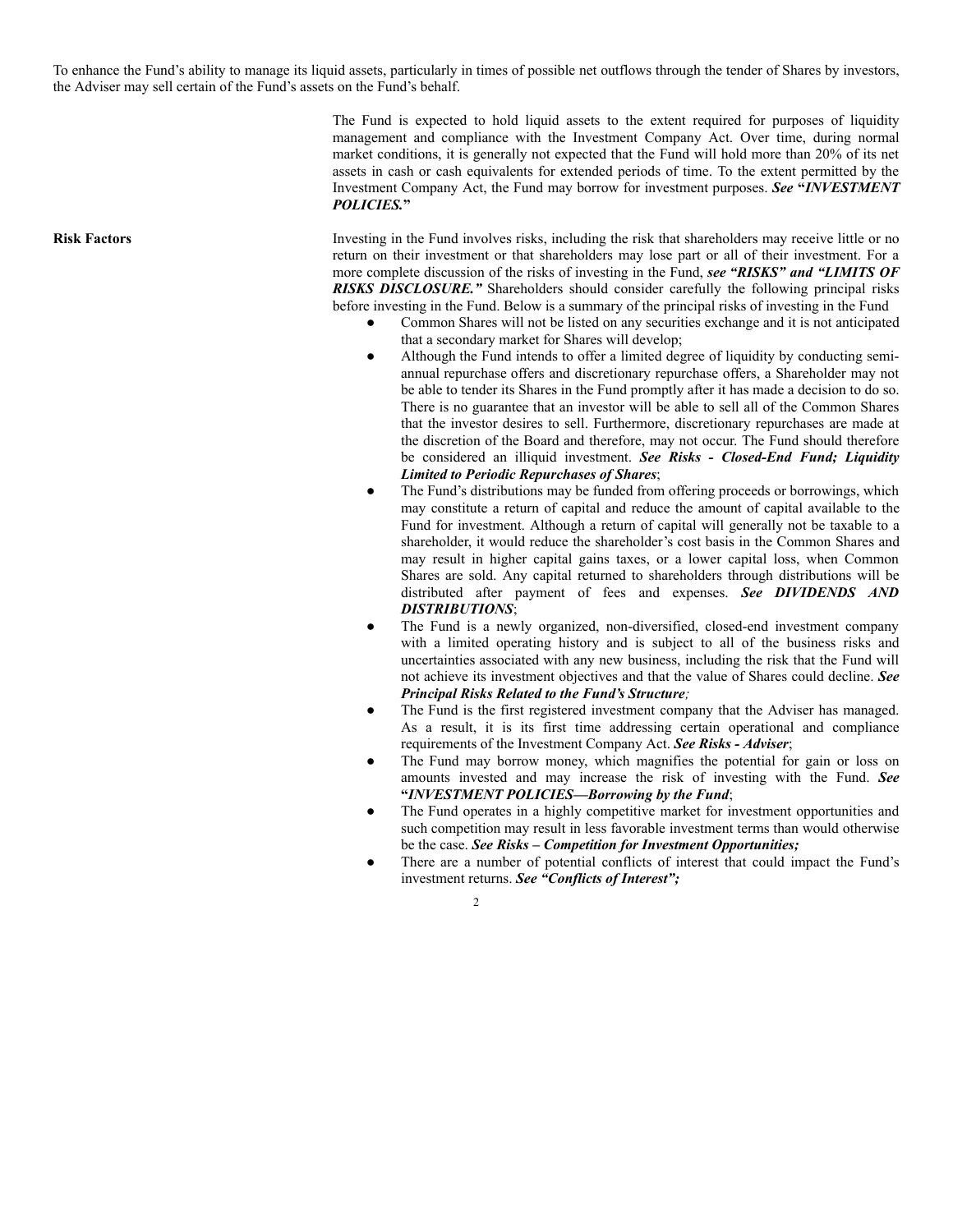- To qualify and remain eligible for the special tax treatment accorded to a regulated investment company ("RIC") and their shareholders under the Internal Revenue Code of 1986, as amended (the "Code"), the Fund must meet certain source-ofincome, asset-diversification and annual distribution requirements, and failure to do so could result in the loss of RIC status. *See DIVIDENDS AND DISTRIBUTIONS*; and
- The Fund may be materially affected by general economic and market conditions, including interest rates, inflation rates, economic uncertainty, availability of credit, financial market volatility, changes in laws and national and international political circumstances. *See Risks-General Economic and Market Conditions.*
- Portfolio Companies in the early phases of development, which can be highly risky due to the lack of a significant operating history, fully developed product lines, experienced management, or a proven market for their products. Further, Portfolio Companies that are in a state of distress or which have a poor record, and which are undergoing restructuring or changes in management, and there can be no assurances that such restructuring or changes will be successful. The management of such Portfolio Companies may depend on one or two key individuals, and the loss of the services of any of such individuals may adversely affect the performance of such Portfolio Companies. *See Nature of Portfolio Companies.*
- There are inherent risks in investing in private equity companies, which are vehicles whose principal business is to invest in and lend capital to privately-held companies. Generally, little public information exists for private and thinly traded companies, and there is a risk that private equity investors, like the Fund, may not be able to make a fully informed investment decision. *See Private Equity Risk.*
- Typically, private credit investments are in restricted securities that are not traded in public markets and subject to substantial holding periods, so that the Fund may not be able to resell some of its holdings for extended periods, which may be several years. Further, investments in private securities are illiquid, can be subject to various restrictions on resale, and there can be no assurance that the Fund will be able to realize the value of such investments in a timely manner. *See Private Credit Risk.*
- Semi-liquid investments do not offer investors full liquidity (i.e. such investments typically only offer monthly or quarterly liquidity).
- There can be no assurance that the Fund will be given direct investment opportunities, or that any direct investment offered to the Fund would be appropriate or attractive to the Fund. The level of due diligence on direct investments may be limited and there may be limited opportunities to negotiate the terms of such investments. *See Direct Investments Risk.*
- Performance of the Fund's secondary investments will depend in large part on the acquisition price paid, which may be negotiated based on incomplete or imperfect information. Certain secondary investments may be purchased as a portfolio, and in such cases the Fund may not be able to exclude from such purchases those investments that the Adviser considers (for commercial, tax, legal or other reasons) less attractive. Where the Fund acquires a portfolio company interest as a secondary investment, the Fund will generally not have the ability to modify or amend such portfolio company's constituent documents (e.g., limited partnership agreements) or otherwise negotiate the economic terms of the interests being acquired. In addition, the costs and resources required to investigate the commercial, tax and legal issues relating to secondary investments may be greater than those relating to primary investments. *See General Risks of Secondary Investments.*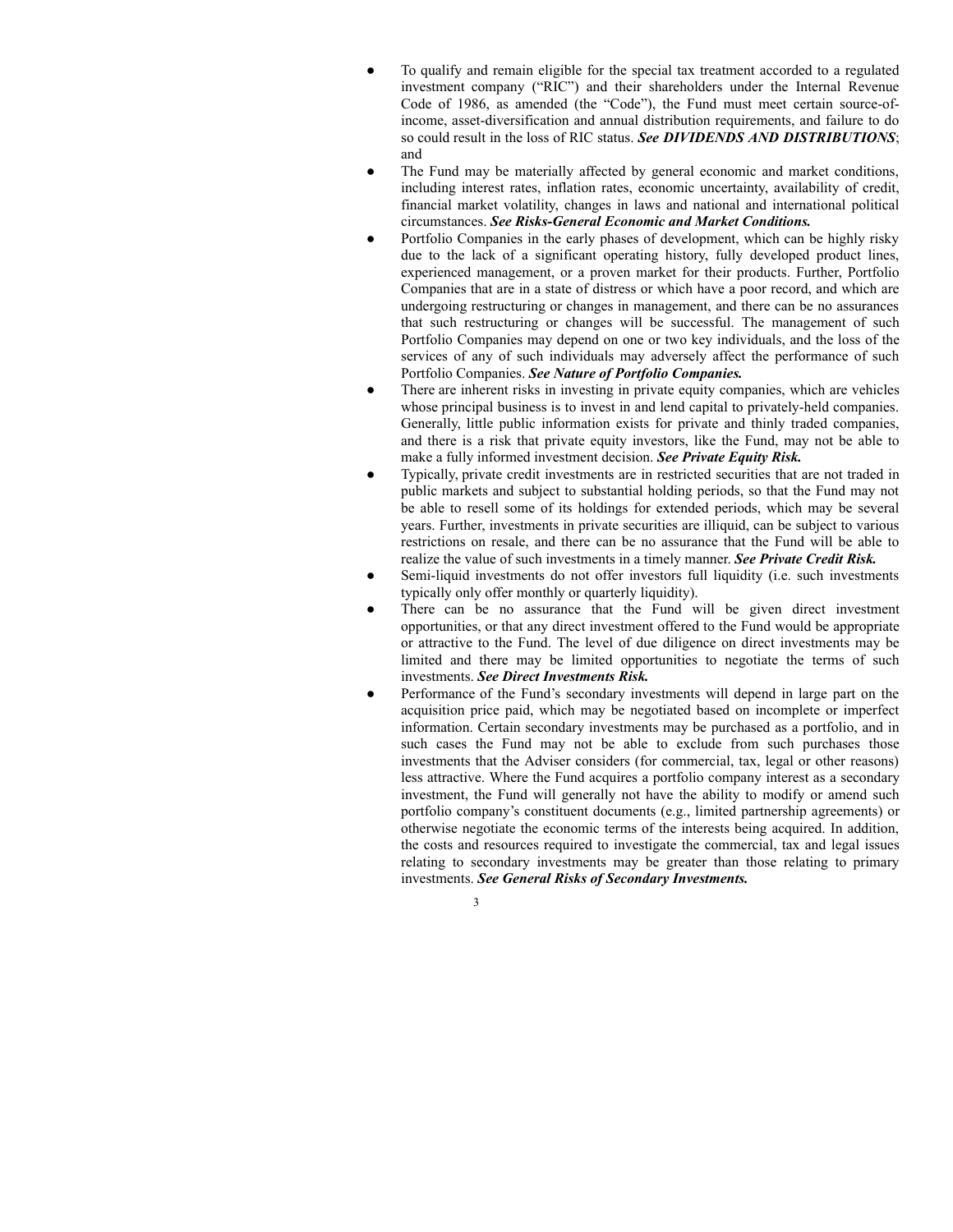| The commitment to invest in newly-created private equity funds, private credit funds,   |
|-----------------------------------------------------------------------------------------|
| or other private funds, exposes the Fund to the risk of investing in funds with limited |
| operating histories and the information the Fund will obtain about such investments     |
| may be limited. As such, the ability to evaluate past performance or to validate the    |
| investment strategies will be limited. See Primary Fund Commitments Risk.               |

- Investments in liquid credit instruments are subject to the risks associated with investments in high-yield credit. High-yield/high risk bonds, or "junk" bonds, are bonds rated below investment-grade by the primary rating agencies or are unrated bonds of similar quality. The value of lower quality bonds generally is more dependent on credit risk than investment-grade bonds and issuers of high-yield/high risk bonds may not be as strong financially as those issuing bonds with higher credit ratings. In addition, the junk bond market can experience sudden and sharp price swings. Further, secondary markets for high-yield securities are less liquid than the market for investment-grade securities. Therefore, it may be more difficult to value the securities because valuation may require more research, and elements of judgment may play a larger role in the valuation because there is less reliable, objective data available. *See Liquid Credit Instruments Risk.*
- Listed private equity occupies a small portion of the public equity universe, including only a few professional investors who focus on and actively trade such vehicles. As a result, relatively little market research is performed on listed private equity companies, only limited public data may be available regarding these vehicles and their underlying investments, and market pricing may significantly deviate from published net asset value. This can result in market inefficiencies and may offer opportunities to specialists that can value the underlying private equity investments. *See Listed Private Equity Risk***.**
- The Fund may invest in long (or short) positions in ETFs. Through its positions in ETFs, the Fund will be subject to the risks associated with such vehicles' investments, including the possibility that the value of the securities or instruments held by an ETF could decrease (or increase), and will bear its proportionate share of the ETF's fees and expenses. In addition, certain of the ETFs may hold common portfolio positions, thereby reducing any diversification benefits. *See Exchange-Traded Fund Risk.*
- Although government money market funds may seek to preserve the value of shareholders' investment at \$1.00 per share, the NAVs of such money market fund shares can fall, and in infrequent cases in the past have fallen, below \$1.00 per share, potentially causing shareholders who redeem their shares at such NAVs to lose money from their original investment. See *Money Market Funds Risk.*
- Treasuries are backed by the "full faith and credit" of the U.S. government. Similar to other issuers, changes to the financial condition or credit rating of the U.S. government may cause the value of the Fund's U.S. Treasury obligations to decline. *See Short Term Treasuries Risk***.**

**Management** The Fund's Board of Trustees (the "Board") has overall responsibility for the management and supervision of the business operations of the Fund. **See "***MANAGEMENT OF THE FUND— The Board of Trustees***."** To the extent permitted by applicable law, the Board may delegate any of its rights, powers and authority to, among others, the officers of the Fund, any committee of the Board or the Adviser.

**The Adviser and Investment Consultant** Pursuant to an investment management agreement (the "Investment Management Agreement"), Bow River Asset Management LLC, an investment adviser that is registered as an investment adviser under the Investment Advisers Act of 1940, as amended (the "Advisers Act"), serves as the Fund's investment adviser (the "Adviser"). The Adviser was organized as a limited liability company under the Laws of the State of Colorado on January 7, 2003.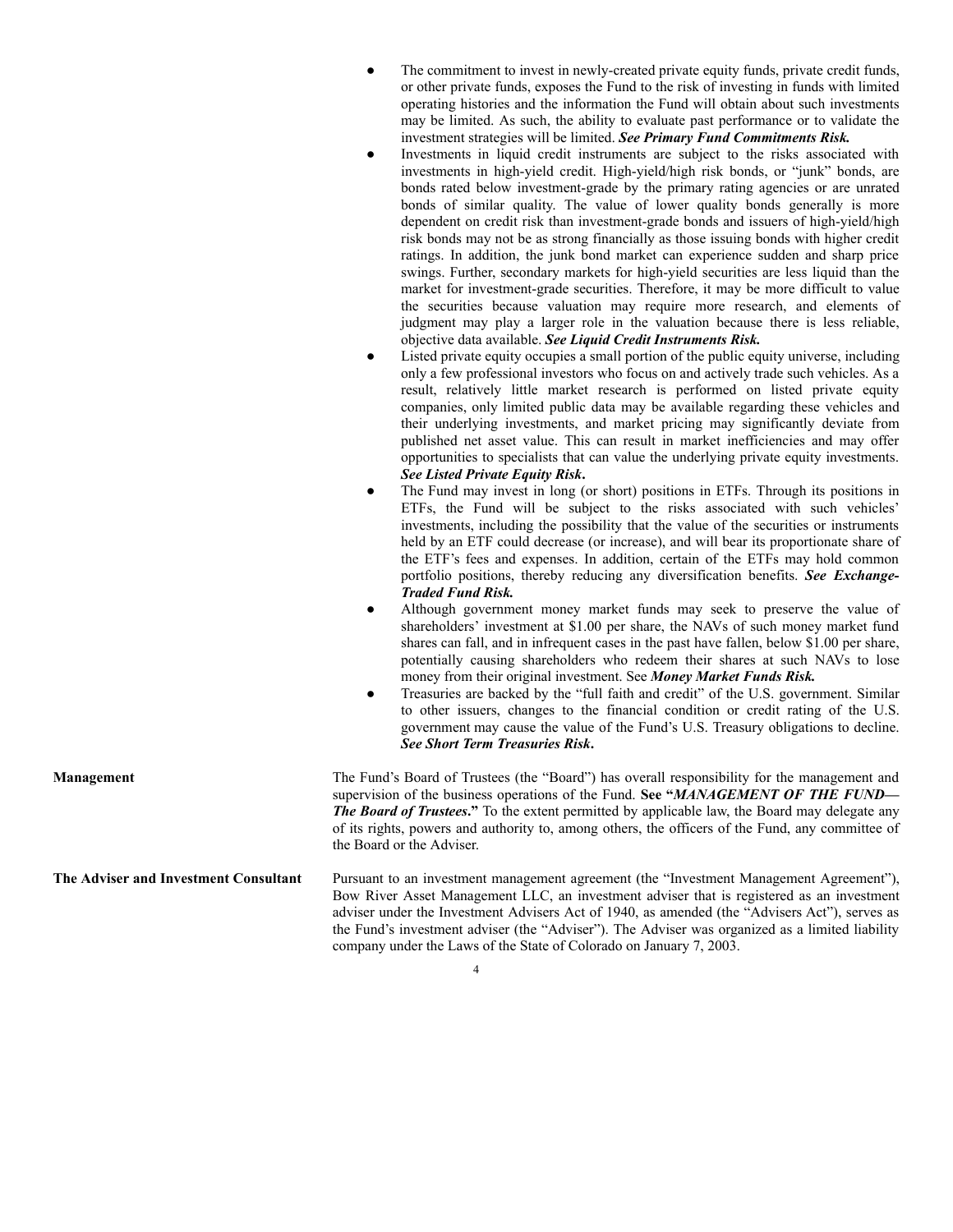Pursuant to an investment consultant agreement (the "Investment Consultant Agreement"), Aksia TorreyCove Partners, LLC, an investment adviser that is registered under the Advisers Act, serves as the investment consultant to the Fund (the "Investment Consultant").

Fund Administration The Fund has retained UMB Fund Services, Inc. (the "Administrator") to provide it with certain administrative services. The Fund compensates the Administrator for these services and reimburses the Administrator for certain of its out-of-pocket expenses. **See "***Fees and Expenses***"** below.

**Fees and Expenses** The Fund's expenses incurred and to be incurred in connection with the initial offering of Shares will be amortized by the Fund over the 12-month period beginning on the Commencement of Operations and were \$170,650. The Fund also bears directly certain ongoing offering costs associated with any periodic offers of Shares, which will be expensed as they are incurred. The payment of offering expenses and distribution by the Fund are indirectly borne by investors in common shares and payment of those offering expenses and distribution will immediately reduce the net asset value of each share of common stock purchased. Offering costs cannot be deducted by the Fund or Common Shareholders.

> On an ongoing basis, the Fund bears its own operating expenses (including, without limitation, its offering expenses). A more detailed discussion of the Fund's expenses can be found under **"***FUND EXPENSES.***"**

> *Investment Management Fee*. The Fund pays the Adviser an investment management fee (the "Investment Management Fee") in consideration of the advisory services provided by the Adviser to the Fund. The Fund pays the Adviser a monthly Investment Management Fee equal to 1.75% on an annualized basis of the Fund's average daily Managed Assets during such period. "Managed Assets" means the total assets of the Fund (including any assets attributable to money borrowed for investment purposes) minus the sum of the Fund's accrued liabilities (other than money borrowed for investment purposes). The Investment Management Fee is paid to the Adviser before giving effect to any repurchase of Shares in the Fund effective as of that date and will decrease the net profits or increase the net losses of the Fund that are credited to its Common Shareholders. **See "***MANAGEMENT OF THE FUND***."**

> *Administration Fee*. The Administrator provides the Fund certain administration and accounting services. In consideration for these services, the Administrator earns and is paid monthly in an amount equal to at least 1/12th of the applicable annual fee calculated based upon the average net asset value of the Fund, subject to a minimum annual fee (the "Administration Fee"). The Administration Fee is paid to the Administrator out of the assets of the Fund and therefore decreases the net profits or increases the net losses of the Fund. The Fund also reimburses the Administrator for certain out-of-pocket expenses and pays the Administrator a fee for transfer agency and custodian services. **See "***ADMINISTRATION***."**

> The Fund has applied for exemptive relief from the SEC that will allow the Fund, subject to certain conditions, to adopt a Distribution and Service Plan with respect to Class II Shares in compliance with Rule 12b-1 under the Investment Company Act. Under the Distribution and Service Plan, the Fund will be permitted to pay as compensation up to 0.25% on an annualized basis of the aggregate net assets of the Fund attributable to Class II Shares (the "Distribution and Servicing Fee") to the Fund's Distributor or other qualified recipients under the Distribution and Service Plan. The Distribution and Servicing Fee will be paid out of the Fund's assets and decreases the net profits or increases the net losses of the Fund*.* For purposes of determining the Distribution and Servicing Fee only, the value of the Fund's assets will be calculated prior to any reduction for any fees and expenses, including, without limitation, the Distribution and Servicing Fee payable. Class I Shares is not subject to the Distribution and Servicing Fee. Class II Shares will not be offered for sale until the Fund has received the requested exemptive relief from the SEC. As of the date of this Prospectus, the Fund had not received exemptive relief, and Class II Shares have not been offered for sale. There is no assurance that the Fund will be granted the exemptive order. **See "***DISTRIBUTION AND SERVICE PLAN***".**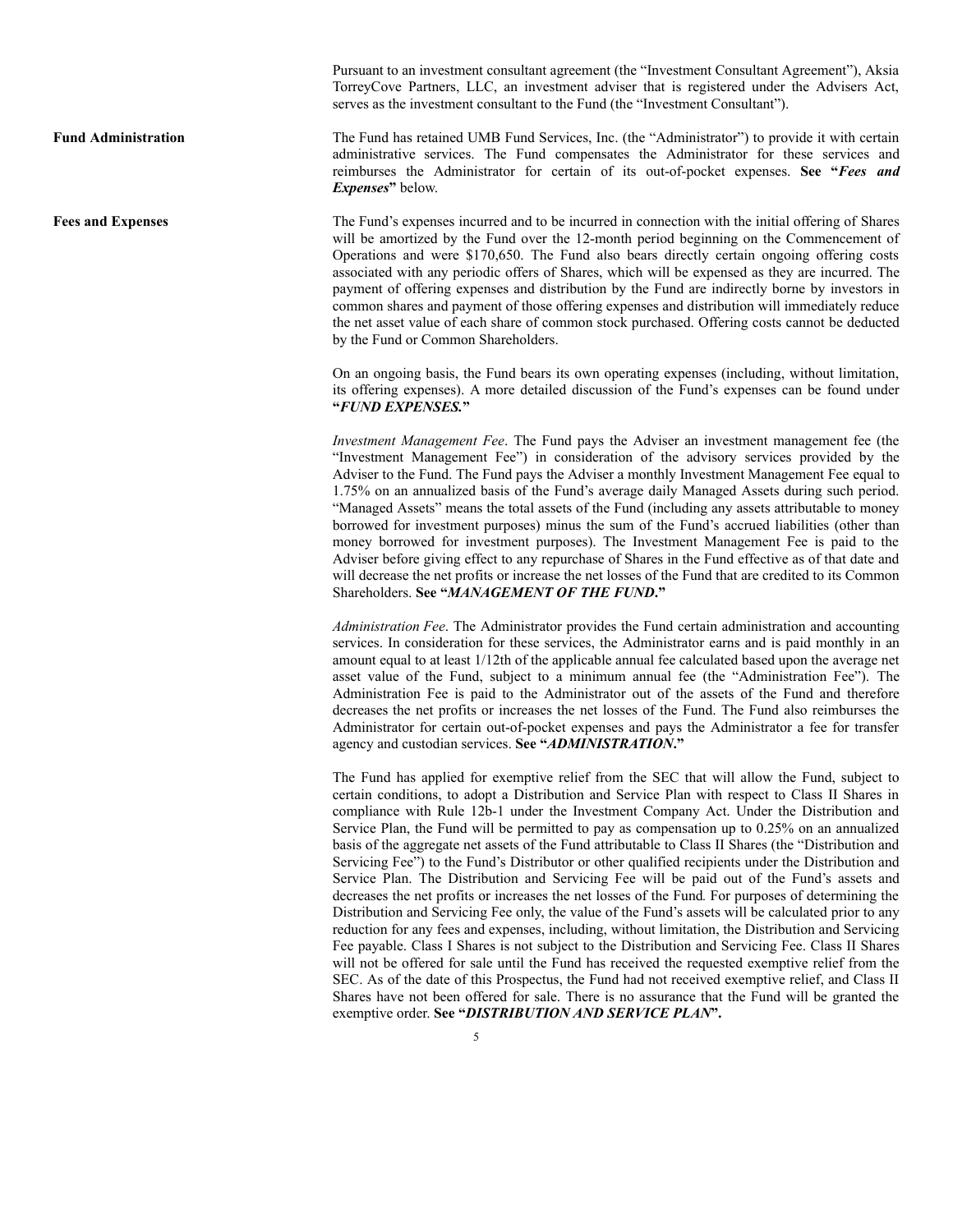**Distributions** Because the Fund intends to qualify annually as a regulated investment company (a "RIC") under the Internal Revenue Code of 1986, as amended (the "Code"), the Fund intends to distribute at least 90% of its annual net taxable income to its Common Shareholders. Nevertheless, there can be no assurance that the Fund will pay distributions to Common Shareholders at any particular rate. Each year, a statement on Internal Revenue Service ("IRS") Form 1099-DIV identifying the amount and character of the Fund's distributions will be mailed to Common Shareholders. **See "***Taxes***"** below.

**Eligible Investors** Each prospective investor in the Fund will be required to certify that it is an "accredited investor" within the meaning of Rule 501 under the Securities Act of 1933, as amended (the "Securities Act"). The criteria for qualifying as an "accredited investor" are set forth in the subscription documents that must be completed by each prospective investor.

> In addition, Shares are generally being offered only to investors that are either (i) U.S. persons for U.S. federal income tax purposes or (ii) non-U.S. persons that meet eligibility standards as defined by the Fund pursuant to applicable law in the relevant jurisdictions.

> Investors who meet such qualifications are referred to in this Prospectus as "Eligible Investors." The qualifications required to invest in the Fund will appear in subscription documents that must be completed by each prospective investor. Existing Common Shareholders who request to purchase additional Shares will be required to qualify as "Eligible Investors" and to complete an additional investor certification prior to any additional purchase.

> Prospective investors that are non-U.S. persons for U.S. federal income tax purposes must request a copy of supplemental offering materials without charge by writing to the Fund, c/o UMB Fund Services, Inc. 235 West Galena Street, Milwaukee, WI 53212. **See "***CERTAIN TAX CONSIDERATIONS—Taxation of Non-U.S. Common Shareholders***."**

> **To the extent the Fund identifies any Common Shareholder holding Shares that was not an Eligible Investor at the time of acquiring such Shares, the Fund reserves the right to (i) cause a mandatory repurchase of all or some of the Shares of such Common Shareholder, or any person acquiring Shares from or through such Common Shareholder, (ii) retain any unrealized gains or profits associated with Shares held by such Common Shareholder and/or (iii) take any other action the Board determines to be appropriate in light of the circumstances.**

**Purchasing Shares** The minimum initial investment in the Fund for Class I Shares is \$250,000, and the minimum initial investment for Class II Shares is \$50,000, except for additional purchases pursuant to the dividend reinvestment plan. However, the Fund, in its sole discretion, may accept investments below these minimums. Investors subscribing through a given broker/dealer or registered investment adviser may have shares aggregated to meet these minimums, so long as denominations are not less than \$50,000 and incremental contributions are not less than \$25,000. Class I Shares are the only class offered for purchase until the Fund has received an exemptive order permitting the multi-class structure. There is no assurance that the Fund will be granted the exemptive order.

> Shares will generally be offered on the first business day of each month at the net asset value per Share, as determined as of the close of regular trading (4:00 p.m. Eastern Time) on the New York Stock Exchange on that day.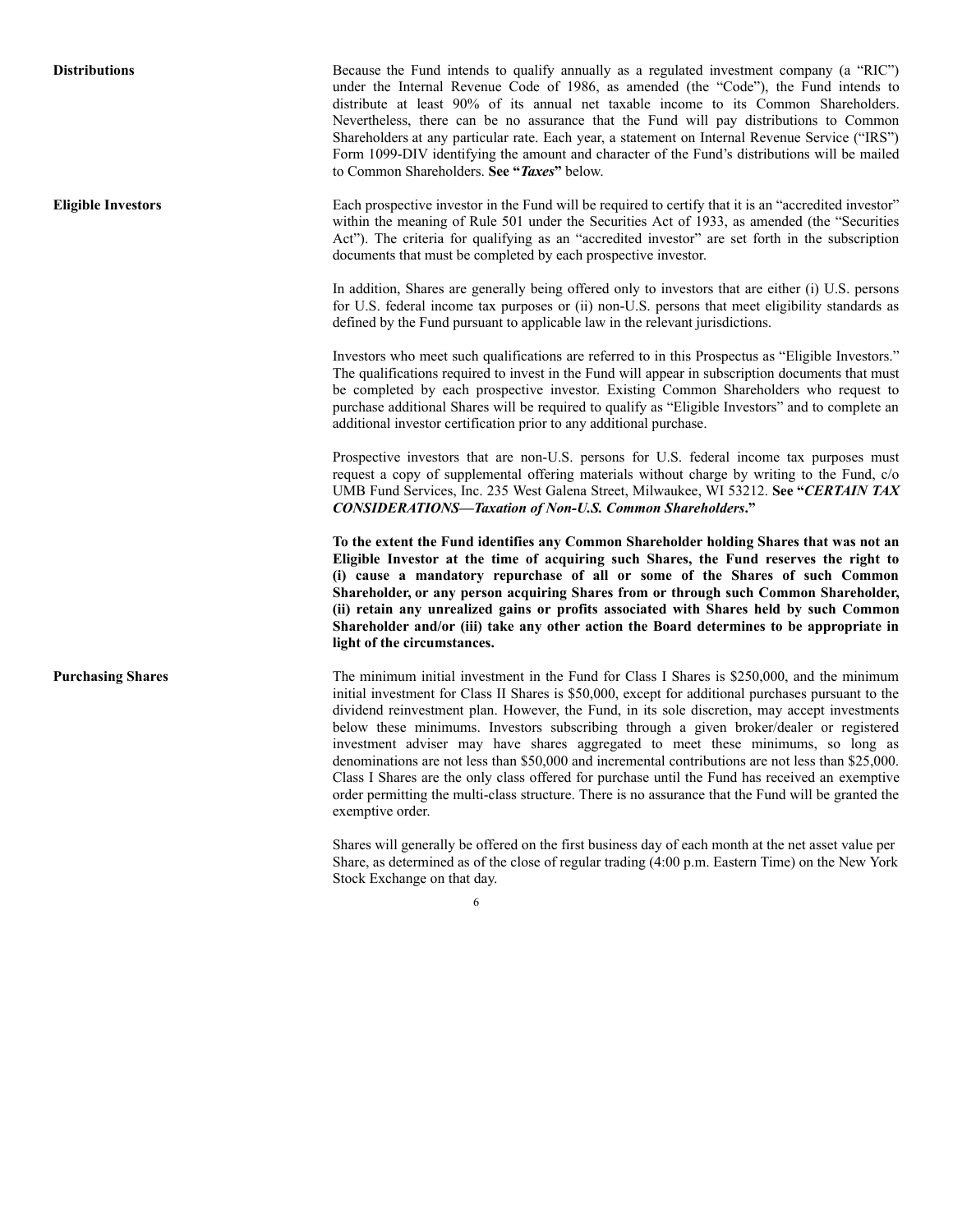|                                   | A prospective investor must submit a completed subscription document to UMB Fund Services,<br>Inc., the Fund's transfer agent (the "Transfer Agent") at least five business days prior to the last<br>day of each calendar month, as set forth in the Fund's subscription document and notified to<br>prospective investors. Subscriptions are generally also subject to the receipt of cleared funds on<br>or prior to the last day of each calendar month (the "Acceptance Date"). Any amounts received<br>from prospective investors by the Transfer Agent in advance of the initial or subsequent<br>purchases are placed in a non-interest bearing account with the Transfer Agent prior to their<br>investment in the Fund. The Fund reserves the right to reject any purchase of Shares in certain<br>limited circumstances (including, without limitation, when it has reason to believe that a<br>purchase of shares would be unlawful). Unless otherwise required by law, any amount received<br>in advance of purchase ultimately rejected by the Fund will be returned to the prospective<br>investor. Additional information regarding the subscription process is set forth under<br>"PURCHASING SHARES." |
|-----------------------------------|-------------------------------------------------------------------------------------------------------------------------------------------------------------------------------------------------------------------------------------------------------------------------------------------------------------------------------------------------------------------------------------------------------------------------------------------------------------------------------------------------------------------------------------------------------------------------------------------------------------------------------------------------------------------------------------------------------------------------------------------------------------------------------------------------------------------------------------------------------------------------------------------------------------------------------------------------------------------------------------------------------------------------------------------------------------------------------------------------------------------------------------------------------------------------------------------------------------------------|
| <b>Use of Proceeds</b>            | Under normal circumstances, the proceeds from the sale of Shares, net of the Fund's fees and<br>expenses, are invested by the Fund to pursue its investment objective as soon as practicable. It is<br>anticipated that proceeds from the sale of Shares will be invested in appropriate investment<br>opportunities within three months; however, changes in market conditions could result in the<br>Fund's anticipated investment period extending as long as six months.                                                                                                                                                                                                                                                                                                                                                                                                                                                                                                                                                                                                                                                                                                                                            |
|                                   | Delays in investing the Fund's assets may occur for a variety of reasons and a portion of the<br>amount of proceeds of the offering of Shares or any other available funds may be invested in<br>short-term debt securities or money market funds pending investment pursuant to the Fund's<br>investment objective and strategies. Furthermore, subject to applicable law, the Fund may<br>maintain a portion of its assets in cash or such short-term securities or money market funds to<br>meet operational needs, for temporary defensive purposes, or to maintain liquid assets. See<br>"USE OF PROCEEDS."                                                                                                                                                                                                                                                                                                                                                                                                                                                                                                                                                                                                        |
| <b>Dividend Reinvestment Plan</b> | The Fund has adopted an "opt out" dividend reinvestment plan (the "DRIP"). Investors that wish<br>to participate in the DRIP will not be required to take any action. A participating investor's<br>distribution amount will purchase Shares at the net asset value of the Fund. Investors that wish to<br>receive their distributions in cash may do so by making a written election to not participate in the<br>DRIP on the investor's subscription agreement or by notifying the Administrator in writing at<br>Bow River Capital Evergreen Fund, c/o UMB Fund Services, Inc. 235 West Galena Street,<br>Milwaukee, WI 53212. Such written notice must be received by the Administrator 60 days prior<br>to the record date of the distribution or the Common Shareholder will receive such distribution in<br>shares through the DRIP.                                                                                                                                                                                                                                                                                                                                                                             |
| <b>Repurchases of Shares</b>      | The Fund is not a liquid investment. No Common Shareholder will have the right to require the<br>Fund to repurchase its Shares.                                                                                                                                                                                                                                                                                                                                                                                                                                                                                                                                                                                                                                                                                                                                                                                                                                                                                                                                                                                                                                                                                         |
|                                   | The Fund has elected to implement a hybrid repurchase mechanism, where under normal<br>circumstances, the Fund provides a limited degree of liquidity to Common Shareholders by<br>conducting semi-annual repurchase offers pursuant to Rule 23c-3 of the Investment Company<br>Act, as well as discretionary repurchase offers. While the Board may consider the<br>recommendation of the Adviser, discretionary repurchase offers will be made at the sole<br>discretion of the Fund's board of trustees (the "Board"). As a result, discretionary repurchases<br>may be offered at any amount, as determined by the Board, or not at all.                                                                                                                                                                                                                                                                                                                                                                                                                                                                                                                                                                            |
|                                   | The Fund has adopted a fundamental policy to conduct semi-annual repurchase offers (each, a<br>"Required Repurchase"). In each Required Repurchase offer, the Fund may offer to repurchase<br>its Shares at their NAV as determined every six months, as applicable (each, a "Repurchase<br>Pricing Date"). Each Required Repurchase offer will be for no less than 5% of the Fund's<br>Shares outstanding, but if the value of Shares tendered for repurchase exceeds the value the<br>Fund intended to repurchase, the Fund may determine to repurchase less than the full<br>number of Shares tendered. In such event, Common Shareholders will have their Shares<br>repurchased on a pro rata basis, and tendering Common Shareholders will not have all of<br>their tendered Shares repurchased by the Fund. Common Shareholders tendering Shares for<br>repurchase will be asked to give written notice of their intent to do so by the date specified in the<br>notice describing the terms of the applicable repurchase offer, which date will be approximately<br>fourteen (14) days prior to the Repurchase Pricing Date.                                                                                     |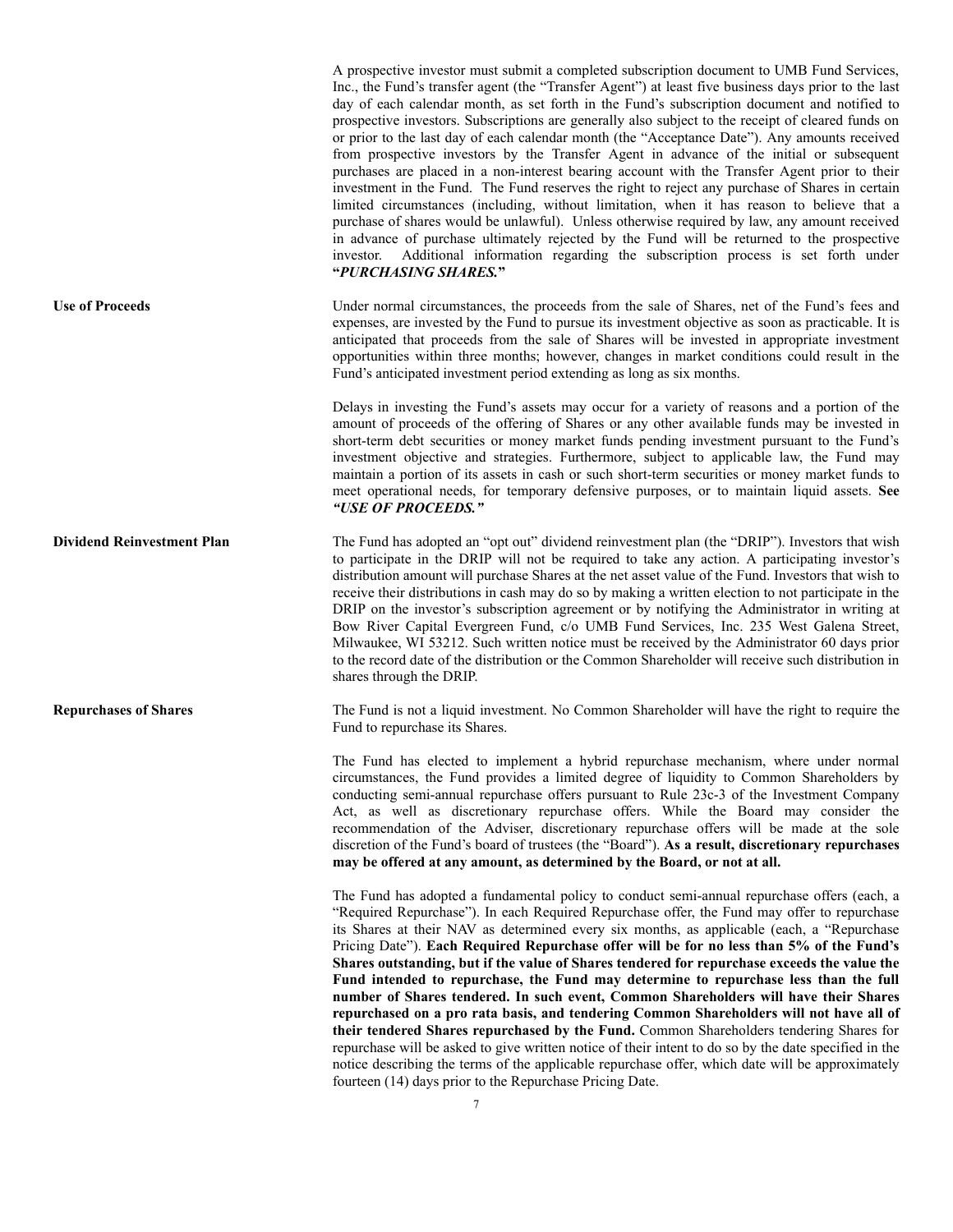The Adviser also anticipates recommending to the Board that, under normal market circumstances, the Fund conduct periodic repurchase offers of no more than 5% of the Fund's net assets generally for each calendar quarter following a Required Repurchase (each, a "Discretionary Repurchase"). In determining whether the Fund should offer a Discretionary Repurchase, the Board may consider the recommendation of the Adviser as well as a variety of other operational, business and economic factors. While it is anticipated that each Discretionary Repurchase will be offered for each calendar quarter following a Required Repurchase (*i.e.* twice per year), any Discretionary Repurchase of Shares will be made at such times and on such terms as may be determined by the Board from time to time in its sole discretion. **As a result, Discretionary Repurchases may be offered at any amount, as determined by the Board, or not at all**. The Fund may also elect to repurchase less than the full amount that a Common Shareholder requests to be repurchased. In addition, the Board may under certain circumstances elect to postpone, suspend or terminate an offer to repurchase Shares. **See "***REPURCHASES OF SHARES***."**

A Common Shareholder who tenders some but not all of its Shares for repurchase will be required to maintain a minimum account balance of \$25,000 for Class II Shares and \$100,000 for Class I Shares. Such minimum ownership requirement may be waived by the Board, in its sole discretion. The Fund reserves the right to reduce the amount to be repurchased from a Common Shareholder so that the required capital balance is maintained.

A 2.00% early repurchase fee will be charged by the Fund with respect to any repurchase of Shares from a Common Shareholder at any time prior to the day immediately preceding the oneyear anniversary of the Common Shareholder's purchase of the Shares. Shares tendered for repurchase will be treated as having been repurchased on a "first in-first out" basis. An early repurchase fee payable by a Common Shareholder may be waived by the Fund in circumstances where the Board determines that doing so is in the best interests of the Fund. **See "***REPURCHASES OF SHARES***."**

**Transfer Restrictions** A Common Shareholder may assign, transfer, sell, encumber, pledge or otherwise dispose of (each, a "transfer") Shares only (i) by operation of law pursuant to the death, divorce, insolvency, bankruptcy, or adjudicated incompetence of the Common Shareholder; or (ii) under other limited circumstances, with the consent of the Board (which may be withheld in its sole discretion and is expected to be granted, if at all, only under extenuating circumstances). Notice to the Fund of any proposed transfer must include evidence satisfactory to the Board that the proposed transferee, at the time of the transfer, meets any requirements imposed by the Fund with respect to investor eligibility and suitability. **See "***ELIGIBLE INVESTORS***."** Such notice of a proposed transfer of Shares must also be accompanied by properly completed subscription documents in respect of the proposed transferee. In connection with any request to transfer Shares, the Fund may require the Common Shareholder requesting the transfer to obtain, at the Common Shareholder's expense, an opinion of counsel selected by the Fund as to such matters as the Fund may reasonably request.

> Each transferring Common Shareholder and transferee may be charged reasonable expenses, including attorneys' and accountants' fees, incurred by the Fund in connection with the transfer. **See "***TRANSFERS OF SHARES***."**

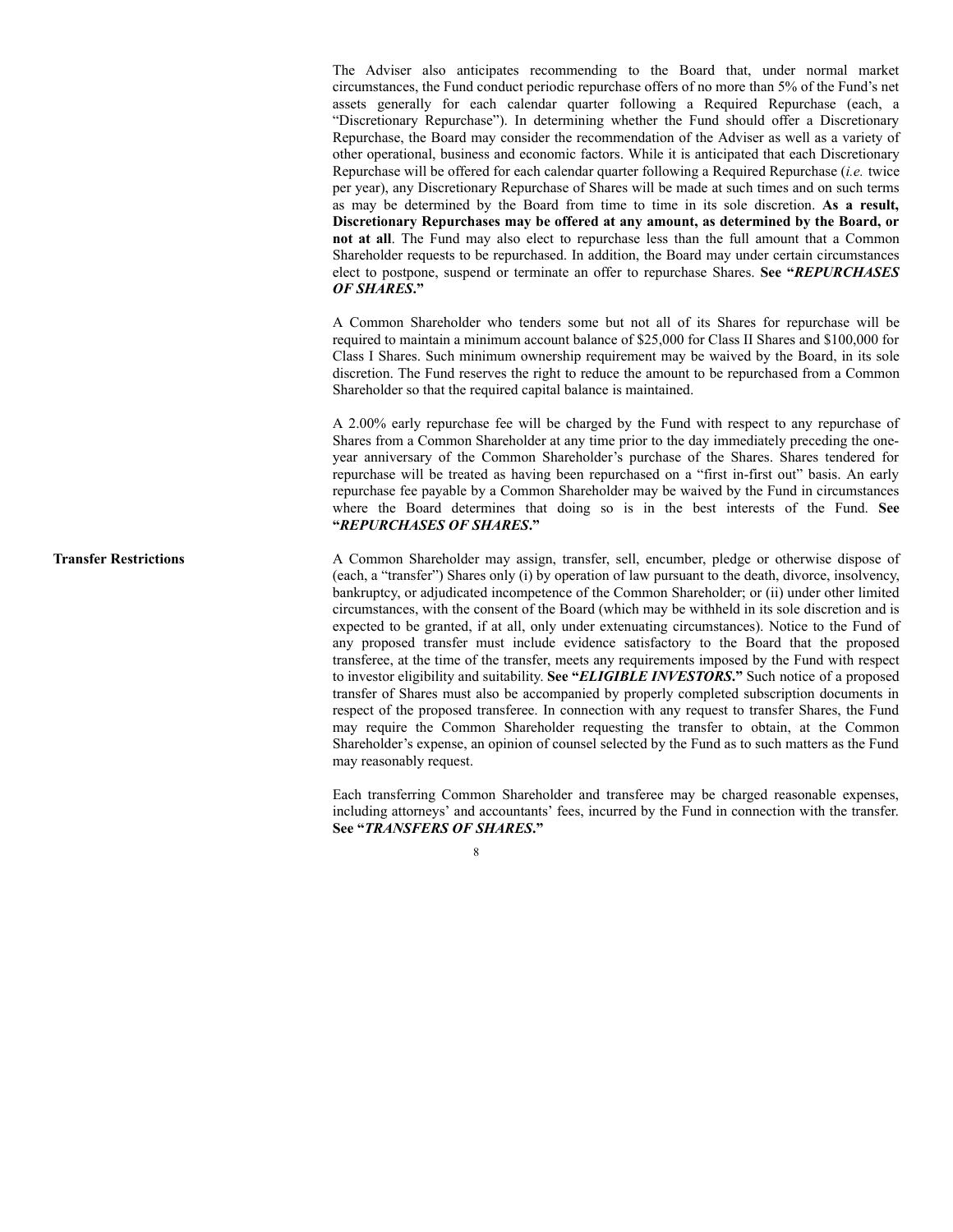Taxes The Fund has elected to be treated as a RIC for U.S. federal income tax purposes, and it further intends each year to qualify as a RIC for U.S. federal income tax purposes. As such, the Fund generally will not be subject to U.S. federal corporate income tax, provided that it distributes all of its net taxable income and gains each year. It is anticipated that the Fund will principally recognize capital gains and dividends and therefore dividends paid to Common Shareholders in respect of such income generally will be taxable to Common Shareholders at the reduced rates of U.S. federal income tax that are applicable to individuals for "qualified dividends" and long-term capital gains**.** For a discussion of certain tax risks and considerations relating to an investment in the Fund **see "***Tax Reports***"** below and **"***CERTAIN TAX CONSIDERATIONS***."** Prospective investors should consult their own tax advisers with respect to the specific U.S. federal, state, local, U.S. and non-U.S. tax consequences, including applicable tax reporting requirements. **Tax Reports** The Fund will distribute to its Common Shareholders, after the end of each calendar year, IRS Forms 1099-DIV detailing the amounts includible in such investor's taxable income for such year as ordinary income, qualified dividend income and long-term capital gains. Dividends and other taxable distributions are taxable to the Fund's Common Shareholders even if they are reinvested in additional Shares pursuant to the DRIP. **Reports to Common Shareholders** Common Shareholders will receive an unaudited semi-annual and an audited annual report within 60 days after the close of the period for which the report is being made, or as otherwise required by the Investment Company Act. Common Shareholders also will be sent reports regarding the Fund's operations each quarter. **See "***REPORTS TO COMMON SHAREHOLDERS***." Fiscal and Tax Year** The Fund's first fiscal period concluded on March 31, 2021. Thereafter, the Fund's fiscal year will be the 12-month period ending on March 31. The Fund's first taxable year will conclude on September 30, 2021. Thereafter, the Fund's taxable year will be the 12-month period ending on September 30. **Term** The Fund's term is perpetual unless the Fund is otherwise terminated under the terms of the

Agreement and Declaration of Trust.

 $\overline{Q}$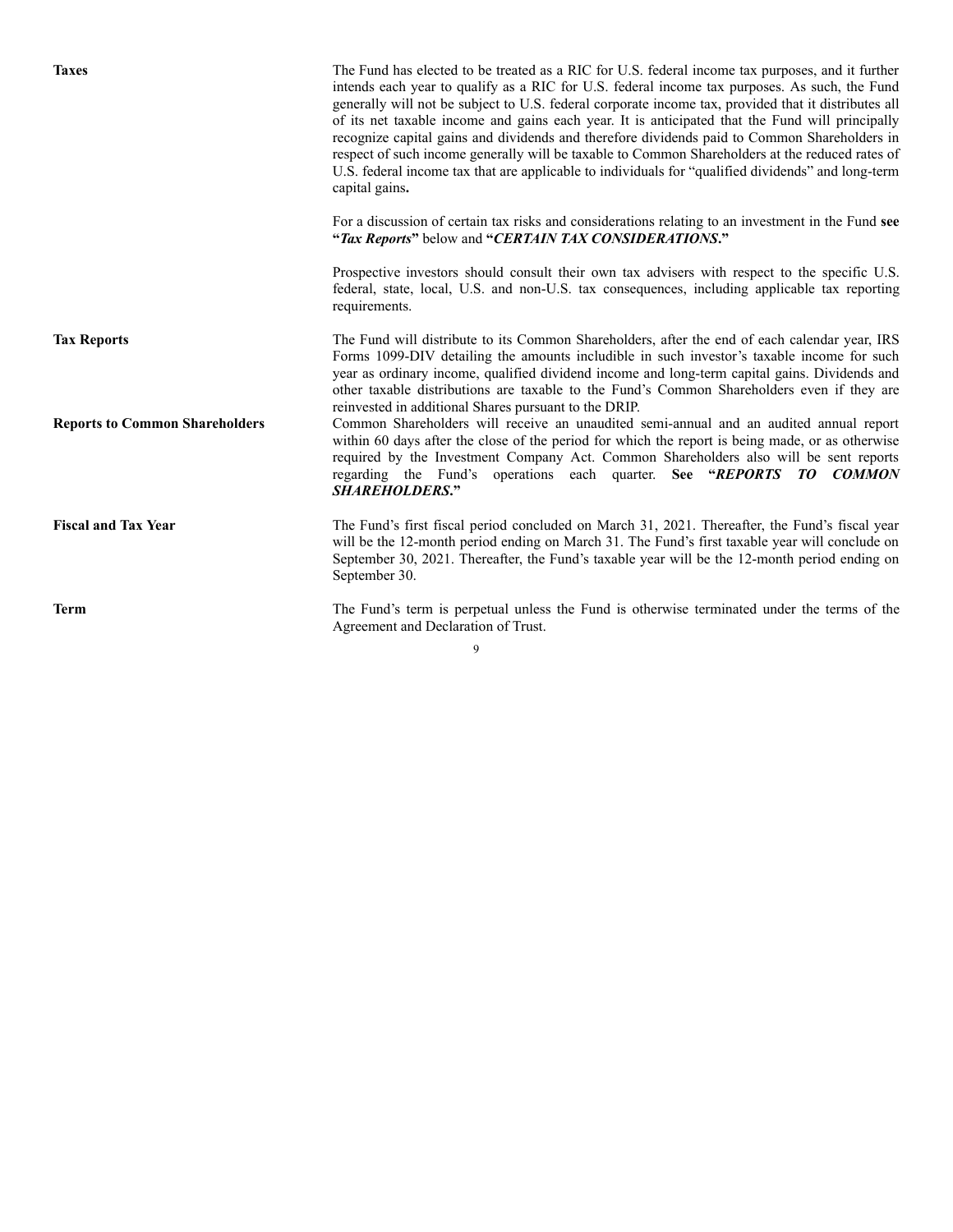#### **SUMMARY OF FUND EXPENSES**

The following table illustrates the expenses and fees that the Fund expects to incur and that Common Shareholders can expect to bear directly or indirectly.

| <b>SHAREHOLDER FEES</b>                                                                            | Class I Shares | Class II Shares |
|----------------------------------------------------------------------------------------------------|----------------|-----------------|
| Maximum Early Repurchase Fee (as a percentage of repurchased amount) <sup>(1)</sup>                | $2.00\%$       | $2.00\%$        |
| ANNUAL EXPENSES (as a percentage of net assets attributable to common shares)                      |                |                 |
| Investment Management Fee $(2)$                                                                    | 1.75%          | 1.75%           |
| Distribution and/or Shareholder Servicing Fees $^{(3)}$                                            | $0.00\%$       | 0.25%           |
| Other Expenses $(4)$                                                                               | 1.23%          | $1.23\%$        |
| Acquired Fund Fees and Expenses $(4)(5)$                                                           | 1.37%          | 1.37%           |
| <b>Total Annual Expenses</b>                                                                       | 4.35%          | $4.60\%$        |
| Fee Waiver and/or Expense Reimbursement <sup>(6)</sup>                                             | $(0.73)\%$     | $(0.73)\%$      |
| Total Annual Expenses Before Acquired Fund Fees (after Fee Waiver and/or Expense<br>Reimbursement) | 3.62%          | 3.87%           |

<sup>(1)</sup> A 2.00% early repurchase fee payable to the Fund will be charged with respect to the repurchase of a Common Shareholder's Shares at any time prior to the day immediately preceding the one-year anniversary of a Common Shareholder's purchase of the Shares (on a "first in-first out" basis). An early repurchase fee payable by a Common Shareholder may be waived by the Fund, in circumstances where the Board determines that doing so is in the best interests of the Fund and in a manner as will not discriminate unfairly against any Common Shareholder. **See "***REPURCHASES OF SHARES***."**

- (5) Common Shareholders also indirectly bear a portion of the asset-based fees, performance or incentive fees or allocations and other expenses incurred by the Fund as an investor in the Portfolio Funds. Generally, asset-based fees payable in connection with Portfolio Fund investments will range from 0.50% to 2.00% (annualized) of the commitment amount of the Fund's investment, and performance or incentive fees or allocations are typically range from 10-20% of a Portfolio Fund's net profits annually, although it is possible that such amounts may be exceeded for certain Portfolio Fund Managers. The "Acquired Fund Fees and Expenses" disclosed above, however, do not reflect any performance-based fees or allocations paid by the Portfolio Funds that are calculated solely on the realization and/or distribution of gains, or on the sum of such gains and unrealized appreciation of assets distributed in kind, as such fees and allocations for a particular period may be unrelated to the cost of investing in the Portfolio Funds.
- (6) The Adviser has entered into an expense limitation and reimbursement agreement (the "Expense Limitation Agreement") with the Fund, whereby the Adviser has agreed to waive fees that it would otherwise be paid, and/or to assume expenses of the Fund (a "Waiver"), if required to ensure the Fund's aggregate monthly ordinary operating expenses, excluding certain "Specified Expenses" listed below, borne by the Fund in respect of each Class of Shares to an amount not to exceed 0.50%, on an annualized basis, of the Fund's month-end net assets (the "Expense Cap").

<sup>(2)</sup> The Investment Management Fee is equal to 1.75% on an annualized basis of the Fund's average daily Managed Assets during such period. "Managed Assets" means the total assets of the Fund (including any assets attributable to money borrowed for investment purposes) minus the sum of the Fund's accrued liabilities (other than money borrowed for investment purposes). Additionally, in calculating Managed Assets, (i) any derivatives in which the Fund invests will be valued at market value and (ii) any leverage utilized by the Fund will result in an increase in such fee (as a percentage of net assets attributable to Shares). The Investment Management Fee is paid to the Adviser before giving effect to any repurchase of Shares in the Fund effective as of that date and will decrease the net profits or increase the net losses of the Fund that are credited to its Common Shareholders. **See "***MANAGEMENT OF THE FUND***"** for additional information.

<sup>(3)</sup> The Fund has applied for exemptive relief from the SEC permitting it to offer multiple classes of Shares and to adopt a distribution and service plan for Class II Shares. There can be no assurances the SEC will grant such relief to the Fund; however, if approved, the Fund may charge a distribution and/or shareholder servicing fee up to a maximum of 0.25% per year on Class II Shares on an annualized basis of the aggregate net assets of the Fund attributable to such class. The Fund may use these fees, in respect to Class II Shares, to compensate financial intermediaries or financial institutions for distribution-related expenses, if applicable, and providing ongoing services in respect of clients with whom they have distributed Class II Shares of the Fund. **See "***DISTRIBUTION AND SERVICE PLAN."*

<sup>(4)</sup> Acquired Fund Fees and Expenses and Other Expenses are estimated for the Fund's current fiscal year.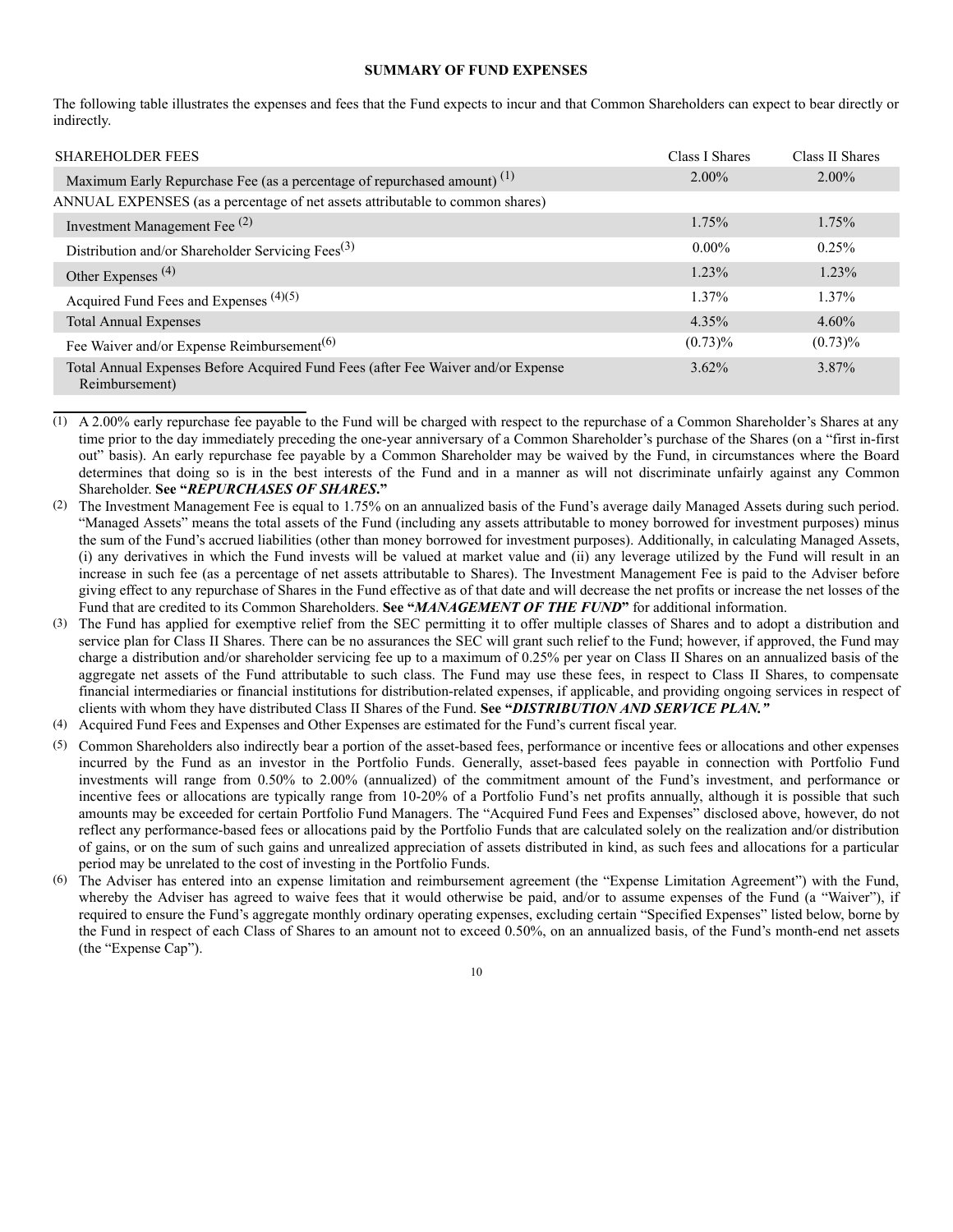If the Fund's aggregate monthly ordinary operating expenses, exclusive of the Specified Expenses, in respect of any Class of Shares for any month exceed the Expense Cap applicable to that Class of Shares, the Adviser will waive its Management Fee and/or reimburse the Fund for expenses to the extent necessary to eliminate such excess. The Adviser may also directly pay expenses on behalf of the Fund and waive reimbursement under the Expense Limitation Agreement. To the extent that the Adviser waives its Management Fee and/or reimburses expenses, the Adviser may, for a period not to exceed three years from the date on which a Waiver is made, recoup amounts waived or assumed, provided it is able to effect such recoupment without causing the Fund's expense ratio (after recoupment) to exceed the lesser of (a) the expense limit in effect at the time of the waiver, and (b) the expense limit in effect at the time of the recoupment.

Specified Expenses that are not covered by the Expense Limitation Agreement and are therefore borne by shareholders of the Fund include: (i) the Management Fee; (ii) all fees and expenses of Fund Investments (including any underlying fees of the Fund Investments (the "Acquired Fund Fees and Expenses")); (iii) transactional costs, including legal costs and brokerage commissions, associated with the acquisition and disposition of Fund Investments; (iv) interest payments incurred on borrowing by the Fund; (v) fees and expenses incurred in connection with a credit facility, if any, obtained by the Fund; (vi) distribution and shareholder servicing fees, as applicable; (vii) taxes; and (viii) extraordinary expenses resulting from events and transactions that are distinguished by their unusual nature and by the infrequency of their occurrence, including, without limitation, costs incurred in connection with any claim, litigation, arbitration, mediation, government investigation or similar proceeding, indemnification expenses, and expenses in connection with holding and/or soliciting proxies for all annual and other meetings of Common Shareholders.

The Expense Limitation Agreement became effective as of the Commencement of Operations and will continue in effect for a term ending one-year from such date. It will automatically renew thereafter for consecutive twelve-month terms, provided that such continuance is specifically approved at least annually by a majority of the Trustees. The Expense Limitation Agreement may be terminated by the Fund's Board of Trustees upon thirty days' written notice to the Adviser.

The purpose of the table above is to assist prospective investors in understanding the various fees and expenses Common Shareholders will bear directly or indirectly. "Other Expenses," as shown above, includes, among other things, professional fees and other expenses that the Fund will bear, including initial and ongoing offering costs and fees and expenses of the Administrator, Transfer Agent and Custodian. For a more complete description of the various fees and expenses of the Fund, **see "***MANAGEMENT OF THE FUND***," "***ADMINISTRATION***," "***CUSTODIAN***," "***FUND EXPENSES***," "***REPURCHASES OF SHARES***" and "***PURCHASING SHARES.***"**

The following example is intended to help you compare the cost of investing in the Fund with the cost of investing in other funds. The example assumes that all distributions are reinvested at net asset value and that the percentage amounts listed under annual expenses remain the same in the years shown. The assumption in the hypothetical example of a 5% annual return is required by regulation of the SEC applicable to all registered investment companies. The assumed 5% annual return is not a prediction of, and does not represent, the projected or actual performance of Shares.

# **EXAMPLE**

# **Class I Shares**

| You Would Pay the Following Expenses Based on a \$1,000        |        |        |         |         |                |                |                 |          |
|----------------------------------------------------------------|--------|--------|---------|---------|----------------|----------------|-----------------|----------|
| Investment in the Fund, Assuming a 5% Annual Return:           | 1 Year |        | 3 Years |         | <b>5 Years</b> |                | <b>10 Years</b> |          |
|                                                                |        | 36     |         | l 25    |                | 215            |                 | 445      |
| <b>Class II Shares</b>                                         |        |        |         |         |                |                |                 |          |
| You Would Pay the Following Expenses Based on the Imposition   |        |        |         |         |                |                |                 |          |
| of a 0.25% Distribution and/or Shareholder Servicing Fee and   |        |        |         |         |                |                |                 |          |
| a \$1,000 Investment in the Fund, Assuming a 5% Annual Return: |        | 1 Year |         | 3 Years |                | <b>5 Years</b> |                 | 10 Years |
|                                                                |        | 39     |         | 132     |                | 226            |                 | 465      |
|                                                                |        |        |         |         |                |                |                 |          |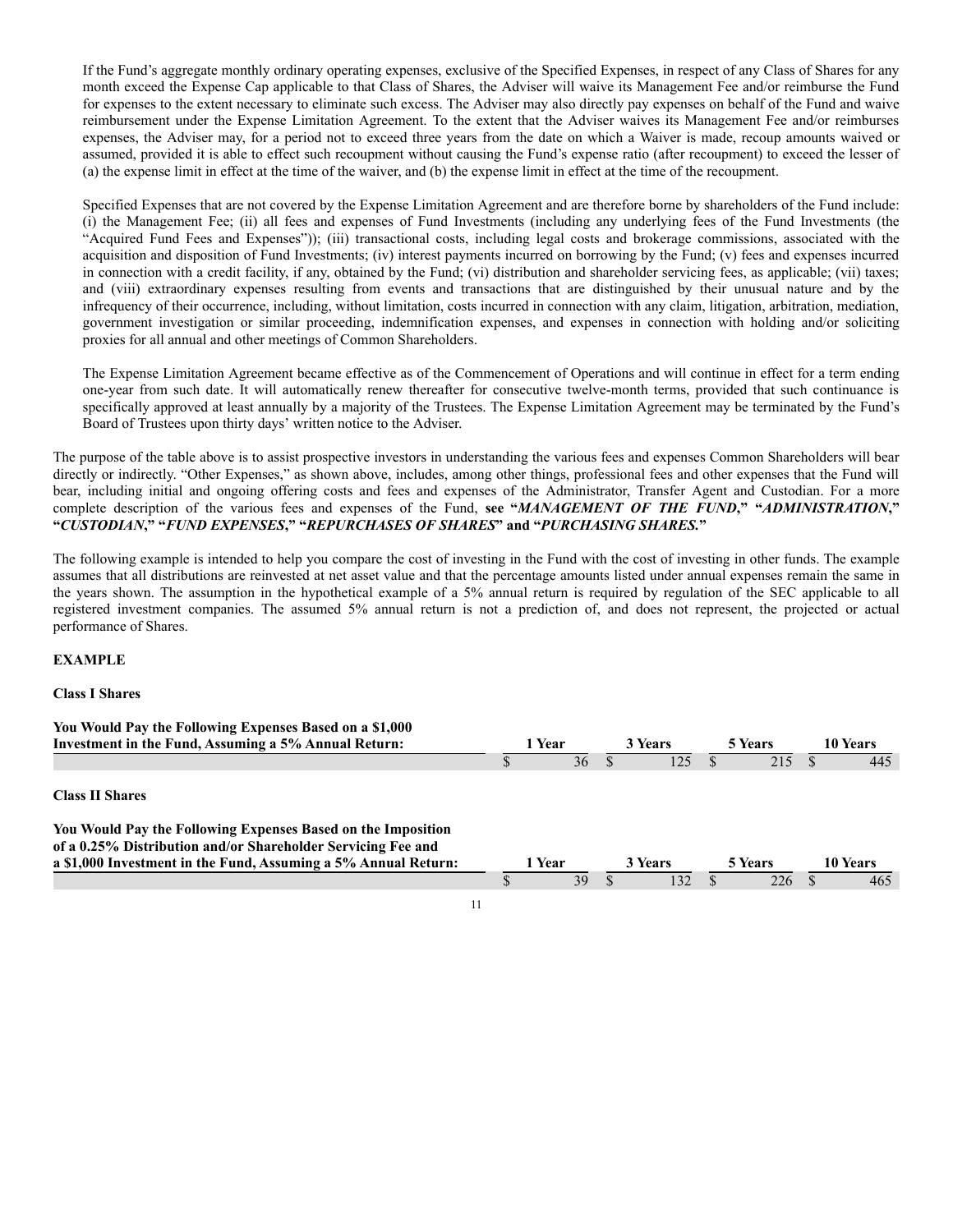The example is based on the annual fees and expenses set out on the table above and should not be considered a representation of future expenses. Actual expenses may be greater or less than those shown. Moreover, the rate of return of the Fund may be greater or less than the hypothetical 5% return used in the example. A greater rate of return than that used in the example would increase the dollar amount of the assetbased fees paid by the Fund.

# **FINANCIAL HIGHLIGHTS**

The financial highlights tables are intended to help you understand the Fund's financial performance. The total returns in the tables represent the rate that an investor would have earned (or lost) on an investment in the Fund (assuming reinvestment of all dividends and distributions). This information has been derived from the Fund's financial statements, found in the Fund's annual report for the fiscal period ended March 31, 2021 ("Annual Report"), which has been audited by Cohen & Company, Ltd., an independent registered public accounting firm, whose report, along with the Fund's financial statements and notes thereto, appears in the Fund's Annual Report. The Fund's Annual Report, which is incorporated by reference into this Prospectus, is available upon request and without charge from the Fund by calling (888) 330-3350, accessing the Fund's "Investor Center" page on the Fund's website at https://www.bowriverevergreen.com/ or by following this hyperlink: https://www.sec.gov/Archives/edgar/data/0001810256/000139834421012876/fp0065891\_ncsr.htm. The information in the table below should be read in conjunction with each of those financial statements and the notes thereto.

## *Per share operating performance.*

*For a capital share outstanding throughout the period.*

|                                                 | For the<br>period ended<br>March 31,<br>$2021^{1,2}$ |                         |  |  |  |
|-------------------------------------------------|------------------------------------------------------|-------------------------|--|--|--|
| Net Asset Value, beginning of period            |                                                      | 30.86                   |  |  |  |
| <b>Income from Investment Operations:</b>       |                                                      |                         |  |  |  |
| Net investment $loss3$                          |                                                      | (0.13)                  |  |  |  |
| Net realized and unrealized gain on investments |                                                      | 2.69                    |  |  |  |
| Total from investment operations                |                                                      | 2.56                    |  |  |  |
| Net Asset Value, end of period                  |                                                      | 33.42                   |  |  |  |
| <b>Total Return<sup>4</sup></b>                 |                                                      | $8.30\%$ <sup>5</sup>   |  |  |  |
| <b>Ratios and Supplemental Data:</b>            |                                                      |                         |  |  |  |
| Net Assets, end of period (in thousands)        | \$                                                   | 95,904                  |  |  |  |
| Net investment loss <sup>6</sup>                |                                                      | $(1.71)\%$ <sup>7</sup> |  |  |  |
| Gross Expenses <sup>6,8</sup>                   |                                                      | $3.06\%$ <sup>9</sup>   |  |  |  |
| Net expenses <sup>6,10</sup>                    |                                                      | $2.25\%$ <sup>7</sup>   |  |  |  |
| Portfolio Turnover Rate                         |                                                      | $21\%$ <sup>5</sup>     |  |  |  |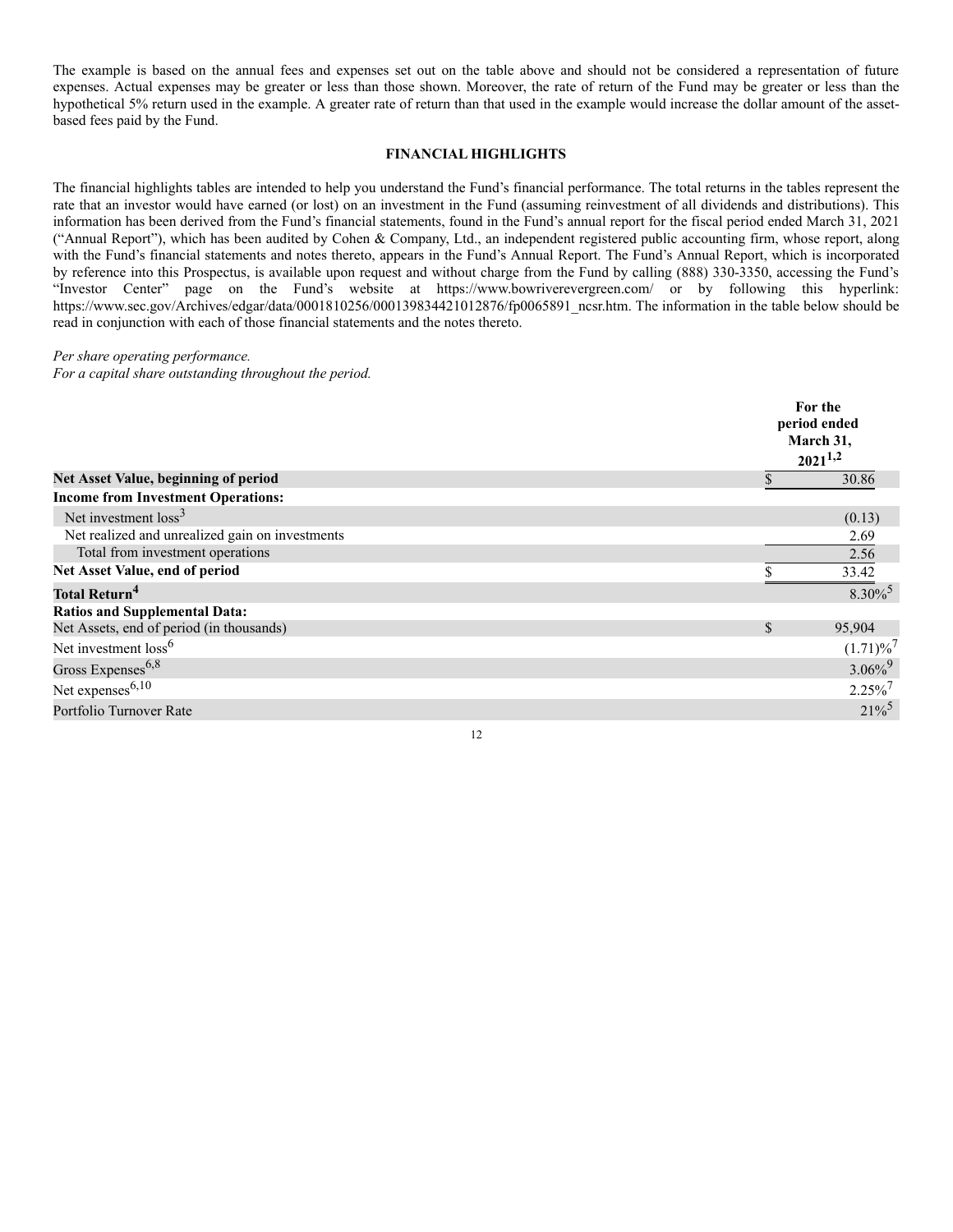- 1 Reflects operations from January 1, 2021 (commencement of operations) to March 31, 2021. Prior to the commencement of operations date, the Fund had been inactive except for matters related to the Fund's establishment, designation and planned registration.
- 2 Includes adjustments in accordance with generally accepted accounting principles in the United States, and consequently, the net asset value for financial reporting purposes and returns based upon those net asset values may differ from the net asset values and returns for shareholder transactions.
- 3 Per share data is computed using the average shares method.
- 4 Total returns are a measure of the change in value of an investment in the Fund over the period covered, which assumes any dividends and capital gain distributions are reinvested in shares of the Fund. Returns shown do not include payment of a 2.00% early repurchase fee for shares redeemed within 365 days of purchase. If the early repurchase fee was included, total returns would have been lower. Returns would have been lower if certain expenses had not been waived or reimbursed by the Adviser.
- 5 Not annualized.
- 6 The ratios of expenses and net investment income to average net assets do not reflect the Fund's proportionate share of income and expenses of underlying investment companies in which the Fund invests.
- 7 Annualized.
- 8 Represents the ratio of expenses to average net assets absent of fee waivers and/or expense reimbursements.
- 9 Annualized, with the exception of non-recurring organizational costs.
- 10 Represents the ratio of expenses to average net assets inclusive of fee waivers and/or reimbursements by the Adviser (See financial statements Note 5).

# **USE OF PROCEEDS**

Under normal circumstances, the proceeds from the sale of Shares, net of the Fund's fees and expenses, are invested by the Fund to pursue its investment objective as soon as practicable. It is anticipated that proceeds from the sale of Shares will be invested in appropriate investment opportunities within three months; however, changes in market conditions could result in the Fund's anticipated investment period extending as long as six months. **See "***PURCHASING SHARES—Purchase Terms***."**

# *"Portfolio Funds" are closed-end private funds, while "Portfolio Companies" are companies, ventures and businesses.*

Delays in investing the Fund's assets may occur (i) because of the time typically required to complete private equity transactions (which may be considerable), (ii) because certain Portfolio Funds selected by the Adviser or Investment Consultant may provide infrequent opportunities to purchase their securities, and/or (iii) because of the time required for the Portfolio Fund Managers to invest the amounts committed by the Fund. The Adviser anticipates that substantially all of the proceeds from the offering will be invested in accordance with the Fund's investment objective upon the Commencement of Operations.

A portion of the amount of proceeds of the offering of Shares or any other available funds may be invested in short-term debt securities or money market funds pending investment pursuant to the Fund's investment objective and strategies. In addition, subject to applicable law, the Fund may maintain a portion of its assets in cash or such short-term securities or money market funds to meet operational needs, for temporary defensive purposes, or to maintain liquid assets. The Fund may be prevented from achieving its objective during any period in which the Fund's assets are not substantially invested in accordance with its principal investment strategies. Furthermore, the Fund may finance its cash distributions to Common Shareholders from any sources of funds available to the Fund, including offering proceeds, borrowings, net investment income from operations, capital gains proceeds from the sale of assets (including Fund Investments), non-capital gains proceeds from the sale of assets (including Fund Investments), dividends or other distributions paid to the Fund on account of preferred and common equity investments by the Fund in Portfolio Companies and expense reimbursements from the Adviser.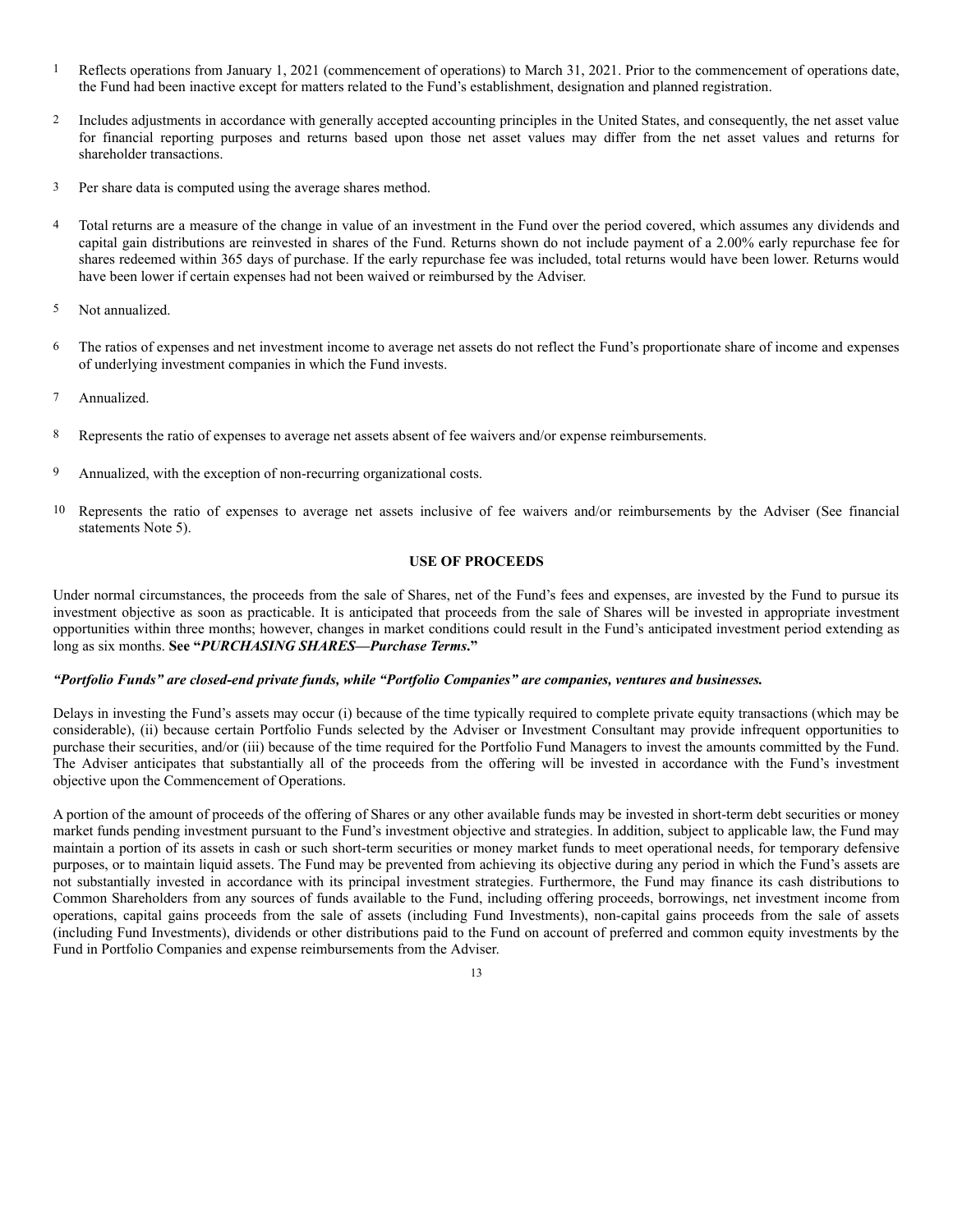# **INVESTMENT OBJECTIVE AND STRATEGIES**

# **Investment Objective**

The Fund's investment objective is to generate long-term capital appreciation by investing in a broad portfolio of private equity investments that provide attractive risk-adjusted return potential.

The Fund may borrow as market conditions permit and at the discretion of the Adviser in order to seek enhancement of the Fund's returns. **See "***INVESTMENT POLICIES—Borrowing by the Fund***"** for a discussion of the risks inherent in borrowing.

The investment objective of the Fund is not a fundamental policy of the Fund and may be changed by the Board without the vote of a majority (as defined by the Investment Company Act) of the Fund's outstanding Shares. The Fund's fundamental policies, which are listed in the SAI, may only be changed by the affirmative vote of a majority of the outstanding voting securities of the Fund.

#### **Investment Strategies**

Private assets refer to investments that are privately negotiated by professional asset managers into the equity or debt of a company. These investments can follow a variety of strategies including, without limitation, equity investments in which a mature company is acquired from current shareholders ("Buyouts"), equity investments in early stage or other high growth potential companies ("Venture/Growth Equity"), and investments in the debt of performing companies or companies in need of restructuring.

Equity investments in which a mature company is acquired from current shareholders are classified as buyouts. Buyout investments may focus on small-, mid- or large-capitalization companies, and such investments collectively represent a majority of the capital deployed in the overall private equity market. The use of debt financings, or leverage, is prevalent in buyout transactions — particularly in the large-cap segment.

Investments in new and emerging companies are usually classified as venture capital. Such investments are often in technology, healthcare, or other high growth industries. Companies financed by venture capital are generally not cash flow positive at the time of investment and may require several rounds of financing before the company can be sold privately or taken public. Venture capital investors may finance companies along the full path of development or focus on certain sub-stages (usually classified as seed, early, and late stage) and often do so in partnership with other investors. Growth equity investors target companies that require additional capital to expand their businesses but are typically more mature than the recipients of traditional venture capital. Such companies might be in a high growth phase but have largely mitigated the basic technology risk in their business plan. Many venture capitalists will consider a later stage investment in previously venture-backed companies to be a growth investment.

The Fund may gain access to private assets through a number of different approaches including (i) direct investments (*i.e.* positions in the equity or debt of operating companies) ("Direct Equity Investments" or "Direct Credit Investments," respectively, and together, "Direct Investments"); (ii) secondary purchases *(i.e.* purchases of existing interests that are acquired on the secondary market) of closed-end private funds ("Portfolio Funds") managed by third-party managers ("Portfolio Fund Managers"); (iii) primary fund commitments (*i.e*. commitments to new private equity, private credit, or other private funds) ("Primary Fund Commitments"); (iv) direct or secondary purchases of liquid credit instruments; (v) other liquid investments (*i.e.* strategies with a higher liquidity profile than direct investments or investments in funds, including listed private equity and exchange-traded funds ("ETFs")); and (vi) short-term investments, including money market funds and short term treasuries (together, "Short-term Investments"). The Fund may gain such exposure through a direct investment in the targeted investment entity or indirectly through pooled vehicles or special purpose vehicles managed by the Adviser, any of its affiliates or third parties, although investments in Advisermanaged investment vehicles will be greatly limited or prohibited due to Investment Company Act requirements.

Direct Investments are positions in the equity or debt of operating companies. In a Direct Equity Investment, the Fund invests in a privately negotiated stake in the equity of an operating company. Depending upon the stage of the operating company, these could follow the Buyout or Venture/Growth Equity strategy. Direct Equity Investments may also encompass, without limitation, privately negotiated transactions with a listed operating company or acquisition company, or investments structured as debt but with significant equity-like characteristics. In a Direct Credit Investment, the Fund invests in debt (including, without limitation, senior, subordinated, second lien, mezzanine or bonds) of an operating company or asset pool.

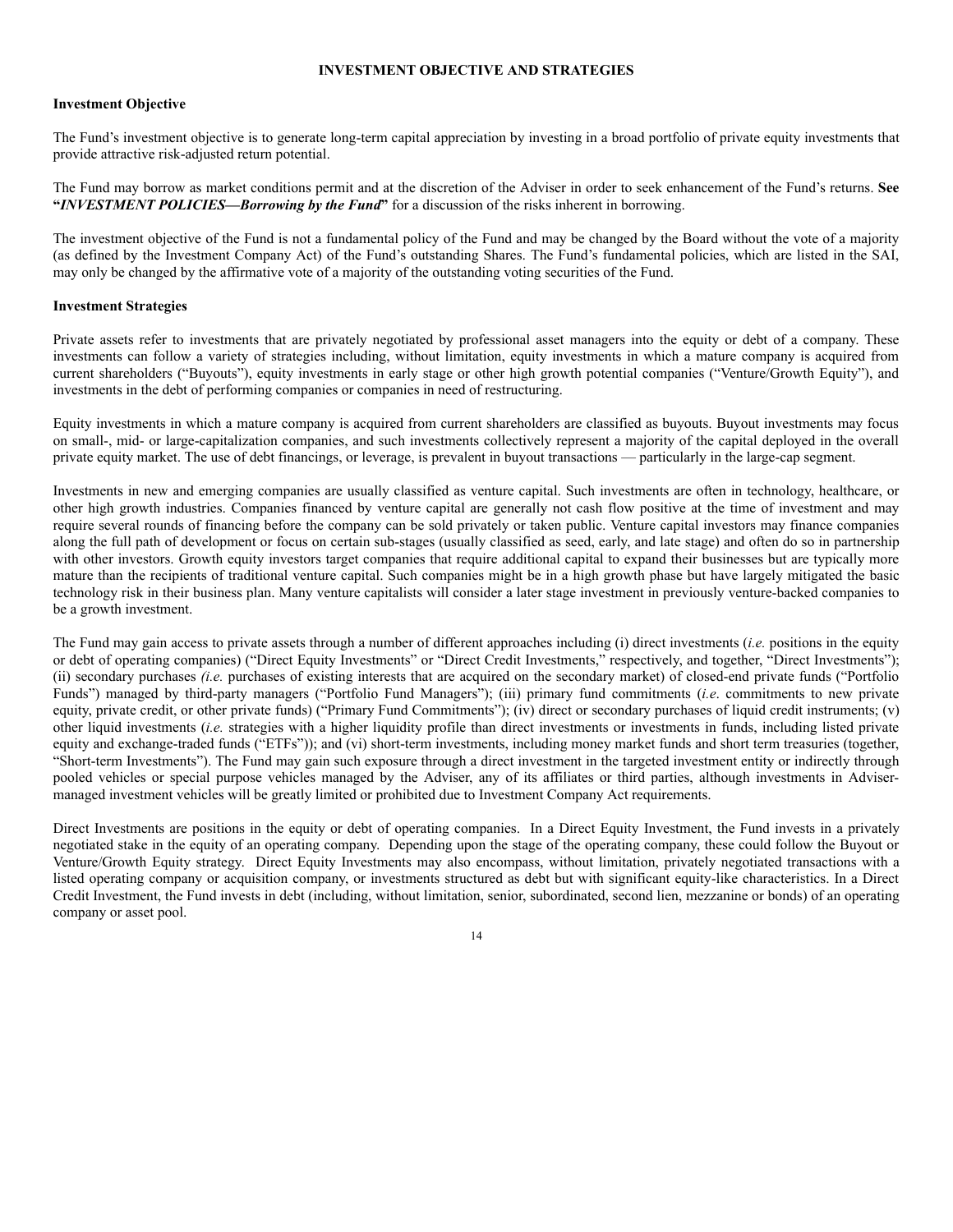Private asset funds are commingled, professionally-managed investment vehicles that generally acquire diversified portfolios of private assets within a defined strategy. Investors have traditionally gained access to private investments through commitments to closed-ended, blind pool funds with a typical defined life of ten to twelve years. Investors in a private asset fund must maintain reserves of cash to finance such private asset fund's capital calls for acquisitions, expenses and other obligations during the first three to five years of the private asset fund's life; cash is returned by a private asset fund to its investors over the life of such private asset fund as investments are liquidated.

While the Fund may make primary fund investments in new private asset funds during their fundraising phase, the presence of uncalled commitments (*i.e*. commitments to a private fund that have not yet been called by the private fund manager) may require significant cash holdings or lines of credit that may impact the return or risk of the Fund.

In secondary investments, the Fund purchases stakes in seasoned private asset funds or other private assets. Such mature investments may return cash more quickly than primary fund investments and also avoid substantial uncalled commitments. Both characteristics can be attractive given the structure of the Fund.

Primary Fund Commitments are commitments to new private equity, private credit, or other private funds.

Listed private equity investments gain access to underlying private assets through investments in listed entities that invest in private transactions or private funds or that earn fees and/or carried interest from such assets. Historically, the prices of listed private equity investments have been sensitive to economic conditions and, at certain times, could be purchased at discounts relative to similar assets in private transactions.

The Fund may also invest in ETFs, which are a type of investment company bought and sold on a securities exchange. An ETF typically represents a fixed portfolio of securities designed to track a particular market index. The risks of owning an ETF generally reflect the risks of owning the underlying securities that they are designed to track, although lack of liquidity in an ETF could result in its being more volatile. Some ETFs are actively-managed by an investment adviser and/or sub-advisers. Actively-managed ETFs are subject to the risk of poor investment selection. The Fund may incur brokerage fees in connection with its purchase of ETF shares. The purchase of shares of ETFs may result in duplication of expenses, including advisory fees, in addition to the Fund's own expenses.

The Fund's investment objective is to generate long-term capital appreciation by investing in a broad portfolio of private equity investments that provide attractive risk-adjusted return potential.

The Fund seeks to achieve its objective by investing the majority of its assets in Direct Equity and Credit Investments, secondary Investments and Primary Fund Commitments. The Fund seeks to provide exposure to a broad set of managers, strategies and transaction types across multiple sectors, geographies and vintage years.

The Adviser will not cause the Fund to engage in direct investments alongside affiliates unless the Fund has received an order granting an exemption from Section 17 of the Investment Company Act or unless such investments are not prohibited by Section 17(d) of the Investment Company Act or interpretations of Section 17(d) as expressed in SEC no-action letters or other available guidance. The Fund intends to apply for such exemptive relief, however there is no assurance that it will be granted by the SEC.

The Fund may, directly or indirectly, make investments outside of the United States, including in emerging markets. The Fund's non-U.S. investments are expected to reside primarily in Europe and Asia and, to a lesser extent in Latin America and the Middle East. Emerging market countries are those countries included in the MSCI Emerging Markets Index. It is expected that no more than 20% of the Fund's portfolio will be comprised of non-U.S. investments.

The Fund's investment and strategies involve exposure to foreign currencies. The Fund may seek to hedge all or a portion of the Fund's foreign currency risk. Depending on market conditions and the views of the Adviser, the Fund may or may not hedge all or a portion of its currency exposures.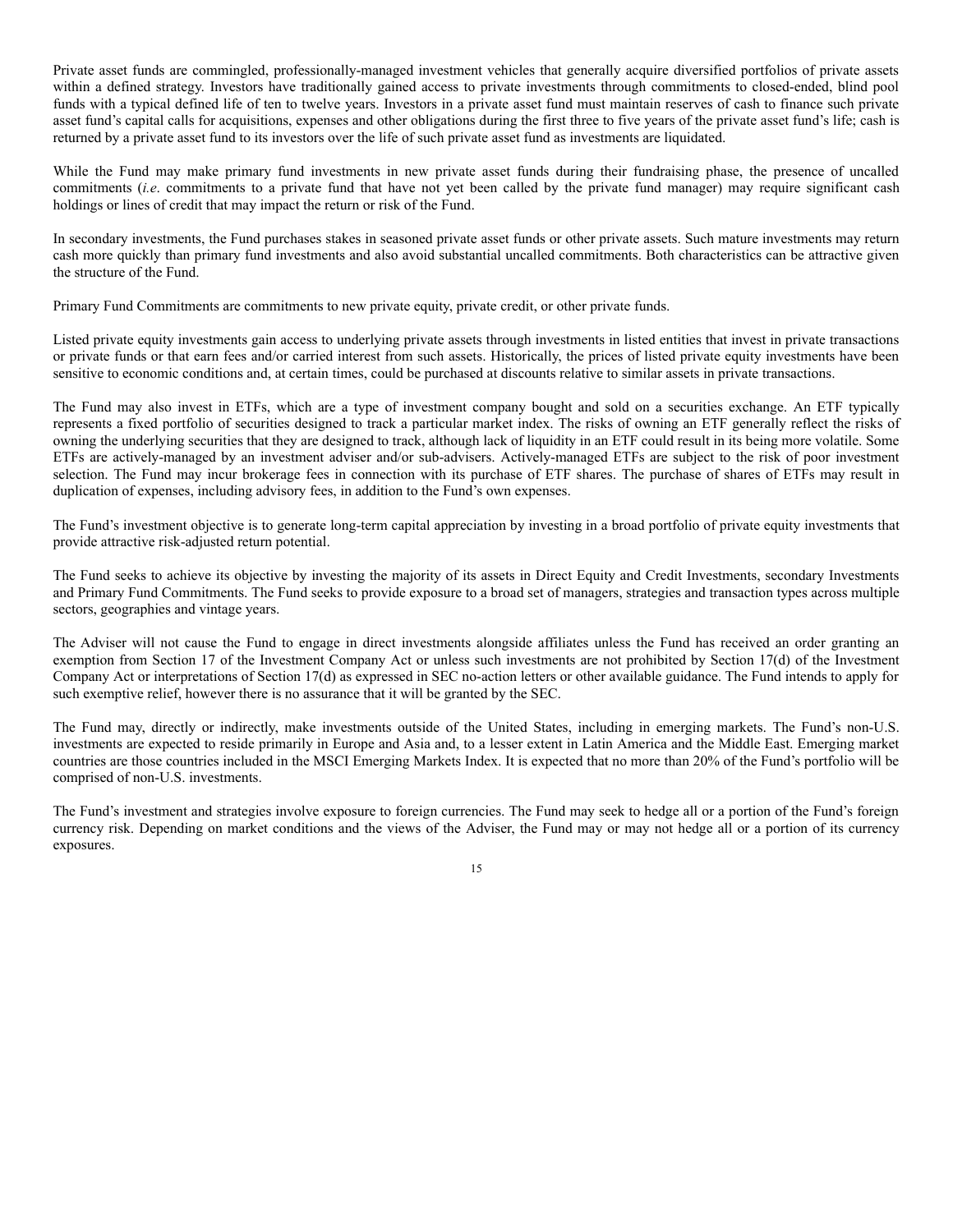No guarantee or representation is made that the investment program of the Fund will be successful, that the various Fund Investments **selected will produce positive returns, or that the Fund will achieve its investment objective.**

## **INVESTMENT PROCESS**

Bow River Capital and Aksia TorreyCove each follow a structured process to source, evaluate, select and monitor investments for the Fund. The due diligence process is multi-tiered and places significant emphasis on those elements of risk and financial analysis that distinguish private equity from more conventional asset classes. The same thorough and time-tested process is applied to each opportunity regardless of prior investments with Bow River Capital and Aksia TorreyCove. The due diligence approach is designed to ensure that every important area of analysis is reviewed and also provides the flexibility to discover new and/or unique areas of potential concern and opportunity.

In addition to quantitative data, the investment committee also focuses on qualitative factors. Assessing a fund sponsor's (*i.e.* the entity responsible for managing the fund) investment team, due diligence skills, access to deal flow and ability to implement its investment strategy is as important to reaching an investment decision as the sponsor's past performance. The investment process involves key inputs provided by both Bow River Capital and Aksia TorreyCove. Bow River Capital determines key target investment characteristics, focus areas of diligence, and drives long-term portfolio construction. Aksia TorreyCove helps to source investments that meet portfolio targets, leverages their extensive research team to deliver detailed investment analysis, and provides key inputs to investment committee meetings. Bow River Capital utilizes this information in combination with the team's control buyout expertise to make the final investment decision. While Aksia TorreyCove will assist the Adviser in the diligence process, all investment decisions for the Fund are made exclusively by the Adviser.

There can be no assurance that pursuing the Fund's process will be successful or not result in losses. This is a general description of the Bow River Capital investment process and may be altered or abbreviated at the discretion of Bow River Capital. The level of review given any investment may vary depending on such factors as the size, amount and complexity of a particular deal.

#### **INVESTMENT POLICIES**

#### **Portfolio and Liquidity Management**

The Adviser intends to use a range of techniques to reduce the risk associated with the Fund's investment strategy. These techniques may include, without limitation:

- Investing broadly across funds, managers, strategies and transaction types across multiple sectors, geographies and vintage years.
- Actively managing cash and liquid assets.

The Adviser intends to manage the Fund's portfolio with a view towards managing its liquid assets, while maintaining a high investment level. Accordingly, the Adviser may make investments based, in part, on anticipated future distributions from Fund Investments. The Adviser also takes other anticipated cash flows into account, such as those relating to new subscriptions, the tender of Shares by Common Shareholders and any distributions made to Common Shareholders. To forecast portfolio cash flows, the Adviser utilizes quantitative and qualitative factors, including quarterly financial statements, actual portfolio observations and qualitative forecasts by the Adviser's and its affiliates' investment professionals.

The Fund is expected to hold liquid assets to the extent required for purposes of liquidity management and compliance with the Investment Company Act. Over time, during normal market conditions, it is generally not expected that the Fund will hold more than 20% of its net assets in cash or cash equivalents for extended periods of time. To enhance the Fund's ability to manage its liquid assets, particularly in times of possible net outflows through the tender of Shares by Common Shareholders, the Adviser may sell certain of the Fund's assets on the Fund's behalf.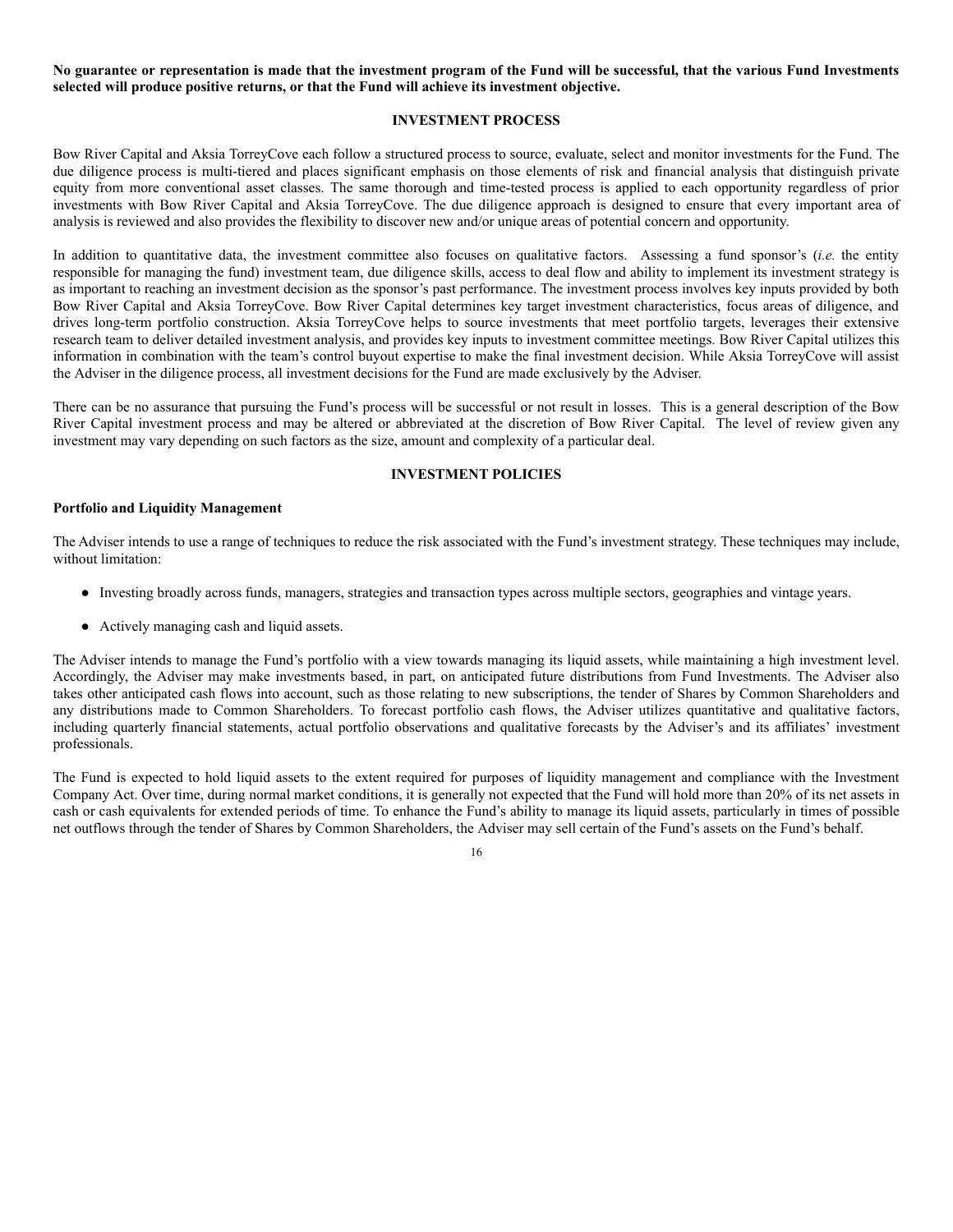There can be no assurance that the objectives of the Fund with respect to liquidity management will be achieved or that the Fund's portfolio design and risk management strategies will be successful. Prospective investors should refer to the discussion of the risks associated with the investment strategy and structure of the Fund found under "*GENERAL RISKS*," *INVESTMENT RELATED RISKS*," and "*LIMITS OF RISKS DISCLOSURE*."

## **Borrowing by the Fund**

The Fund may borrow money to pay operating expenses, including, without limitation, investment management fees, or to purchase portfolio securities, to fund repurchase of Shares or to otherwise provide the Fund with liquidity. Such borrowing may be accomplished through credit facilities or derivative instruments. The use of borrowings for investment purposes involves a high degree of risk. Under the Investment Company Act, the Fund is not permitted to borrow for any purposes if, immediately after such borrowing, the Fund would have asset coverage (as defined in the Investment Company Act) of less than 300% with respect to indebtedness or less than 200% with respect to preferred stock. The Investment Company Act also provides that the Fund may not declare distributions or purchase its Shares (including through repurchase offers) if, immediately after doing so, it will have an asset coverage of less than 300% or 200%, as applicable. The foregoing requirements do not apply to Portfolio Funds in which the Fund invests unless such Portfolio Funds are registered under the Investment Company Act. The Board may not modify the Fund's fundamental policy on borrowings, however they may modify the borrowing policies of the Fund, including the purposes for which borrowings may be made, and the length of time that the Fund may hold portfolio securities purchased with borrowed money. The rights of any lenders to the Fund to receive payments of interest or repayments of principal will be senior to those of the Common Shareholders and the terms of any borrowings may contain provisions that limit certain activities of the Fund.

# **Hedging Techniques**

From time to time in its sole discretion, the Adviser may employ various hedging techniques in an attempt to reduce certain potential risks to which the Fund's portfolio may be exposed. These hedging techniques may involve the use of derivative instruments, including swaps and other arrangements such as exchange-listed and over-the-counter put and call options, rate caps, floors and collars, and futures and forward contracts. The Fund may also purchase and write (sell) options contracts on swaps, commonly referred to as swaptions.

To the extent that the Fund's potential exposure in a transaction involving options, rate caps, floors or collars, or futures or forward contracts is covered by the segregation of cash or liquid assets or otherwise, the Fund believes that such instruments do not constitute senior securities under the Investment Company Act and, accordingly, will not treat them as being subject to the borrowing restrictions of the Fund.

There are certain risks associated with the use of such hedging techniques. **See "***RISKS***."**

#### **Temporary and Defensive Strategies**

The Fund may, from time to time in its sole discretion, take temporary or defensive positions in cash, cash equivalents, other short-term securities or money market funds to attempt to reduce volatility caused by adverse market, economic, or other conditions. Any such temporary or defensive positions could prevent the Fund from achieving its investment objective. In addition, subject to applicable law, the Fund may, in the Adviser's sole discretion, hold cash, cash equivalents, other short-term securities or investments in money market funds pending investment, in order to fund anticipated repurchases, expenses of the Fund or other operational needs, or otherwise in the sole discretion of the Adviser. **See "***USE OF PROCEEDS***."**

#### **RISKS**

There can be no assurance that the investment objective of the Fund will be achieved or that the Fund's portfolio design and risk monitoring strategies will be successful. The following are certain risk factors that relate to the operations and terms of the Fund. These considerations should be carefully evaluated before determining whether to invest in the Fund.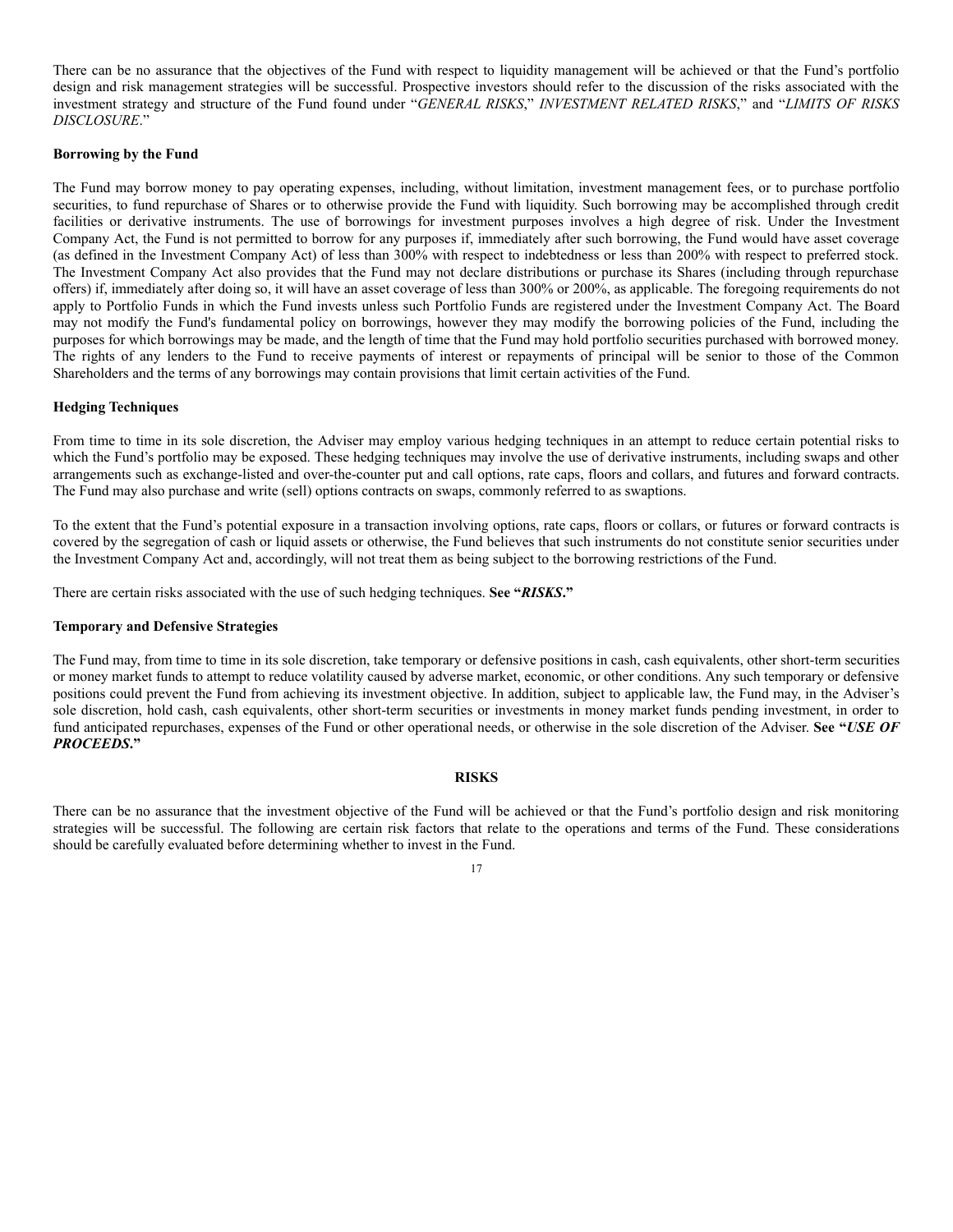The Shares are speculative and illiquid securities involving substantial risk of loss, including a complete loss of investment. An investment in the Fund is appropriate only for those investors who do not require a liquid investment, for whom an investment in the Fund does not constitute a complete investment program, and who fully understand and can assume the risks of an investment in the **Fund.**

#### **Principal Risks Related to the Fund's Principal Investments**

**Private Equity Risk**. There are inherent risks in investing in private equity companies, which are vehicles whose principal business is to invest in and lend capital to privately-held companies. Generally, little public information exists for private and thinly traded companies, and there is a risk that private equity investors, like the Fund, may not be able to make a fully informed investment decision.

**Private Credit Risk**. Typically, private credit investments are in restricted securities that are not traded in public markets and subject to substantial holding periods, so that the Fund may not be able to resell some of its holdings for extended periods, which may be several years. The Fund's investments are also subject to the risks associated with investing in private securities. Investments in private securities are illiquid, can be subject to various restrictions on resale, and there can be no assurance that the Fund will be able to realize the value of such investments in a timely manner. Additionally, private credit investments can range in credit quality depending on security-specific factors, including total leverage, amount of leverage senior to the security in question, variability in the issuer's cash flows, the size of the issuer, the quality of assets securing debt and the degree to which such assets cover the subject company's debt obligations.

**Semi-Liquid Investment Risk.** Semi-liquid investments do not offer investors full liquidity (i.e. such investments typically only offer monthly or quarterly liquidity).

**Direct Investments Risk**. The Fund may make direct investments on an opportunistic basis. There can be no assurance that the Fund will be given direct investment opportunities, or that any direct investment offered to the Fund would be appropriate or attractive to the Fund. Direct investments generally are more concentrated than investments in portfolio companies, which generally hold multiple portfolio companies. Due diligence will be conducted on direct investment opportunities; however, the Adviser or Investment Consultant may not have the ability to conduct the same level of due diligence applied to portfolio company investments. In addition, there may be limited opportunities to negotiate the terms of such direct investments. However, in instances where the terms of a direct investment are negotiable, such terms may be heavily negotiated and may incur additional transactional costs for the Fund. As is typical in such matters, the Adviser or Investment Consultant, as applicable, generally will rely on the portfolio company manager or sponsor offering such direct investment opportunity to perform most of the due diligence on the relevant portfolio company and to negotiate terms of the direct investment.

**Secondary Investments Risk**. The overall performance of the Fund's secondary investments will depend in large part on the acquisition price paid, which may be negotiated based on incomplete or imperfect information. Certain secondary investments may be purchased as a portfolio, and in such cases the Fund may not be able to exclude from such purchases those investments that the Adviser considers (for commercial, tax, legal or other reasons) less attractive. Where the Fund acquires a portfolio company interest as a secondary investment, the Fund will generally not have the ability to modify or amend such portfolio company's constituent documents (e.g., limited partnership agreements) or otherwise negotiate the economic terms of the interests being acquired. In addition, the costs and resources required to investigate the commercial, tax and legal issues relating to secondary investments may be greater than those relating to primary investments.

**Primary Fund Commitments Risk**. The commitment to invest in newly-created private equity funds, private credit funds, or other private funds, exposes the Fund to the risk of investing in funds with limited operating histories and the information the Fund will obtain about such investments may be limited. As such, the ability to evaluate past performance or to validate the investment strategies will be limited.

**Liquid Credit Instruments Risk.** Investments in liquid credit instruments are subject to the risks associated with investments in high-yield credit. High-yield/high risk bonds, or "junk" bonds, are bonds rated below investment-grade by the primary rating agencies, such as Standard  $\&$ Poor's, Fitch and Moody's, or are unrated bonds of similar quality. The value of lower quality bonds generally is more dependent on credit risk than investment-grade bonds. Issuers of high-yield/high risk bonds may not be as strong financially as those issuing bonds with higher credit ratings and are more vulnerable to real or perceived economic changes, political changes or adverse developments specific to the issuer. In addition, the junk bond market can experience sudden and sharp price swings. Further, secondary markets for high-yield securities are less liquid than the market for investment-grade securities. Therefore, it may be more difficult to value the securities because valuation may require more research, and elements of judgment may play a larger role in the valuation because there is less reliable, objective data available.

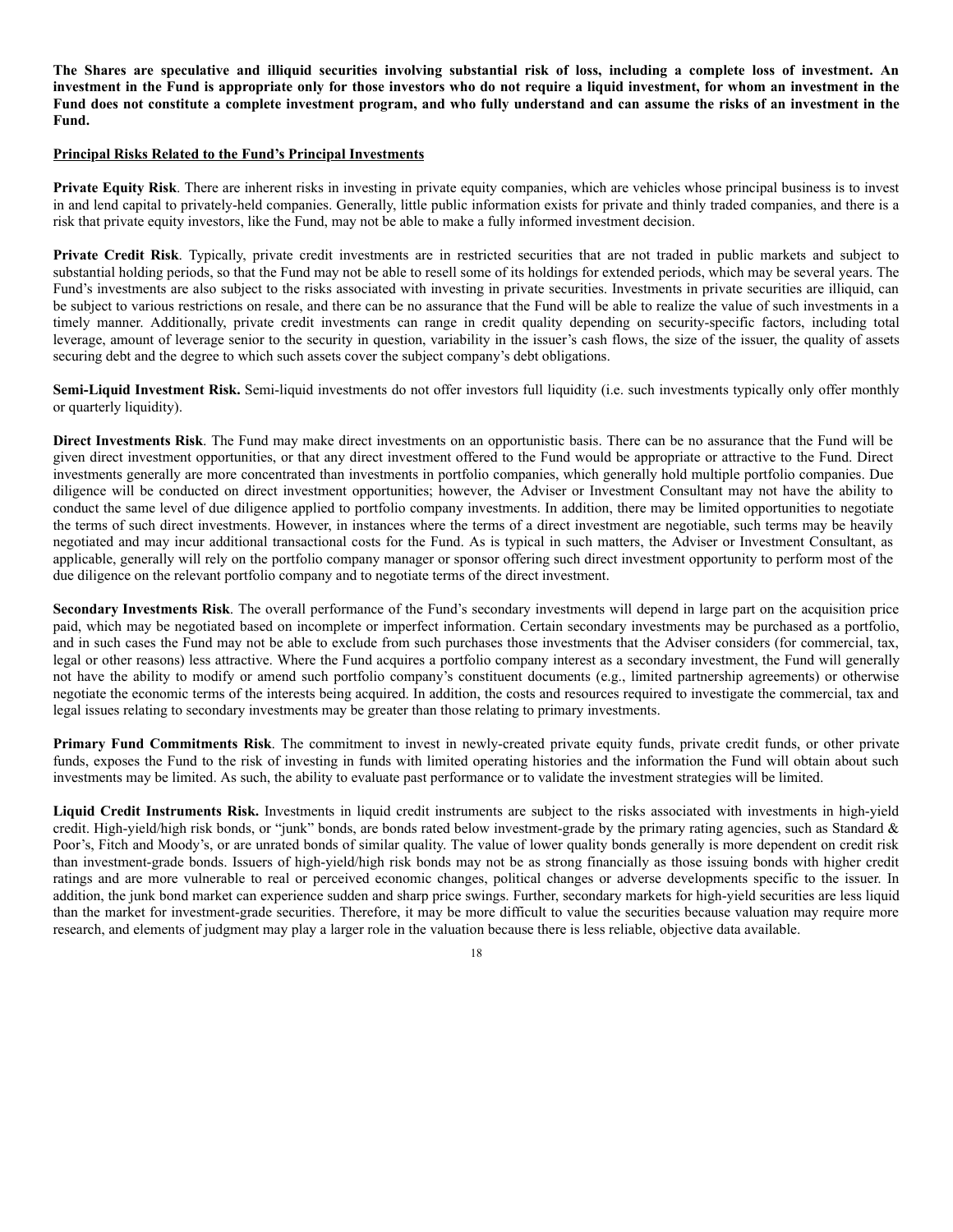**Listed Private Equity Risk**. Listed private equity companies are typically regulated vehicles listed on a public stock exchange that invest in private equity transactions or funds. Such vehicles may take the form of corporations, business development companies, unit trusts, publicly traded partnerships, or other structures, and may focus on mezzanine, infrastructure, buyout or venture capital investments. Listed private equity may also include investments in publicly listed companies in connection with a privately negotiated financing or an attempt to exercise significant influence on the subject of the investment. Listed private equity investments usually have an indefinite duration.

Listed private equity occupies a small portion of the public equity universe, including only a few professional investors who focus on and actively trade such vehicles. As a result, relatively little market research is performed on listed private equity companies, only limited public data may be available regarding these vehicles and their underlying investments, and market pricing may significantly deviate from published net asset value. This can result in market inefficiencies and may offer opportunities to specialists that can value the underlying private equity investments.

Listed private equity vehicles are typically liquid and capable of being traded daily, in contrast to direct investments and private equity funds, in which capital is subject to lengthy holding periods. Accordingly, listed private equity transactions are significantly easier to execute than other types of private equity investments, giving investors an opportunity to adjust the investment level of their portfolios more efficiently.

**Exchange-Traded Funds Risk.** The Fund may invest in long (or short) positions in ETFs. Through its positions in ETFs, the Fund will be subject to the risks associated with such vehicles' investments, including the possibility that the value of the securities or instruments held by an ETF could decrease (or increase), and will bear its proportionate share of the ETF's fees and expenses. In addition, certain of the ETFs may hold common portfolio positions, thereby reducing any diversification benefits.

**Money Market Funds Risk**. An investment in a money market fund is not a deposit of any bank and is not insured or guaranteed by the Federal Deposit Insurance Company or any other government agency. Certain money market funds seek to preserve the value of their shares at \$1.00 per share, although there can be no assurance that they will do so, and it is possible to lose money by investing in such a money market fund. A major or unexpected increase in interest rates or a decline in the credit quality of an issuer or entity providing credit support, an inactive trading market for money market instruments, or adverse market, economic, industry, political, regulatory, geopolitical, and other conditions could cause the share price of such a money market fund to fall below \$1.00. It is possible that such a money market fund will issue and redeem shares at \$1.00 per share at times when the fair value of the money market fund's portfolio per share is more or less than \$1.00. Other money market funds price and transact at a "floating" NAV that will fluctuate along with changes in the market-based value of fund assets. Shares sold utilizing a floating NAV may be worth more or less than their original purchase price.

**Short Term Treasuries Risk.** Treasuries are backed by the "full faith and credit" of the U.S. government. Similar to other issuers, changes to the financial condition or credit rating of the U.S. government may cause the value of the Fund's U.S. Treasury obligations to decline. The value of Treasuries generally moves inversely with movements in interest rates. The prices of longer maturity securities are generally subject to greater market fluctuations as a result of changes in interest rates. If the Fund is required to sell its Treasuries at a price lower than the price at which they were acquired, the Fund will experience a loss.

# **Principal Risks Related to the Fund's Structure**

**Limited Operating History**. The Fund commenced investment operations on January 4, 2021. The Fund is subject to all of the business risks and uncertainties associated with any new business, including the risk that the Fund will not achieve its investment objectives and that the value of Shares could decline.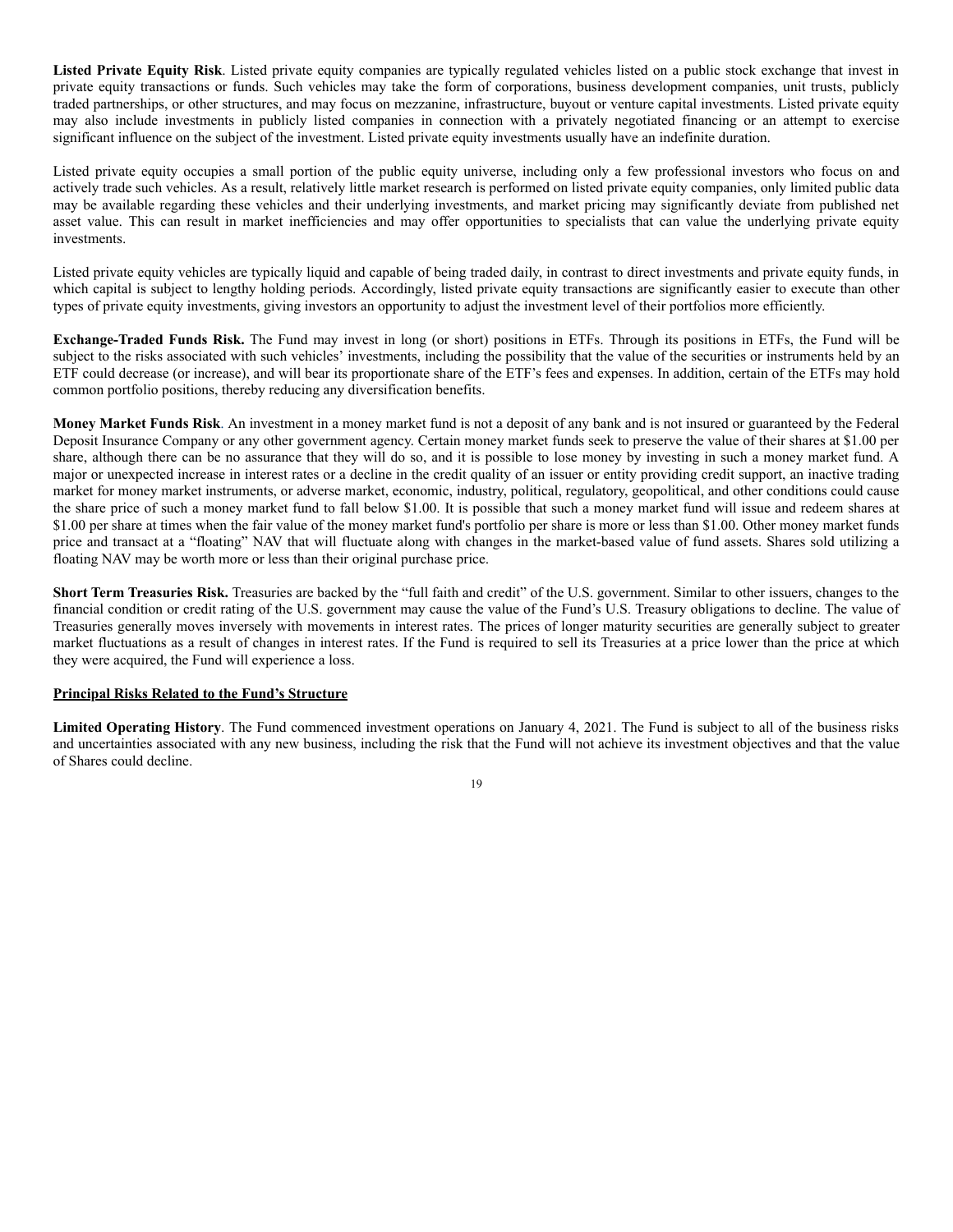**Adviser**. The Fund is dependent upon the services and resources provided by the Adviser. The Adviser has not previously served as an investment adviser to a registered investment company and its effectiveness may be limited as a result. Furthermore, the Adviser will be addressing certain operational and compliance requirements of the Investment Company Act for the first time in connection with the commencement of operations of the Fund.

**Closed-End Fund; Liquidity Limited to Periodic Repurchases of Shares**. The Fund has been organized as a non-diversified, closed-end management investment company and designed primarily for long-term investors. An investor should not invest in the Fund if the investor needs a liquid investment. Closed-end funds differ from open-end management investment companies (commonly known as mutual funds) in that investors in a closed-end fund do not have the right to redeem their shares on a daily basis. Unlike most closed-end funds, which typically list their shares on a securities exchange, the Fund does not intend to list the Shares for trading on any securities exchange, and the Fund does not expect any secondary market to develop for the Shares. Although the Fund will offer a limited degree of liquidity by conducting semi-annual repurchase offers and periodic repurchase offers made at the sole discretion of the Board, a Common Shareholder may not be able to tender its Shares in the Fund promptly after it has made a decision to do so. There is no assurance that you will be able to tender your Shares when or in the amount that you desire. Furthermore, discretionary repurchases are made at the discretion of the Board and therefore, may not occur. In addition, with very limited exceptions, Shares are not transferable, and liquidity will be provided only through repurchase offers made semiannually by the Fund, as well as periodically at the sole discretion of the Board. Shares are considerably less liquid than Shares of funds that trade on a stock exchange or Shares of open-end registered investment companies and are therefore, suitable only for investors who can bear the risks associated with illiquid shares and should be viewed as a long-term investment.

There will be a substantial period of time between the date as of which Common Shareholders must submit a request to have their Shares repurchased and the date they can expect to receive payment for their Shares from the Fund. Common Shareholders whose Shares are accepted for repurchase bear the risk that the Fund's net asset value may fluctuate significantly between the time that they submit their repurchase requests and the date as of which such Shares are valued for purposes of such repurchase. Common Shareholders will have to decide whether to request that the Fund repurchase their Shares without the benefit of having current information regarding the value of Shares on a date proximate to the date on which Shares are valued by the Fund for purposes of effecting such repurchases.

Repurchases of Shares, if any, may be suspended, postponed or terminated by the Board under certain circumstances. **See "***REPURCHASES OF* **SHARES.** An investment in the Fund is suitable only for investors who can bear the risks associated with illiquid Shares and the underlying investments of the Fund. Also, because Shares are not listed on any securities exchange, the Fund is not required, and does not intend, to hold annual meetings of its Common Shareholders unless called for under the provisions of the Investment Company Act.

**Repurchases**: The Fund does not expect to distribute securities as payment for repurchased Shares except in unusual circumstances. The Fund has the right to distribute securities as payment for repurchased Shares in unusual circumstances, including if making a cash payment would result in a material adverse effect on the Fund or on Common Shareholders not requesting that their Shares be repurchased. For example, it is possible that the Fund may receive securities from a Fund Investment that are illiquid or difficult to value. In such circumstances, the Adviser would seek to dispose of these securities in a manner that is in the best interests of the Fund, which may include a distribution in-kind to the Fund's Common Shareholders. In the event that the Fund makes such a distribution of securities, Common Shareholders will bear any risks of the distributed securities and may be required to pay a brokerage commission or other costs in order to dispose of such securities. **See "***REPURCHASES OF SHARES.***"**

**Non-Diversified Status**. The Fund is a "non-diversified" management investment company. Thus, there are no percentage limitations imposed by the Investment Company Act on the Fund's assets that may be invested, directly or indirectly, in the securities of any one issuer. Consequently, if one or more Fund Investments are allocated a relatively large percentage of the Fund's assets, losses suffered by such Fund Investments could result in a higher reduction in the Fund's capital than if such capital had been more proportionately allocated among a larger number of investments. The Fund may also be more susceptible to any single economic or regulatory occurrence than a diversified investment company. However, the Fund will be subject to diversification requirements applicable to RICs under the Code. **See** *"CERTAIN TAX CONSIDERATIONS."*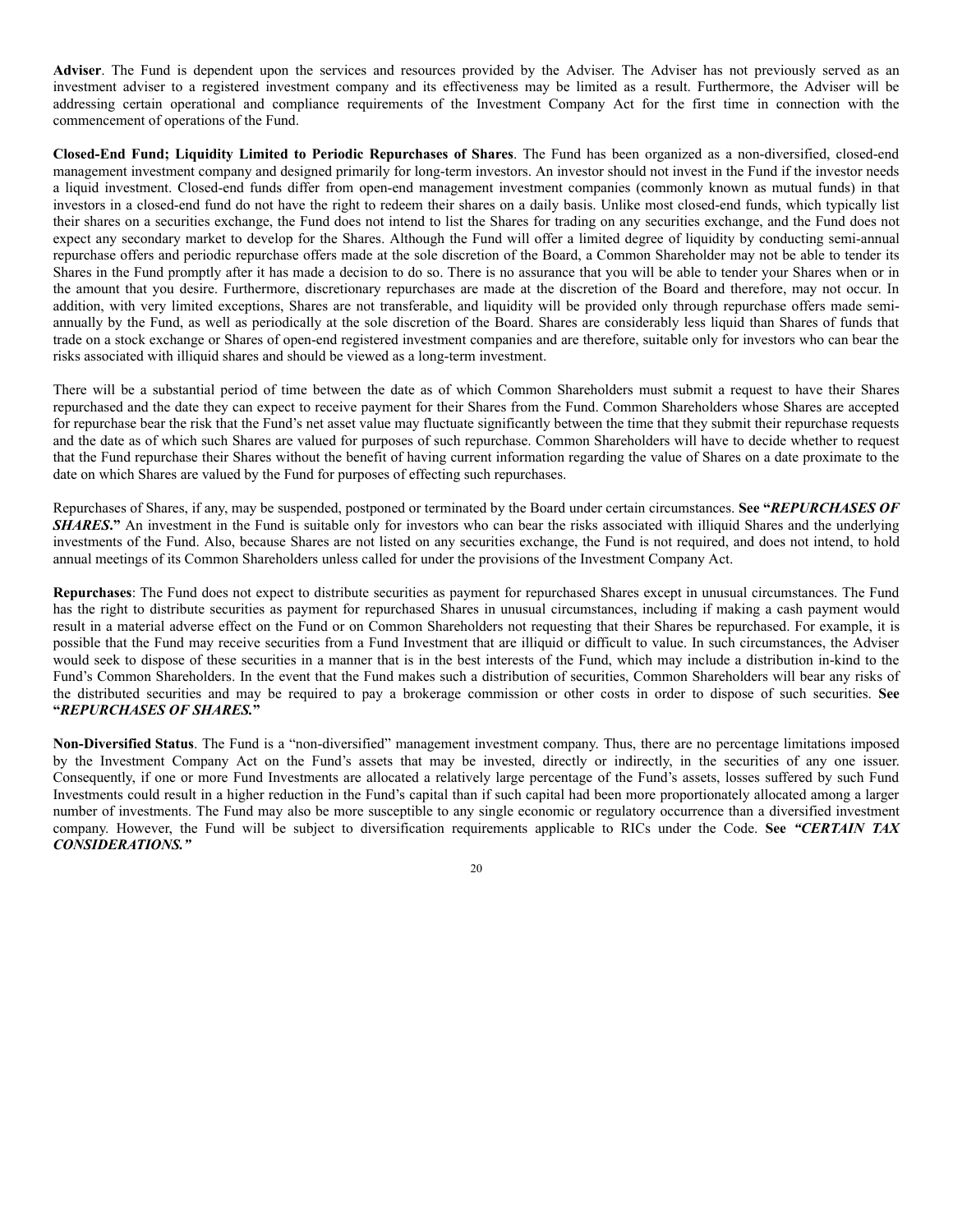**Dilution from Subsequent Offerings of Shares**. The Fund may accept additional subscriptions for Shares as determined by the Board, in its sole discretion. Additional purchases will dilute the indirect interests of existing Common Shareholders in the Fund Investments prior to such purchases, which could have an adverse impact on the existing Common Shareholders' interests in the Fund if subsequent Fund Investments underperform the prior investments. Further, in certain cases Portfolio Fund Managers may structure performance-based compensation, with such compensation being paid only if gains exceed prior losses. The value attributable to the fact that no performance-based compensation is being paid to a Portfolio Fund Manager until its gains exceed prior losses is not taken into account when determining the NAV of the Fund. New purchases of Shares will dilute the benefit of such compensation structures to existing Common Shareholders.

**Substantial Repurchases**. Substantial requests for the Fund to repurchase Shares could require the Fund to liquidate certain of its investments more rapidly than otherwise desirable in order to raise cash to fund the repurchases and achieve a market position appropriately reflecting a smaller asset base. This could have a material adverse effect on the value of the Shares. **See "***Risk Related to the Fund's Structure —Closed-End Fund; Liquidity Limited to Periodic Repurchases of Shares.***"**

## **Principal Risks Related to the Fund's Investment Program**

**General Investment Risks.** The types of investments that the Fund anticipates making involve a high degree of risk. There can be no assurance that the Fund will be adequately compensated for risks taken.

**Investment Selections.** The Fund's returns on its Fund Investments will depend on the Adviser's ability to implement and manage the Fund's investment program and related investments. In making its decisions, the Adviser may rely on information and data provided and prepared by third parties. Although the Adviser intends to evaluate the accuracy and importance of such information and data, it will not always be in a position to confirm the completeness, genuineness, or accuracy of such information and data. The Adviser will use valuation procedures that it believes are fair and accurate ("Valuation Procedures"). However, these procedures are subjective in nature, may not conform to any particular industry standards (if any such industry standards exist) and may not reflect actual values at which the investments are ultimately realized. *See "CALCULATION OF NET ASSET VALUE; VALUATION."*

**Competition for Investment Opportunities.** The business of identifying private equity opportunities is highly competitive and involves a high degree of uncertainty. There may be intense competition for investments of the type in which the Fund intends to invest, and such competition may result in less favorable investment terms than would otherwise be the case. Additional funds with similar investment objectives may be formed in the future by other unrelated parties. It is possible that competition for appropriate investment opportunities may increase, which may also require the Fund to participate in competitive bidding situations, the outcome of which cannot be guaranteed, thus reducing the number of investment opportunities available to the Fund and adversely affecting the terms upon which investments can be made. Participation in competitive bidding situations will also increase the pressure on the Fund with respect to pricing of a transaction. Moreover, the Fund may incur bid, due diligence or other costs on investments which may not be successful. As a result, the Fund may not recover all of its costs, which would adversely affect returns.

**Financial Model Risk.** The Adviser may employ financial and analytical models to aid in the selection of its investments. If any such models are employed, the success of the Fund's investment activities will depend, in large part, upon the viability of these models. There can be no assurance that the models are currently viable, or will remain viable during the term of the Fund, due to various factors, including the quality of the data input into the models and the assumptions underlying such models, which to varying degrees involve the exercise of judgment. Even if the models function as anticipated, they cannot account for all factors that may influence the returns on the Fund's investments. Also, there can be no assurance that the investment professionals utilizing the models will be able to determine that any model is or will become not viable, or not completely viable, or notice, predict or adequately react to any change in the viability of a model. The use of a model that is not viable or not materially viable could, at any time, have a material adverse effect on the performance of the Fund.

**No Purchase Agreement and Limited Representations and Warranties/Release of Sellers.** Private equity investments will generally be acquired from unaffiliated parties. As a result, the terms of the purchase agreements are unknown at this time. In addition, the right to sue the sellers with respect to a breach of a representation or warranty may expire within a relatively short period of time after the close of escrow on the purchase of the Fund Investments. In certain cases, the Adviser may also agree to release the sellers from certain claims, costs and liabilities in the purchase agreements between the Fund and the sellers. As a result, if defects in a Fund Investment or other matters adversely affecting an investment are discovered, the Fund may not be able to pursue a claim for damages against the seller.

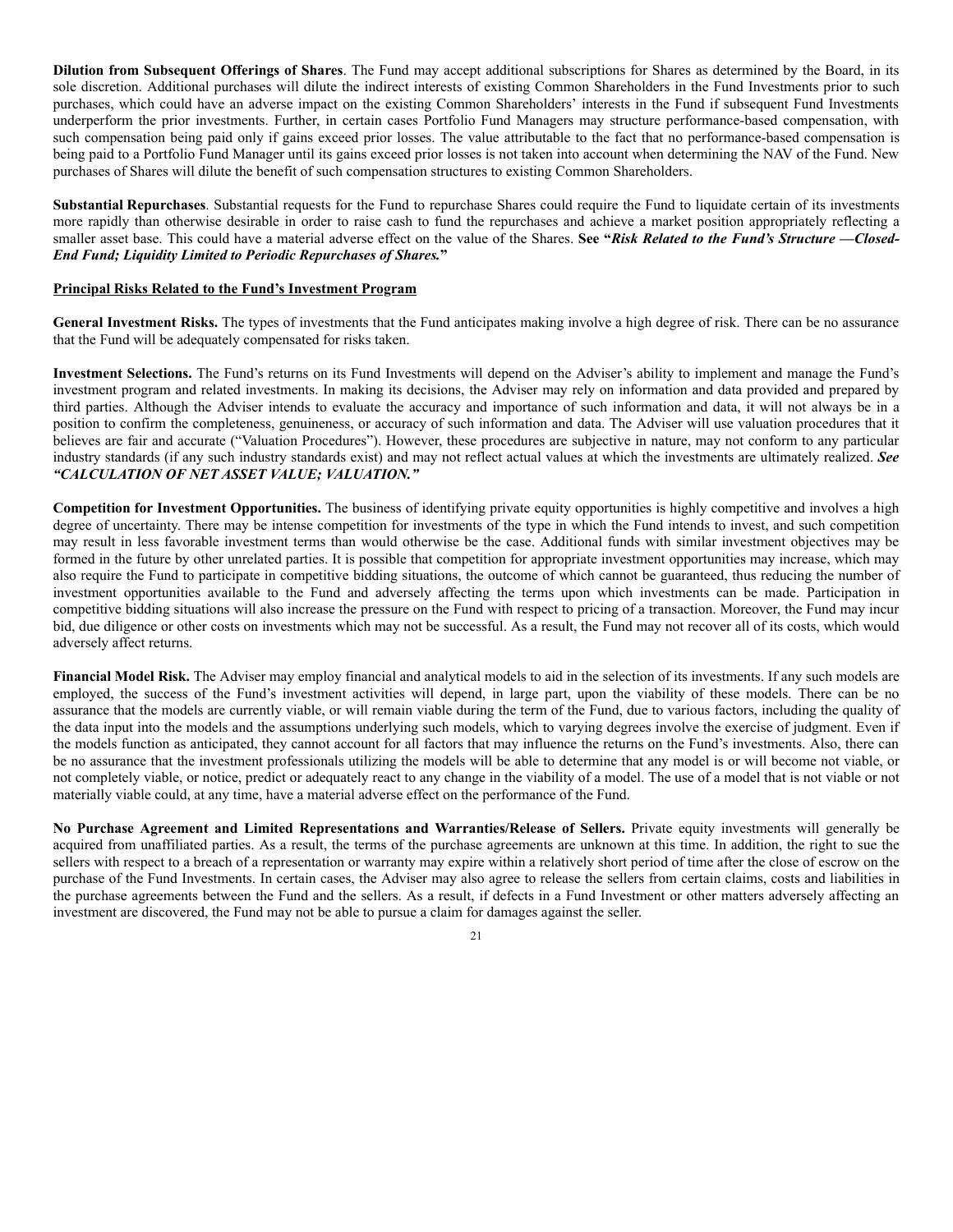**Financial Projections***.* Financial information concerning Fund Investments and the terms on which they are made may only be available through certain sources. There may be no consistent means, however, of confirming the accuracy of such information. The inaccuracy of certain assumptions and general economic conditions, which are unpredictable, can have a materially adverse impact on the reliability of any financial projections. There can be no assurance that any financial projections can be accurately projected, and actual results may vary significantly from any such financial projections.

**Minority Investments; Direct Investments with Third Parties.** The Fund may invest in minority positions of various companies, ventures and businesses (each, a "Portfolio Company and collectively, "Portfolio Companies") alongside other investment funds. In such cases, the Fund will significantly rely on the existing management and co-investors, which may include representation of other financial investors with whom the Fund is not affiliated and whose interests may conflict with the interests of the Fund. Please **see** *"General Risks of Direct Investment*s" for further detail.

**Follow-On Investments.** Following the Fund's initial and any follow-on investments in a Portfolio Company, the Fund may have opportunities to make additional subsequent investments in that Portfolio Company. The Fund may lack sufficient funds, or otherwise decide not, to make those investments. The failure to make subsequent investments could jeopardize the Portfolio Company's viability and the Fund's prior investments or may result in a missed opportunity for the Fund to increase its participation in a successful operation.

**Limitations on Ability to Exit Investments.** At any particular time, Fund Investments may not have a readily available secondary market to exit positions, or timing with respect to these exit opportunities may be inopportune. As such, the ability to exit from and liquidate portfolio holdings may be constrained. The Fund may also make investments that may not be advantageously disposed of prior to the date that the Fund will be wound-up and dissolved, either by expiration of the Fund's term or otherwise. The Fund may have to sell, distribute or otherwise dispose of investments at a disadvantageous time as a result of dissolution.

**Limited Portfolio Diversification.** Although the Adviser intends to invest the Fund's portfolio broadly, to the reasonable extent possible within the confines of the Fund's investment strategy, the inability to achieve this objective could adversely affect the performance of the Fund. Furthermore, to the extent that the capital raised is less than the targeted amount, the Fund may make fewer Fund Investments and thus be less broadly invested.

**Contingent Liabilities on Disposition of Investments.** In connection with the disposition of a Fund Investment, it may be required to make representations about the investment. The Fund may be required to indemnify the purchasers of such investment to the extent that any such representations are inaccurate. These arrangements may result in the incurrence of contingent liabilities for which the Adviser may establish reserves and escrows. In that regard, distributions may be delayed or withheld until such reserve is no longer needed or the escrow period expires.

**General Economic and Market Conditions.** The success of the Fund's activities may be materially affected by general economic and market conditions, including interest rates, inflation rates, economic uncertainty, availability of credit, financial market volatility, changes in laws and national and international political circumstances. The stability and sustainability of growth in global economies may be impacted by terrorism or acts of war. The availability, unavailability or hindered operation of external credit markets, equity markets and other economic systems which the Fund may depend upon to achieve its objectives may have a significant negative impact on the Fund's operations and profitability. There can be no assurance that such markets and economic systems will be available or will be available as anticipated or needed for the Fund to operate successfully. These factors may adversely impact the performance and growth prospects for Fund Investments.

**Transactions with Affiliates**. Affiliates of the Adviser and Investment Consultant engage in financial advisory activities that are independent from, and may from time to time conflict with, those of the Fund or Fund Investments. In the future, there might arise instances where the interests of such affiliates conflict with the interests of the Fund or Fund Investments. Affiliates of the Adviser or Investment Consultant may provide services to, invest in, advise, sponsor and/or act as investment manager to investment vehicles and other persons or entities (including prospective investors in the Fund Investments) which (i) may have structures, investment objectives and/or policies that are similar to (or different than) those of the Fund, (ii) may compete with the Fund for investment opportunities, and (iii) may co-invest with the Fund in certain transactions that are in compliance with section 17 of the Investment Company Act. The Fund intends to apply for exemptive relief from the SEC that would permit the Fund to participate in certain negotiated direct investments alongside other funds managed by the Adviser or certain of its affiliates outside the parameters of Section 17 of the Investment Company Act , subject to certain conditions including (i) that a majority of the Trustees of the Board who have no financial interest in the negotiated direct investment transaction and a majority of the Trustees of the Board who are not "interested persons," as defined in the Investment Company Act, approve the negotiated direct investment and (ii) that the price, terms and conditions of the negotiated direct investment will be identical for each fund participating pursuant to the exemptive relief. There is no assurance that the exemptive relief will be granted by the SEC. In addition, affiliates of the Adviser and their respective clients may themselves invest in securities that would be appropriate for the Fund's investments and may compete with the Fund Investments for investment opportunities.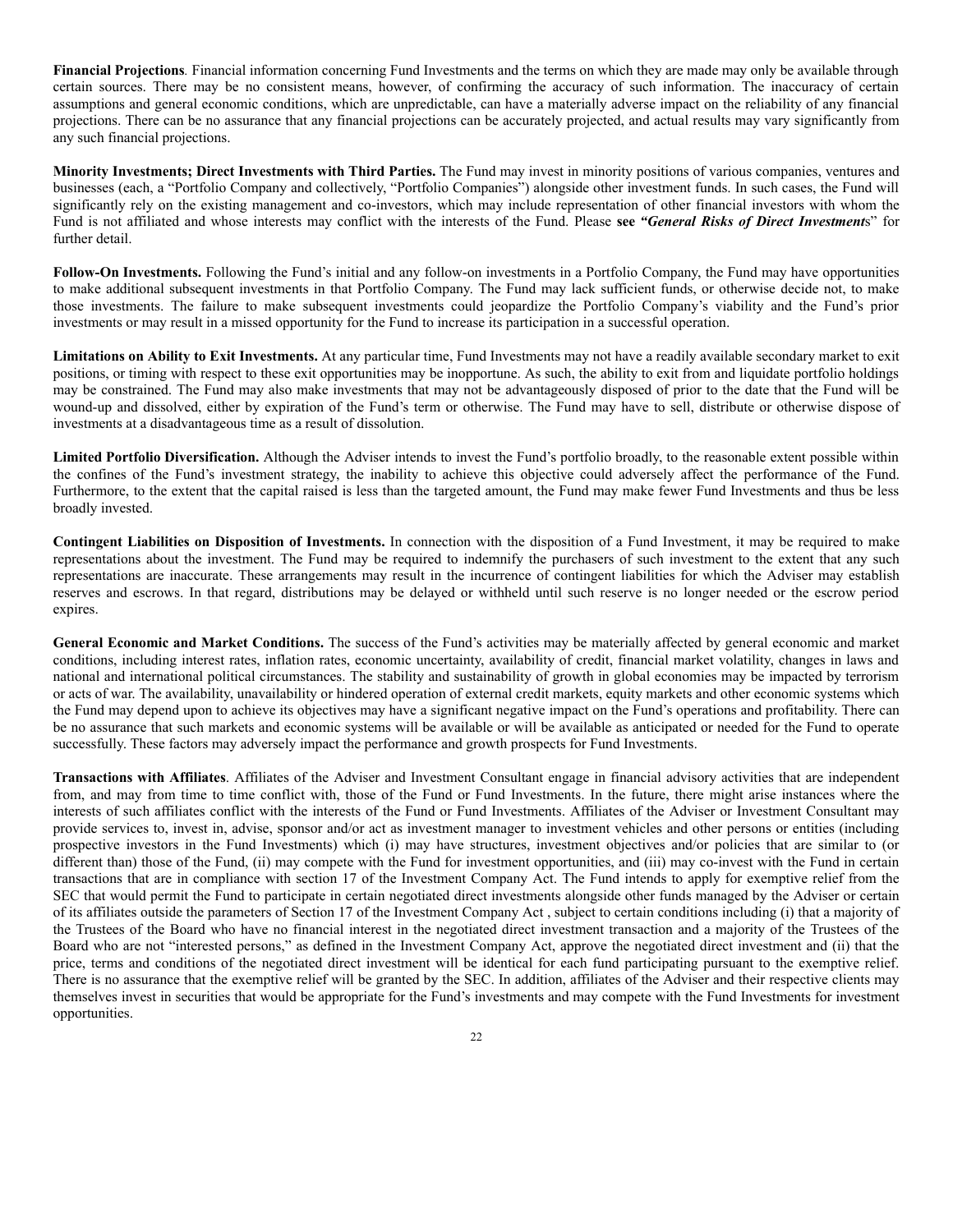## **Risks Related to Fund Investments - Generally**

**Investment Limits.** A Portfolio Fund's investment portfolio may consist of a limited number of companies and may be concentrated in a particular industry area or group. Accordingly, the Portfolio Fund's investment portfolio may at times be significantly concentrated, both as to managers, industries and individual companies. Such concentration by a Portfolio Fund could offer a greater potential for capital appreciation as well as increased risk of loss for the Portfolio Fund and therefore, the Fund. Such concentration may also be expected to increase the volatility of the Fund's investment portfolio. The Fund will consider the investments of any affiliated and unaffiliated underlying investment companies when determining whether the Fund is in compliance with its concentration policies. Further, the Fund is subject to the asset diversification requirements applicable to RICs. **See "***CERTAIN TAX CONSIDERATIONS***" and "Statement of Additional Information - FUNDAMENTAL POLICES".**

**Reliance on the Adviser Risk.** The Fund's performance depends upon the performance of Portfolio Fund Managers managing any direct investments, fund interests, or debt investments. The Fund's performance also depends on the adherence by such Portfolio Fund Managers to such selected strategies, the instruments used by such Portfolio Fund Managers, the Adviser's ability to select Portfolio Fund Managers and strategies and effectively allocate the Fund's assets among them.

**Reliance on the Investment Consultant Risk.** The Adviser, and therefore the Fund, relies on the Investment Consultant to source, evaluate and recommend potential investments for the consideration of the Adviser. To the extent that the Investment Consultant is unable to identify suitable investments or recommends investments that are not as successful as expected, the Adviser's ability to effectively allocate the Fund's assets could be impacted.

**Additional Fee Layers.** Portfolio Funds may charge asset-based fees, carried interest, incentive allocations or other fees and expenses at the asset level. As such, investors may bear two layers of fees and expenses.

**Leverage Risk.** Fund Investments and (subject to applicable law) the Fund may employ leverage through borrowings or derivative instruments and may directly or indirectly acquire interests in companies with highly leveraged capital structures. If income and appreciation on investments made with borrowed funds are less than the cost of the leverage, the value of the relevant portfolio or investment will decrease. Accordingly, any event that adversely affects the value of a Fund Investment will be magnified to the extent leverage is employed. The cumulative effect of the use of leverage by the Fund or the Portfolio Funds in a market that moves adversely to the relevant investments could result in substantial losses, exceeding those that would have been incurred if leverage had not been employed.

**Valuation Risk.** The valuation of the Fund's investments in Portfolio Funds is ordinarily determined based upon valuations provided by the Portfolio Fund Managers on a quarterly basis. Although such valuations are provided on a quarterly basis, the Fund will provide valuations, and will issue Shares, on a monthly basis. A large percentage of the securities in which the Fund invest will not have a readily ascertainable market price and will be fair valued by the Portfolio Fund Manager. In this regard, a Portfolio Fund Manager may face a conflict of interest in valuing the securities, as their value may affect the Portfolio Fund Manager's compensation or its ability to raise additional funds. No assurances can be given regarding the valuation methodology or the sufficiency of systems utilized by any Portfolio Fund Manager, the accuracy of the valuations provided by the Portfolio Fund Managers, that the Portfolio Fund Managers will comply with their own internal policies or procedures for keeping records or making valuations, or that the Portfolio Fund Managers' policies and procedures and systems will not change without notice to the Fund. As a result, a Portfolio Fund Manager's valuation of the securities may fail to match the amount ultimately realized with respect to the disposition of such securities. A Portfolio Fund Manager's information could also be inaccurate due to fraudulent activity, mis-valuation or inadvertent error. The Fund may not uncover errors in valuation for a significant period of time, if ever.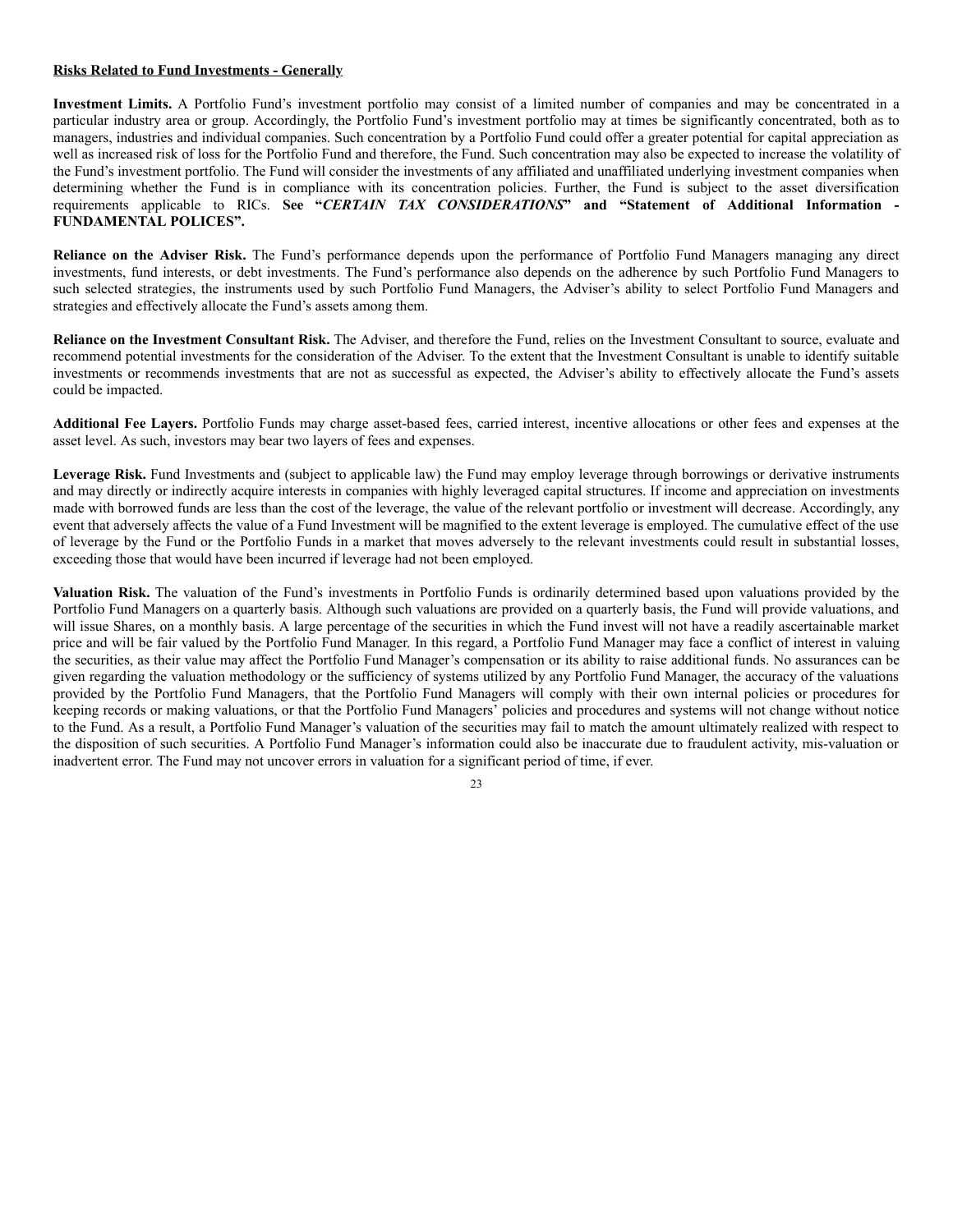**Capital Call Risk.** The Fund may maintain a sizeable cash position in anticipation of funding capital calls or near-term investment opportunities. Even though the Fund may maintain a sizeable position in cash and short-term securities, it may not contribute the full amount of its commitment to a fund at the time of investment. Instead, the Fund will be required to make incremental contributions pursuant to capital calls issued from time to time by the underlying fund. If the Fund defaults on its commitment to an underlying fund or fails to satisfy capital calls to an underlying fund in a timely manner then, generally, it will be subject to significant penalties, including the complete forfeiture of the Fund's investment in the underlying fund. Any failure by the Fund to make timely capital contributions in respect of its commitments may (i) impair the ability of the Fund and the Fund to pursue its investment strategy, (ii) force the Fund to borrow, (iii) indirectly cause the Fund, and, indirectly, the Investors to be subject to certain penalties from the Fund Investments (including the complete forfeiture of the Fund's investment in an Investment Fund), or (iv) otherwise impair the value of the Fund's investments (including the devaluation of the Fund).

**Lack of Control.** The Fund may indirectly make binding commitments to direct investment vehicles without an ability to participate in their management and control and with no or limited ability to transfer its interests in such direct investment vehicles. The Fund also generally will not have control over any of the underlying portfolio companies and will not be able to direct the policies or management decisions of such portfolio companies.

**Availability of Financing and Market Conditions.** Market fluctuations in business loans may affect the availability and cost of loans needed for the Fund Investments. Credit availability has been restricted in the past and may become so in the future. Restrictions upon the availability of financing or high interest rates on such loans will adversely affect the value of existing Fund Investments and may limit the Fund's availability to source and invest in new Fund Investments. Interest paid by any Fund Investment on its debt obligations will reduce cash available for distributions. Interest rates are currently low compared to prior periods. If any Fund Investment incurs variable rate debt, increases in interest rates would increase its interest costs, which could reduce the Fund's return on its investments.

**Interest Rate Risk.** The Fund and each Fund Investment is subject to financial market risks, including changes in interest rates. General interest rate fluctuations may have a substantial negative impact on Fund Investments and the investment opportunities and, accordingly, have a material adverse effect on the Fund's investment objectives and their respective rates of return on invested capital. To mitigate such interest rate exposure, the Fund may invest a portion of its portfolio in investments with floating interest rates. In addition, an increase in interest rates would make it more expensive to use debt for the Fund and the Fund's financing needs, if any. Although government financial regulators, such as the Federal Reserve, have taken steps to maintain historically low interest rates; they may raise rates at any time.

The Fund may use interest rate risk management techniques in an effort to limit its exposure to interest rate fluctuations. These techniques may include various interest rate hedging activities and may limit the Fund's ability to participate in the benefits of lower interest rates with respect to the hedged portfolio. Adverse developments resulting from changes in interest rates or hedging transactions could have a material adverse effect on the Fund's business, financial condition and results of operations.

**LIBOR Risk.** The Fund's investments, payment obligations and financing terms may be based on floating rates, such as the London Interbank Offered Rate ("LIBOR"). LIBOR is used extensively in the U.S. and globally as a "benchmark" or "reference rate" for various commercial and financial contracts, including corporate and municipal bonds, bank loans, asset-backed and mortgage-related securities, interest rate swaps and other derivatives.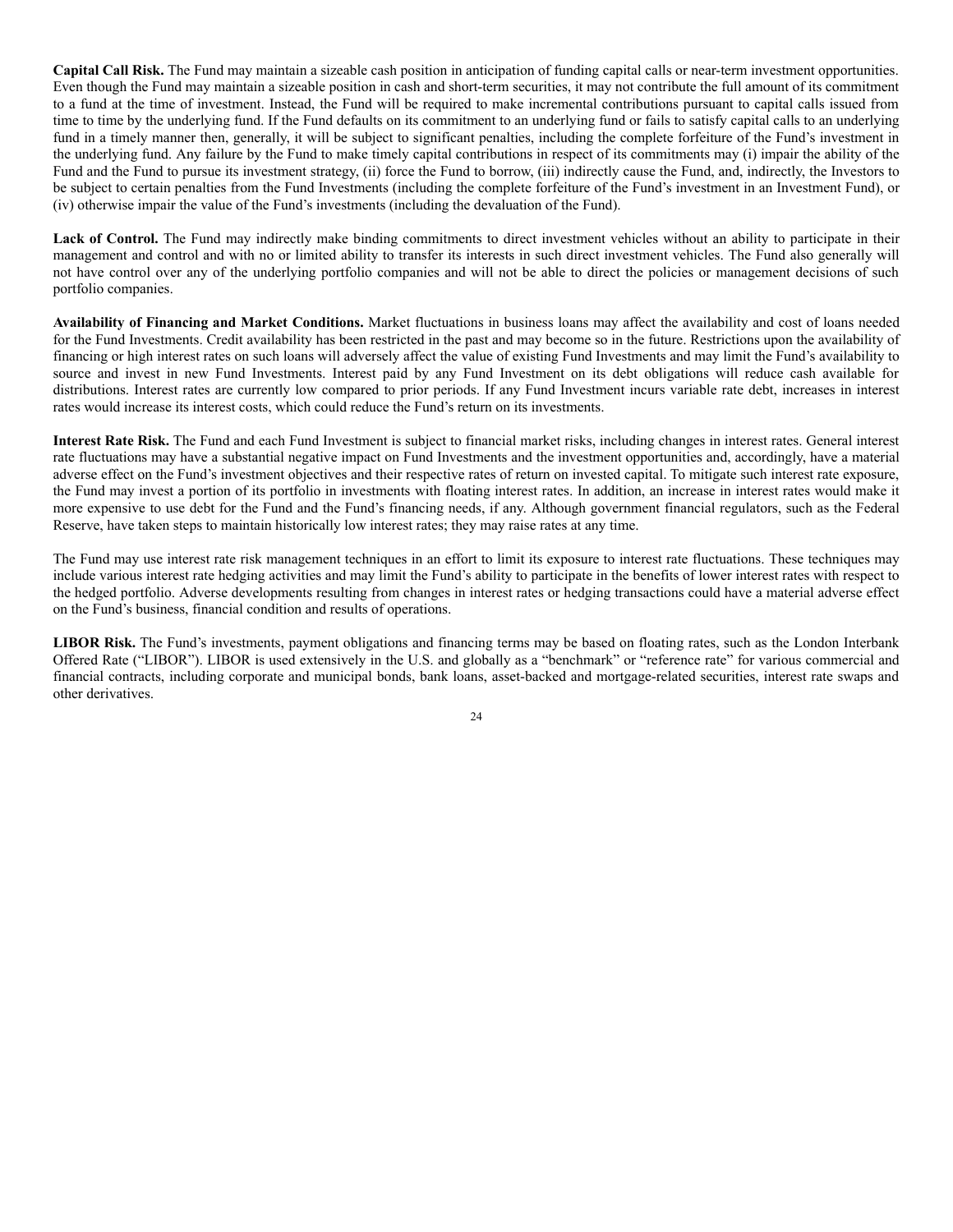In July of 2017, the head of the UK Financial Conduct Authority ("FCA") announced a desire to phase out the use of LIBOR by the end of 2021. The FCA and ICE Benchmark Administrator have since announced that most LIBOR settings will no longer be published after December 31, 2021 and a majority of U.S. dollar LIBOR settings will cease publication after June 30, 2023. It is possible that a subset of LIBOR settings will be published after these dates on a "synthetic" basis, but any such publications would be considered non-representative of the underlying market. The U.S. Federal Reserve, based on the recommendations of the New York Federal Reserve's Alternative Reference Rate Committee (comprised of major derivative market participants and their regulators), has begun publishing SOFR that is intended to replace U.S. dollar LIBOR. Proposals for alternative reference rates for other currencies have also been announced or have already begun publication. Markets are slowly developing in response to these new reference rates. Uncertainty related to the liquidity impact of the change in rates, and how to appropriately adjust these rates at the time of transition, poses risks for the Fund. The effect of any changes to, or discontinuation of, LIBOR on the Fund will depend on, among other things, (1) existing fallback or termination provisions in individual contracts and (2) whether, how, and when industry participants develop and adopt new reference rates and fallbacks for both legacy and new instruments and contracts. The expected discontinuation of LIBOR could have a significant impact on the financial markets in general and may also present heightened risk to market participants, including public companies, investment advisers, investment companies, and broker-dealers. The risks associated with this discontinuation and transition will be exacerbated if the work necessary to effect an orderly transition to an alternative reference rate is not completed in a timely manner. For example, current information technology systems may be unable to accommodate new instruments and rates with features that differ from LIBOR. Accordingly, it is difficult to predict the full impact of the transition away from LIBOR on the Fund until new reference rates and fallbacks for both legacy and new instruments and contracts are commercially accepted and market practices become settled.

**Currency Risk.** Although the Fund intends to invest predominantly in the United States, the Fund's portfolio is anticipated to include investments in a number of different currencies. Any returns on, and the value of such investments may, therefore, be materially affected by exchange rate fluctuations, local exchange control, limited liquidity of the relevant foreign exchange markets, the convertibility of the currencies in question and/or other factors. A decline in the value of the currencies in which the Fund Investments are denominated against the U.S. Dollar may result in a decrease the Fund's net asset value. The Adviser may or may not elect to hedge the value of investments made by the Fund against currency fluctuations, and even if the Adviser deems hedging appropriate, it may not be possible or practicable to hedge currency risk exposure. Accordingly, the performance of the Fund could be adversely affected by such currency fluctuations.

**Eurozone Risk.** The Fund may invest directly or indirectly from time to time in European companies and assets and companies and assets that may be affected by the Eurozone economy. Ongoing concerns regarding the sovereign debt of various Eurozone countries, including the potential for investors to incur substantial write-downs, reductions in the face value of sovereign debt and/or sovereign defaults, as well as the possibility that one or more countries might leave the European Union ("EU") or the Eurozone create risks that could materially and adversely affect the Fund Investments. Sovereign debt defaults and EU and/or Eurozone exits could have material adverse effects on the Fund's investments in European companies and assets, including, but not limited to, the availability of credit to support such companies' financing needs, uncertainty and disruption in relation to financing, increased currency risk in relation to contracts denominated in Euros and wider economic disruption in markets served by those companies, while austerity and/or other measures introduced to limit or contain these issues may themselves lead to economic contraction and resulting adverse effects for the Fund. Legal uncertainty about the funding of Euro-denominated obligations following any breakup or exits from the Eurozone, particularly in the case of investments in companies and assets in affected countries, could also have material adverse effects on the Fund.

**Brexit Risk.** The Fund may invest directly or indirectly from time to time in European companies and assets, including investments located in the United Kingdom ("UK"). In June 2016, the UK approved a referendum to leave the EU. The withdrawal, known colloquially as "Brexit", was agreed to and ratified by the UK Parliament, and the UK left the EU on January 31, 2020. It began a transition period in which to negotiate a new trading relationship for goods and services that ended on December 31, 2020. On January 1, 2021, the UK left the EU Single Market and Customs Union, as well as all EU policies and international agreements. On December 24, 2020, the UK and EU agreed to a trade deal with no tariffs or quotas on products, regulatory and customs cooperation mechanisms as well as provisions ensuring a level playing field for open and fair competition. In March 2021, the UK and EU put in place a regulatory dialogue on financial systems based on a separate memorandum of understanding. Since the referendum, there have been periods of significant volatility in the global stock markets and currency exchange rates, as well as challenging market conditions in the UK. At this time, the impact that the trade deal and any future agreements on services, particularly financial services, will have on the Fund cannot be predicted, and it is possible that the new terms may adversely affect the Fund.

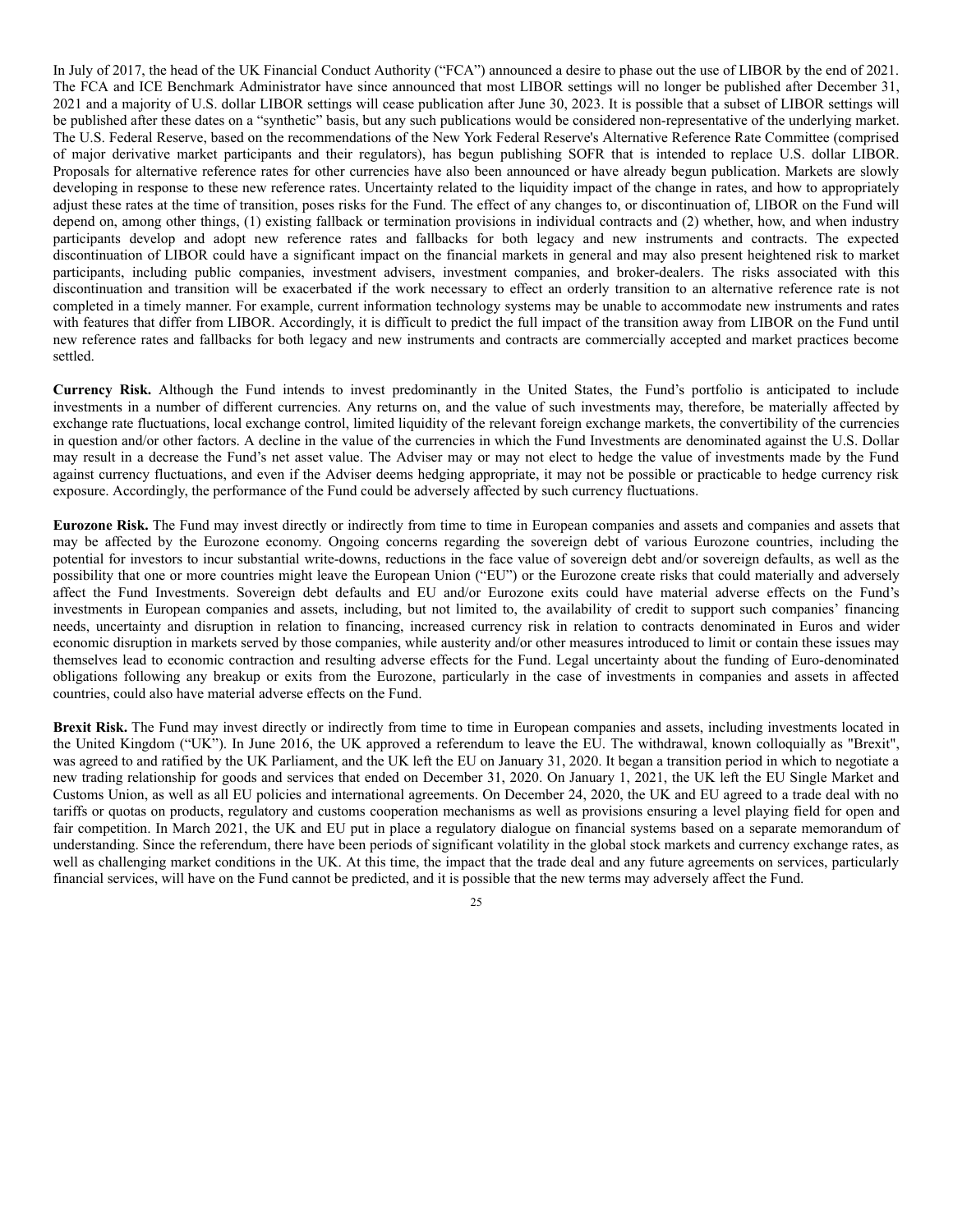**Recent Market Events Risk.** Periods of unusually high financial market volatility and restrictive credit conditions, at times limited to a particular sector or geographic area, have occurred in the past and may be expected to recur in the future. Some countries, including the United States, have adopted or have signaled protectionist trade measures, relaxation of the financial industry regulations that followed the financial crisis, and/or reductions to corporate taxes. The scope of these policy changes is still developing, but the equity and debt markets may react strongly to expectations of change, which could increase volatility, particularly if a resulting policy runs counter to the market's expectations. The outcome of such changes cannot be foreseen at the present time. In addition, geopolitical and other risks, including environmental and public health risks, may add to instability in the world economy and markets generally. As a result of increasingly interconnected global economies and financial markets, the value and liquidity of the Fund's investments may be negatively affected by events impacting a country or region, regardless of whether the Fund invests in issuers located in or with significant exposure to such country or region.

The continuing spread of an infectious respiratory illness caused by a novel strain of coronavirus (known as COVID-19) has caused volatility, severe market dislocations and liquidity constraints in many markets and may adversely affect the Fund's investments and operations. The outbreak was first detected in December 2019 and subsequently spread globally. The outbreak and efforts to contain its spread have resulted in closing borders and quarantines, restricting international and domestic travel, enhanced health screenings, cancellations, disrupted supply chains and customer activity, responses by businesses (including changes to operations and reducing staff), and have produced general concern and uncertainty.

The impact of the coronavirus pandemic, and other epidemics and pandemics that may arise in the future, could adversely affect national and global economies, individual companies and the market in general in a manner and for a period of time that cannot be foreseen at the present time. Health crises caused by the recent outbreak may heighten other preexisting political, social and economic risks in a country or region. Governmental authorities and regulators throughout the world, such as the U.S. Federal Reserve, have in the past responded to major economic disruptions with changes to fiscal and monetary policy, including but not limited to, direct capital infusions, new monetary programs, and dramatically lower interest rates. Certain of those policy changes are being implemented or considered in response to the coronavirus outbreak. Such policy changes may adversely affect the value, volatility and liquidity of dividend and interest paying securities. In certain cases, an exchange or market may close or issue trading halts on either specific securities or even the entire market, which may result in the Fund being, among other things, unable to buy or sell certain securities or financial instruments or to accurately price its investments. In the event of a pandemic or an outbreak, there can be no assurance that the Fund and its service providers will be able to maintain normal business operations for an extended period of time or will not lose the services of key personnel on a temporary or long-term basis due to illness or other reasons. A pandemic or disease could also impair the information technology and other operational systems upon which the Fund's investment adviser rely, and could otherwise disrupt the ability of the Fund's service providers to perform essential tasks. Multiple asset classes may be affected by a market disruption. Although vaccines for COVID-19 are becoming more widely available, the duration and effects may not be the same for all types of assets and the pace of recovery may vary from market to market. To the extent the Fund may overweight its investments in certain countries, companies, industries or market sectors, such position will increase the Fund's exposure to risk of loss from adverse developments affecting those countries, companies, industries or sectors. These conditions could result in the Fund's inability to achieve its investment objectives, adversely affect the prices and liquidity of the securities and other instruments in which the Fund invests, negatively impact the Fund's performance, and cause losses on your investment in the Fund.

**Foreign Investments and Emerging Markets Risk.** The Fund may invest in the securities of non-U.S. issuers, including those located in developing countries, which securities involve risks beyond those associated with investments in U.S. securities. These risks may relate to foreign political, social and economic matters, less developed markets, political immobility and less developed legal and accounting practices.

**Investment in Other Investment Companies Risk.** As with other investments, investments in other investment companies, including ETFs, are subject to market and manager risk. In addition, if the Fund acquires shares of investment companies, investors bear both their proportionate share of expenses in the Fund (including management and advisory fees) and, indirectly, the expenses of the investment companies.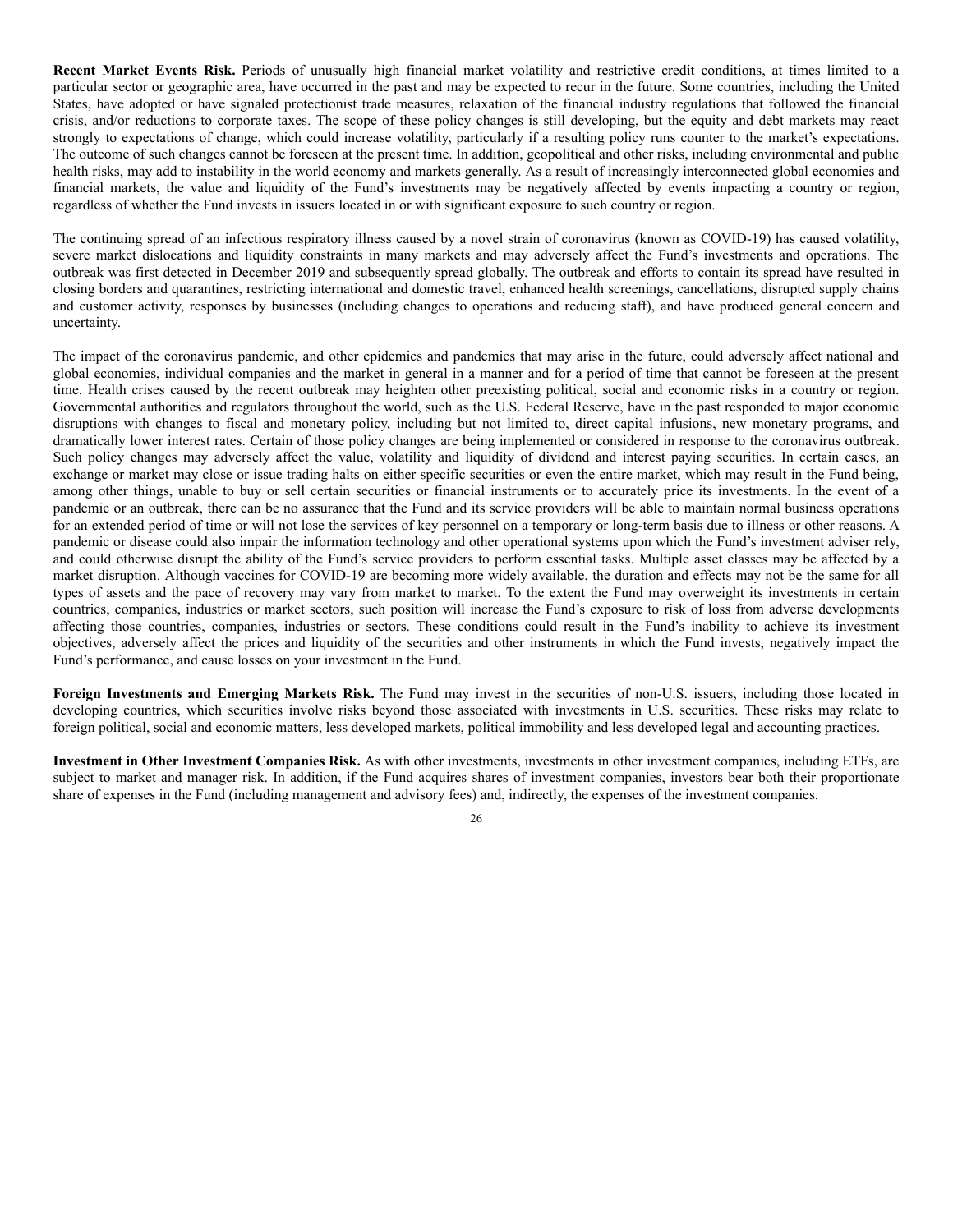**Credit Transactions.** To obtain access to Portfolio Companies, the Fund's portfolio may include, but is not limited to, investments in first and second lien senior secured loans, secured unitranche debt, unsecured debt (e.g., mezzanine debt), and structurally subordinated instruments.

- *First lien senior secured loans, second lien senior secured loans, and unitranche debt.* When the Fund invests in first lien senior secured loans, second lien senior secured loans, and unitranche debt the Fund will generally seek to take a security interest in the available assets of those Portfolio Companies, including the equity interests of the Portfolio Companies' subsidiaries. There is a risk that the collateral securing these loans may decrease in value over time or lose its entire value, may be difficult to sell in a timely manner, may be difficult to appraise and may fluctuate in value based upon the success of the business and market conditions, including as a result of the inability of the Portfolio Company to raise additional capital. To the extent the Fund's debt investment is collateralized by the securities of a Portfolio Company's subsidiaries, such securities may lose some or all of their value in the event of the bankruptcy or insolvency of the Portfolio Company. Also, in some circumstances, the Fund's lien may be contractually or structurally subordinated to claims of other creditors. In addition, deterioration in a Portfolio Company's financial condition and prospects, including its inability to raise additional capital, may be accompanied by deterioration in the value of the collateral for the loan. Loans that are undercollateralized involve a greater risk of loss. Consequently, the fact that a loan is secured does not guarantee that the Fund will receive principal and interest payments according to the loan's terms, or at all, or that the Fund will be able to collect on the loan should the Fund be forced to enforce its remedies. Finally, particularly with respect to a unitranche debt structure, unitranche debt will generally have higher leverage levels than a standard first lien term loan.
- *Unsecured debt.* The Fund's unsecured debt investments, including private high yield and mezzanine debt, will generally rank junior in priority of payment to senior loans. This may result in a heightened level of risk and volatility or a loss of principal, which could lead to the loss of the entire investment. These investments may involve additional risks that could adversely affect the Fund's investment returns. To the extent interest payments associated with such debt are deferred, such debt may be subject to greater fluctuations in valuations, and such debt could subject the Fund to non-cash income. Since the Fund will not receive any principal repayments prior to the maturity of some of its subordinated debt investments, such investments will be of greater risk than amortizing loans. In addition, the Fund may invest in HoldCo notes, which are structurally subordinated instruments in the form of unsecured notes at the holding company level, as opposed to the operating company level. Because a company's assets and cash flows are usually contained at the OpCo level, any borrowings at HoldCo will not have access to the assets of the company's subsidiaries until after all of the OpCo creditors have been paid, allowing for the remaining assets to be distributed up to the HoldCo level.
	- *Equity investments*. The Fund may make select equity investments. In addition, when the Fund invests in senior secured and second lien senior secured loans or subordinated debt, it may acquire warrants or options to purchase equity securities. The equity interests the Fund receives may not appreciate in value and, in fact, may decline in value. Accordingly, the Fund may not be able to realize gains from its equity interests, and any gains that the Fund does realize on the disposition of any equity interests may not be sufficient to offset any other losses it experiences.

The loans in which the Fund will invest may be rated below investment grade by rating agencies or would be rated below investment grade if they were rated. Below investment grade securities, which are often referred to as "junk," have predominantly speculative characteristics and may carry a greater risk with respect to a borrower's capacity to pay interest and repay principal. The Fund expects that "junk bonds" will make up less than 10% of the Fund's investment portfolio.

**Original Issue Discount.** Fund Investments may include original issue discount instruments, which include debt instruments with PIK interest. To the extent original issue discount constitutes a portion of the Fund's income, the Fund will be exposed to typical risks associated with such income being required to be included in taxable and accounting income prior to receipt of cash, including the following: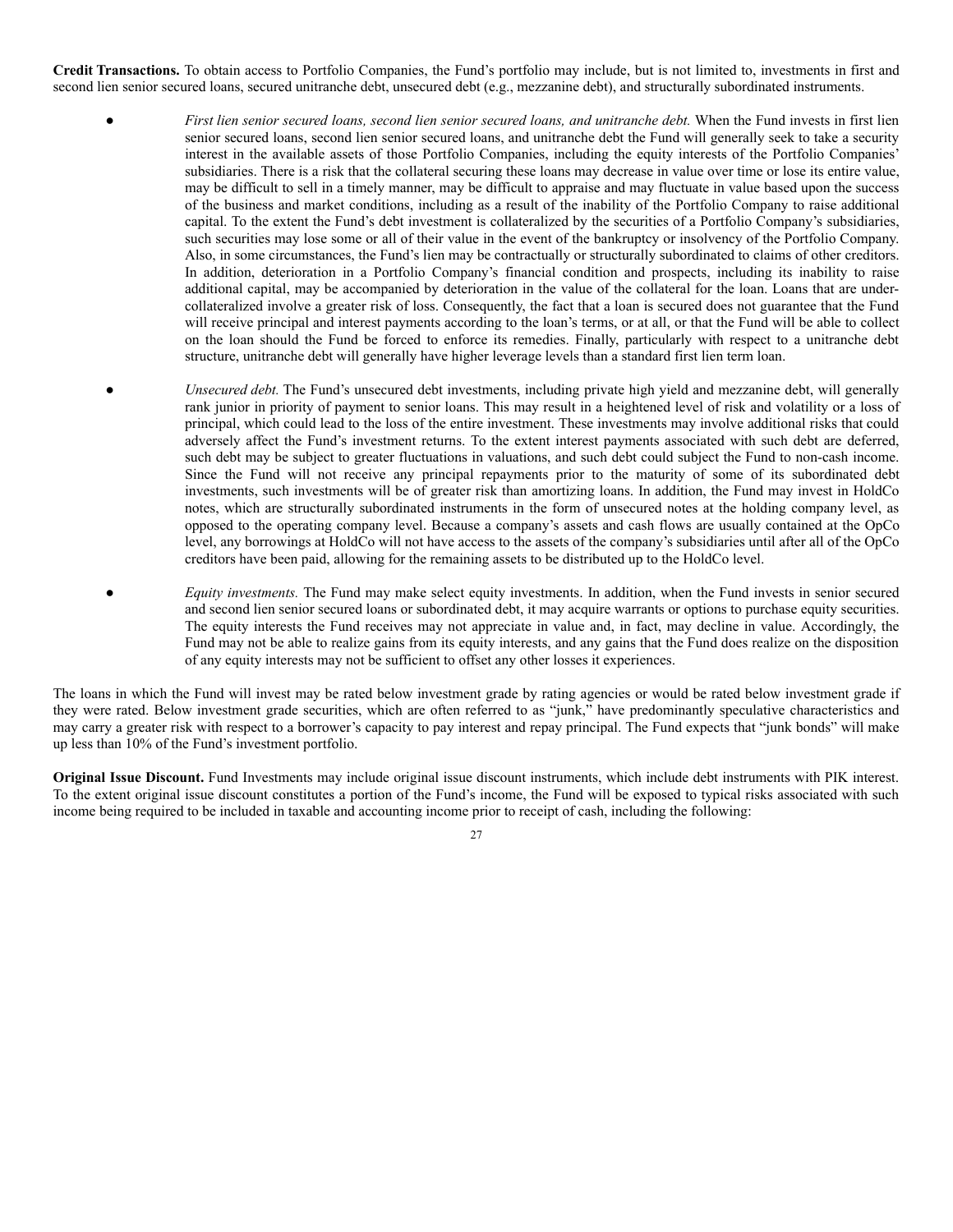- Interest rates payable on original issue discount instruments, including PIK loans, are higher because the deferred interest payments are discounted to reflect the time-value of money and because PIK instruments generally represent a significantly higher credit risk than coupon loans;
- Original issue discount instruments such as PIK instruments may have unreliable valuations because the accruals require judgments about collectability of the deferred payments and the value of the associated collateral;
- An election to defer PIK interest payments by adding them to the principal increases the Adviser's future income incentive fees at a compounding rate;
- Market prices of PIK instruments and other zero-coupon instruments are affected to a greater extent by interest rate changes, and may be more volatile than instruments that pay interest periodically in cash. While PIK instruments are usually less volatile than zero coupon debt instruments, PIK instruments are generally more volatile than cash pay securities:
- The deferral of PIK interest on a loan increases its loan-to-value ratio, which is a measure of the riskiness of a loan;
- Even if the conditions for income accrual under U.S. GAAP are satisfied, a borrower could still default when actual payment is due upon the maturity of such loan;
- Original issue discount creates the risk of non-refundable cash payments to the Adviser based on non-cash accruals that may never be realized;
- For accounting purposes, cash distributions to investors representing original issue discount income such as PIK interest do not come from paid-in capital, although they may be paid from the offering proceeds; and
- The required recognition of original issue discount, including PIK interest, for U.S. federal income tax purposes may have a negative impact on liquidity, because it represents a non-cash component of the Fund's investment company taxable income that must, nevertheless, be distributed in cash to investors to avoid the Fund being subject to corporate level taxation.

**Collateral Risks For Second Lien Investments And Unsecured Debt.** Certain credit investments that the Fund has made, or intends to make, in Fund Investments may be secured on a second priority basis by the same collateral securing first priority debt of such companies. The first priority liens on the collateral will secure the Portfolio Company's obligations under any outstanding senior debt and may secure certain other future debt that may be permitted to be incurred by such company under the agreements governing the loans. The holders of obligations secured by the first priority liens on the collateral will generally control the liquidation of and be entitled to receive proceeds from any realization of the collateral to repay their obligations in full before the Fund receives any distribution. In addition, the value of the collateral in the event of liquidation will depend on market and economic conditions, the availability of buyers and other factors. There is a risk that the collateral securing these loans may decrease in value over time or lose its entire value, may be difficult to sell in a timely manner, may be difficult to appraise and may fluctuate in value based upon the success of the business and market conditions, including as a result of the inability of the portfolio company to raise additional capital. In addition, deterioration in a Portfolio Company's financial condition and prospects, including its inability to raise additional capital, may be accompanied by deterioration in the value of the collateral for the loan. Consequently, the fact that a loan is secured does not guarantee receipt of principal and interest payments according to the loan's terms, or at all, or that any available remedies will be enforceable. Furthermore, there can be no assurance that the proceeds, if any, from the sale or sales of all of the collateral would be sufficient to satisfy the debt obligations secured by the second priority liens after payment in full of all obligations secured by the first priority liens on the collateral.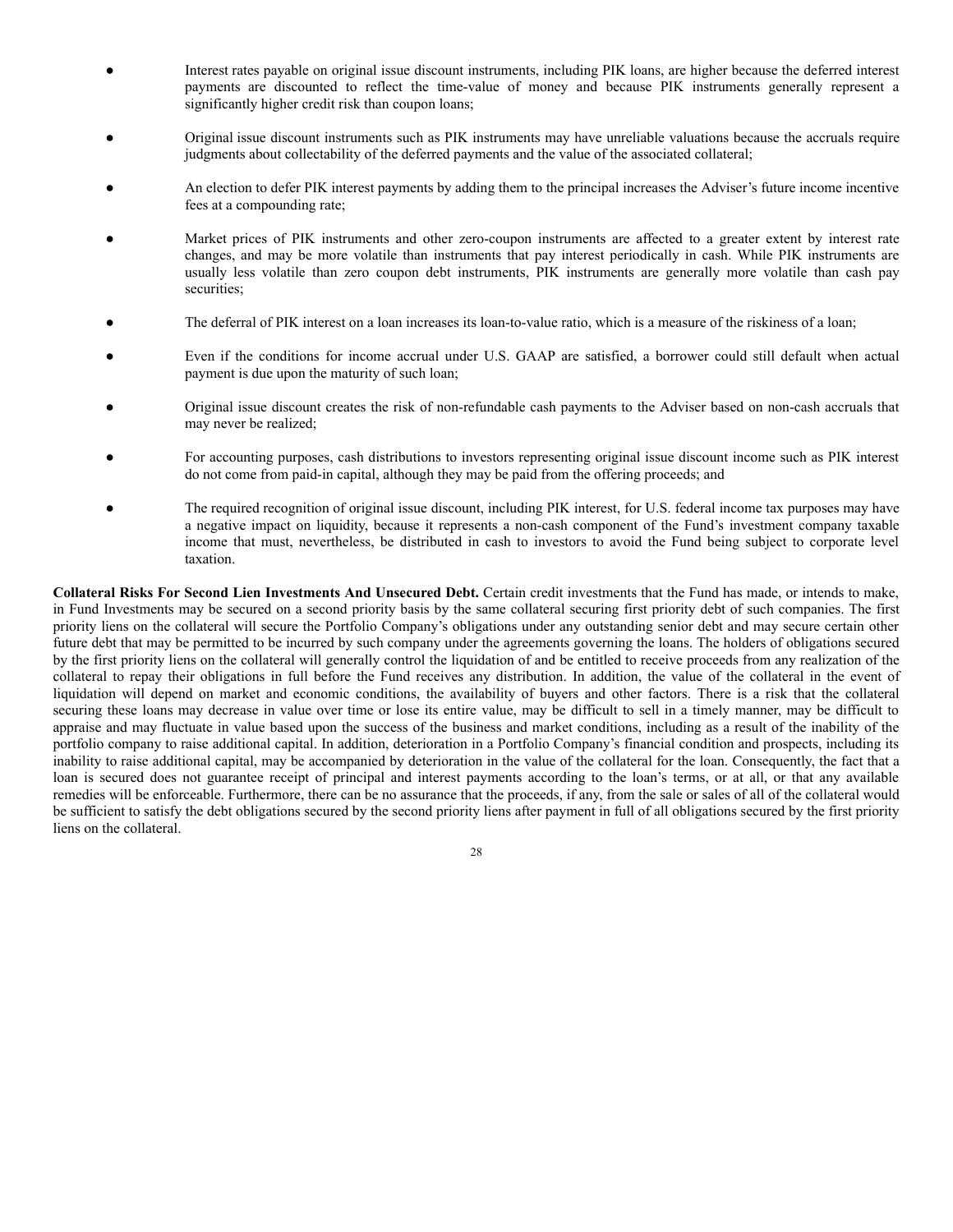The Fund may also make unsecured debt investments in Fund Investments, meaning that such investments will not benefit from any interest in collateral of such companies. Unsecured debt investments usually rank junior in payment priority to secured loans. Accordingly, unsecured debt may include a heightened level of risk and volatility or a loss of principal. Liens on such Portfolio Company's collateral, if any, will secure the Portfolio Company's obligations under its outstanding secured debt and may secure certain future debt that is permitted to be incurred by the Portfolio Company under its secured debt agreements. The holders of obligations secured by such liens will generally control the liquidation of, and be entitled to receive proceeds from, any realization of such collateral to repay their obligations in full before the Fund. In addition, the value of such collateral in the event of liquidation will depend on market and economic conditions, the availability of buyers and other factors. There can be no assurance that the proceeds, if any, from sales of such collateral would be sufficient to satisfy the Fund's unsecured debt obligations after payment in full of all secured debt obligations. If such proceeds were not sufficient to repay the outstanding secured debt obligations, the Fund's unsecured claims would rank equally with the unpaid portion of such secured creditors' claims against the Portfolio Company's remaining assets, if any.

Where the Fund makes investments in Portfolio Companies that have senior debt outstanding and the Fund is granted a security interest in collateral by the relevant Portfolio Company, the Fund's rights with respect to such collateral may also be limited pursuant to the terms of one or more inter-creditor agreements that the Fund will enter into with the holders of the senior debt. Under such an inter-creditor agreement, the holders of obligations secured by first priority liens may hold the following rights and/or powers: (i) the ability to cause the commencement of enforcement proceedings against the collateral, (ii) the ability to control the conduct of such proceedings, (iii) the approval of amendments to collateral documents, (iv) releases of liens on the collateral, and (v) waivers of past defaults under collateral documents. The Fund may not have the ability to control or direct such actions, even if its rights are adversely affected.

**Venture Capital and Growth Equity.** Venture capital is usually classified by investments in private companies that have a limited operating history, are attempting to develop or commercialize unproven technologies or implement novel business plans or are not otherwise developed sufficiently to be self-sustaining financially or to become public. Although these investments may offer the opportunity for significant gains, such investments involve a high degree of business and financial risk that can result in substantial losses.

Growth equity is usually classified by investments in private companies that have reached profitability but still need capital to achieve the desired level of commercialization before having access to the public markets for financing. As a result of the risks associated with advancing the company's growth plan, investors can expect a higher return than might be available in the public markets, but also need to recognize the business and financial risks that remain in advancing the company's commercial aspirations.

For both venture capital and growth equity companies, the risks are generally greater than the risks of investing in public companies that may be at a later stage of development.

**Cybersecurity Risk**. As part of its business, the Adviser processes, stores and transmits large amounts of electronic information, including information relating to the transactions of the Fund and personally identifiable information of Common Shareholders. Similarly, service providers of the Adviser or the Fund, especially the Fund's Administrator, may process, store and transmit such information. The Adviser has procedures and systems in place that it believes are reasonably designed to protect such information and prevent data loss and security breaches. However, such measures cannot provide absolute security. The techniques used to obtain unauthorized access to data, disable or degrade service, or sabotage systems change frequently and may be difficult to detect for long periods of time. Hardware or software acquired from third parties may contain defects in design or manufacture or other problems that could unexpectedly compromise information security. Network connected services provided by third parties to the Adviser may be susceptible to compromise, leading to a breach of the Adviser's networks. The Adviser's systems or facilities may be susceptible to employee error or malfeasance, government surveillance, or other security threats. Online services provided by the Adviser to Common Shareholders may also be susceptible to compromise. Breach of the Adviser's information systems may cause information relating to the transactions of the Fund and personally identifiable information of Common Shareholders to be lost or improperly accessed, used or disclosed.

**Derivatives and Hedging.** The Fund may invest and trade in a variety of derivative instruments to hedge the Fund's primary Fund Investments, including options, swaps, futures contracts, forward agreements and other derivatives contracts. Derivatives are financial instruments or arrangements in which the risk and return are related to changes in the value of other assets, reference rates or indices. Transactions in derivative instruments present risks arising from the use of leverage (which increases the magnitude of losses), volatility, the possibility of default by a counterparty, and illiquidity. Use of derivative instruments for hedging or speculative purposes by the Adviser could present significant risks, including the risk of losses in excess of the amounts invested. The Fund's ability to avoid risk through investment or trading in derivatives will depend on the ability to anticipate changes in the underlying assets, reference rates or indices.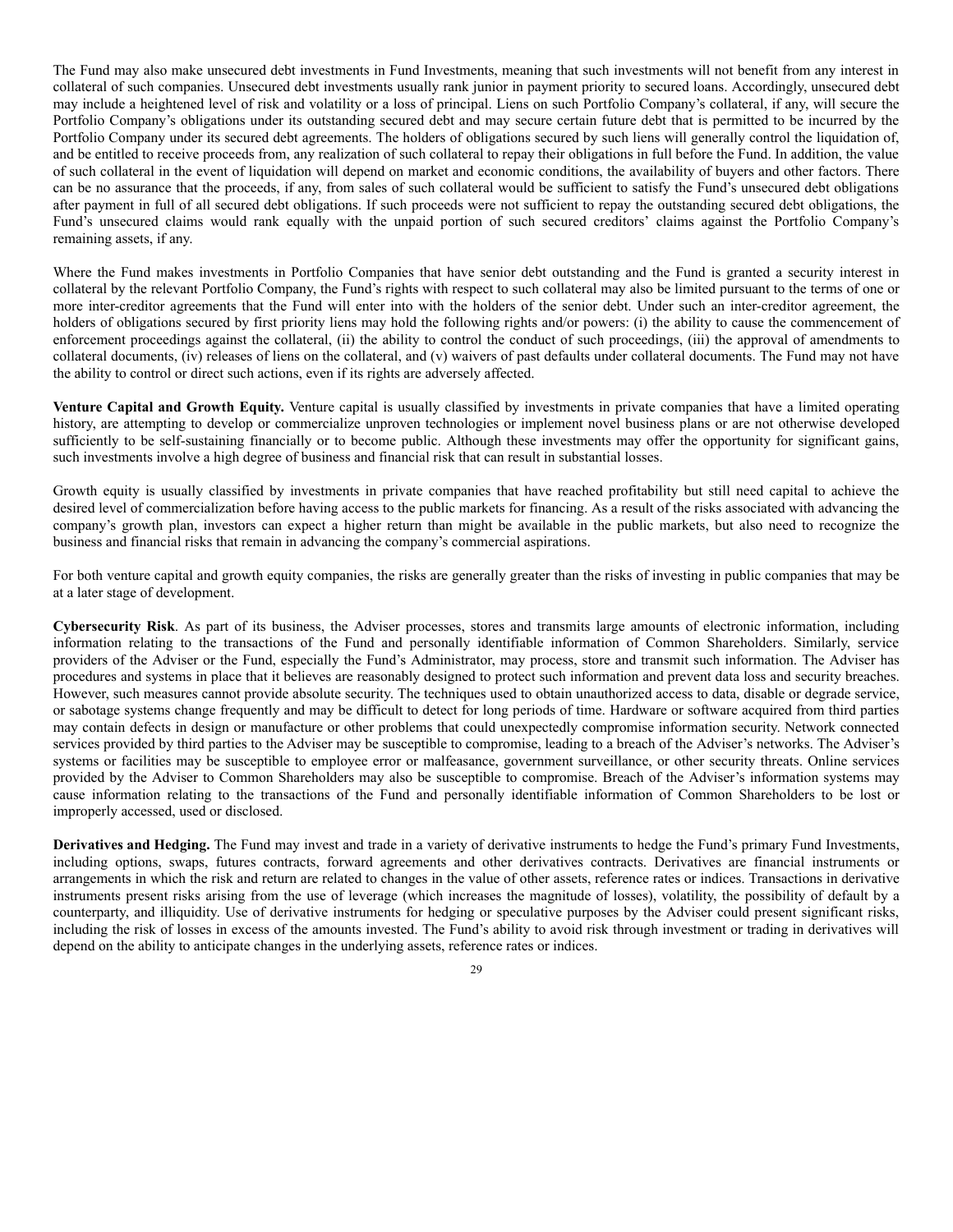**Infrastructure Companies Risk.** The Fund may invest in the securities of infrastructure companies may be subject to a variety of factors that may adversely affect their business or operations, including high interest costs in connection with capital construction and improvement programs, high leverage, costs associated with environmental and other regulations, the effects of economic slowdown, surplus capacity, increased competition from other providers of services, uncertainties concerning the availability of fuel at reasonable prices, the effects of energy conservation policies and other factors. Infrastructure companies may also be affected by or subject to difficulty in raising capital in adequate amounts on reasonable terms in periods of high inflation and unsettled capital markets; inexperience with and potential losses resulting from a developing de-regulatory environment; costs associated with compliance with and changes in environmental and other regulations; regulation or adverse actions by various government authorities; government regulation of rates charged to customers; service interruption due to environmental, operational or other mishaps; the imposition of special tariffs and changes in tax laws, regulatory policies and accounting standards; technological innovations that may render existing plants, equipment or products obsolete; and general changes in market sentiment towards infrastructure assets. Recently imposed tariffs on imports to the United States could affect operating or construction costs for a number of companies in which the Fund invests.

#### **Risks Related to Investments in Portfolio Companies**

**Nature of Portfolio Companies.** The Fund Investments will include direct and indirect investments in Portfolio Companies. This may include Portfolio Companies in the early phases of development, which can be highly risky due to the lack of a significant operating history, fully developed product lines, experienced management, or a proven market for their products. The Fund Investments may also include Portfolio Companies that are in a state of distress or which have a poor record, and which are undergoing restructuring or changes in management, and there can be no assurances that such restructuring or changes will be successful. The management of such Portfolio Companies may depend on one or two key individuals, and the loss of the services of any of such individuals may adversely affect the performance of such Portfolio Companies.

**Limited Operating History of Portfolio Companies.** Portfolio Companies may have limited operating histories by which to assess their ability to achieve, sustain and increase revenues or profitability. A Portfolio Company's financial results will be affected by many factors, including (i) the ability to successfully identify a market or markets in which there is a need for its products; (ii) the ability to successfully negotiate strategic alliances, licensing and other relationships for product development, marketing, distribution and sales; (iii) the progress of research and development programs with respect to the development of additional products and enhancements to existing products; (iv) the ability to protect proprietary rights; and (v) competing technological and market developments, particularly companies that have substantially greater resources. There can be no assurance that the Portfolio Companies will ever achieve significant commercial revenues or profitability.

**Risks Associated with Management of Growth.** To achieve their projected revenues and other targeted operating results, the Portfolio Companies may be required to rapidly implement and improve operational, financial and management control systems on a timely basis, together with maintaining effective cost controls, and any failure to do so would have a material adverse effect on their business, financial condition and results of operations. The success of their growth plans will depend in part upon their ability to continue to attract, retain and motivate key personnel. Failure to make the required expansions and upgrades could have a material adverse effect on their business, financial condition, results of operations and relationships with their corporate partners. The results of operations for the companies will also be adversely affected if revenues do not increase sufficiently to compensate for the increase in operating expenses resulting from any expansion and there can be no assurance that any expansion will be profitable or will not adversely affect their results of operations.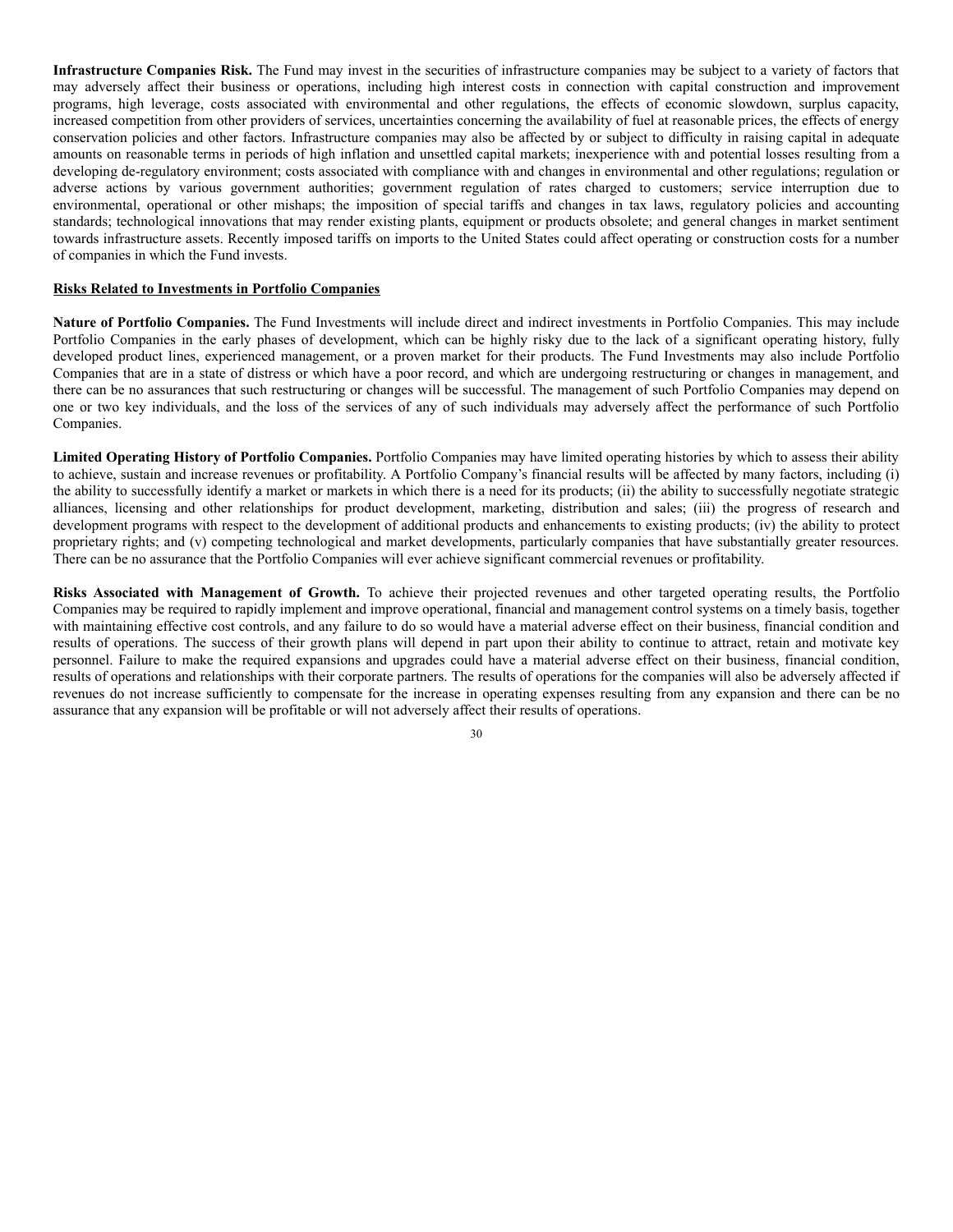**Reliance on Portfolio Company Management***.* The day-to-day operations of each Portfolio Company will be the responsibility of its own management team. Although the Adviser and Investment Consultant will monitor the performance of investments and will screen for capable management skills, there can be no assurance that such management will be able to operate any such Portfolio Company in accordance with the Fund's expectations. In addition, the loss to a Portfolio Company of a member of its management team could be detrimental to the development of the Portfolio Company.

**Market Uncertainties.** Even if the Portfolio Companies' product and service development efforts are successful, their ultimate success will depend upon market acceptance of the concepts, the products and the services. The Portfolio Companies may not have engaged in any formal market research studies with respect to the establishment of a market for their products. There can be no assurance that performance errors and deficiencies will not be found, or if found, that they will be able to successfully correct such performance errors and deficiencies in a timely manner or at all. Even if the concepts gain initial market acceptance, competitors are likely to introduce concepts with comparable price and performance characteristics. This competition may result in reduced future market acceptance for their products and decreasing sales and lower gross margins which could have a material adverse effect on the business, financial condition and results of operations of the Fund and the Portfolio Companies.

**No Assurance of Additional Capital for Investments.** Even if a Portfolio Company is successful generating revenues and expanding its service offerings, it may require additional financing to continue product and service development, testing and, ultimately, marketing and other operational activities. Moreover, its cash requirements may vary materially due to service development results, service testing results, changing relationships with strategic partners, changes in the focus and direction of its research and development programs, competitive and technological advances of competitors, and other factors. Additional financing may not be available when needed or on acceptable terms. If additional financing is not available, the Portfolio Company may need to delay, scale back or eliminate certain of its product development, marketing or other activities, or even be forced to cease operations and liquidate.

**Portfolio Company Operations Not Transparent.** The Adviser does not control the investments or operations of the Portfolio Companies. A Portfolio Fund Manager may employ investment strategies that differ from its past practices and are not fully disclosed to the Adviser or Investment Consultant and that involve risks that are not anticipated by the Adviser or Investment Consultant. Some Portfolio Company Managers may have a limited operating history, and some may have limited experience in executing one or more investment strategies to be employed for a Portfolio Company. Furthermore, there is no guarantee that the information given to the Administrator and reports given to the Adviser with respect to the Fund Investments will not be fraudulent, inaccurate or incomplete.

**Termination of the Fund's Interest in a Portfolio Company.** A Portfolio Company may, among other things, terminate the Fund's interest in that Portfolio Company (causing a forfeiture of all or a portion of such interest) if the Fund fails to satisfy any capital call by that Portfolio Company or if the continued participation of the Fund in the Portfolio Company would have a material adverse effect on the Portfolio Company or its assets.

## **Risks Related to Secondary Investments**

**General Risks of Secondary Investments.** The overall performance of the Fund's secondary investments will depend in large part on the acquisition price paid, which may be negotiated based on incomplete or imperfect information. Certain secondary investments may be purchased as a portfolio, and in such cases the Fund may not be able to exclude from such purchases those investments that the Adviser considers (for commercial, tax, legal or other reasons) less attractive. Where the Fund acquires a portfolio company interest as a secondary investment, the Fund will generally not have the ability to modify or amend such portfolio company's constituent documents (e.g., limited partnership agreements) or otherwise negotiate the economic terms of the interests being acquired. In addition, the costs and resources required to investigate the commercial, tax and legal issues relating to secondary investments may be greater than those relating to primary investments.

**Contingent Liabilities Associated with Secondary Investments.** Where the Fund acquires a portfolio company interest as a secondary investment, the Fund may acquire contingent liabilities associated with such interest. Specifically, where the seller has received distributions from the relevant portfolio company and, subsequently, that portfolio company recalls any portion of such distributions, the Fund (as the purchaser of the interest to which such distributions are attributable) may be obligated to pay an amount equivalent to such distributions to such portfolio company. While the Fund may be able, in turn, to make a claim against the seller of the interest for any monies so paid to the portfolio company, there can be no assurance that the Fund would have such right or prevail in any such claim.

<sup>31</sup>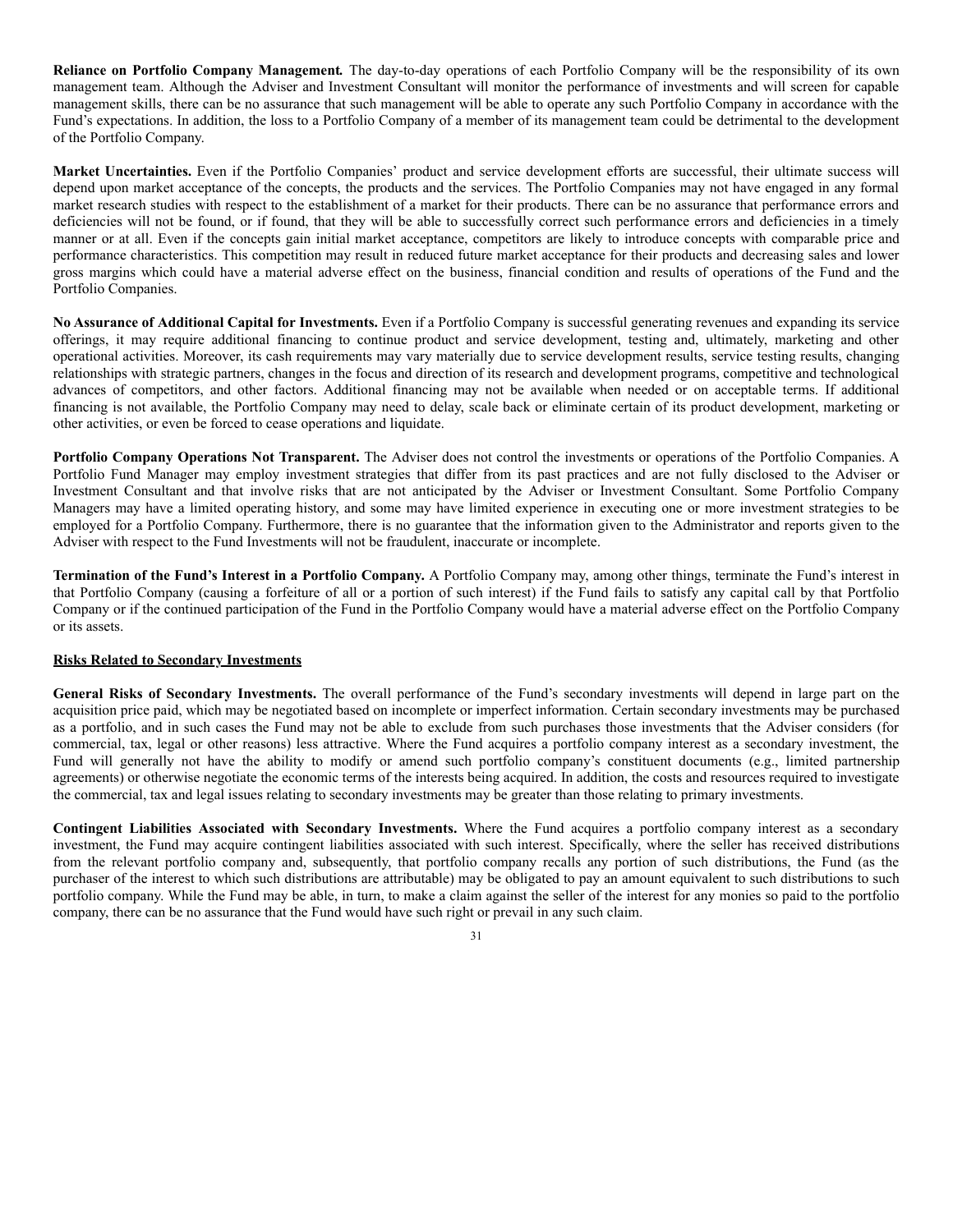**Risks relating to secondary investments involving syndicates.** The Fund may acquire secondary investments as a member of a purchasing syndicate, in which case the Fund may be exposed to additional risks including (among other things): (i) counterparty risk (*i.e.* the risk that a counterparty to the contemplated transaction defaults); (ii) reputation risk (i.e. the risk that the investment identified by the syndicate underperforms and the Fund's reputation is damaged as a result); (iii) breach of confidentiality by a syndicate member; and (iv) execution risk (*i.e*. the risk that the transaction for which the syndicate was created, is not completed).

## **Risks Related to Direct Investments**

**General Risks of Direct Investments.** The Fund may make direct investments on an opportunistic basis. There can be no assurance that the Fund will be given direct investment opportunities, or that any direct investment offered to the Fund would be appropriate or attractive to the Fund. Direct investments generally are more concentrated than investments in portfolio companies, which generally hold multiple portfolio companies. Due diligence will be conducted on direct investment opportunities; however, the Adviser or Investment Consultant may not have the ability to conduct the same level of due diligence applied to portfolio company investments. In addition, there may be limited opportunities to negotiate the terms of such direct investments. However, in instances where the terms of a direct investment are negotiable, such terms may be heavily negotiated and may incur additional transactional costs for the Fund. As is typical in such matters, the Adviser or Investment Consultant, as applicable, generally will rely on the portfolio company manager or sponsor offering such direct investment opportunity to perform most of the due diligence on the relevant portfolio company and to negotiate terms of the direct investment.

The Fund may indirectly make binding direct investment commitments without an ability to participate in the management and control of, and with no or limited ability to transfer its interests in, the pertinent operating company. In some such cases, the Fund may be obligated to fund its entire direct investment commitment up front, and in other cases the Fund is expected to make commitments to fund direct investments from time to time as called by the portfolio company manager or the sponsor that is managing such direct investment. Generally, neither the Adviser, Investment Consultant nor the Fund will have control over the timing of capital calls or distributions received from such direct investment, or over investment decisions made in such direct investments.

## **Risks Related to Listed Securities**

**Equity Security Risk.** Equity securities may experience sudden, unpredictable drops in value or long periods of decline in value. This may occur because of factors that affect securities markets generally or factors affecting specific industries, sectors, or companies in which the Fund invests.

**Non-U.S. Securities Risk.** Non-U.S. securities are subject to the risks of foreign currency fluctuations, generally higher volatility and lower liquidity than U.S. securities. Non-U.S. securities also tend to have less developed securities markets and economic systems and greater political and economic instability.

**Fixed Income Securities Risk.** A rise in interest rates typically causes bond prices to fall. The longer the duration of bonds held by a Fund, the more sensitive it will likely be to interest rate fluctuations. Duration measures the weighted average term to maturity of a bond's expected cash flows. Duration also represents the approximate percentage change that the price of a bond would experience for a 1% change in yield. For example: the price of a bond with a duration of 5 years would change approximately 5% for a 1% change in yield. The price of a bond with a duration of 10 years would be expected to decline by approximately 10% if its yield was to rise by 1%. Bond yields tend to fluctuate in response to changes in market levels of interest rates. Generally, if interest rates rise, a bond's yield will also rise in response; the duration of a bond will determine how much the price of the bond will change in response to the change in yield.

The Fund's investments in fixed-income securities and positions in fixed-income derivatives may decline in value because of changes in interest rates. As nominal interest rates rise, the value of fixed-income securities and any long positions in fixed-income derivatives held by the Fund are likely to decrease, whereas its short positions in fixed-income derivatives is likely to increase.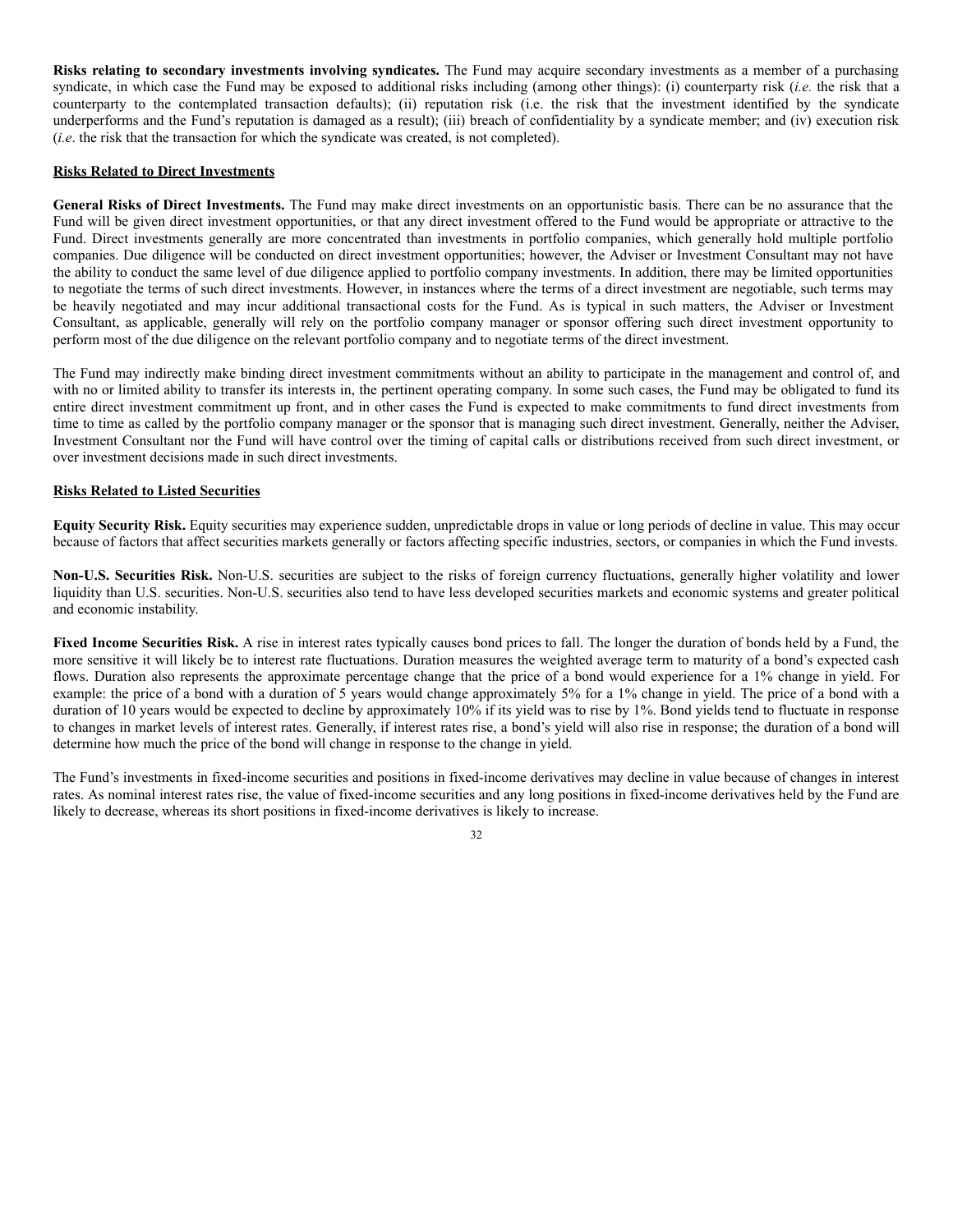**Credit Risk.** Credit risk is the risk that the credit strength of an issuer of a fixed-income security will weaken and/ or that the issuer will be unable to make timely principal and interest payments and that the security may go into default. Lower credit quality may lead to greater volatility in the price of a security and in shares of the Fund. Lower credit quality also may affect liquidity and make it difficult for the Fund to sell the security.

Liquidity Risk. Liquidity risk is the risk that securities may be difficult or impossible to sell at the time the Adviser would like or at the price it believes the security is currently worth. Liquidity risk may be increased for certain Fund investments, including those investments in funds with gating provisions or other limitations on investor withdrawals and restricted or illiquid securities. Some funds in which the Fund invests may impose restrictions on when an investor may withdraw its investment or limit the amounts an investor may withdraw. To the extent that the Adviser seeks to reduce or sell out of its investment at a time or in an amount that is prohibited, the Fund may not have the liquidity necessary to participate in other investment opportunities or may need to sell other investments that it may not have otherwise sold.

The Fund may also invest in securities that, at the time of investment, are illiquid, as determined by using the SEC's standard applicable to registered investment companies (*i.e*., securities that cannot be disposed of by the Fund within seven days in the ordinary course of business at approximately the amount at which the Fund has valued the securities). Illiquid and restricted securities may be difficult to dispose of at a fair price at the times when the Fund believes it is desirable to do so. The market price of illiquid and restricted securities generally is more volatile than that of more liquid securities, which may adversely affect the price that the Fund pays for or recovers upon the sale of such securities. Investment of the Fund's assets in illiquid and restricted securities may also restrict the Fund's ability to take advantage of market opportunities.

**High-Yield/High-Risk Bond Risk.** High-yield/high risk bonds, or "junk" bonds, are bonds rated below investment-grade by the primary rating agencies, such as Standard & Poor's, Fitch and Moody's, or are unrated bonds of similar quality. The value of lower quality bonds generally is more dependent on credit risk than investment-grade bonds. Issuers of high-yield/high risk bonds may not be as strong financially as those issuing bonds with higher credit ratings and are more vulnerable to real or perceived economic changes, political changes or adverse developments specific to the issuer. In addition, the junk bond market can experience sudden and sharp price swings. Further, secondary markets for high-yield securities are less liquid than the market for investment-grade securities. Therefore, it may be more difficult to value the securities because valuation may require more research, and elements of judgment may play a larger role in the valuation because there is less reliable, objective data available.

**Loan Risk.** The Fund may invest in a variety of loans. Bank loans are obligations of companies or other entities entered into in connection with recapitalizations, acquisitions, and refinancings. The Fund's investments in bank loans are generally acquired as a participation interest in, or assignment of, loans originated by a lender or other financial institution. These investments may include institutionally-traded floating and fixed rate debt securities. The bank loans underlying these securities often involve borrowers with low credit ratings whose financial conditions are troubled or uncertain, including companies that are highly leveraged or in bankruptcy proceedings. Participation interests and assignments involve credit, interest rate, and liquidity risk. Loans may have settlement times longer than seven days, which can affect the overall liquidity of the Fund's portfolio. In addition, certain loans may not be "securities" under the federal securities laws and the holders of such loans may not have the protections of the federal securities laws.

**Market Risk.** Overall securities market risks may affect the value of individual instruments in which the Fund invests. Factors such as domestic and foreign economic growth and market conditions, interest rate levels, and political events affect the securities and derivatives markets. When the value of the Fund's investments goes down, your investment in the Fund decreases in value and you could lose money.

**Managed Portfolio Risk.** The managers' investment strategies or choice of specific securities may be unsuccessful and may cause the Fund to incur losses.

**Listed Infrastructure.** The risks associated with the Fund's investments in listed infrastructure securities (i.e. publicly-traded equity securities that generate the majority of their cash flows from owning and/or operating physical infrastructure assets, which may include, among other assets, regulated assets (such as electricity transmission and distribution facilities, gas distribution systems, water-related businesses like water distribution and waste water collection and processing facilities), transportation assets (such as toll roads, airports, seaports, and railway lines), communications assets (including broadcast and wireless towers and satellite networks) and social infrastructure (including schools, hospitals, prisons and courthouses)), may include: supply and demand for services from and access to infrastructure; the financial condition of users and suppliers of infrastructure assets; changes in laws and regulations; environmental claims; changes in energy prices; uninsured casualties; natural disasters, terrorist events, under-insured or uninsurable losses; and other factors. Many of these factors could cause fluctuations in usage, expenses and revenues, causing the value of infrastructure investments to decline. Moreover, it may be difficult for the Fund to dispose of an infrastructure investment at an attractive price or at the appropriate time or in response to changing market conditions, or the Fund may otherwise be unable to complete a favorable exit strategy.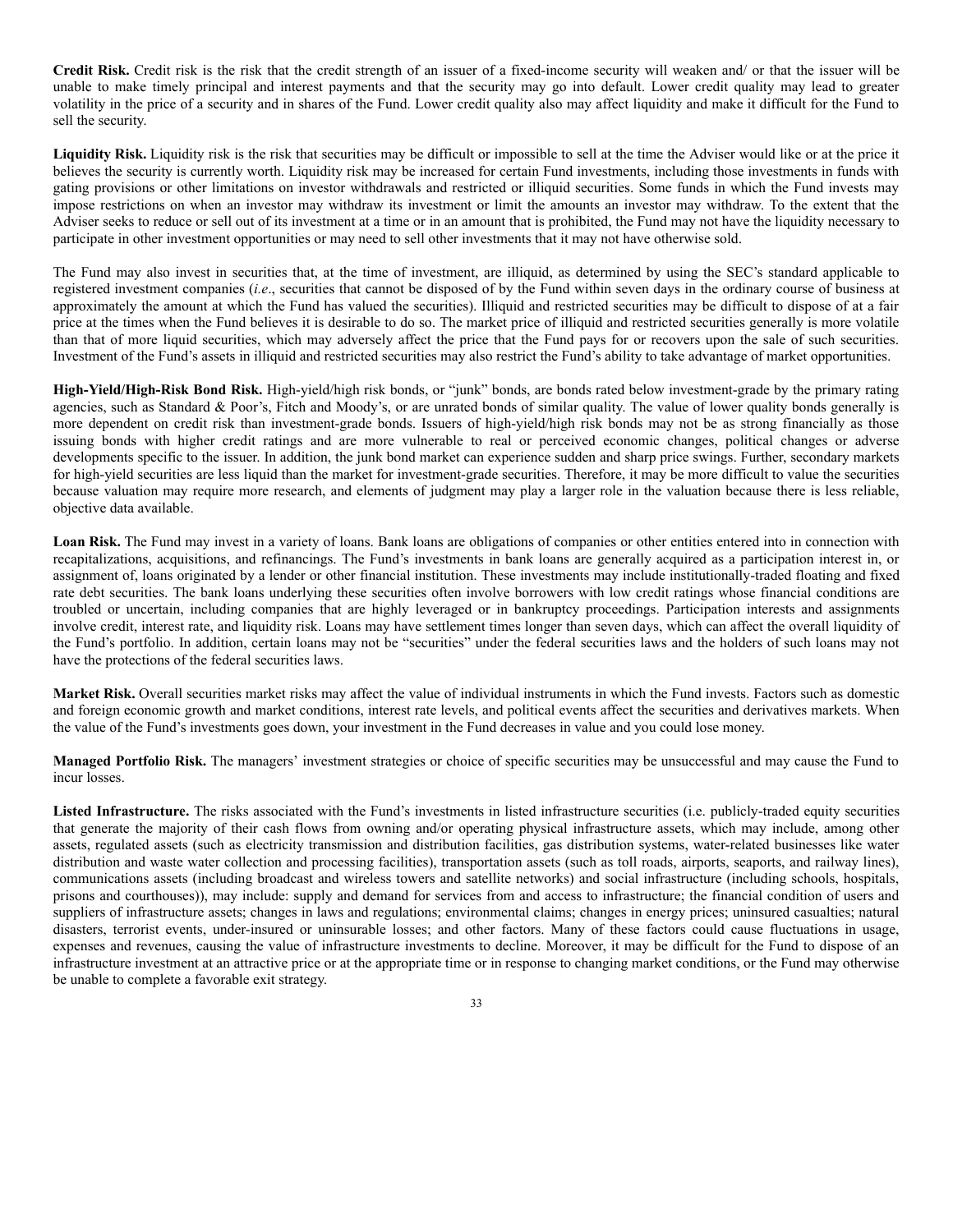# **Regulatory Risks**

**Legal, Tax and Regulatory Risks**. Legal, tax and regulatory changes could occur during the term of the Fund which may materially adversely affect the Fund. For example, the regulatory and tax environment for leveraged investors and for private equity funds generally is evolving, and changes in the direct or indirect regulation or taxation of leveraged investors or private equity funds may materially adversely affect the ability of the Fund to pursue its investment strategies or achieve its investment objective. The Dodd-Frank Wall Street Reform and Consumer Protection Act (the "Dodd-Frank Act") was signed into law on July 21, 2010 and significantly revises and expands the rulemaking, supervisory and enforcement authority of U.S. federal bank, securities and commodities regulators. The implementation of the Dodd-Frank Act requires the adoption of various regulations and the preparation of reports by various agencies over a period of time. It is unclear how these regulators will exercise these revised and expanded powers and whether they will undertake rulemaking, supervisory or enforcement actions that would adversely affect the Fund or investments made by the Fund. There can be no assurance that future regulatory actions authorized by the Dodd-Frank Act will not significantly reduce the profitability of the Fund. The implementation of the Dodd-Frank Act could adversely affect the Fund by increasing transaction and/or regulatory compliance costs.

In addition, it is possible that government regulation of various types of derivative instruments and/or regulation of certain market participants' use of the same, may limit or prevent the Fund from using such instruments as a part of its investment strategy, and could ultimately prevent the Fund from being able to achieve its investment objective. It is impossible to fully predict the effects of past, present or future legislation and regulation by multiple regulators in this area, but the effects could be substantial and adverse. It is possible that legislative and regulatory activity could limit or restrict the ability of the Fund to use certain instruments as a part of its investment strategy.

On October 28, 2020, the SEC adopted Rule 18f-4 under the Investment Company Act relating to a registered investment company's use of derivatives and related instruments. Rule 18f-4 under the Investment Company Act may require the Fund to observe more stringent asset coverage and related requirements than were previously imposed by the Investment Company Act, which could adversely affect the value or performance of the Fund. Limits or restrictions applicable to the counterparties or issuers, as applicable, with which the Fund engages in derivative transactions could also limit or prevent the Fund from using certain instruments.

As of the date hereof, there is uncertainty with respect to legislation, regulation and government policy at the federal, state and local levels, notably as respects U.S. trade, tax, healthcare, immigration, foreign and government regulatory policy. To the extent the U.S. Congress or presidential administration implements additional changes to U.S. policy, those changes may impact, among other things, the U.S. and global economy, international trade and relations, unemployment, immigration, healthcare, tax rates, the U.S. regulatory environment and inflation, among other areas. Until any additional policy changes are finalized, it cannot be known whether the Fund and its investments or future investments may be positively or negatively affected, or the impact of continuing uncertainty. Each prospective investor should also be aware that developments in the tax laws of the United States or other jurisdictions where the Fund or its Underlying Funds invest could have a material effect on the tax consequences to the shareholders. In the event of any such change in law, each shareholder is urged to consult its own tax advisers. In addition, certain tax risks associated with an investment in the Fund are discussed in "*CERTAIN TAX CONSIDERATIONS*."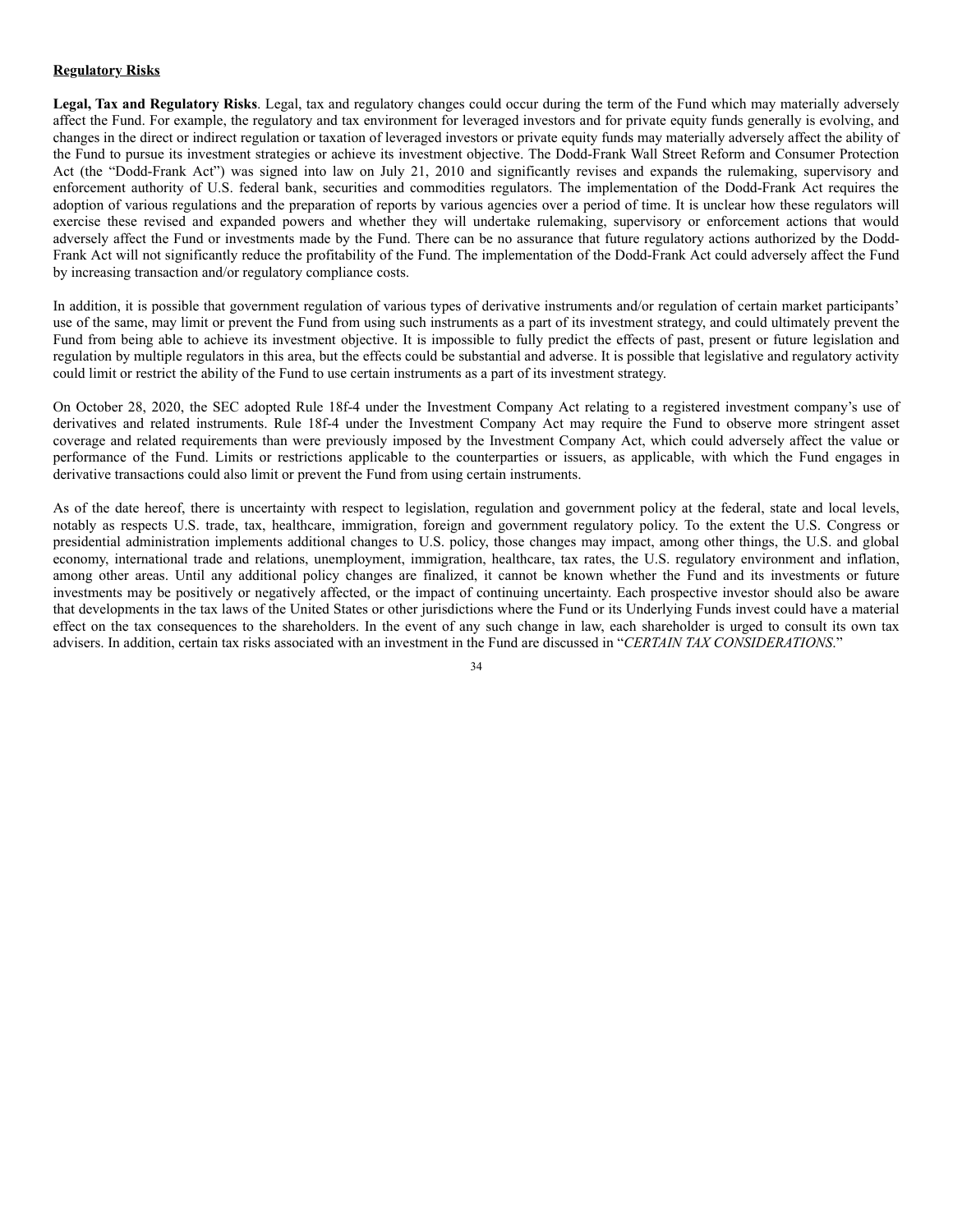**Reporting Requirements**. Common Shareholders who beneficially own Shares that constitute more than 5% or 10% of the Fund's Shares are subject to certain requirements under the 1934 Act, and the rules promulgated thereunder. These include requirements to file certain reports with the SEC. The Fund has no obligation to file such reports on behalf of such Common Shareholders or to notify Common Shareholders that such reports are required to be made. Common Shareholders who may be subject to such requirements should consult with their legal advisers.

**Failure To Obtain 17(d) Exemptive Relief.** The Investment Company Act prohibits the Fund from making certain investments alongside affiliates unless it receives an order from the SEC permitting it to do so. The Fund and the Adviser will seek exemptive relief from the provisions of Sections 17(d) of the Investment Company Act to invest in certain privately negotiated investment transactions alongside current or future BDCs, private funds, separate accounts, or registered investment companies that are advised by the Adviser or its affiliates or any company that is a direct or indirect, wholly- or majority-owned subsidiary of the Adviser or its affiliates, collectively, the Fund's "investment affiliates," subject to the satisfaction of certain conditions. There is no assurance such relief will be received and if they are not able to obtain the exemptive relief, the Fund will not be permitted to participate in 17(d) investments. This may reduce the Fund's ability to deploy capital and invest its assets. The Fund may be forced to invest in cash, cash equivalents or other assets that may result in lower returns than otherwise may be available through 17(d) investment opportunities.

**Failure to Qualify as a RIC or Satisfy Distribution Requirement**. To qualify for and maintain RIC qualification under the Code, the Fund must meet the following annual distribution, source-of-income and asset diversification requirements. **See "***CERTAIN TAX CONSIDERATIONS***."**

- The annual distribution requirement for a RIC will be satisfied if the Fund distributes to Common Shareholders on an annual basis at least 90% of the Fund's net ordinary income and realized net short-term capital gains in excess of realized net long-term capital losses, if any. Because the Fund may borrow, it is subject to an asset coverage ratio requirement under the Investment Company Act and may in the future become subject to certain financial covenants under loan and credit agreements that could, under certain circumstances, restrict the Fund from making distributions necessary to satisfy the distribution requirement. If the Fund is unable to obtain cash from other sources, it could fail to qualify for RIC tax treatment and thus become subject to corporate-level income tax.
- The source-of-income requirement will be satisfied if the Fund obtains at least 90% of its income for each year from dividends, interest, gains from the sale of stock or securities or similar passive sources. If the source-of-income requirement is not met the Fund may fail to qualify for RIC tax treatment and be subject to corporate income tax.
- The asset diversification requirement will be satisfied if the Fund meets certain asset diversification requirements at the end of each quarter of the Fund's tax year. To satisfy this requirement, (i) at least 50% of the value of the Fund's assets must consist of cash, cash equivalents, U.S. government securities, securities of other RICs and other securities if such other securities of any one issuer do not represent more than 5% of the value of the Fund's assets or more than 10% of the outstanding voting securities of such issuer, and (ii) no more than 25% of the value of the Fund's assets can be invested in the securities, other than U.S. government securities or securities of other RICs, of one issuer, of two or more issuers that are controlled, as determined under the Code and its applicable regulations, by the Fund and that are engaged in the same or similar or related trades or businesses or of certain "qualified publicly traded partnerships." Failure to meet these requirements may result in the Fund having to dispose of certain investments quickly in order to prevent the loss of its qualification as a RIC. Because most of the Fund's investments will be in private companies, and therefore will be relatively illiquid, any such dispositions could be made at disadvantageous prices and could result in substantial losses.

If the Fund fails to qualify for or maintain RIC tax treatment for any reason and is subject to corporate income tax, the resulting corporate taxes could substantially reduce the Fund's net assets, the amount of income available for distribution and the amount of the Fund's distributions.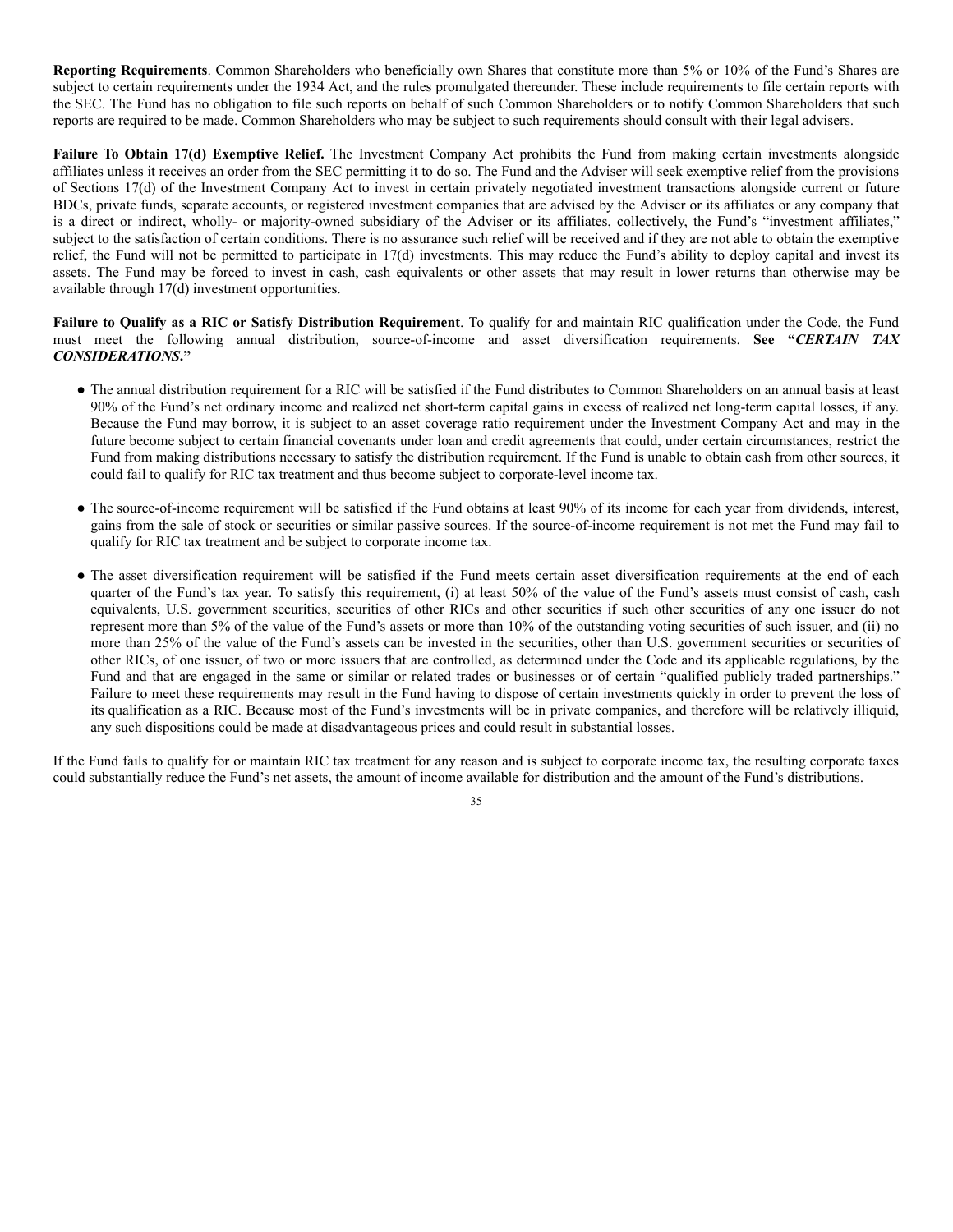**Difficulty Meeting RIC Distribution Requirement.** Each of the above ongoing requirements for qualification for the favorable tax treatment available to RICs requires that the Adviser obtain information from or about the Portfolio Funds in which the Fund is invested. However, Portfolio Funds generally are not obligated to disclose the contents of their portfolios. This lack of transparency may make it difficult for the Adviser to monitor the sources of the Fund's income and the diversification of its assets, and otherwise to comply with Subchapter M of the Code. Ultimately this may limit the universe of Portfolio Funds in which the Fund can invest.

Portfolio Funds classified as partnerships for U.S. federal income tax purposes may generate income allocable to the Fund that is not qualifying income for purposes of the source-of-income requirement, described above. In order to meet the source-of-income requirement, the Fund may structure its investments in a way potentially increasing the taxes imposed thereon or in respect thereof. Because the Fund may not have timely or complete information concerning the amount and sources of such a Portfolio Fund's income until such income has been earned by the Portfolio Fund or until a substantial amount of time thereafter, it may be difficult for the Fund to satisfy source-of-income requirement.

In the event that the Fund believes that it is possible that it will fail the asset diversification requirement at the end of any quarter of a taxable year, it may seek to take certain actions to avert such failure, including by acquiring additional investments to come into compliance with the asset diversification tests or by disposing of non-diversified assets. Although the Code affords the Fund the opportunity, in certain circumstances, to cure a failure to meet the asset diversification test, including by disposing of non-diversified assets within six months, there may be constraints on the Fund's ability to dispose of its interest in a Portfolio Fund that limit utilization of this cure period. Because the Fund's allocable portion of a Portfolio Fund's taxable income will be included in the Fund's investment company taxable income for the year of the accrual, the Fund may be required to make a distribution to Common Shareholders in order to satisfy the annual distribution requirement, even though the Fund will not have received any corresponding cash amount. As a result, the Fund may have difficulty meeting the annual distribution requirement necessary to qualify for and maintain its qualification as a RIC under the Code. The Fund may have to sell some of its investments at times and/or at prices the Fund would not consider advantageous, raise additional debt or equity capital or forgo new investment opportunities for this purpose. If the Fund is not able to obtain cash from other sources, the Fund may fail to qualify for or maintain RIC tax treatment and thus become subject to corporate-level income tax. For additional discussion regarding the tax implications of a RIC, **see "***CERTAIN TAX CONSIDERATIONS***."**

## **LIMITS OF RISKS DISCLOSURE**

The above discussions of the various risks that are associated with the Fund and its Shares and the related discussion of risks in the SAI include the material risks involved with an investment in the Fund of which the Fund is currently aware. Prospective investors should read this entire Prospectus and consult with their own advisers before deciding whether to invest in the Fund.

In view of the risks noted above, the Fund should be considered a speculative investment and prospective investors should invest in the **Fund only if they can sustain a complete loss of their investment.**

No guarantee or representation is made that the investment program of the Fund will be successful, that the various Portfolio Funds or **Fund Investments selected will produce positive returns, or that the Fund will achieve its investment objective.**

### **MANAGEMENT OF THE FUND**

# **The Board of Trustees**

The Board has overall responsibility for the management and supervision of the business operations of the Fund on behalf of the Common Shareholders. A majority of Trustees of the Board are and will be persons who are not "interested persons," as defined in Section 2(a)(19) of the Investment Company Act (the "Independent Trustees"). To the extent permitted by the Investment Company Act and other applicable law, the Board may delegate any of its rights, powers and authority to, among others, the officers of the Fund, any committee of the Board, service providers or the Adviser. **See "***BOARD OF TRUSTEES AND OFFICERS***"** in the Fund's SAI for the identities of the Trustees and executive officers of the Fund, brief biographical information regarding each of them, and other information regarding the election and membership of the Board.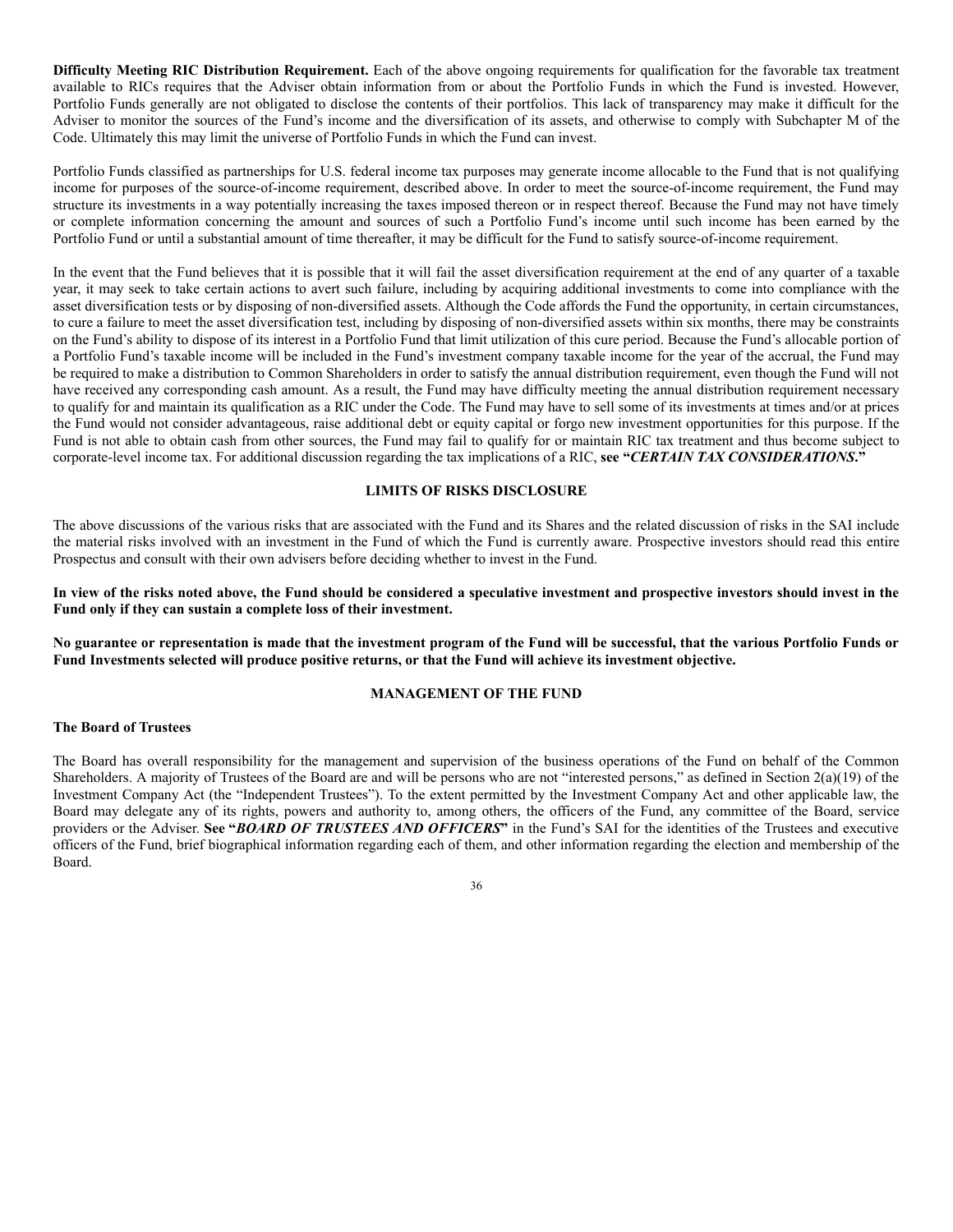## **The Adviser**

Bow River Asset Management LLC, doing business as Bow River Capital, located at 205 Detroit Street, Suite 800, Denver, Colorado, serves as the Adviser of the Fund and will be responsible for determining and implementing the Fund's overall investment strategy, including direct investments. The Adviser, formed in 2003, is a private, independently-owned firm that is focused on investing in the lower middle market in three asset classes, including private equity, real estate and software growth equity. The Adviser is an investment adviser registered with the SEC under the Advisers Act.

As of March 31, 2021, the Adviser and its affiliates had assets under management of approximately \$1 billion.

The Adviser and its affiliates may serve as investment managers to other funds that have investment programs that are similar to the investment program of the Fund, and the Adviser or one of its affiliates may in the future serve as the investment manager or otherwise manage or direct the investment activities of other registered and/or private investment companies with investment programs similar to the investment program of the Fund. **See** *"CONFLICTS OF INTEREST."*

### **Investment Management Agreement and Investment Management Fee**

The Investment Management Agreement became effective as of the Commencement of Operations and will continue in effect for an initial twoyear term. Thereafter, the Investment Management Agreement will continue in effect from year to year provided such continuance is specifically approved at least annually by (i) the vote of a majority of the outstanding voting securities of the Fund, or a majority of the Board, and (ii) the vote of a majority of the Independent Trustees of the Fund, cast in person at a meeting called for the purpose of voting on such approval. **See "***VOTING.***"** The Investment Management Agreement will terminate automatically if assigned (as defined in the Investment Company Act) and is terminable at any time without penalty upon 60 days' written notice to the Fund by either the Board or the Adviser. A discussion regarding the basis for the Board's approval of the Investment Management Agreement is available in the Fund's Annual Report, dated March 31, 2021.

The Investment Management Agreement provides that, in the absence of willful misfeasance, bad faith, reckless disregard or gross negligence of its obligations to the Fund, the Adviser and any partner, director, officer or employee of the Adviser, or any of their affiliates, executors, heirs, assigns, successors or other legal representatives, will not be liable for any error of judgment, for any mistake of law or for any act or omission by the person in connection with the performance of services to the Fund. The Investment Management Agreement also provides for indemnification, to the fullest extent permitted by law, by the Fund, of the Adviser, or any partner, director, officer or employee of the Adviser, and any of their affiliates, executors, heirs, assigns, successors or other legal representatives, against any liability or expense to which the person may be liable that arises in connection with the performance of services to the Fund, so long as the liability or expense is not incurred by reason of the person's willful misfeasance, bad faith, reckless disregard or gross negligence of its obligations to the Fund. Such indemnification includes losses sustained by the Adviser or its affiliates as an indemnitor under any sub-servicing or other agreement entered into by the Adviser for the benefit of the Fund to the extent that such losses relate to the Fund and the indemnity giving rise to the losses is not broader than that granted by the Fund to the Adviser or its affiliates pursuant to the Investment Management Agreement. The Fund has the right to consent before the Adviser settles or consents to the settlement of a claim involving such indemnitor losses (but such consent right will not affect the Adviser's entitlement to indemnification).

The Fund pays the Adviser an investment management fee (the "Investment Management Fee") in consideration of the advisory services provided by the Adviser to the Fund. Pursuant to the Investment Management Agreement, the Fund will pay a monthly Investment Management Fee equal to 1.75% on an annualized basis of the Fund's average daily Managed Assets during such period. "Managed Assets" means the total assets of the Fund (including any assets attributable to money borrowed for investment purposes) minus the sum of the Fund's accrued liabilities (other than money borrowed for investment purposes). The Investment Management Fee is paid to the Adviser out of the Fund's assets and decreases the net profits or increases the net losses of the Fund. The Investment Management Fee will be computed as of the last day of each month.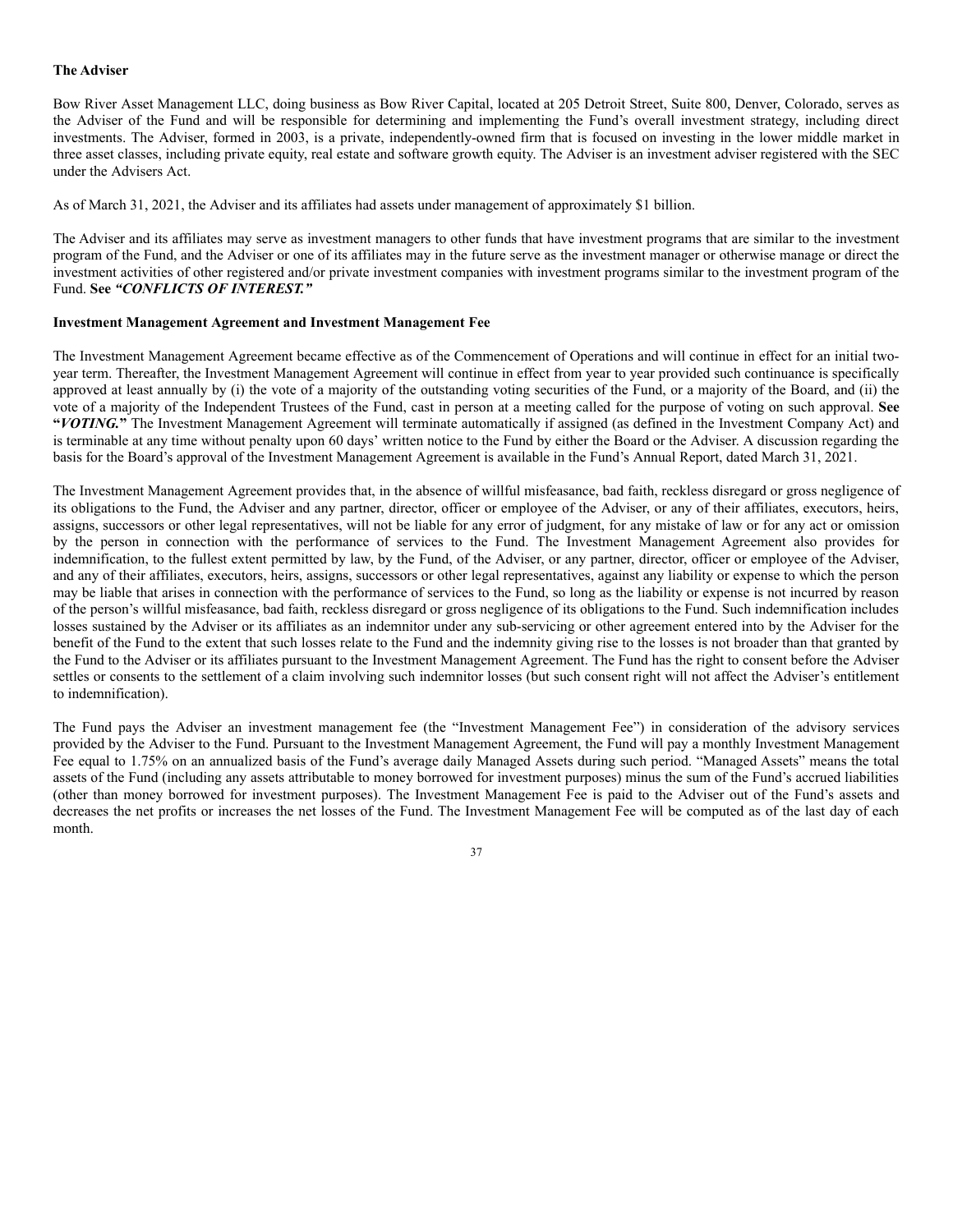The Investment Management Fee is paid to the Adviser before giving effect to any repurchase of Shares in the Fund effective as of that date and will decrease the net profits or increase the net losses of the Fund that are credited to its Common Shareholders.

A portion of the Investment Management Fee may be paid to brokers or dealers that assist in the distribution of Shares, including brokers or dealers that may be affiliated with the Adviser.

### **Investment Consultant**

Aksia TorreyCove Partners, LLC, located at 10180 Barnes Canyon Road, Suite 200, San Diego, CA 92121, serves as the Investment Consultant to the Fund and assists the Adviser with sourcing, evaluating and selecting investments for the Fund's portfolio. The Investment Consultant, formed in 2011, is a private, independently-owned firm that provides asset management services to state and local pension plans, endowments and foundations. The Investment Consultant is an investment adviser registered with the SEC under the Advisers Act and the Fund is the first registered product to which the Investment Consultant has provided investment consultant services.

As of March 31, 2021, the Investment Consultant provided its services to advisers who manage more than \$250 billion in assets.

The Investment Consultant and its affiliates may serve as investment consultants or managers to other funds that have investment programs that are similar to the investment program of the Fund, and the Investment Consultant or one of its affiliates may in the future serve as the investment consultant or manager or otherwise manage or direct the investment activities of other registered and/or private investment companies with investment programs similar to the investment program of the Fund. **See** *"CONFLICTS OF INTEREST."*

### **Investment Consultant Agreement and Investment Consultant Fee**

The Investment Consultant Agreement became effective as of the Commencement of Operations and will continue in effect for an initial twoyear term. Thereafter, the Investment Consultant Agreement will continue in effect from year to year provided such continuance is specifically approved at least annually by (i) the vote of a majority of the outstanding voting securities of the Fund, or a majority of the Board, and (ii) the vote of a majority of the Independent Trustees of the Fund, cast in person at a meeting called for the purpose of voting on such approval. **See "***VOTING.***"** The Investment Consultant Agreement will terminate automatically if assigned (as defined in the Investment Company Act) and is terminable at any time without penalty upon 60 days' written notice to the Fund by either the Board, the Adviser or the Investment Consultant. A discussion regarding the basis for the Board's approval of the Investment Consultant Agreement is available in the Fund's Annual Report, dated March 31, 2021.

The Adviser pays the Investment Consultant a monthly fee of 0.375% (on an annualized basis) of the Fund's average daily Managed Assets, in consideration of the services provided by the Investment Consultant to the Fund. The Adviser is responsible for paying the Investment Consultant from its Investment Management Fee.

## **Investment Team – Bow River Capital**

Bow River Capital has an experienced investment team with significant expertise underwriting and executing private equity investments, managing evergreen private equity strategies and managing registered funds. The Fund's investment team consists of Jeremy Held, Mike Trihy and Rich Wham (the "Portfolio Managers").

### Jeremy Held

Jeremy Held, CFA, is currently responsible for Bow River Capital's registered asset management business including investment oversight, research and product development. Prior to joining Bow River Capital in 2019, Mr. Held was the Director of Research and Chief Investment Officer at ALPS Advisors, a Denver-based asset manager that specializes in registered fund vehicles focused on real assets and alternative investments. Mr. Held began his career at ALPS in 1996 and helped lead a variety of business initiatives over two decades, including the launch of the firm's asset management business in 2007. Mr. Held has a strong track record launching innovative investment products, including the world's first Master Limited Partnership ("MLP") Exchange-Traded Fund ("ETF"), as well as the first Listed Private Equity ("LPE") mutual fund. Mr. Held was ultimately responsible for all aspects of the ALPS Advisors business, overseeing 44 registered investment companies and more than \$20 billion in assets. Mr. Held has significant investment oversight experience, advising several registered mutual fund boards and serving as President of Red Rocks Capital, a wholly-owned subsidiary of ALPS focused on Listed Private Equity investments.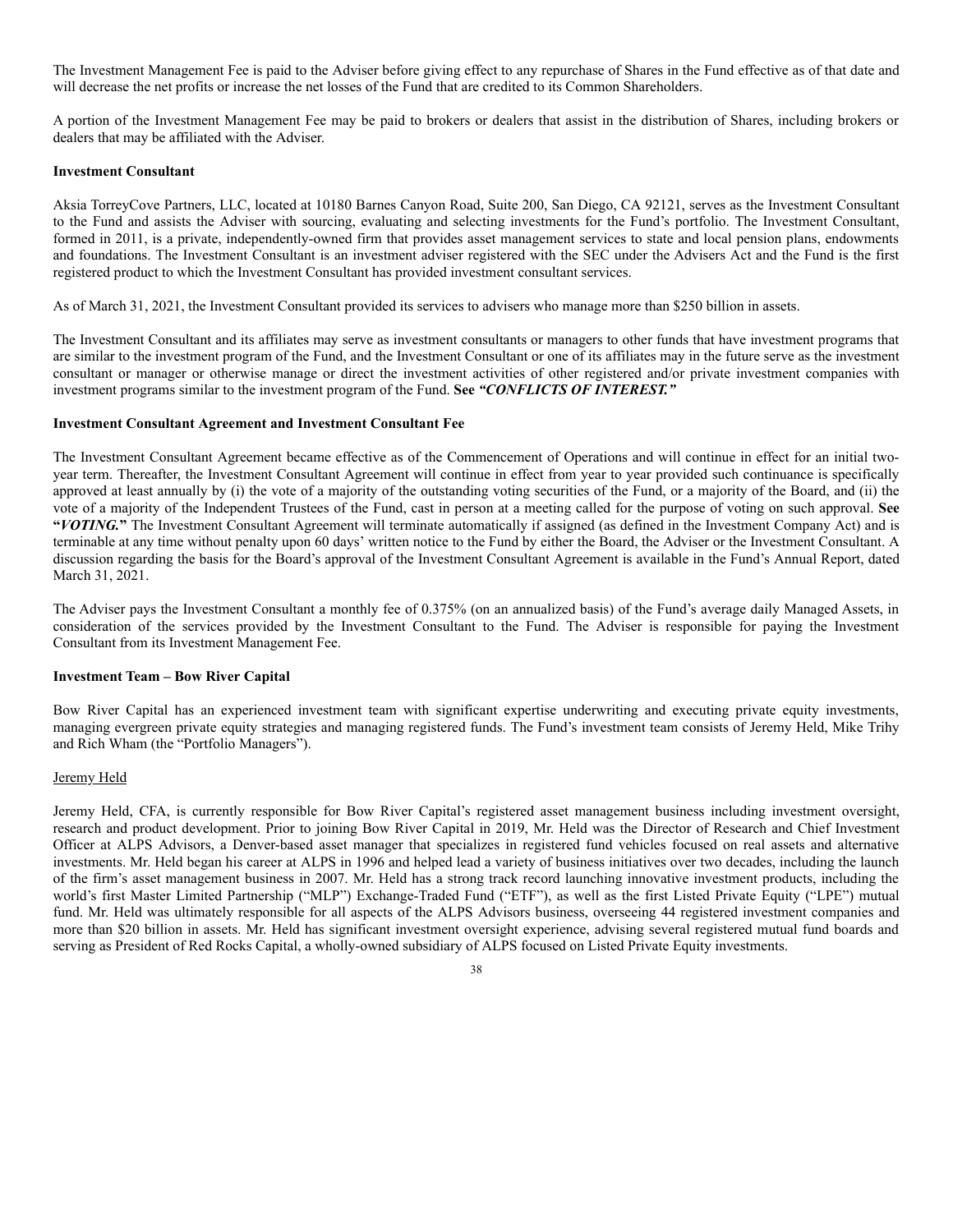## Mike Trihy

Mike Trihy, CFA, joined Bow River Capital as a Vice President and Portfolio Manager, and is currently responsible for portfolio construction and investment research for the Fund. Prior to joining Bow River Capital in 2019, Mr. Trihy was a Portfolio Manager at Partners Group, a Swissbased global private markets manager. Mike joined Partners Group in January 2017 and was responsible for the day-to-day portfolio management for separate account and evergreen fund mandates in the Americas region, including the largest private equity-focused tender offer fund globally. During his time as Portfolio Manager, the evergreen funds under his mandate delivered consistent total returns with low levels of volatility, while maintaining appropriate liquidity and a high level of portfolio diversification. He has constructed portfolios across multiple asset classes, including private equity, real assets, private credit, and liquid investments (equity and credit). Before his time at Partners Group, Mr. Trihy and Mr. Held worked together for six years when Mr. Trihy served as a Client Portfolio Manager at Red Rocks Capital, a Denver-based asset manager focused on Listed Private Equity investments. He was responsible for investment research and portfolio management of the firm's equity index products.

## Rich Wham

Prior to joining Bow River Capital in 2017, Mr. Wham spent thirteen years as a partner at Denver-based Westfield Company where he led the capitalization of numerous real estate investments exceeding \$1 billion in total value. As President and Chief Operating Officer at Bow River Capital, Mr. Wham is responsible for overseeing operations of Bow River Capital and its funds, investor relations, and engaging specialized and experienced personnel to advise on potential new fund opportunities. Additionally, he oversees the real estate group and co-chairs the advisory board for the 2017 Buyout Fund. Mr. Wham represents a "C-level" point of contact for all Bow River Capital investors.

Additional information regarding Portfolio Manager compensation, other accounts managed by the Portfolio Managers, and Portfolio Manager ownership of the Fund (if any) can be found in the SAI.

## **Investment Consultant Team – Aksia TorreyCove**

Aksia TorreyCove is a wholly-owned subsidiary of Aksia LLC, a leading private markets consultant that advises some of the largest institutional investors in the world, including pension plans, insurance companies, government-related institutions, foundations and endowments. The principals at Aksia TorreyCove have decades of private markets consulting experience and the firm currently has 141 investment professionals and provides its services to advisers who manage more than \$250 billion in assets.

### David Fann

David Fann is Vice Chairman of Aksia TorreyCove and has over 30 years of experience in the private equity industry. Mr. Fann is responsible for the overall framework of Aksia TorreyCove's private markets offering and provides senior advisory support to the firm's client advisory and private market investment research activities. Prior to joining Aksia TorreyCove, he was Co-Founder, President and Chief Executive Officer of TorreyCove Capital Partners. Throughout his career, Mr. Fann has led investment organizations that have invested/committed over \$45 billion in private equity investments. He has invested in 26 leveraged buyout, private equity and venture capital investments as a lead investor or coinvestor, of which ten became publicly traded through initial public offerings (several of which were acquired by Fortune 500 companies). Prior to TorreyCove Capital Partners, he was the President and Chief Executive Officer of PCG Asset Management. Previously, he was a Managing Director of US Trust and Vice President of Citicorp Venture Capital. Mr. Fann has served on the board of directors of eleven companies, as a board observer for seven companies, as chairman of the board of directors for two companies, and currently serves on the honorary advisory board for the Association of Asian American Investment Managers and on the advisory board for the Robert H. Toigo Foundation. Mr. Fann is a non-voting member of the Fund's investment committee.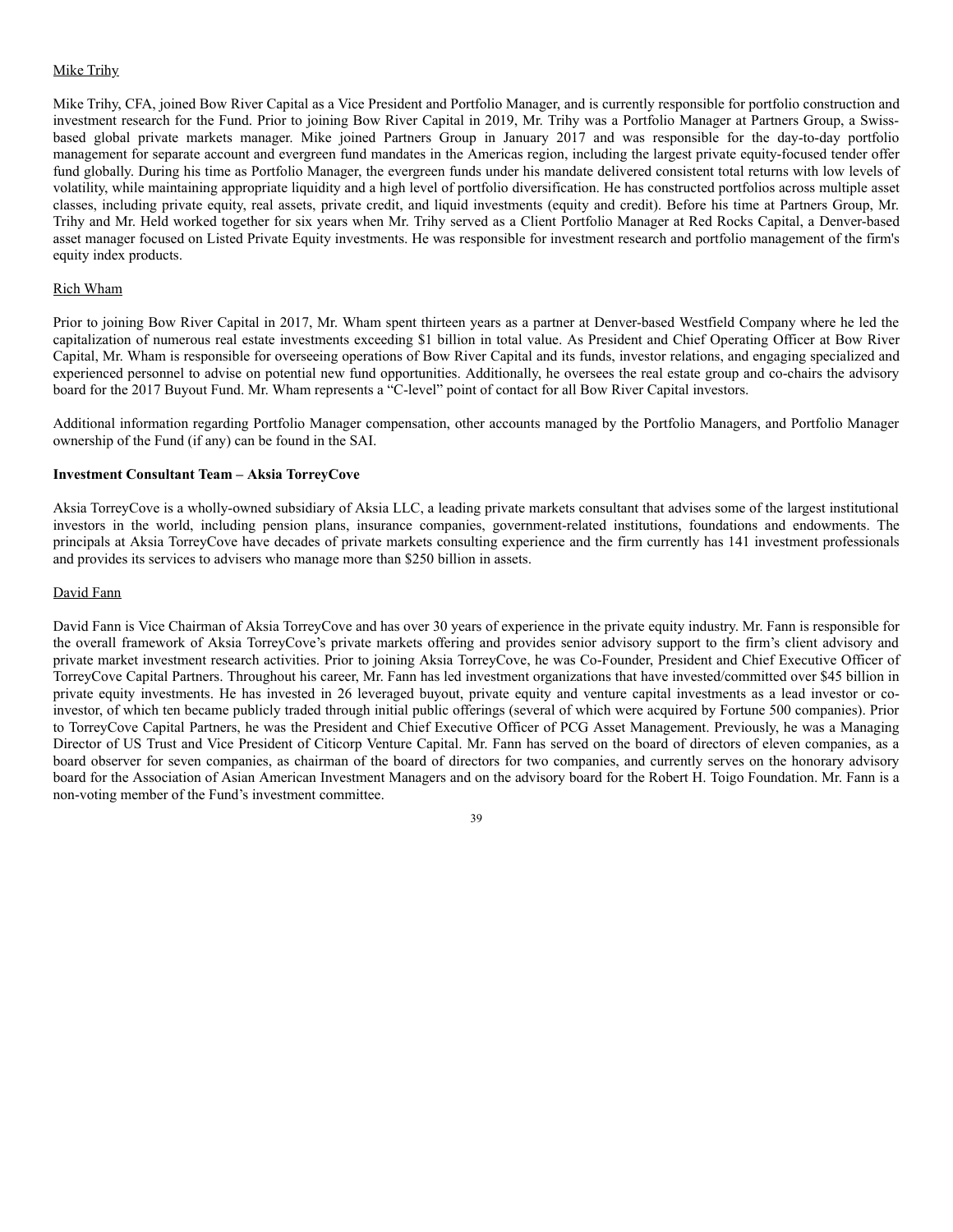# Tom Martin

Tom Martin is Head of Private Equity for Aksia TorreyCove and has over 17 years of private equity investment experience. He oversees sourcing, research, and risk management of clients' allocations to private equity and real asset strategies. Prior to joining Aksia TorreyCove, Mr. Martin was a Co-Founder and Managing Director of TorreyCove Capital Partners, where he was responsible for the Private Equity Investment Research team. Prior to this role, Mr. Martin was a Senior Vice President at PCG Asset Management. Before joining PCG in 2002, he was a Vice President at Laffer Associates. Mr. Martin is a non-voting member of the Fund's investment committee.

### Nic DiLoretta

Nic DiLoretta is Managing Director and Deputy Head of Private Equity for Aksia TorreyCove. Mr. DiLoretta has over 12 years of experience in alternative assets with a focus in private markets. He leads the identification, due diligence, and selection of private equity and real asset investments for Aksia TorreyCove. He also assists in the management of the teams responsible for sourcing, conducting due diligence, and evaluating investments in the private equity and real asset sectors, and directly oversees the Associate-level investment professionals. Prior to joining Aksia TorreyCove, Nic was Senior Vice President & Deputy Head of Investment Research at TorreyCove Capital Partners, where he oversaw the firm's Associate-level investment research staff. He also led the identification, due diligence, and selection of private equity and real asset investments. Prior to that, Nic was an Associate at PCG Asset Management, where he supported the Risk Management department and assisted in the due diligence of private equity investments. Mr. DiLoretta is a non-voting member of the Fund's investment committee.

Bow River Capital believes that Aksia TorreyCove's extensive private equity relationships and institutional investment expertise combined with Bow River Capital's historical track record, investment process and evergreen fund experience can provide investors with an opportunity to access a private equity solution that invests in a broad cross-section of private equity investments with attractive risk-adjusted return potential.

## **PERFORMANCE**

Simultaneous with the Fund's Commencement of Operations, Bow River Capital Evergreen Private Equity Fund, LP (the "Predecessor Fund") reorganized with and into the Fund. The Predecessor Fund maintained an investment objective, strategies and investment policies, guidelines and restrictions that are, in all material respects, equivalent to those of the Fund and at the time of the conversion of the Predecessor Fund was managed by the same Adviser and portfolio managers as the Fund.

The Predecessor Fund commenced operations on May 22, 2020. The performance quoted below for periods prior to January 4, 2021 is that of the Predecessor Fund and was adjusted to reflect the Fund's estimated expenses (with the exception of estimated Acquired Fund Fees and Expenses the effect of which is already incorporated into the performance of the Predecessor Fund). The performance returns of the Predecessor Fund are unaudited and are calculated by the Adviser on a total return basis. After-tax performance returns are not included for the Predecessor Fund. The Predecessor Fund was a privately placed fund and was not registered under the Investment Company Act and was not subject to certain investment limitations, diversification requirements, and other restrictions imposed by the Investment Company Act and the Code, which, if applicable, may have adversely affected its performance.

Past performance is no indication of future returns. Because the Fund has less than one full calendar year of performance, the average annual total return table has been omitted.

|      | Jan   | Feb      | Mar  | Apr      | Mav   | June      | Jul      | Aug      | <b>Sept</b> | Oct      | <b>Nov</b> | Dec | Year             |
|------|-------|----------|------|----------|-------|-----------|----------|----------|-------------|----------|------------|-----|------------------|
| 2020 |       |          |      |          | 4.17% | $10.23\%$ | $0.26\%$ | $0.16\%$ | 1.49%       | $0.01\%$ | .18%       |     | $-0.08\%$ 18.32% |
| 2021 | 2.73% | $2.64\%$ | .86% | $0.07\%$ | 3.94% |           |          |          |             |          |            |     |                  |

### MONTHLY PERFORMANCE (%) NET OF FEES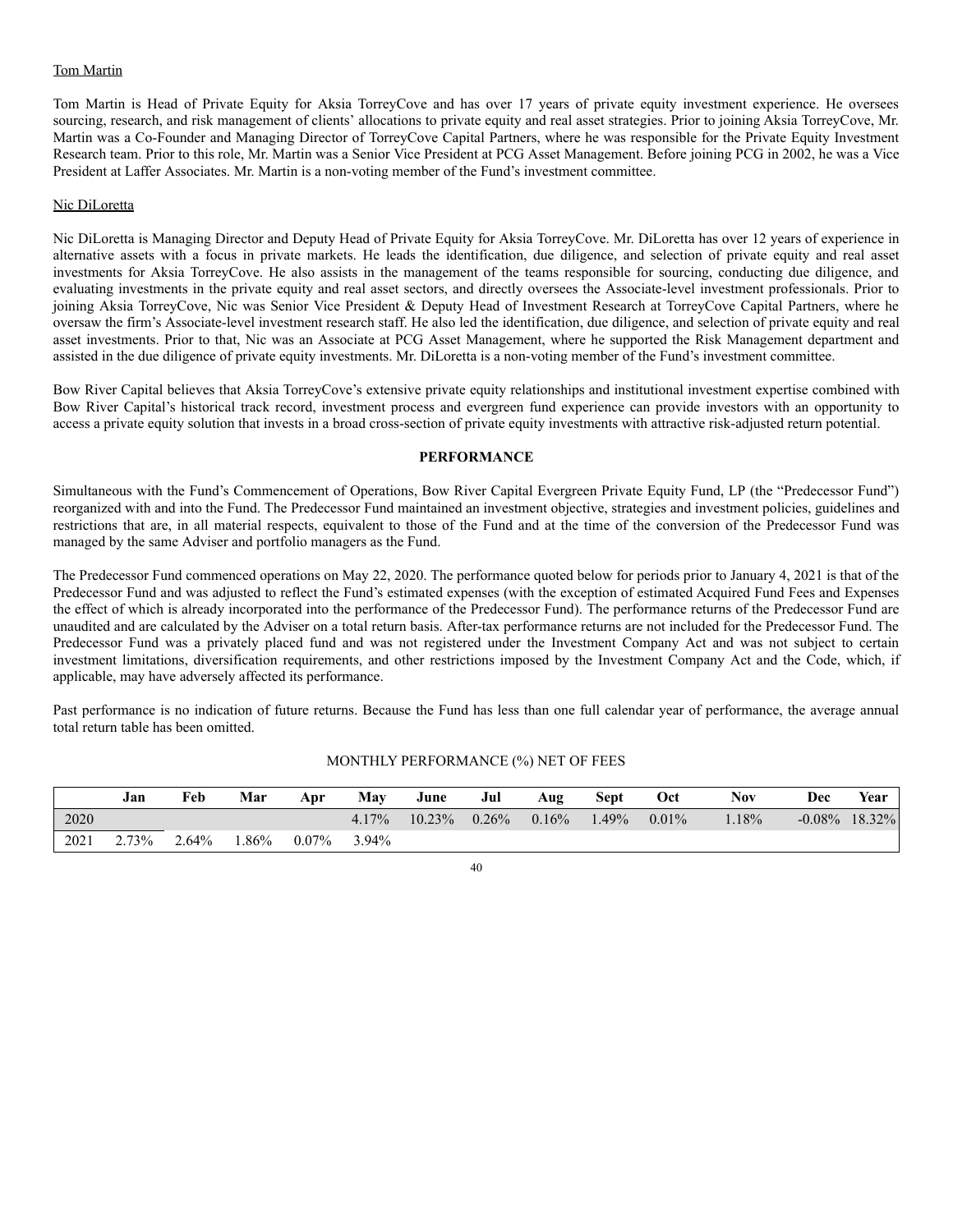### **DISTRIBUTOR**

Foreside Financial Services, LLC (the "Distributor"), whose principal business address is Three Canal Plaza, Suite 100, Portland, Maine 04101, acts as Distributor to the Fund on a best-efforts basis, subject to various conditions, pursuant to a Distribution Agreement (the "Distribution Agreement") between the Fund and the Distributor.

Neither the Distributor nor any other party is obligated to purchase any Shares from the Fund. There is no minimum aggregate number of Shares required to be purchased. The Distributor is compensated by the Adviser (and not the Fund) for providing certain distribution services, including out-of-pocket expenses.

The Distributor may enter into agreements with selected broker-dealers, banks or other financial intermediaries for distribution of shares of the Fund. The Adviser and/or its affiliates may make payments to selected affiliated or unaffiliated third parties (including the parties who have entered into sub-distribution agreements with the Distributor) from time to time in connection with the sale of Shares and/or the services provided to Common Shareholders. These payments will be made by the Adviser and/or its affiliates and will not represent an additional charge to the Fund. The amount of such payments may be significant in amount and the prospect of receiving any such payments may provide such third parties or their employees with an incentive to favor sales of Shares over other investment options.

Investors who purchase shares through financial intermediaries will be subject to the procedures of those intermediaries through which they purchase shares, which may include charges, investment minimums, cutoff times and other restrictions in addition to, or different from, those listed herein. Information concerning any charges or services will be provided to customers by the financial intermediary through which they purchase shares. Investors purchasing shares of the Fund through financial intermediaries should acquaint themselves with their financial intermediary's procedures and should read the Prospectus in conjunction with any materials and information provided by their financial intermediary. The Distributor does not receive compensation from the Fund for its distribution services, but may receive compensation for its distribution services from the Adviser. Subject to the receipt of an exemptive order from the SEC, the Fund intends to adopt a Distribution and Service Plan with respect to Class II Shares in compliance with Rule 12b-1 under the Investment Company Act. There is no assurance that the Fund will be granted the exemptive order. The Distribution and Service Plan will allow the Fund to pay distribution and servicing fees for the sale and servicing of its Class II Shares to the Fund's Distributor and/or other qualified recipients. The Distributor does not retain any of the distribution and servicing fees for profit.

Pursuant to the Distribution Agreement, the Distributor is solely responsible for the costs and expenses incurred in connection with its qualification as a broker-dealer under state or federal laws. The Distribution Agreement also provides that the Fund will indemnify the Distributor and its affiliates and certain other persons against certain liabilities. The indemnification will not apply to actions of the Distributor, its officers, or employees in cases of their willful misconduct, bad faith, reckless disregard or gross negligence in the performance of their duties.

# **DISTRIBUTION AND SERVICE PLAN**

Subject to the receipt of an exemptive order from the SEC, the Fund intends to adopt a Distribution and Service Plan with respect to Class II Shares in compliance with Rule 12b-1 under the Investment Company Act. The Distribution and Service Plan will not be implemented until the Fund receives an exemptive order from the SEC. There is no assurance that the Fund will be granted the exemptive order. The Distribution and Service Plan will allow the Fund to pay distribution and servicing fees for the sale and servicing of its Class II Shares. Under the Distribution and Service Plan, the Fund will be permitted to pay as compensation up to 0.25% on an annualized basis of the aggregate net assets of the Fund attributable to Class II Shares (the "Distribution and Servicing Fee") to the Fund's Distributor and/or other qualified recipients. Because these fees are paid out of the Fund's assets on an ongoing basis, over time these fees will increase the cost of an investment and may cost more than paying other types of sales charges. Class II Shares will not be offered until the Fund has received an exemptive order from the SEC permitting the adoption of the Distribution and Service Plan. Class I Shares is not subject to the Distribution and Servicing Fee.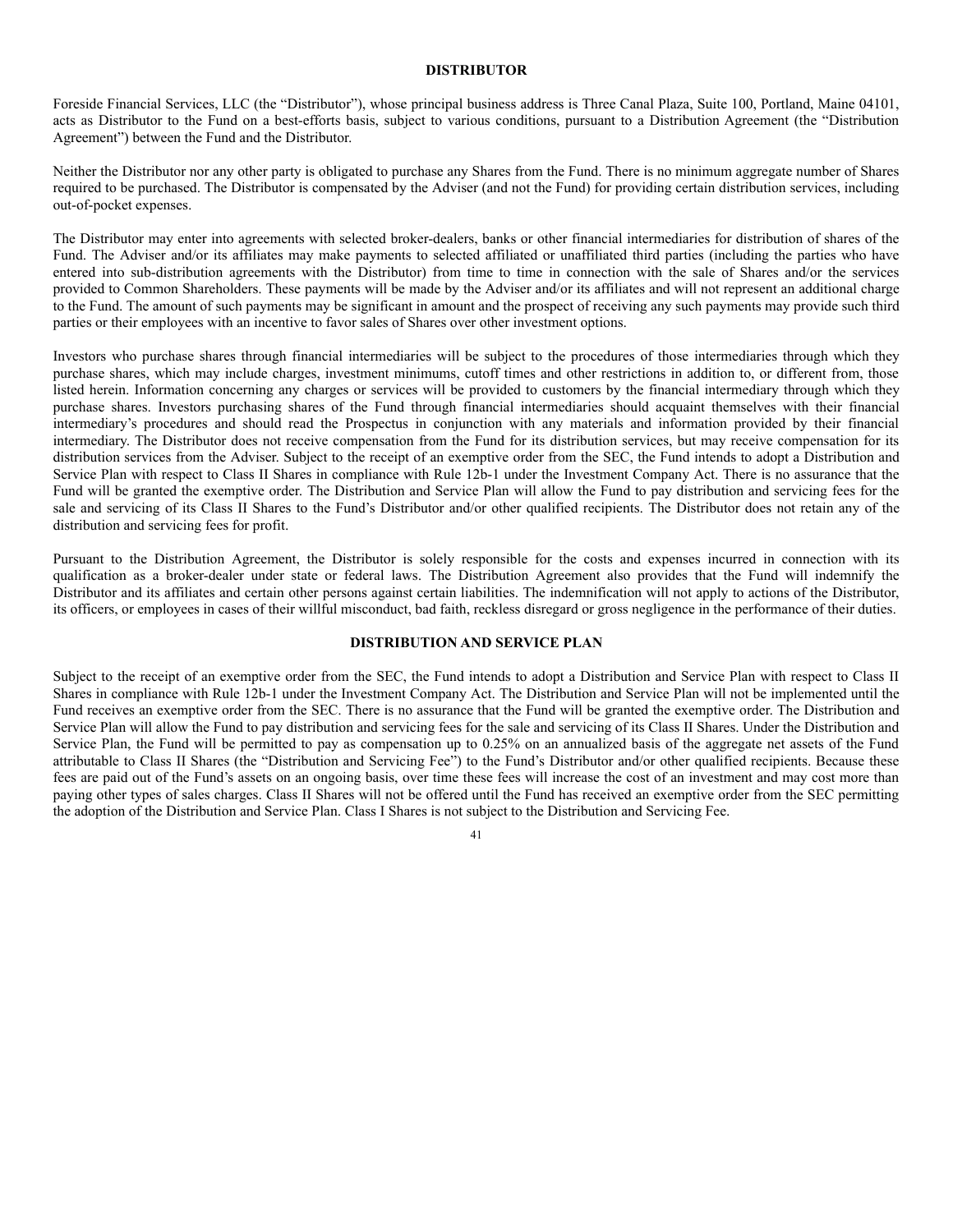The Distribution and Servicing Fee to be paid to the Distributor for distribution of each class of Shares under the Distribution and Service Plan is as follows:

| <b>Class</b>    | <b>Distribution and Service Fee</b> |
|-----------------|-------------------------------------|
| Class II Shares | 0.25%                               |
| Class I Shares  | None                                |

# **ADMINISTRATION**

The Fund has retained the Administrator, UMB Fund Services, Inc., whose principal business address is 235 West Galena Street, Milwaukee, WI 53212, to provide administrative services, and to assist with operational needs. The Administrator provides such services to the Fund pursuant to an administration agreement between the Fund and the Administrator (the "Administration Agreement"). The Administrator is responsible directly or through its agents for, among other things, providing the following services to the Fund, as applicable; (1) maintaining a list of Common Shareholders and generally performing all actions related to the issuance and repurchase of Shares, if any, including delivery of trade confirmations and capital statements; (2) providing certain administrative, clerical and bookkeeping services; (3) providing transfer agency services, services related to the payment of distributions, and accounting services; (4) computing the net asset value of the Fund in accordance with U.S. GAAP and procedures defined in consultation with the Adviser; (5) assisting in the preparation of semi-annual and annual financial statements of the Fund in accordance with U.S. GAAP, quarterly reports of the operations of the Fund and information required for U.S. federal and applicable state and local income tax returns; (6) supervising regulatory compliance matters and preparing certain regulatory filings; and (7) performing additional services, as agreed upon, in connection with the administration of the Fund. The Administrator may from time to time delegate its responsibilities under the Administration Agreement to one or more parties selected by the Administrator, including its affiliates or affiliates of the Adviser.

In consideration for these services, the Administrator earns and is paid monthly in an amount equal to at least 1/12th of the applicable annual fee calculated based upon the average net asset value of the Fund, subject to a minimum annual fee (the "Administration Fee"). The Administration Fee is paid to the Administrator out of the assets of the Fund and therefore decreases the net profits or increases the net losses of the Fund. The Administrator is also reimbursed by the Fund for out-of-pocket expenses relating to services provided to the Fund and receives a fee for transfer agency services. The Administration Fee and the other terms of the Administration Agreement may change from time to time as may be agreed to by the Fund and the Administrator.

The Administration Agreement provides that the Administrator's cumulative liability to the Fund for a calendar year will be limited in relation to the fees and expenses charged by the Administrator in the relevant calendar year. In addition, the Administrator shall have no liability for any error of judgment or mistake of law or for any loss or damage resulting from the performance or nonperformance of its duties unless solely caused by or resulting from the willful misconduct or gross negligence of the Administrator, its officers or employees. In addition, the Administrator will not be liable for any special, indirect, incidental, punitive or consequential damages, including lost profits, of any kind whatsoever (including, without limitation, attorneys' fees) under any provision of the Administration Agreement or for any such damages arising out of any act or failure to act thereunder.

The Administration Agreement also provides that the Fund shall indemnify and hold the Administrator and its directors, officers, agents, and employees harmless from all loss, cost, damage and expense, including reasonable fees and expenses for counsel, incurred by the Administrator resulting from any claim, demand, action or suit in connection with the Administrator's acceptance of the Administration Agreement, any action or omission by the Administrator in the performance of its duties as administrator of the Fund, or as a result of acting upon instructions reasonably believed by it to have been duly authorized by the Fund or upon reasonable reliance on information or records given or made by the Fund or the Adviser. The indemnification will not apply to actions of the Administrator, its officers, or employees in cases of their own willful misconduct bad faith, reckless disregard or gross negligence in the performance of their duties.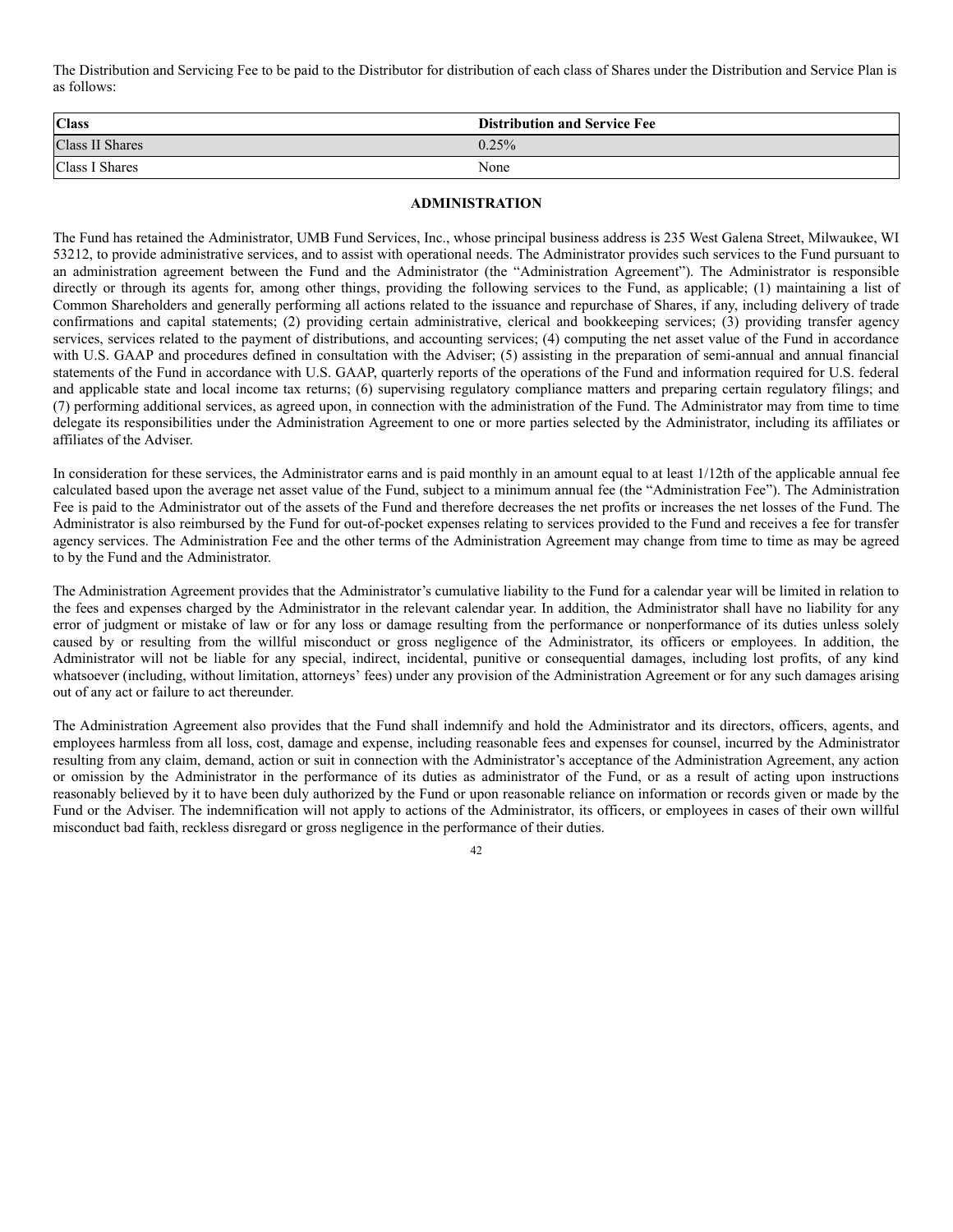### **CUSTODIAN**

UMB Bank, n.a. (the "Custodian") serves as the primary custodian of the assets of the Fund and may maintain custody of such assets with U.S. and non-U.S. sub-custodians (which may be banks and trust companies), securities depositories and clearing agencies in accordance with the requirements of Section 17(f) of the Investment Company Act and the rules thereunder. Assets of the Fund are not held by the Adviser or commingled with the assets of other accounts other than to the extent that securities are held in the name of the Custodian or U.S. or non-U.S. sub-custodians in a securities depository, clearing agency or omnibus customer account of such custodian. The Custodian's principal business address is 1010 Grand Blvd., Kansas City, MO 64106. The Custodian is an affiliate of UMB Fund Services, Inc., which serves as the Fund's Administrator.

### **MANAGEMENT TEAM OF ADVISER**

### Blair Richardson (Chief Executive Officer)

Mr. Richardson started his career in Canada and worked in the securities business for nearly a decade before moving to New York to join Goldman Sachs' Sales & Trading / Capital Markets division in 1980. Prior to forming Bow River Capital, Mr. Richardson was with Morgan Stanley and Company from 1987 to 1995, serving as President of Morgan Stanley Japan in Tokyo, Vice Chairman of Morgan Stanley Asia in Hong Kong, and Managing Director of the Equity and Fixed Income Department in New York.

# Rick Pederson (Chief Strategy Officer)

Mr. Pederson is Chief Strategy Officer at Bow River Capital and Chairs the advisory board for Bow River Capital's active buyout investment funds. Previously, Mr. Pederson was President of Ross Consulting Group, an advisory firm he founded that for 20 years provided capital asset financing and investment strategy for Fortune 100 corporations and government organizations. Before that, Mr. Pederson worked with Bostonbased Harbridge House, a management consultancy firm. He is a board member of Westcore Mutual Funds; ALPS ETF Trust; Principal Real Estate Income Fund; and History Colorado.

#### Jane Ingalls (Chief of Staff)

Ms. Ingalls serves as Bow River Capital's Chief of Staff, working closely with the executive team to develop and execute the firm's strategy. Prior to joining Bow River Capital, Ms. Ingalls was the President of Artemis Consulting Group, which counsels executives around the globe on a wide range of business and reputational issues. Before that, she was Senior Vice President and Chief of Staff at Janus Capital Group (now Janus Henderson Investors). Prior to joining Janus, she held marketing, communications, and investor relations roles in New York City at OppenheimerFunds, Prudential Securities, and Morgan Stanley.

## **FUND EXPENSES**

The Fund shall pay (or reimburse the Adviser) all expenses and costs incurred in the conduct of the Fund's business, including, without limitation the following:

(i) the Investment Management Fee;

(ii) fees, costs and expenses related to the identification, evaluation, negotiation, acquisition, due diligence (including but not limited to accounting, legal, tax advisory, outside consultant, and related fees and expenses), restructuring, closing, holding, monitoring and disposition of its investments (whether or not consummated), potential investments, and other assets, including, without limitation, travel expenses (airline travel limited to coach accommodations unless private charter is reasonably necessary), underwriting, registration, commissions or brokerage fees or similar charges in connection therewith to the extent not borne or reimbursed by a portfolio company or potential portfolio company;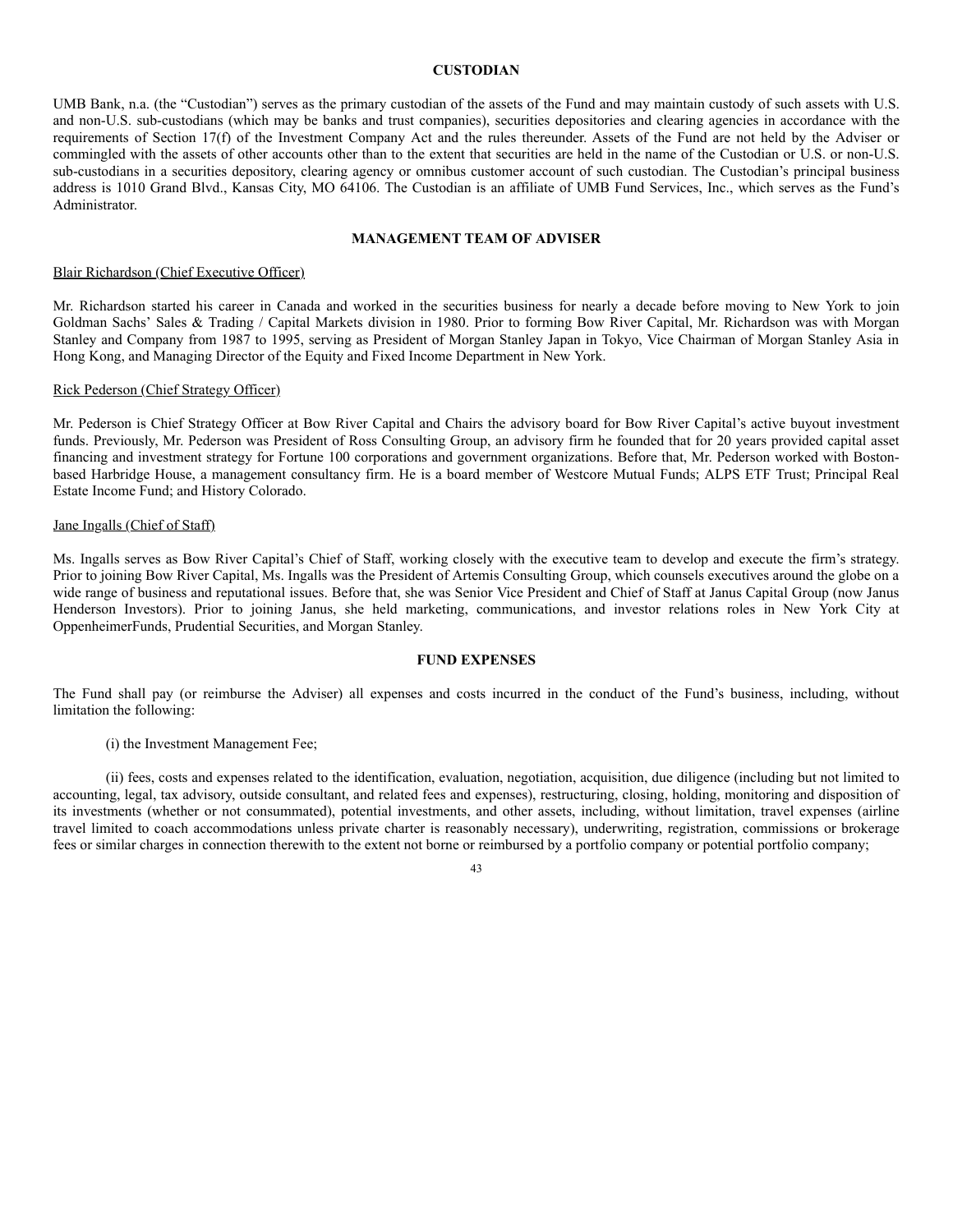(iii) all expenses related to meetings and business-related entertainment with portfolio company personnel, intermediaries and personnel affiliated with prospective portfolio companies or prospective strategic partners of portfolio companies and all expenses, including but not limited to registration fees, travel and meals, related to meetings and/or conferences for the purpose of sourcing potential investments;

(iv) all expenses incurred in connection with analytical, database or other third-party research services and related software and/or terminals for the delivery of such services;

(v) all third-party expenses in connection with unconsummated transactions;

(vi) all expenses incurred in connection with any restructuring or amendments to the constituent documents of the Fund and related entities;

(vii) expenses related to organizing and maintaining entities (including any holding vehicle through or in which investments will be made) (including all costs and expenses related to the presence of the Fund or any holding vehicle or other special purpose vehicles in jurisdictions in which such entities or their subsidiaries maintain a presence, including rent, domiciliation fees, directors fees and other similar costs);

(viii) expenses related to the activities of the Board, including but not limited to insurance for the benefit of the members of the Board, travel and lodging for Board meetings, and all meals and incidentals related thereto;

(ix) fees, costs and expenses related to third-party administration, accounting, legal, audit, investment banking, commercial banking, appraisal, consulting, custodial, registration, valuation and other professional services (including any filing fees, but excluding regulatory filing fees);

(x) all costs and expenses for the preparation, printing and distribution of the Fund's financial statements, tax returns, portfolio valuations, and filings and Schedule K-1s and other reporting and providing information, including the costs and fees of maintaining any portal or website in which such items are made available;

(xi) costs related to the holding of meetings, if any, whether individually or as a group and including travel, lodging and meals;

(xii) insurance premiums related to errors and omissions liability insurance, professional liability insurance, general liability insurance, or other insurance as deemed appropriate to protect the Fund, the Adviser, their respective Affiliates and any of the their respective directors, officers, members, partners, employees and agents or to indemnify the Adviser, Investment Consultant and their Affiliates against any liability related to Fund Investments and operation of the Fund;

(xiii) any indemnification obligation and any other indemnity contribution or reimbursement obligations of the Fund with respect to any person, whether payable in connection with a legal proceeding involving the Fund or otherwise;

(xiv) taxes, fees or governmental charges that may be assessed against the Fund;

(xv) costs associated with the securing of borrowings including the arranging, negotiation, structuring, entering into, amending and all other documentation of agreements with one or more lenders and all principal, interest, placement and other fees, charges and costs associated with the borrowing of funds or guaranteeing of obligations to the extent permitted;

(xvi) all expenses related to hedging activities taken by the Fund, if any;

(xvii) fees incurred in connection with the maintenance of bank or custodian accounts;

(xviii) all expenses incurred in connection with the managed distribution of marketable securities;

(xix) costs of any Proceeding (including any investigation) involving Fund activities, including the costs of prosecuting or defending any legal, regulatory, administrative or other action (including settlement or review of business activities) relating to the affairs of the Fund;

(xx) the Fund's pro-rata portion of Organizational Expenses up to a maximum of \$100,000;

(xxi) any extraordinary expense of the Fund, including fees and expenses associated with any tax or other audit, investigation, settlement or review;

(xxii) all costs and expenses, if any, incurred in connection with the Fund's legal and regulatory compliance with applicable law or regulation, including U.S. federal, state and local and non-U.S. law or regulation (including but not limited to Form PF obligations under the Investment Advisers Act of 1940, Foreign Account Reporting Regimes and AIFMD and the preparation and filing of any reports, disclosures, filings or notifications in connection with the foregoing); and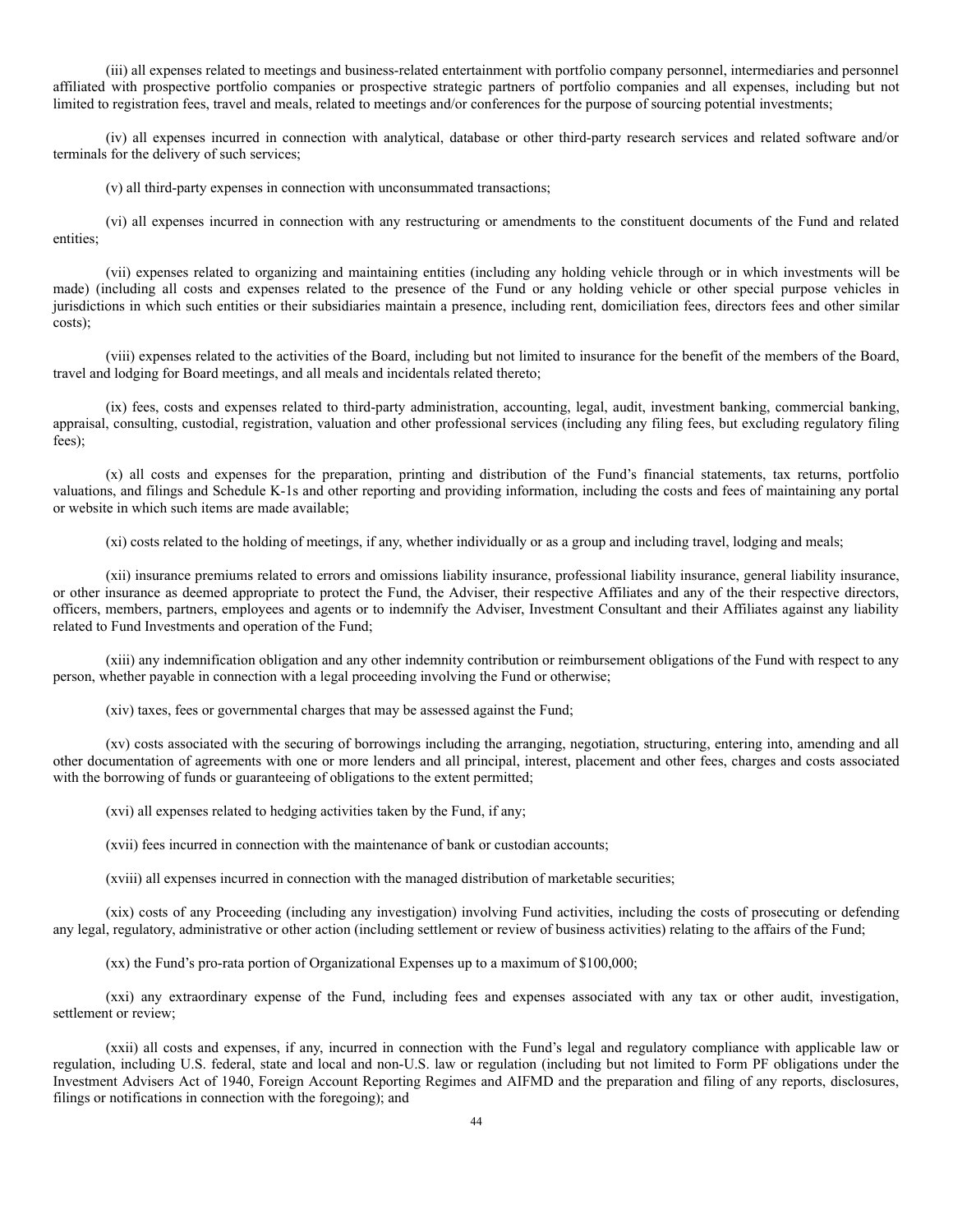(xxiii) costs incurred in terminating, dissolving and winding up of the Fund.

In addition, transaction expenses related to a Portfolio Company (whether or not such investment is consummated) which are not borne by a Portfolio Company shall be borne by the Fund, on the one hand, and any co-investor (other than a participating lender) who participates directly in such investment (whether or not consummated), on the other hand, on a pro-rata basis relative to their respective invested capital for such investment (whether or not consummated). In certain cases, the Fund may pay for a co-investor's pro-rata portion of such transaction expenses as described above.

"Extraordinary Expenses" means all expenses incurred by the Fund, as applicable, outside of the ordinary course of its business, including, without limitation, costs incurred in connection with any claim, litigation, arbitration, mediation, government investigation or dispute and the amount of any judgment or settlement paid in connection therewith, or the enforcement of the rights against any person or entity; costs and expenses for indemnification or contribution payable to any person or entity (including, without limitation, pursuant to the indemnification obligations described under **"***SUMMARY OF THE AGREEMENT AND DECLARATION OF TRUST —Limitation of Liability; Indemnification*<sup>"</sup>); expenses of a reorganization, restructuring or merger, as applicable; expenses of holding, or soliciting proxies for, a meeting of Common Shareholders (except to the extent relating to items customarily addressed at an annual meeting of a registered closed-end management investment company); and the expenses of engaging a new administrator, custodian, transfer agent or escrow agent.

The Adviser bears all of its own routine overhead expenses, including rent, utilities, salaries, office equipment and communications expenses. In addition, the Adviser is responsible for the payment of the compensation and expenses of those members of the Board and officers of the Fund affiliated with the Adviser, and making available, without expense to the Fund, the services of such individuals, subject to their individual consent to serve and to any limitations imposed by law.

The Adviser and its affiliates may be entitled to receive topping, break-up, monitoring, directors' organizational, set-up, advisory, investment banking, syndication and other similar fees in connection with the purchase, monitoring or disposition of Fund Investments or from unconsummated transactions. Any such fees earned in respect of the Fund Investments shall be for the benefit of the Fund.

The Adviser has entered into an expense limitation and reimbursement agreement (the "Expense Limitation Agreement") with the Fund, whereby the Adviser has agreed to waive fees that it would otherwise be paid, and/or to assume expenses of the Fund (a "Waiver"), if required to ensure the Fund's aggregate monthly ordinary operating expenses, excluding certain "Specified Expenses" listed below, borne by the Fund in respect of each Class of Shares to an amount not to exceed 0.50 %, on an annualized basis, of the Fund's month-end net assets (the "Expense Cap").

If the Fund's aggregate monthly ordinary operating expenses, exclusive of the Specified Expenses, in respect of any Class of Shares for any month exceed the Expense Cap applicable to that Class of Shares, the Adviser will waive its Management Fee and/or reimburse the Fund for expenses to the extent necessary to eliminate such excess. The Adviser may also directly pay expenses on behalf of the Fund and waive reimbursement under the Expense Limitation Agreement. To the extent that the Adviser waives its Management Fee and/or reimburses expenses, the Adviser may, for a period not to exceed three years from the date on which a Waiver is made, recoup amounts waived or assumed, provided it is able to effect such recoupment without causing the Fund's expense ratio (after recoupment) to exceed the lesser of (a) the expense limit in effect at the time of the waiver, and (b) the expense limit in effect at the time of the recoupment.

Specified Expenses that are not covered by the Expense Limitation and Reimbursement Agreement and are therefore borne by Common Shareholders of the Fund include: (i) the Management Fee; (ii) all fees and expenses of Fund Investments (including any underlying fees of the Fund Investments (the "Acquired Fund Fees and Expenses")); (iii) transactional costs, including legal costs and brokerage commissions, associated with the acquisition and disposition of Private Market Assets and other investments; (iv) interest payments incurred on borrowing by the Fund; (v) fees and expenses incurred in connection with a credit facility, if any, obtained by the Fund; (vi) distribution and shareholder servicing fees, as applicable; (vii) taxes; and (viii) extraordinary expenses resulting from events and transactions that are distinguished by their unusual nature and by the infrequency of their occurrence, including, without limitation, costs incurred in connection with any claim, litigation, arbitration, mediation, government investigation or similar proceeding, indemnification expenses, and expenses in connection with holding and/or soliciting proxies for all annual and other meetings of Common Shareholders).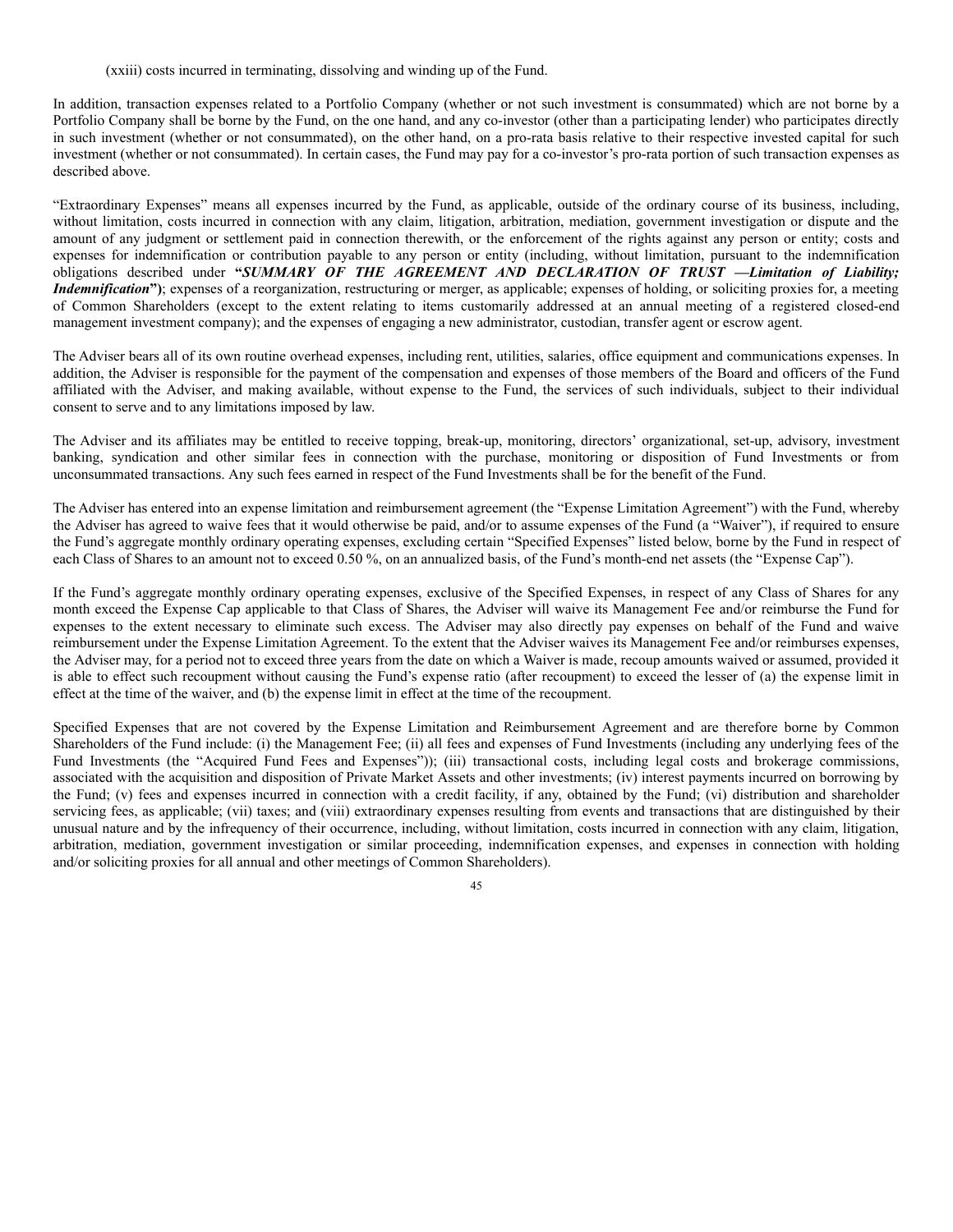The Expense Limitation Agreement became effective as of the Commencement of Operations and will continue in effect for a term ending oneyear from such date. It will automatically renew thereafter for consecutive twelve-month terms, provided that such continuance is specifically approved at least annually by a majority of the Trustees. The Expense Limitation Agreement may be terminated by the Fund's Board of Trustees upon thirty days' written notice to the Adviser.

The Portfolio Funds bear various fees and expenses in connection with their operations. These fees and expenses are similar to those incurred by the Fund. In addition, the Portfolio Funds pay asset-based fees to their Portfolio Fund Managers and generally may pay performance-based fees or allocations to their Portfolio Fund Managers, which effectively reduce the investment returns of the Portfolio Funds. These expenses, fees, and allocations are in addition to those incurred by the Fund directly. As an investor in the Portfolio Funds, the Fund bears a portion of the expenses and fees of the Portfolio Funds. Such indirect fees and expenses are borne by the Fund.

The Fund's expenses incurred and to be incurred in connection with the initial offering of Shares will be amortized by the Fund over the 12 month period beginning on the Commencement of Operations and were \$170,650. The Fund will also bear directly certain ongoing offering costs associated with any periodic offers of Shares, which will be expensed as they are incurred. Offering costs cannot be deducted by the Fund or the Common Shareholders for U.S. federal income tax purposes.

The Fund's fees and expenses will decrease the net profits or increase the net losses of the Fund.

# **VOTING**

Each Common Shareholder will have the right to cast a number of votes, based on the value of such Common Shareholder's Shares, at any meeting of Common Shareholders called by the (i) Board or (ii) Common Shareholders holding at least a majority of the total number of votes eligible to be cast by all Common Shareholders. Except for the exercise of such voting privileges, Common Shareholders will not be entitled to participate in the management or control of the Fund's business and may not act for or bind the Fund.

# **CONFLICTS OF INTEREST**

The Fund may be subject to a number of actual and potential conflicts of interest, including, but not limited to, those set forth in further detail below.

### **Affiliates**

The Adviser, the Investment Consultant and their affiliates engage in financial advisory activities that are independent from, and may from time to time conflict with, those of the Fund. In the future, there might arise instances where the interests of such affiliates conflict with the interests of the Fund. The Adviser, the Investment Consultant and their affiliates may provide services to, invest in, advise, sponsor and/or act as investment manager to investment vehicles and other persons or entities (including prospective investors in the Fund) which may have structures, investment objectives and/or policies that are similar to (or different than) those of the Fund; and which may compete with the Fund for investment opportunities. In addition, the Adviser, the Investment Consultant, their affiliates and their respective clients may themselves invest in securities that would be appropriate for the Fund or the Portfolio Funds and may compete with the Portfolio Funds for investment opportunities. By acquiring Shares of the Fund, each Common Shareholder will be deemed to have acknowledged the existence of any such actual and potential conflicts of interest and to have waived any claim with respect to any liability arising from the existence of any such conflict of interest, except as may otherwise be provided under the provisions of applicable state law or Federal securities law which cannot be waived or modified.

Although the Adviser, Investment Consultant and their affiliates seek to allocate investment opportunities among the Fund and their other clients in a fair and reasonable manner, there can be no assurance that an investment opportunity which comes to the attention of the Adviser, Investment Consultant or their affiliates will be appropriate for the Fund or will be referred to the Fund. The Adviser, Investment Consultant and their affiliates are not obligated to refer any investment opportunity to the Fund.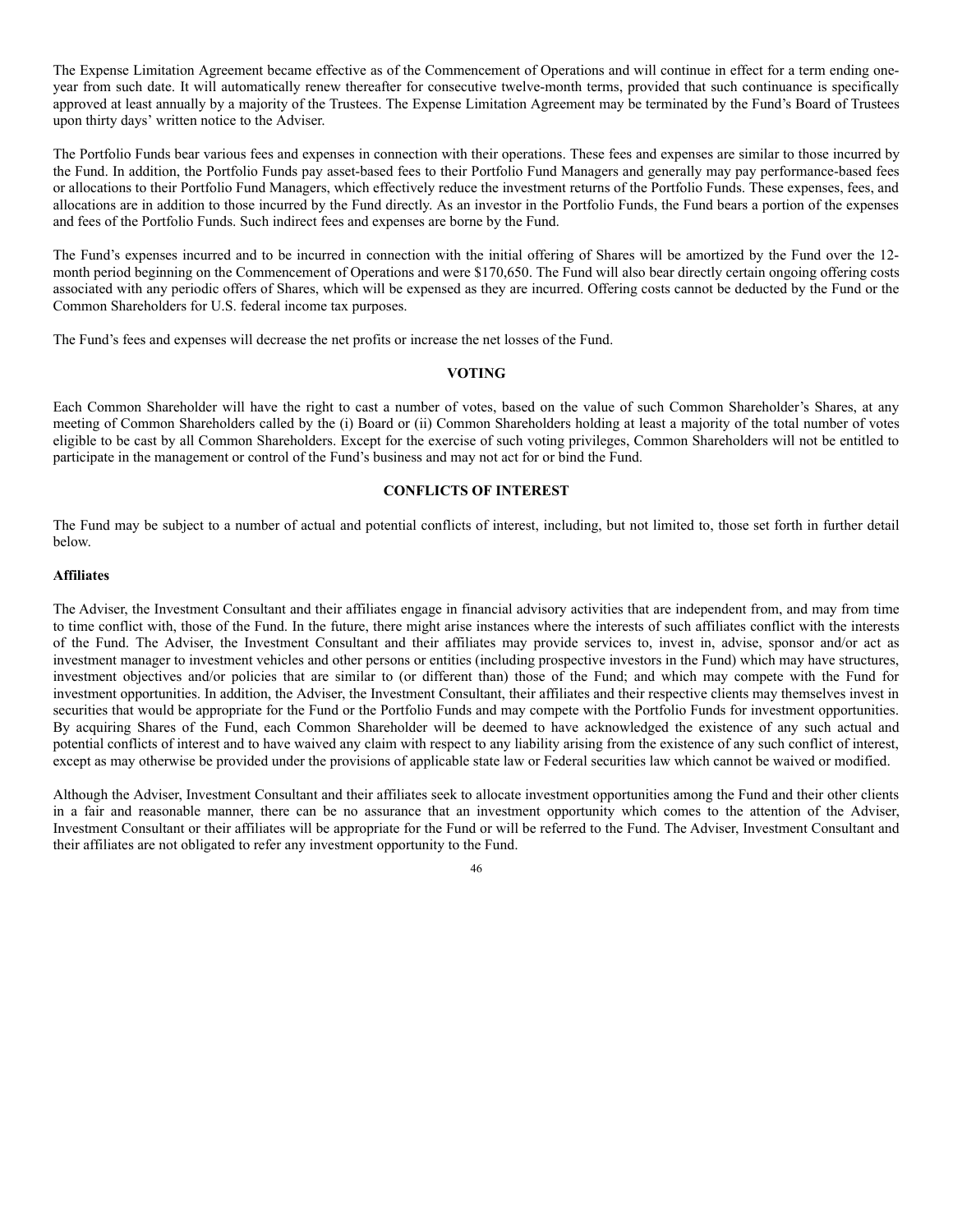The directors, partners, trustees, managers, members, officers and employees of the Adviser, the Investment Consultant and their affiliates may buy and sell securities or other investments for their own accounts (including through funds managed by the Adviser, the Investment Consultant or their affiliates). As a result of differing trading and investment strategies or constraints, investments may be made by directors, partners, trustees, managers, members, officers and employees that are the same, different from or made at different times than investments made for the Fund. To reduce the possibility that the Fund will be materially adversely affected by the personal trading described above, each of the Fund, the Adviser and the Investment Consultant have adopted codes of ethics (collectively, the "Codes of Ethics") in compliance with Section 17(j) of the Investment Company Act that restricts securities trading in the personal accounts of investment professionals and others who normally come into possession of information regarding the portfolio transactions of the Fund. The Codes of Ethics can be reviewed and may be obtained by calling the SEC at 1-202-942-8090. The Codes of Ethics are also available on the EDGAR Database on the SEC's Internet site at http://www.sec.gov, and copies may be obtained, after paying a duplicating fee, by email at publicinfo@sec.gov.

Affiliates of the Adviser or Investment Consultant may in the future have other clients with investment objectives that are similar to or compete with the Fund's investment objectives, including private funds and managed accounts. The Fund will not engage in direct investments alongside affiliates unless the Fund has received an order granting exemption from Section 17 of the Investment Company Act or unless such investments are not prohibited by Section 17(d) of the Investment Company Act or interpretations of Section 17(d) as expressed in SEC no-action letters or other available guidance.

## **Allocation of the Adviser's, Investment Consultant's and their Affiliates' Time**

The Fund substantially relies on the Adviser to manage the day-to-day activities of the Fund and to implement the Fund's investment strategy. The Fund relies on the Investment Consultant to leverage their extensive research team to deliver detailed investment analysis and source investments that meet the portfolio targets provided by the Adviser. The Adviser and Investment Consultant and certain of their affiliates are presently, and plan in the future to continue to be, involved with activities which are unrelated to the Fund. For example, the Adviser, Investment Consultant and their affiliates are not restricted from forming additional investment funds, from entering into other investment advisory relationships or from engaging in other business activities, even though such activities may be in competition with the Fund and/or may involve substantial time and resources of the Adviser and Investment Consultant. These activities could be viewed as creating a conflict of interest in that the time and effort of the Adviser, Investment Consultant, their affiliates and each of their officers and employees will not be devoted exclusively to the Fund's business but will be allocated between the Fund and the management or service of the assets of other advisees of the Adviser, Investment Consultant and their affiliates. The Adviser, Investment Consultant and their respective employees will devote only as much of their time to the Fund's business as the Adviser, Investment Consultant and their respective employees, in their judgment, determine is reasonably required, which may be substantially less than their full time. Therefore, the Adviser, Investment Consultant, their respective employees and certain affiliates may experience conflicts of interest in allocating management time, services and functions among the Fund and any other business ventures in which they or any of their key personnel, as applicable, are or may become involved. This could result in actions that are more favorable to other affiliated entities than to the Fund.

Nevertheless, the Fund believes that the members of the Adviser's and Investment Consultant's senior management and the other key professionals have sufficient time to fully discharge their responsibilities to the Fund and to the other businesses in which they are involved. The Fund believes that its affiliates and executive officers will devote the time required to manage the business and expect that the amount of time a particular executive officer or affiliate devotes to the Fund will vary during the course of the year and depend on the Fund's business activities at the given time.

### **Compensation Arrangements**

The Adviser may receive substantial fees from the Fund in return for its services, and these fees could influence the advice provided by the Adviser. Among other matters, the compensation arrangements could affect the Adviser's judgment with respect to offerings of equity by the Fund, which allow the Adviser to earn increased Investment Management Fees.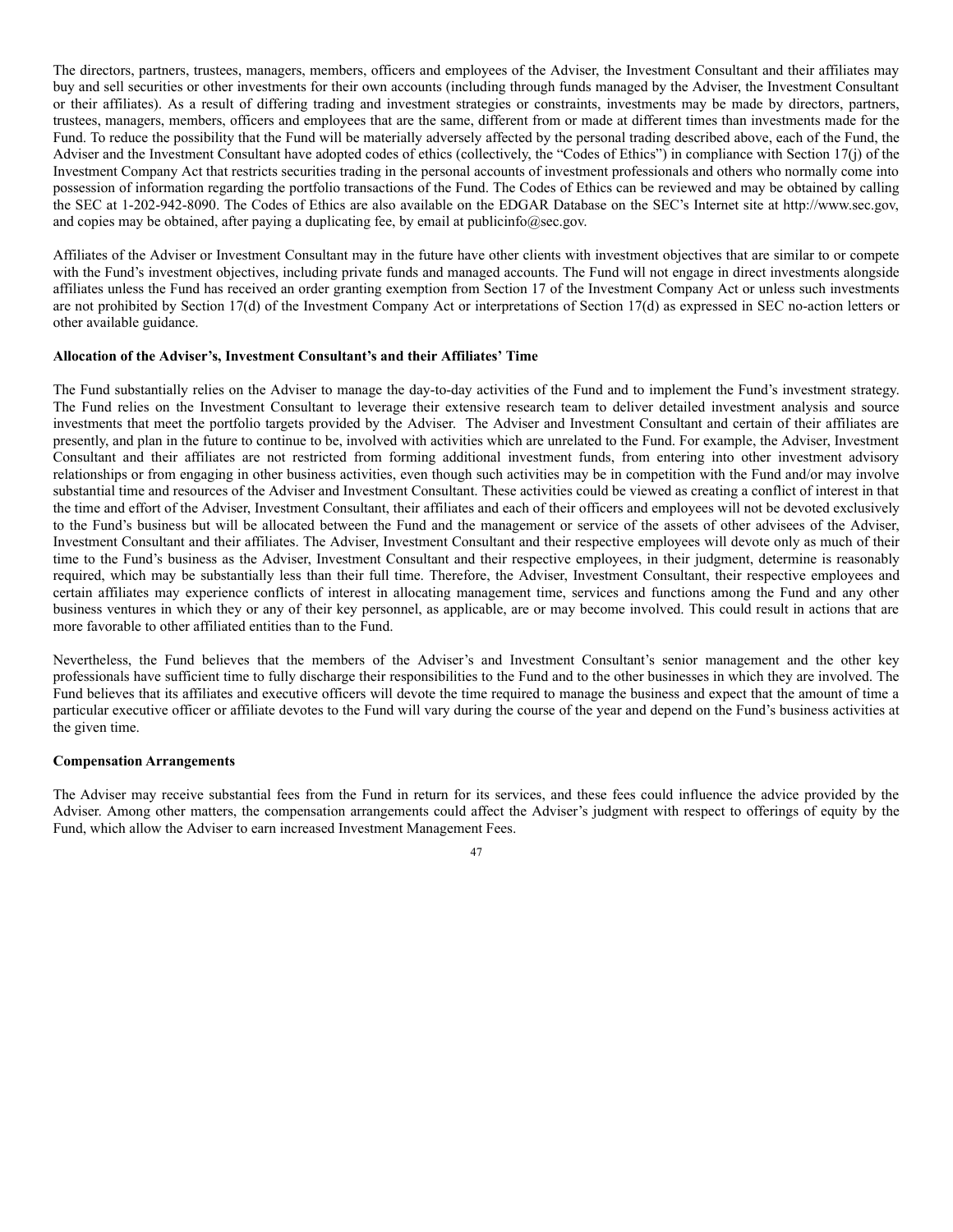# **DIVIDENDS AND DISTRIBUTIONS**

The Fund intends to qualify annually as a RIC under the Code and intends to distribute at least 90% of its annual net taxable income to its Common Shareholders. For any distribution, the Fund calculates each Common Shareholder's specific distribution amount for the period using record and declaration dates. From time to time, the Fund may also pay special interim distributions in the form of cash or Shares at the discretion of the Board. Unless Common Shareholders elect to receive distributions in the form of cash, the Fund intends to make its ordinary distributions in the form of additional Shares under the DRIP. Any distributions reinvested under the DRIP will nevertheless remain subject to U.S. federal (and applicable state and local) taxation to Common Shareholders. The Fund may finance its cash distributions to Common Shareholders from any sources of funds available to the Fund, including offering proceeds, borrowings, net investment income from operations, capital gains proceeds from the sale of assets (including Fund Investments), non-capital gains proceeds from the sale of assets (including Fund Investments), dividends or other distributions paid to the Fund on account of preferred and common equity investments by the Fund in Portfolio Companies and expense reimbursements from the Adviser. The Fund has not established limits on the amount of funds the Fund may use from available sources to make distributions.

Each year a statement on IRS Form 1099-DIV (or successor form), identifying the character (e.g., as ordinary income, qualified dividend income or long-term capital gain) of the distributions, will be mailed to Common Shareholders. The Fund's distributions may exceed the Fund's earnings, especially during the period before the Fund has substantially invested the proceeds from this offering. As a result, a portion of the distributions the Fund makes may represent a return of capital for U.S. federal tax purposes. A return of capital generally is a return of your investment rather than a return of earnings or gains derived from the Fund's investment activities and will be made after deduction of the fees and expenses payable in connection with the offering, including any fees payable to the Adviser. **See "***CERTAIN TAX CONSIDERATIONS***."** There can be no assurance that the Fund will be able to pay distributions at a specific rate or at all.

The Fund has elected to be treated, beginning with the taxable year ending September 30, 2021, and intends to qualify annually, as a RIC under Internal Revenue Code of 1986, as amended (the "Code"). To qualify for and maintain RIC tax treatment, the Fund must, among other things, distribute at least 90% of its net ordinary income and realized net short-term capital gains in excess of realized net long-term capital losses, if any. A RIC may satisfy the 90% distribution requirement by distributing dividends (other than capital gain dividends) during the taxable year (including dividends declared in October, November or December of a taxable year that, if paid in the following January, are treated as paid by a RIC and received by its shareholders in the prior taxable year). In addition, a RIC may, in certain cases, satisfy the 90% distribution requirement by distributing dividends relating to a taxable year after the close of such taxable year under the "spillover dividend" provisions of the Code. If a RIC makes a spillover dividend the amounts will be included in IRS Form 1099-DIV for the year the spillover distribution is paid.

The Fund can offer no assurance that it will achieve results that will permit the Fund to pay any cash distributions. If the Fund issues senior securities, the Fund will be prohibited from making distributions if doing so causes the Fund to fail to maintain the asset coverage ratios stipulated by the Investment Company Act or if distributions are limited by the terms of any of the Fund's borrowings. **See "***CERTAIN TAX CONSIDERATIONS***."**

The Fund has adopted an "opt out" dividend reinvestment plan for Common Shareholders. As a result, if the Fund makes a distribution, then Common Shareholders have their distributions reinvested in additional Shares unless they specifically "opt out" of the DRIP so as to have their distributions paid in cash. **See "***CERTAIN TAX CONSIDERATIONS***."**

### **DIVIDEND REINVESTMENT PLAN**

The Fund has adopted an "opt out" dividend reinvestment plan pursuant to which all Common Shareholders will have the full amount of their cash distributions reinvested in additional Shares unless a Common Shareholder elects otherwise. Any distributions of the Fund's Shares pursuant to the DRIP are dependent on the continued registration of the Fund's securities or the availability of an exemption from registration in the recipient's home state. Participants in the DRIP are free to elect to participate or terminate participation in the DRIP within a reasonable time as specified below.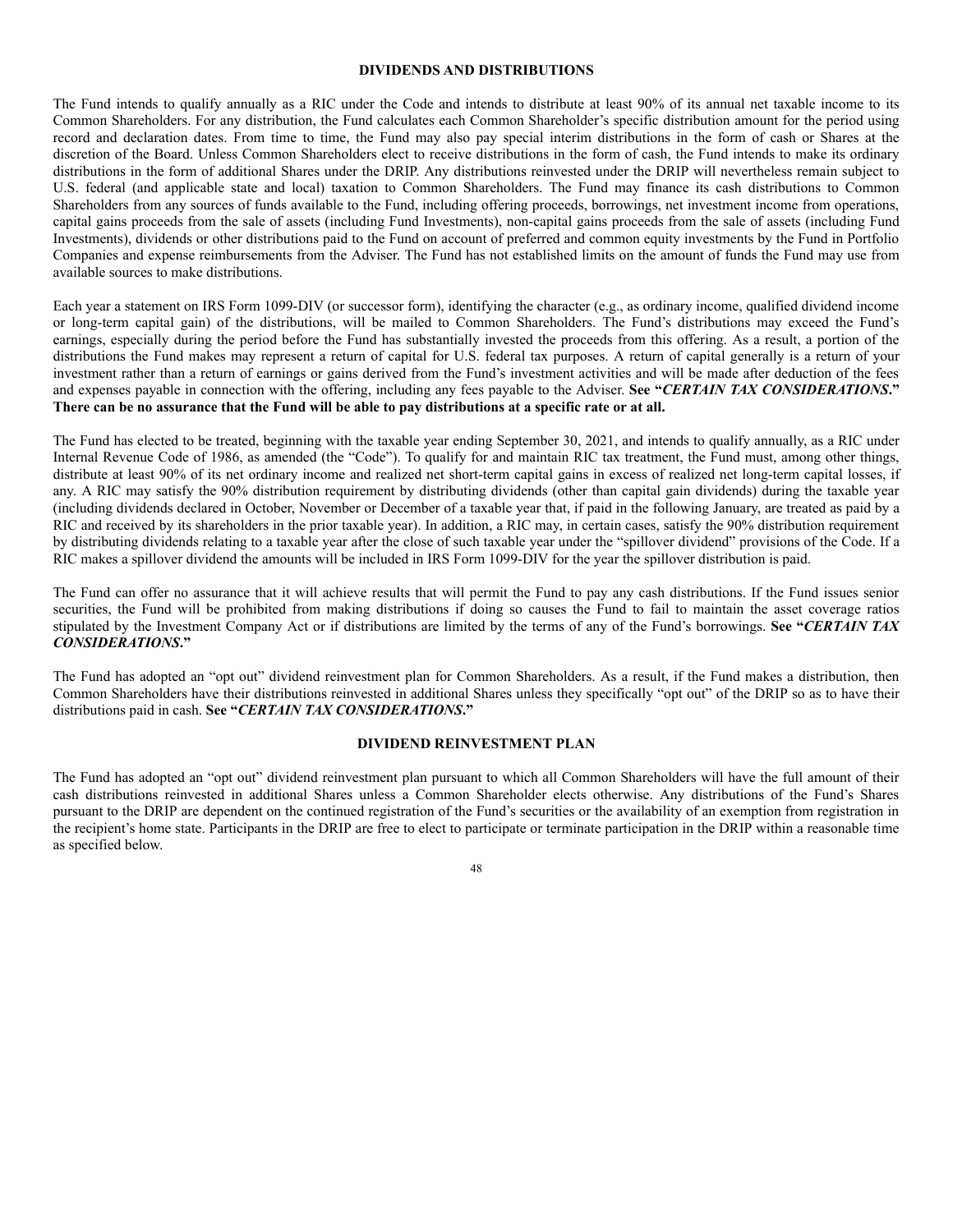If you elect not to participate in the DRIP, you will receive any distributions the Fund declares in cash. For example, if the Board authorizes, and the Fund declares, a distribution, then unless you have "opted-out" of the DRIP, you will have your cash distributions reinvested in additional Shares, rather than receiving the cash distributions. The Fund expects to coordinate distribution payment dates so that the same net asset value that is used for the monthly closing date immediately preceding such distribution payment date will be used to calculate the purchase net asset value for purchasers under the DRIP. Shares issued pursuant to the DRIP will have the same voting rights as the Fund's Shares acquired by subscription to the Fund.

If you wish to participate in the DRIP and receive your distribution in additional Shares, no action will be required on your part to do so. Investors that wish to receive their distributions in cash may do so by making a written election to not participate in the DRIP on the investor's application or by notifying the Administrator in writing at Bow River Capital Evergreen Fund, c/o UMB Fund Services, Inc. 235 West Galena Street, Milwaukee, WI 53212. Such written notice must be received by the Administrator 60 days prior to the record date of the distribution or the Common Shareholder will receive such distribution in shares through the DRIP. If Shares are held by a broker or other financial intermediary, in some circumstances a Common Shareholder may "opt out" of the DRIP by notifying its broker or other financial intermediary of such election. Please check with your broker or other financial intermediary for more details.

There are no selling commissions, dealer manager fees or other sales charges to you as a result of your participation in the DRIP. The Fund pays the Administrator's fees under the DRIP. If you receive your ordinary cash distributions in the form of Shares as part of the DRIP, you generally are subject to the same U.S. federal, state and local tax consequences as you would be had you elected to receive your distributions in cash.

Your basis for determining gain or loss upon the sale of Shares received in a distribution from the Fund will be equal to the total dollar amount of the distribution payable in cash. Any Shares received in a distribution will have a holding period for tax purposes commencing on the day following the day on which the Shares are credited to your account. The Fund reserves the right to amend, suspend or terminate the DRIP. You may terminate your account under the DRIP by notifying the Administrator at Bow River Capital Evergreen Fund, c/o UMB Fund Services, Inc. 235 West Galena Street, Milwaukee, WI 53212, or by calling the Administrator at (888) 330-3350.

All correspondence concerning the DRIP should be directed to the Administrator by mail at Bow River Capital Evergreen Fund, c/o UMB Fund Services, 235 West Galena Street, Milwaukee, WI 53212, or by calling the Administrator at (888) 330-3350.

## **OUTSTANDING SECURITIES**

As of July 1, 2021, there were 3,777,661 Shares of the Fund outstanding.

# **REPURCHASES OF SHARES**

### **No Right of Repurchase**

**The Fund is not a liquid investment**. No Common Shareholder (or other person holding Shares acquired from a Common Shareholder) will have the right to require the Fund to repurchase its Shares. No public market exists for Shares, and none is expected to develop. Consequently, Common Shareholders may not be able to liquidate their investment other than as a result of repurchases of Shares by the Fund, as described below.

### **Repurchases**

Under normal circumstances, the Fund intends to provide a limited degree of liquidity to Common Shareholders through a combination of semiannual repurchase offers (each, a "Required Repurchase") and Board-determined repurchase offers (each, a "Discretionary Repurchase"). The aggregate value of Shares to be repurchased at any time will be determined by the Board in its sole discretion, and such amount may be stated as a percentage of the value of the Fund's outstanding Shares.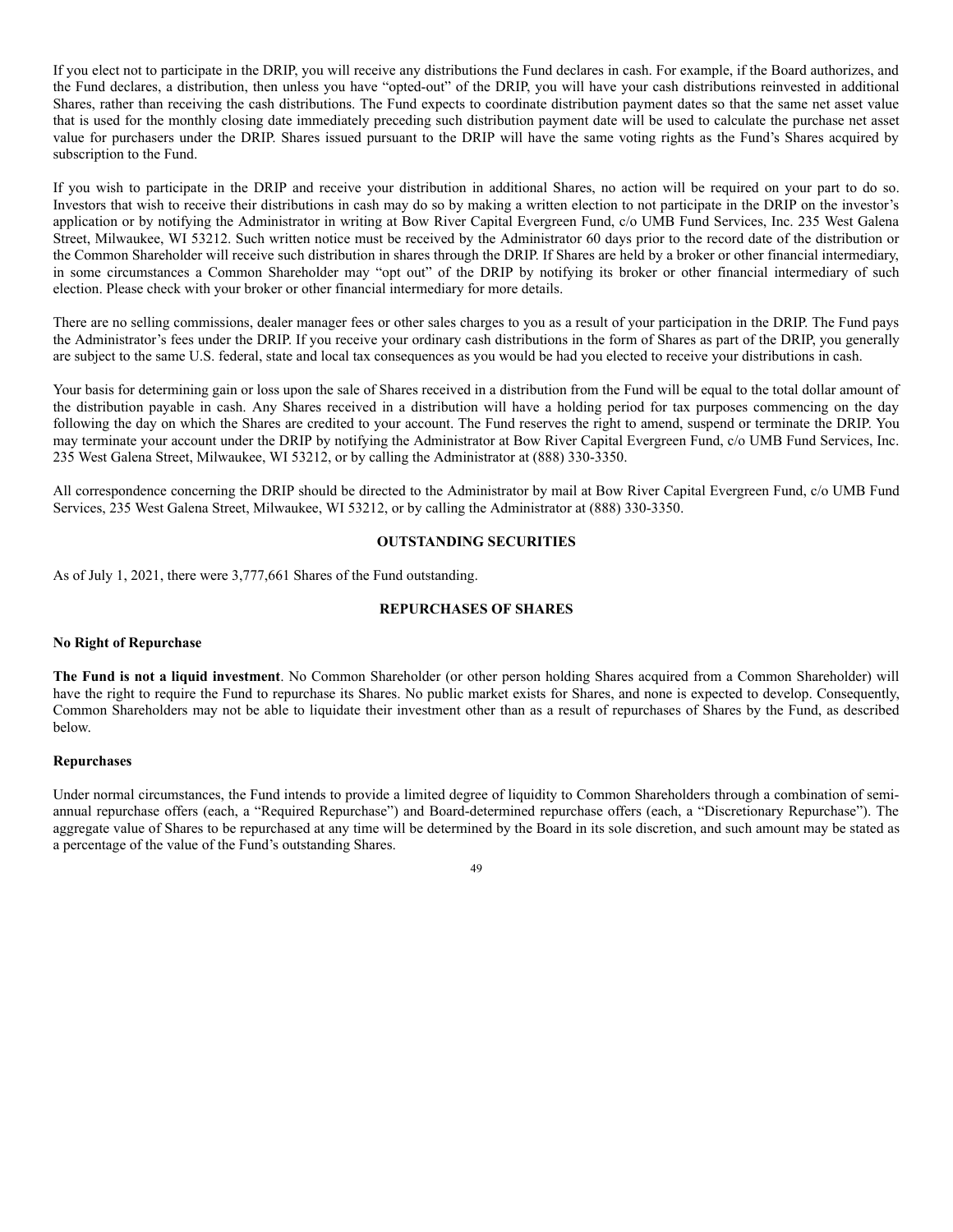For each Required Repurchase offer, the Board will set an amount between 5% and 25% of the Fund's Shares based on relevant factors, including the liquidity of the Fund's positions and the Common Shareholders' desire for liquidity. A Common Shareholder whose Shares (or a portion thereof) are repurchased by the Fund will not be entitled to a return of any sales charge that was charged in connection with the Common Shareholder's purchase of the Shares. Required Repurchase offers will be conducted with a Repurchase Pricing Date (as defined below).

For each Discretionary Repurchase offer, the Board may determine to cause the Fund to offer to repurchase Shares from Common Shareholders, including the Adviser and its affiliates, pursuant to written tenders by Common Shareholders. The Adviser anticipates recommending to the Board that, under normal market circumstances, the Fund conduct Discretionary Repurchases of no more than 5% of the Fund's net assets each calendar quarter following a Required Repurchase (*i.e.* twice per year). While the Board will consider the recommendation of the Adviser, the Board also may consider the following factors, among others, in determining whether to cause the Fund to make a Discretionary Repurchase offer and the number of Shares to be repurchased:

- whether any Common Shareholders of the Fund have requested to tender Shares to the Fund;
- the working capital and liquidity requirements of the Fund;
- the relative sizes of the repurchase requests and the Fund;
- the past practice of the Fund in repurchasing Shares in the Fund;
- the condition of the securities markets and the economy generally, as well as political, national or international developments or current affairs;
- the anticipated U.S. federal income tax consequences of any proposed repurchases of Shares in the Fund; and
- the Fund's investment plans, the liquidity of its assets (including fees and costs associated with liquidating Fund Investments), and the availability of information as to the value of its interests in underlying Portfolio Companies, Portfolio Funds and other Fund Investments.

As described above, in certain circumstances the Board may determine not to conduct a Discretionary Repurchase offer, or to conduct a Discretionary Repurchase offer of less than 5% of the Fund's net assets. In particular, during periods of financial market stress, the Board may determine that some or all of the Fund Investments cannot be liquidated at their fair value, making a determination not to conduct Discretionary Repurchase offers more likely. Discretionary Repurchases may be offered at any amount, as determined by the Board, or not at all.

For each Required Repurchase or Discretionary Repurchase, Shares will be repurchased at their NAV determined as of the close of regular trading (4:00 p.m. Eastern Time) on the New York Stock Exchange, as applicable (each such date, a "Repurchase Pricing Date"). Common Shareholders tendering Shares for repurchase will be asked to give written notice of their intent to do so by the date specified in the notice describing the terms of the applicable repurchase offer, which date will be approximately fourteen (14) days prior to the Repurchase Pricing Date. Common Shareholders who tender may not have all of the tendered Shares repurchased by the Fund. If over-subscriptions occur, the Fund may elect to repurchase less than the full amount that a Common Shareholder requests to be repurchased. In such an event, the Fund may repurchase only a pro rata portion of the amount tendered by each Common Shareholder. In certain circumstances, the Board may require a Common Shareholder to tender its Shares.

A 2.00% early repurchase fee will be charged by the Fund with respect to any repurchase of Shares from a Common Shareholder at any time prior to the day immediately preceding the one-year anniversary of the Common Shareholder's purchase of the Shares. Shares tendered for repurchase will be treated as having been repurchased on a "first in-first out" basis. An early repurchase fee payable by a Common Shareholder may be waived by the Fund in circumstances where the Board determines that doing so is in the best interests of the Fund.

A Common Shareholder who tenders for repurchase only a portion of their Shares in the Fund will be required to maintain a minimum account balance of \$25,000 for Class II Shares and \$100,000 for Class I Shares. If a Common Shareholder tenders a portion of their Shares and the repurchase of that portion would cause the Common Shareholder's account balance to fall below these respective required minimums, the Fund reserves the right to repurchase all of such Common Shareholder's outstanding Shares or reduce the amount to be repurchased from a Common Shareholder so that the required capital balance is maintained. Such minimum capital account balance requirement may also be waived by the Board or by the Adviser in its sole discretion, subject to applicable federal securities laws.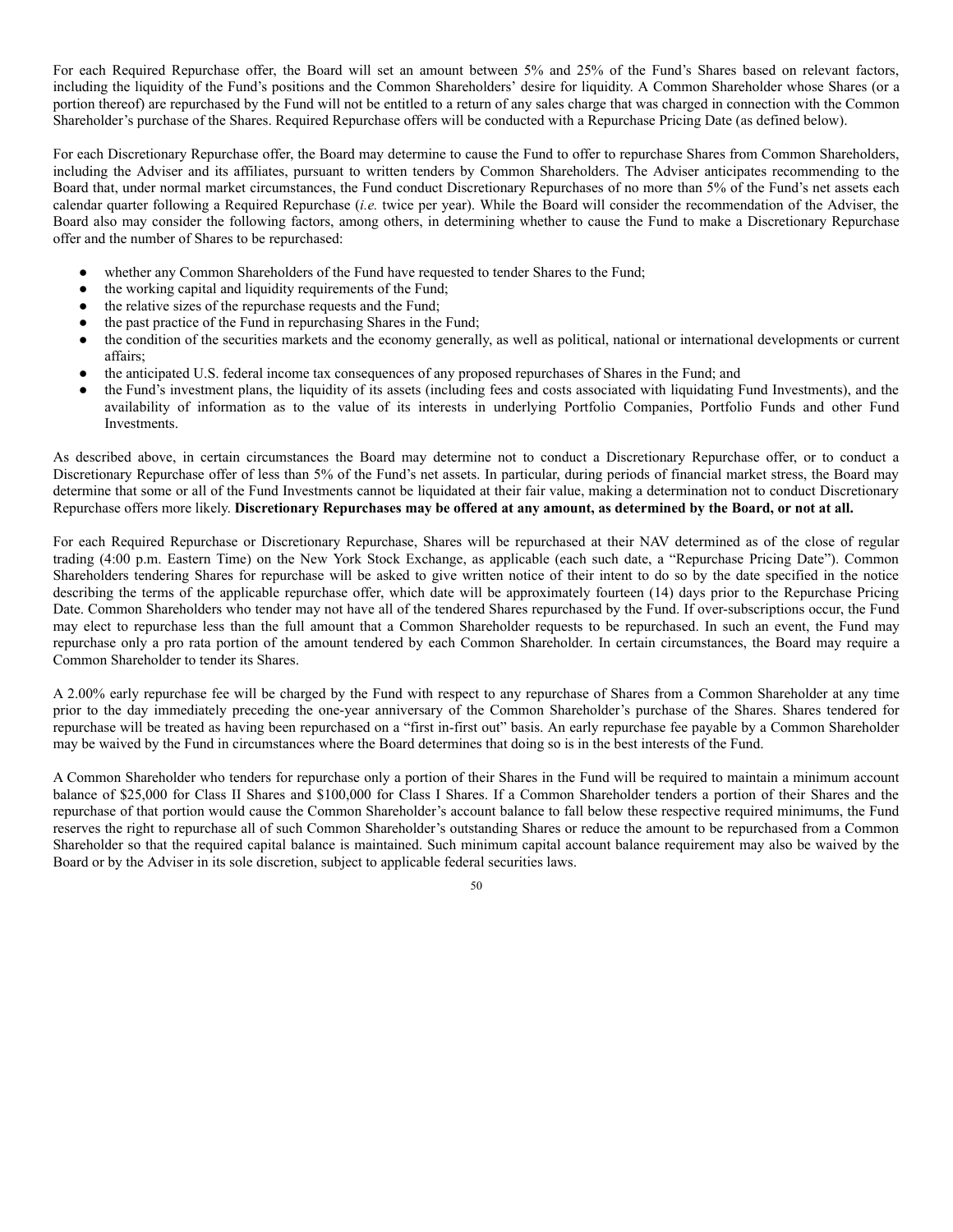## **Repurchase Procedures**

The Fund has adopted a fundamental policy to conduct semi-annual repurchase offers at NAV, reduced by any applicable repurchase fee. Therefore, every six months, the Fund will conduct Required Repurchases at NAV per Share no less than 5% of the outstanding Shares of the Fund, unless such offer is suspended or postponed in accordance with regulatory requirements (as discussed below). The Fund currently intends to conduct Required Repurchases between 5% and 25% of the Fund's outstanding Shares each semi-annual period, but this amount may be lowered in the sole discretion of the Board, so long as the amount is no less than 5% of Fund Shares outstanding. The offer to conduct Required Repurchases is a fundamental policy that may not be changed without the vote of the holders of a majority of the Fund's outstanding voting securities (as defined in the Investment Company Act).

The Fund may suspend or postpone a Required Repurchase offer only: (a) if making or effecting the Required Repurchase offer would cause the Fund to lose its status as a regulated investment company under the Code; (b) for any period during which the New York Stock Exchange or any market on which the securities owned by the Fund are principally traded is closed, other than customary weekend and holiday closings, or during which trading in such market is restricted; (c) for any period during which an SEC-declared emergency exists, as a result of which disposal by the Fund of securities owned by it is not reasonably practicable, or during which it is not reasonably practicable for the Fund fairly to determine the value of its net assets; or (d) for such other periods as the SEC may by order permit for the protection of Common Shareholders of the Fund.

Additionally, as discussed above, and subject to the considerations described above, it is expected that there will be a Discretionary Repurchase Date in the calendar quarter immediately following the first Required Repurchase (or such earlier or later date as the Board may determine). **Discretionary Repurchases may be offered at any amount, as determined by the Board, or not at all.**

The Board will determine if the Fund will offer Discretionary Repurchases pursuant to written tenders only on terms that the Board determines to be fair to the Fund and Common Shareholders. The amount due to any Common Shareholder whose Shares are repurchased will be equal to the value of the Common Shareholder's Shares being repurchased, based on the Fund's NAV, as of the Repurchase Pricing Date, after reduction for all fees and expenses of the Fund for all periods through the Repurchase Pricing Date (including, without limitation, the Investment Management Fee, Administration Fee, and any Early Repurchase Fee (as defined below), any required U.S. federal tax withholding and other liabilities of the Fund to the extent accrued or otherwise attributable to the Shares being repurchased.

Common Shareholders will be notified in writing of a Required Repurchase or Discretionary Repurchase and the date the repurchase offer ends (the "Repurchase Request Deadline"). For each Required Repurchase or Discretionary Repurchase, Shares will be repurchased at the NAV per Share determined as of the close of regular trading (4:00 p.m. Eastern Time) on the New York Stock Exchange, no later than the fourteenth day after the Repurchase Request Deadline, or the next business day if the fourteenth day is not a business day (each a "Repurchase Pricing Date").

Common Shareholders will be notified in writing about each Required Repurchase or Discretionary Repurchase, how they may request that the Fund repurchase their Shares, and the Repurchase Request Deadline. Shares tendered for repurchase by Common Shareholders prior to any Repurchase Request Deadline will be repurchased subject to the aggregate repurchase amounts established for that Repurchase Request Deadline (the "Repurchase Offer Amount"). The time between the notification to Common Shareholders and the Repurchase Request Deadline is generally thirty (30) days, but may vary from no more than forty-two (42) days to no less than twenty-one (21) days. The Shareholder Notification will contain information Common Shareholders should consider in deciding whether to tender their Shares for repurchase. The Shareholder Notification also will include detailed instructions on how to tender Shares for repurchase, state the Repurchase Offer Amount and identify the dates of the Repurchase Request Deadline, the scheduled Repurchase Pricing Date, and the date the repurchase proceeds are scheduled for payment (the "Repurchase Payment Deadline"). The Shareholder Notification also will set forth the NAV per Share that has been computed no more than seven (7) days before the date of such notification, and how Common Shareholders may ascertain the NAV per Share after the notification date. Payment pursuant to the repurchase will be made by checks to the Common Shareholder's address of record, or credited directly to a predetermined bank account on the Purchase Payment Date, which will be no more than seven (7) days after the Repurchase Pricing Date. The Board may establish other policies for repurchases of Shares that are consistent with the Investment Company Act, regulations thereunder and other pertinent laws.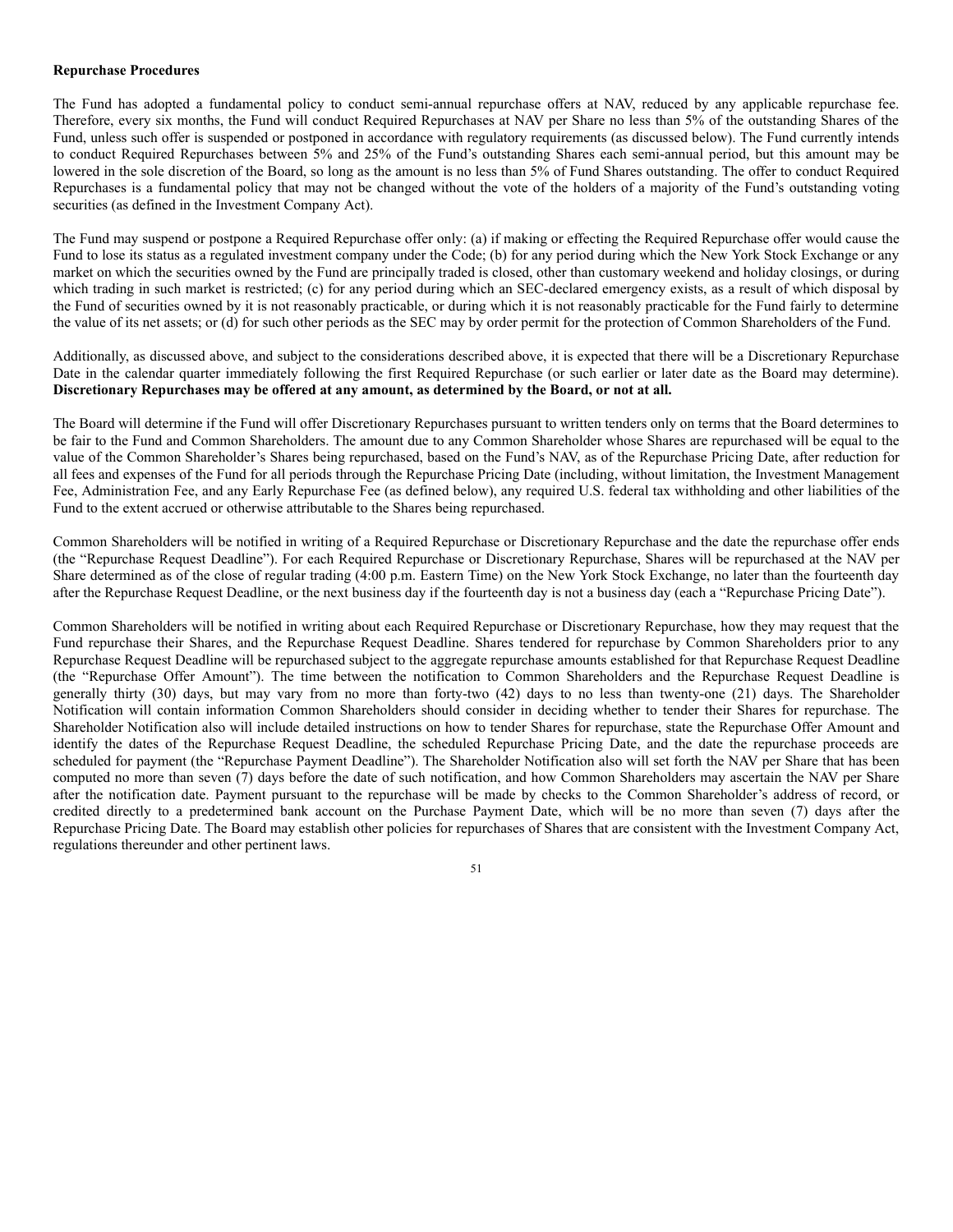If Common Shareholders tender for repurchase more than the Repurchase Offer Amount for a given repurchase offer, the Fund may, but is not required to, repurchase an additional amount of Shares not to exceed 2% of the outstanding Shares of the Fund on the Repurchase Request Deadline. If the Fund determines not to repurchase more than the Repurchase Offer Amount, or if Common Shareholders tender Shares in an amount exceeding the Repurchase Offer Amount plus 2% of the outstanding Shares on the Repurchase Request Deadline, the Fund will repurchase the Shares on a pro rata basis. However, the Fund may (i) accept all Shares tendered by persons who own, beneficially or of record, an aggregate of less than one hundred shares and who tender all of their Shares, before prorating Share tenders by others; or (ii) accept by lot Shares tendered by common shareholders who tender all Shares held by them and who, when tendering their Shares, elect to have all or none or at least a minimum amount or none accepted, if the company first accepts Shares tendered by common shareholders who do not so elect. In addition, the Fund will accept the total number of Shares tendered in connection with required minimum distributions from an IRA or other qualified retirement plan. It is the Common Shareholder's obligation to both notify and provide the Fund supporting documentation of a required minimum distribution from an IRA or other qualified retirement plan.

The Fund must maintain liquid assets equal to the Repurchase Offer Amount from the time that the Shareholder Notification is sent to Common Shareholders until the Repurchase Pricing Date. The Fund will ensure that a percentage of its net assets equal to at least 100% of the Repurchase Offer Amount consists of assets that can be sold or disposed of in the ordinary course of business at approximately the price at which the Fund has valued the investment within the time period between the Repurchase Request Deadline and the Repurchase Payment Deadline. The Board has adopted procedures that are reasonably designed to ensure that the Fund's assets are sufficiently liquid so that the Fund can comply with the repurchase offer and the liquidity requirements described in the previous paragraph. If, at any time, the Fund falls out of compliance with these liquidity requirements, the Board will take whatever action it deems appropriate to ensure compliance.

The repurchase of Shares is subject to regulatory requirements imposed by the SEC. The Fund's repurchase procedures are intended to comply with such requirements. However, in the event that the Board determines that modification of the repurchase procedures described above is required or appropriate, the Board will adopt revised repurchase procedures as necessary to ensure the Fund's compliance with applicable regulations or as the Board in its sole discretion deems appropriate. Following the commencement of an offer to repurchase Shares, the Fund may suspend, postpone or terminate such offer in certain circumstances upon the determination of a majority of the Board, including a majority of the Independent Trustees, that such suspension, postponement or termination is advisable for the Fund and its Common Shareholders, including, without limitation, circumstances as a result of which it is not reasonably practicable for the Fund to dispose of its investments or to determine its net asset value, and other unusual circumstances.

Each Common Shareholder whose Shares have been accepted for repurchase will continue to be a Common Shareholder of the Fund until a Repurchase Date (and thereafter if the Common Shareholder retains Shares following such repurchase) and may exercise its voting rights with respect to the repurchased Shares until the Repurchase Date. Moreover, the account maintained in respect of a Common Shareholder whose Shares have been accepted for repurchase will be adjusted for the net profits or net losses of the Fund through a Repurchase Pricing Date, and such Common Shareholder's account shall not be adjusted for the amount withdrawn, as a result of the repurchase, prior to the Repurchase Date.

Payments for repurchased Shares may require the Fund to liquidate Fund Investments earlier than the Adviser otherwise would liquidate such holdings, potentially resulting in losses, and may increase the Fund's portfolio turnover. The Fund may, but need not, maintain cash or borrow money to meet repurchase requests. Such a practice could increase the Fund's operating expenses and impact the ability of the Fund to achieve its investment objective.

# **Early Repurchase Fees**

A 2.00% early repurchase fee (the "Early Repurchase Fee") will be charged by the Fund with respect to any repurchase of Shares from a Common Shareholder at any time prior to the day immediately preceding the one-year anniversary of the Common Shareholder's purchase of the Shares. Shares tendered for repurchase will be treated as having been repurchased on a "first in-first out" basis. Therefore, Shares repurchased will be deemed to have been taken from the earliest purchase of Shares by such Common Shareholder (adjusted for subsequent net profits and net losses) until all such Shares have been repurchased, and then from each subsequent purchase of Shares by such Common Shareholder (adjusted for subsequent net profits and net losses) until such Shares are repurchased. An Early Repurchase Fee payable by a Common Shareholder may be waived by the Fund in circumstances where the Board determines that doing so is in the best interests of the Fund.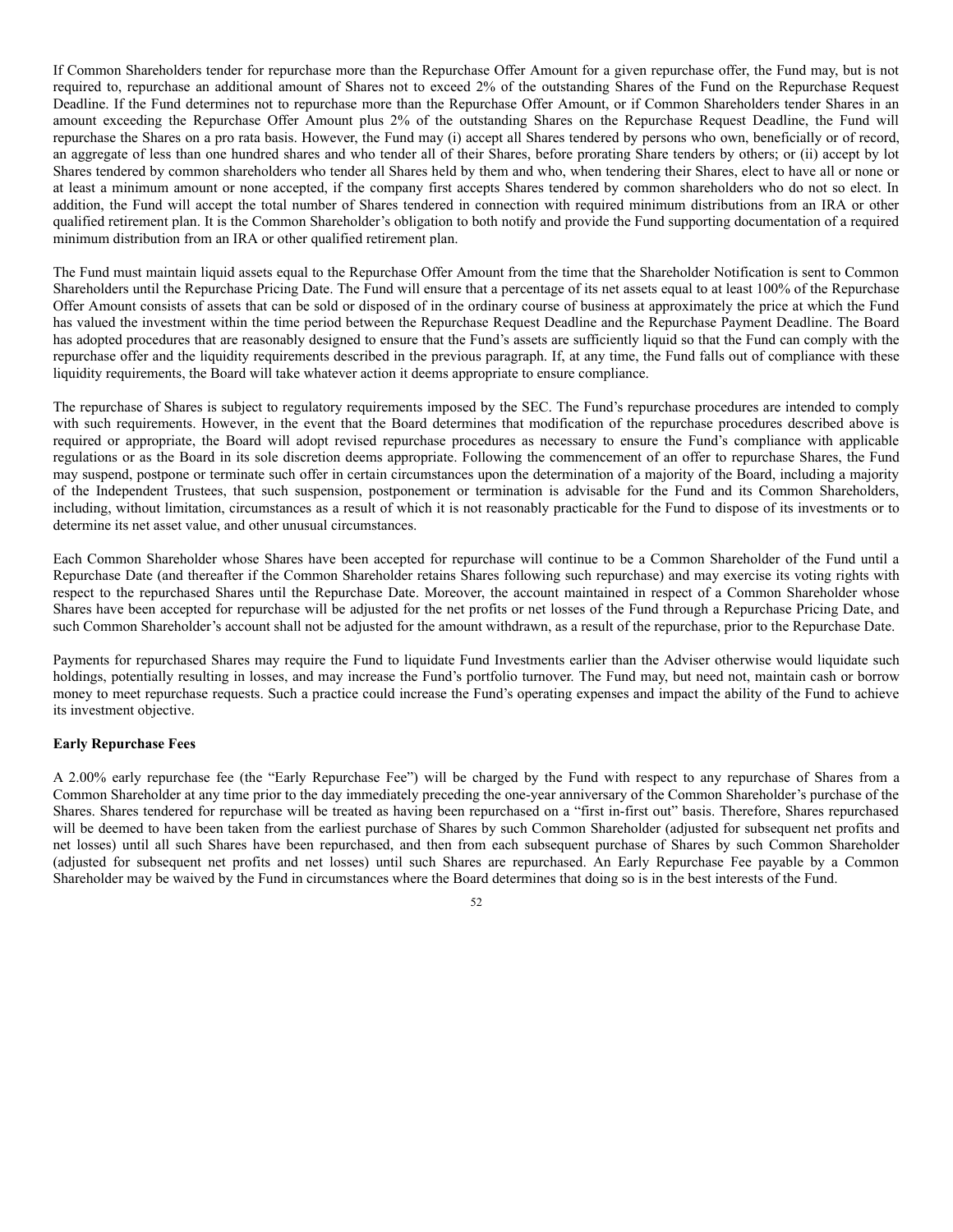Other than the Early Repurchase Fee, the Fund does not presently intend to impose any charges on the repurchase of Shares. However, the Fund is permitted to allocate Common Shareholders, whose Shares are repurchased, costs and charges imposed by the Portfolio Fund in connection with Fund Investments, if the Adviser determines to liquidate such interests as a result of repurchase tenders by Common Shareholders and such charges are imposed on the Fund. In the event that any such charges are allocated to the Fund, and subject to applicable law, the Fund may allocate such charges to the Common Shareholders whose repurchase tenders resulted in the repurchase of a portion of the Shares that resulted in such charges.

A Common Shareholder who tenders some but not all of its Shares for repurchase will be required to maintain a minimum account balance of \$25,000 for Class II Shares and \$100,000 for Class I Shares. Such minimum account balance requirement may be waived by the Fund, in its sole discretion. The Fund reserves the right to reduce the amount to be repurchased from a Common Shareholder so that the required account balance is maintained.

In the event that the Adviser or any of its affiliates holds Shares in its capacity as a Common Shareholder, such Shares may be tendered for repurchase in connection with any repurchase offer made by the Fund, without notice to the other Common Shareholders.

### **Mandatory Repurchases by the Fund**

In accordance with the terms and conditions of the Agreement and Declaration of Trust, the Fund may cause a mandatory repurchase of all or some of the Shares of a Common Shareholder, or any person acquiring Shares from or through a Common Shareholder, in the event that the Board determines or has reason to believe, in its sole discretion, that: (i) that Common Shareholder or person's Shares have been transferred to, or has vested in, any person, by operation of law in connection with the death, divorce, bankruptcy, insolvency, or adjudicated incompetence of a Common Shareholder; (ii) ownership of the Shares by such Common Shareholder or other person will cause the Fund to be in violation of, or subject the Fund or the Adviser to additional registration or regulation under the securities, commodities, or other laws of the United States or any other jurisdiction; (iii) continued ownership of the Shares by such Common Shareholder may be harmful or injurious to the business or reputation of the Fund or the Adviser, or may subject the Fund or any Common Shareholders or to an undue risk of adverse tax or other fiscal consequences; (iv) any representation or warranty made by a Common Shareholder in connection with the acquisition of Shares was not true when made or has ceased to be true, or the Common Shareholder has breached any covenant made by it in connection with the acquisition of Shares; or (v) it would be in the best interests of the Fund for the Fund to cause a mandatory repurchase of such Shares in circumstances where the Board determines that doing so is in the best interests of the Fund in a manner as will not discriminate unfairly against any Common Shareholder. Any mandatory repurchase or redemption of Shares will be in accordance with Rule 23c-2 under the Investment Company Act.

# **TRANSFERS OF SHARES**

No person shall become a substituted Common Shareholder of the Fund without the consent of the Fund, which consent may be withheld in its sole discretion. Shares held by Common Shareholders may be transferred only: (i) by operation of law in connection with the death, divorce, bankruptcy, insolvency, or adjudicated incompetence of the Common Shareholder; or (ii) under other limited circumstances, with the consent of the Board (which may be withheld in its sole discretion and is expected to be granted, if at all, only under extenuating circumstances).

Notice to the Fund of any proposed transfer must include evidence satisfactory to the Board that the proposed transferee, at the time of transfer, meets any requirements imposed by the Fund with respect to investor eligibility and suitability. **See "***ELIGIBLE INVESTORS***."** Notice of a proposed transfer of Shares must also be accompanied by a properly completed subscription document in respect of the proposed transferee. In connection with any request to transfer Shares, the Fund may require the Common Shareholder requesting the transfer to obtain, at the Common Shareholder's expense, an opinion of counsel selected by the Fund as to such matters as the Fund may reasonably request. The Board generally will not consent to a transfer of Shares by a Common Shareholder (i) unless such transfer is to a single transferee, or (ii) if, after the transfer of the Shares, each of the transferee and transferor own less than \$25,000 worth of Shares. Each transferring Common Shareholder and transferee may be charged reasonable expenses, including, but not limited to, attorneys' and accountants' fees, incurred by the Fund in connection with the transfer.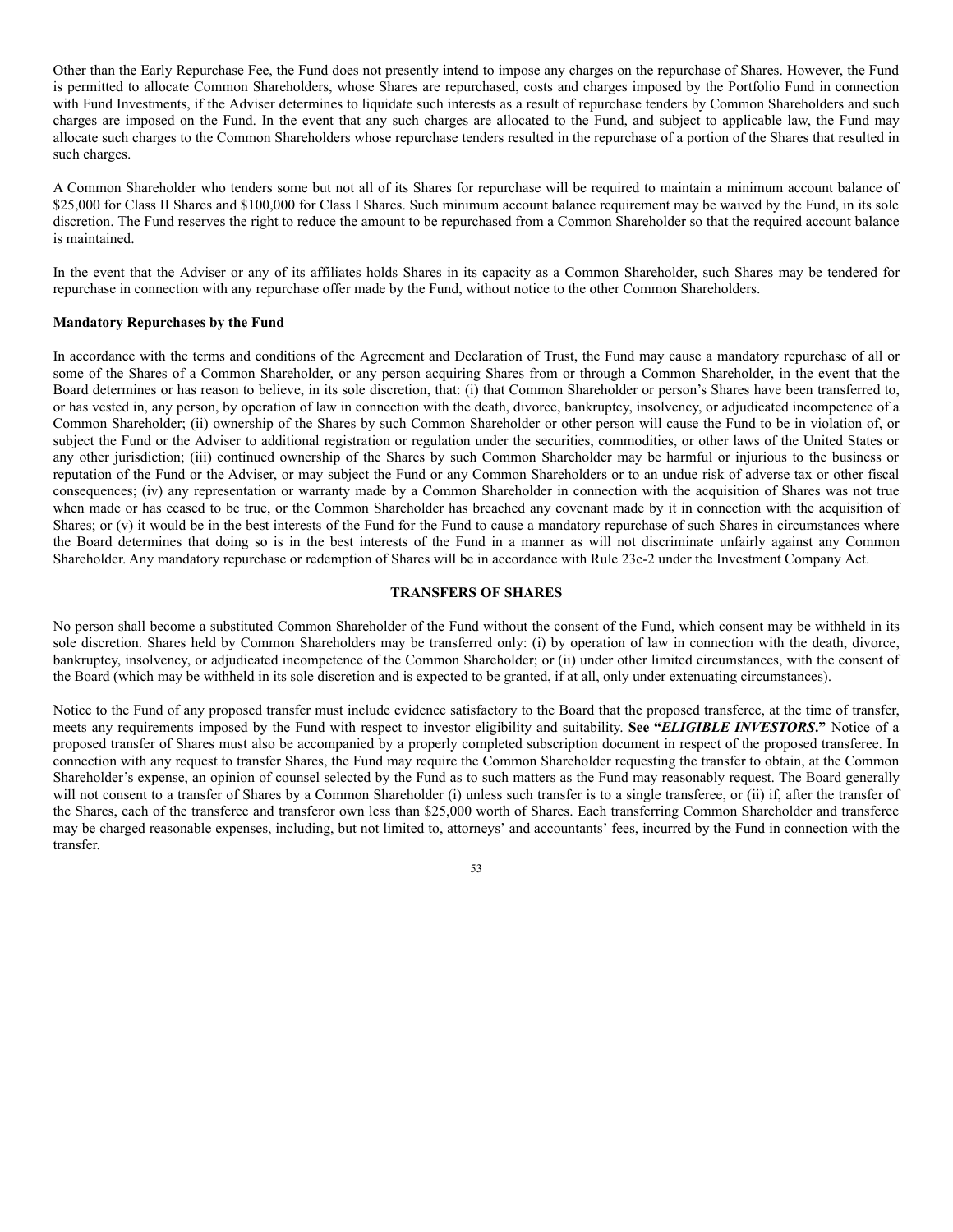Any transferee acquiring Shares by operation of law in connection with the death, divorce, bankruptcy, insolvency, or adjudicated incompetence of the Common Shareholder, will be entitled to the allocations and distributions allocable to the Shares so acquired, to transfer the Shares in accordance with the terms of the Agreement and Declaration of Trust and to tender the Shares for repurchase by the Fund, but will not be entitled to the other rights of a Common Shareholder unless and until the transferee becomes a substituted Common Shareholder as specified in the Agreement and Declaration of Trust. If a Common Shareholder transfers Shares with the approval of the Board, the Fund shall as promptly as practicable take all necessary actions so that each transferee or successor to whom the Shares are transferred is admitted to the Fund as a Common Shareholder.

By subscribing for Shares, each Common Shareholder agrees to indemnify and hold harmless the Fund, the Board, the Adviser, and each other Common Shareholder, and any affiliate of the foregoing and any of their employees, officers or directors against all losses, claims, damages, liabilities, costs, and expenses (including legal or other expenses incurred in investigating or defending against any losses, claims, damages, liabilities, costs, and expenses or any judgments, fines, and amounts paid in settlement), joint or several, to which such persons may become subject by reason of or arising from any transfer made by that Common Shareholder in violation of the Agreement and Declaration of Trust or any misrepresentation made by that Common Shareholder in connection with any such transfer. The indemnification will not apply to actions of the Fund, the Board, the Adviser, or each other Common Shareholder, and any affiliate of the foregoing and any of their employees, officers or directors that result from a willful misconduct, bad faith, reckless disregard or gross negligence in the performance of their duties.

# **CALCULATION OF NET ASSET VALUE; VALUATION**

The Fund calculates its net asset value as of the close of regular trading (4:00 p.m. Eastern Time) on the New York Stock Exchange on the last business day of each calendar week, each business day for the five business days preceding a repurchase request deadline (at such specific time set by the Board), each date that a Share is offered or repurchased, as of the date of any distribution and at such other times as the Board shall determine (each, a "Determination Date"). In determining its net asset value, the Fund values its investments as of the relevant Determination Date. The net asset value of the Fund equals, unless otherwise noted, the value of the total assets of the Fund, less all of its liabilities, including accrued fees and expenses, each determined as of the relevant Determination Date.

The Board has approved pricing procedures (the "Pricing Procedures") and valuation procedures for the Fund (the "Valuation Procedures") and will oversee the implementation of such procedures. The Administrator utilizes the Pricing Procedures to price portfolio securities and the Valuation Procedures are utilized by a separate valuation committee, consisting of officers of the Fund and representatives from the Adviser (the "Valuation Committee"). The Valuation Committee is responsible for determining the fair value of the Fund's investments.

In addition to having representation on the Valuation Committee, the Adviser may assist in making valuation determinations, provide primary day-to-day oversight of valuation of the Fund's investments and act in accordance with the Valuation Procedures as developed and approved by the Board. The valuation of the Fund's investments is performed in accordance with Financial Accounting Standards Board's Accounting Standards Codification 820 — Fair Value Measurements and Disclosures.

The Valuation Procedures provide that the Fund will fair value portfolio securities held by the Fund when the price of a portfolio security is deemed unavailable or unreliable, and therefore cannot be accurately valued in accordance with the Pricing Procedures.

Securities traded on one or more of the U.S. national securities exchanges, the Nasdaq Stock Market or any foreign stock exchange will be valued based on their respective market price.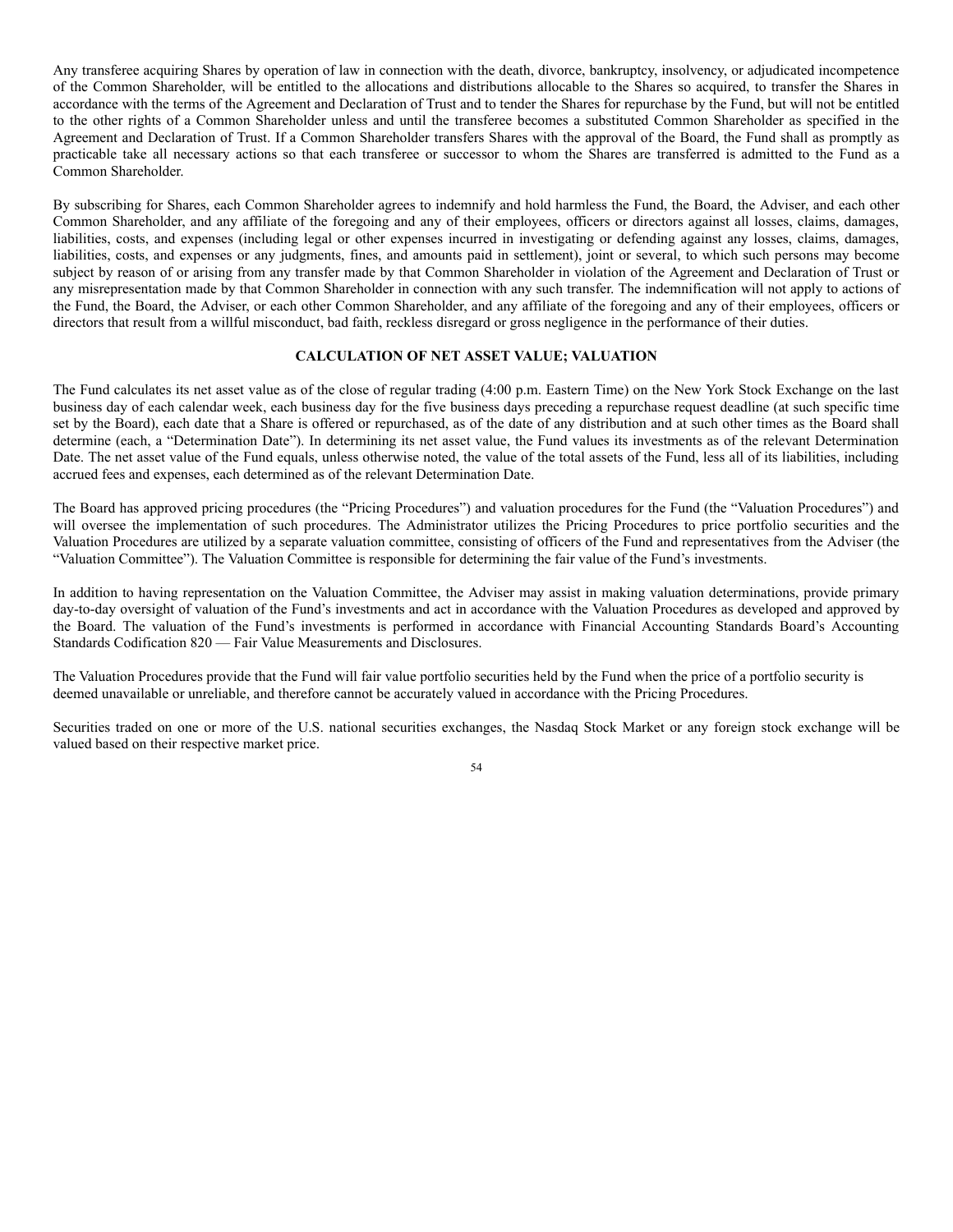Debt instruments for which market quotations are readily available are typically valued based on such market quotations. In validating market quotations, the Valuation Committee considers different factors such as the source and the nature of the quotation in order to determine whether the quotation represents fair value. The Valuation Committee makes use of reputable financial information providers in order to obtain the relevant quotations.

For debt and equity securities which are not publicly traded or for which market prices are not readily available (unquoted investments) the fair value is determined in good faith. In determining the fair values of these investments, the Valuation Committee will typically apply widely recognized market and income valuation methodologies including, but not limited to, earnings and multiple analysis, discounted cash flow method and third-party valuations. In order to determine a fair value, these methods are applied to the latest information provided by the underlying portfolio companies or other business counterparties.

Due to the inherent uncertainty in determining the fair value of investments for which market values are not readily available the fair values of these investments may fluctuate from period to period. In addition, such fair value may differ materially from the values that may have been used had a ready market existed for such investments and may significantly differ from the value ultimately realized by the Fund.

Assets and liabilities initially expressed in foreign currencies will be converted into U.S. Dollars using foreign exchange rates provided by a recognized pricing service.

Primary and secondary investments in private equity funds are generally valued based on the latest net asset value reported by the third-party fund manager.

If the net asset value of an investment in a private equity fund is not available at the time the Fund is calculating its net asset value, the Fund will review any cash flows since the reference date of the last net asset value for a private equity fund received by the Fund from a third-party manager until the Determination Date are recognized by (i) adding the nominal amount of the investment related capital calls and (ii) deducting the nominal amount of investment related distributions from the net asset value as reported by the Portfolio Fund Manager.

In addition to tracking the net asset value plus related cash flows of such Portfolio Funds, the Valuation Committee also intends to track relevant broad-based and issuer (or fund) specific valuation information relating to the assets held by each private equity fund which is reasonably available at the time the Fund values its investments. The Valuation Committee will consider such information and may conclude in certain circumstances that the information provided by the Portfolio Fund Manager does not represent the fair value of a particular asset held by a Portfolio Fund. If the Valuation Committee concludes in good faith that the latest net asset value reported by a Portfolio Fund Manager does not represent fair value (e.g., there is more current information regarding a portfolio asset which significantly changes its fair value) the Valuation Committee will make a corresponding adjustment to reflect the current fair value of such asset within such Portfolio Fund. In determining the fair value of assets held by Portfolio Funds, the Valuation Committee applies valuation methodologies as outlined above.

Determining fair value involves subjective judgments, and it is possible that the fair value determined by the Valuation Committee for an investment may differ materially from the value that could be realized upon the ultimate sale of the investment. There is no single standard for determining fair value of an investment. Rather, in determining the fair value of an investment for which there are no readily available market quotations, the Valuation Committee may consider pre-acquisition and annual financial reporting summaries from a Portfolio Fund, comparable company factors, including fundamental analytical data relating to the investment, the nature and duration of any restriction on the disposition of the investment, the cost of the investment at the date of purchase, the liquidity of the market for the investment, the price of such investment in a meaningful private or public investment or merger or acquisition of the issuer subsequent to the Fund's investment therein, or the per share price of the investment to be valued in recent verifiable transactions. Fair value prices are estimates, and there is no assurance that such a price will be at or close to the price at which the investment is next quoted or next trades.

Notwithstanding the above, Portfolio Fund Managers may adopt a variety of valuation bases and provide differing levels of information concerning Portfolio Funds and there will generally be no liquid markets for such investments. Consequently, there are inherent difficulties in determining the fair value that cannot be eliminated. None of the Valuation Committee, the Board or the Adviser will be able to confirm independently the accuracy of valuations provided by the Portfolio Fund Managers (which are generally unaudited).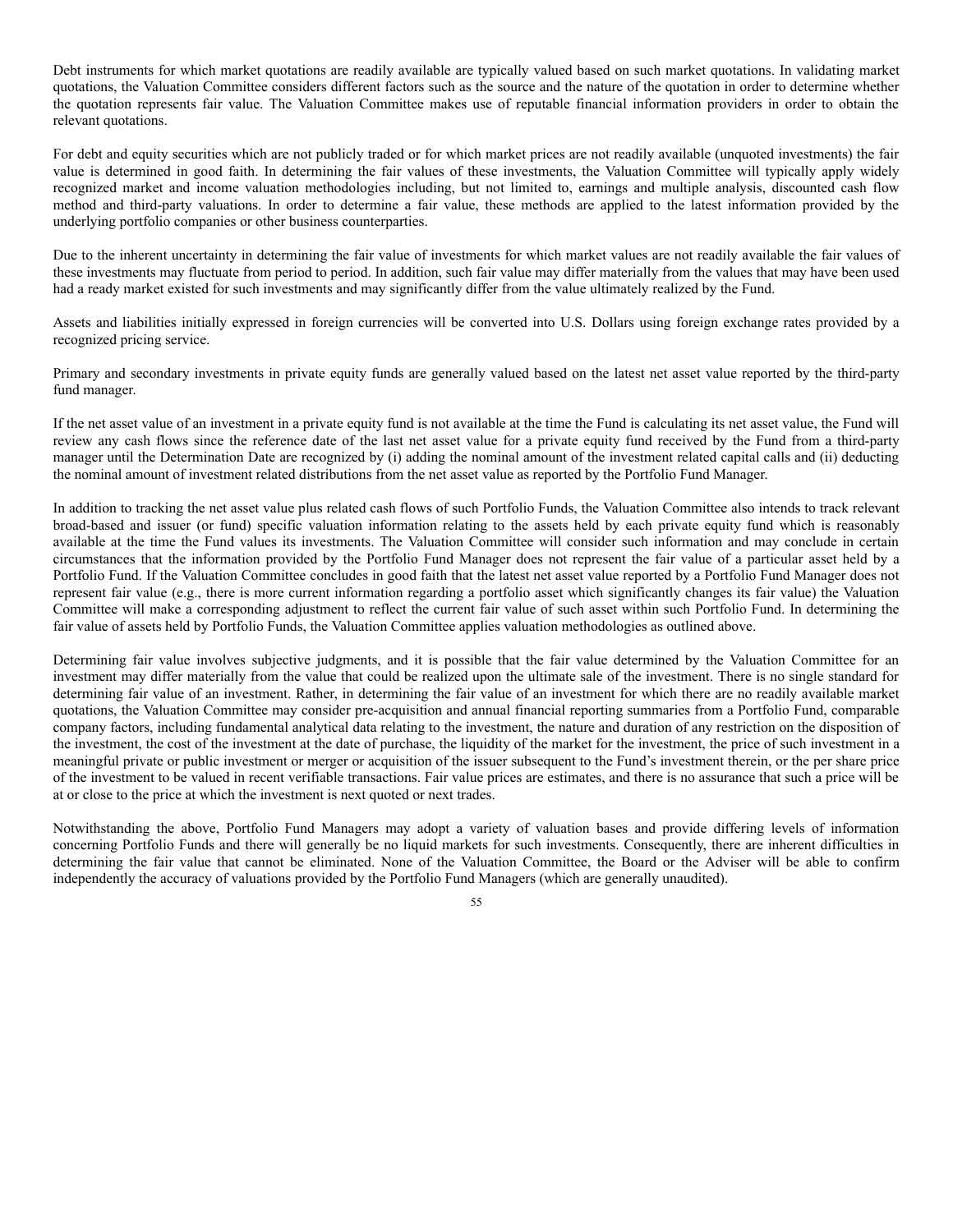Due to the inherent uncertainty in determining the fair value of investments for which market values are not readily available the fair value of these investments may fluctuate from period to period. In addition, such fair value may differ materially from the values that may have been used had a ready market existed for such investments and may significantly differ from the value ultimately realized by the Fund.

The Adviser and its affiliates act as investment advisers to other clients that invest in securities for which no public market price exists. Valuation determinations by the Adviser or its affiliates for other clients may result in different values than those ascribed to the same security owned by the Fund. Consequently, the fees charged to the Fund may be different than those charged to other clients, since the method of calculating the fees takes the value of all assets, including assets carried at different valuations, into consideration.

Expenses of the Fund, including the Investment Management Fee, are accrued on a monthly basis on the Determination Date and taken into account for the purpose of determining the Fund's net asset value.

Prospective investors should be aware that situations involving uncertainties as to the value of portfolio positions could have an adverse effect on the Fund's net asset value and the Fund if the judgments of the Valuation Committee regarding appropriate valuations should prove incorrect.

# **CERTAIN TAX CONSIDERATIONS**

The following is a general summary of certain material U.S. federal income tax consequences applicable to the Fund and to an investment in Shares by a Common Shareholder. This summary does not discuss all of the tax consequences that may be relevant to a particular investor, including an investor who holds Shares as part of a hedging, straddle, conversion, constructive sale or other integrated transaction, or to certain investors (e.g., investors subject to the alternative minimum tax, tax-exempt organizations, dealers in securities, pension plans and trusts, financial institutions, certain foreign investors and insurance companies) subject to special treatment under U.S. federal income tax laws. In addition, this summary does not specifically address the special tax consequences that may be applicable to persons who hold interests in partnerships, grantor trusts and other pass-through entities that hold Shares. This summary assumes that investors hold Shares as capital assets (generally, property held for investment).

THIS SUMMARY IS NECESSARILY GENERAL, AND EACH PROSPECTIVE INVESTOR IS URGED TO CONSULT ITS TAX ADVISER WITH RESPECT TO THE U.S. FEDERAL, STATE AND LOCAL, AND FOREIGN INCOME AND OTHER TAX CONSEQUENCES OF THE PURCHASE, OWNERSHIP AND DISPOSAL OF SHARES, INCLUDING APPLICABLE TAX REPORTING REQUIREMENTS.

This summary is based on the Code as in effect on the date of this Prospectus, the Treasury Regulations, rulings of the U.S. Internal Revenue Service (the "IRS"), and court decisions in existence on the date hereof, all of which are subject to change, possibly with retroactive effect. The Fund has not sought a ruling from the IRS or any other federal, state or local agency, or opinion of counsel, with respect to any of the tax issues affecting the Fund. This summary does not discuss any aspects of the U.S. federal estate or gift tax or any state or local or non-U.S. tax. It does not discuss the special treatment under U.S. federal income tax laws that could result if the Fund invested in tax-exempt securities or certain other investment assets.

If a partnership (including an entity treated as a partnership for U.S. federal income tax purposes) holds Shares, the tax treatment of a partner in the partnership with respect to the Shares generally will depend upon the status of the partner and the activities of the partnership. Partners in partnerships considering an acquisition of Shares should consult their tax advisers with respect to the partnership's purchase, ownership and disposition of Shares.

### **Taxation as a RIC**

As a RIC, in any fiscal year with respect to which the Fund distributes at least 90% of the sum of the Fund's: (i) "investment company taxable income," which includes, among other items, dividends, interest, the excess of any net realized short-term capital gains over net realized longterm capital losses, and other taxable income (other than any net capital gain), reduced by deductible expenses, determined without regard to the deduction for dividends and distributions paid and (ii) net tax-exempt interest income (which is the excess of the Fund's gross tax-exempt interest income over certain disallowed deductions), the Fund generally will not be subject to U.S. federal income tax on investment company taxable income and net capital gains that the Fund distributes to its Common Shareholders. The Fund intends to distribute, in its Shares and/or cash, annually, all or substantially all of such income. To the extent that the Fund retains its net capital gains for investment or any investment company taxable income, the Fund will be subject to U.S. federal income tax. The Fund may choose to retain its net capital gains for investment or any investment company taxable income, and pay the associated U.S. federal corporate income tax, including the U.S. federal excise tax (described below).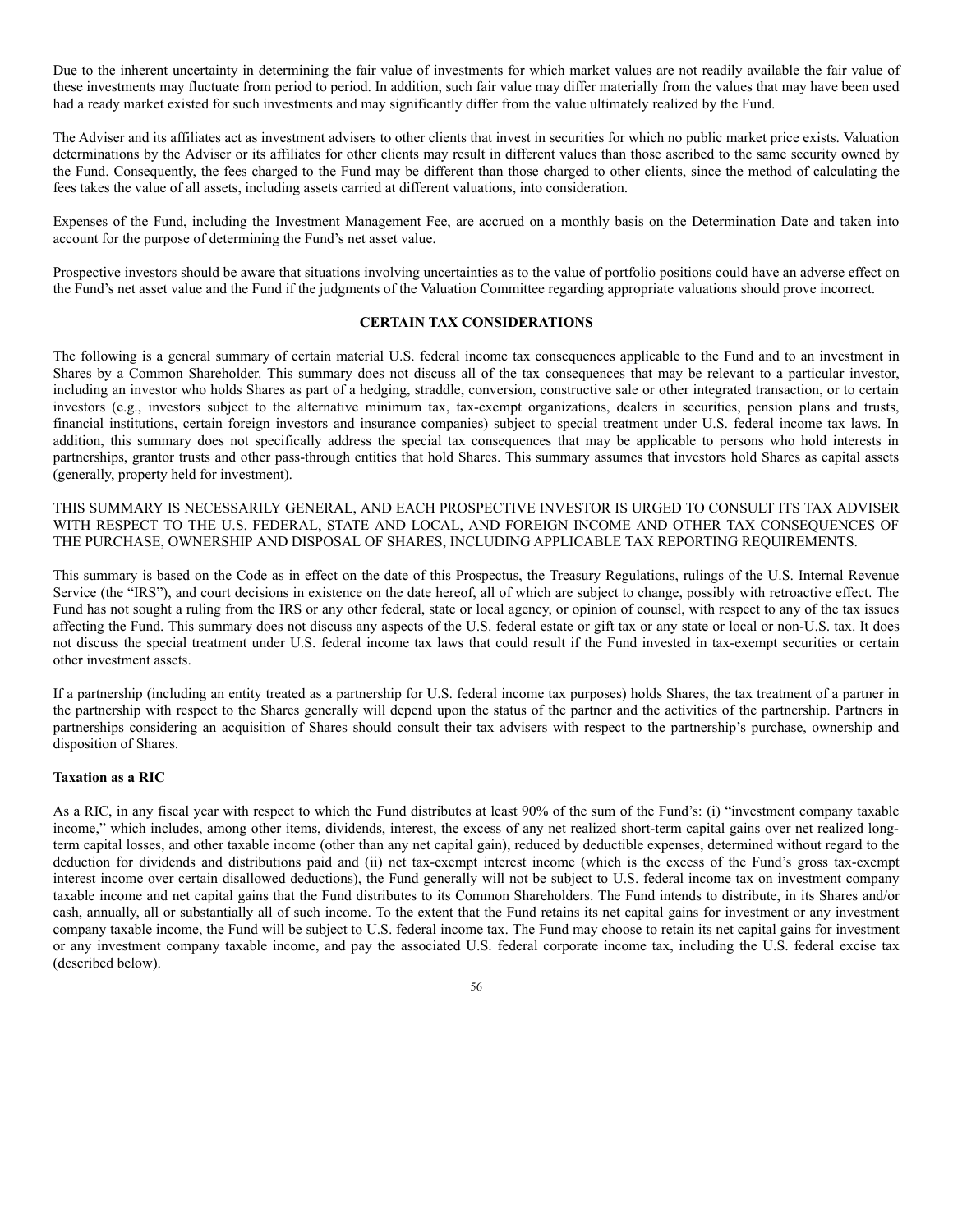The Fund may retain some or all of its realized net long-term capital gains in excess of realized net short-term capital losses and designate the retained net capital gains as a "deemed distribution." In that case, among other consequences, the Fund will pay tax on the retained amount and each Common Shareholder will be required to include its share of the deemed distribution in income as if it had been actually distributed to the Common Shareholder, and such Common Shareholder will be entitled to claim a credit equal to its allocable share of the tax paid thereon by the Fund for U.S. federal income tax purposes. The amount of the deemed distribution net of such tax will be added to the Common Shareholder's cost basis for its Shares. Since the Fund generally would be required to pay tax on any retained net capital gains at the Fund's regular corporate tax rate, and since that rate is in excess of the maximum rate currently payable by individuals on long-term capital gains, the amount of tax that individual Common Shareholders will be treated as having paid and for which they will receive a credit will exceed the tax they owe on the retained net capital gain. Such excess generally may be claimed as a credit against the U.S. Common Shareholder's other U.S. federal income tax obligations or may be refunded to the extent it exceeds a Common Shareholder's liability for U.S. federal income tax. A Common Shareholder that is not subject to U.S. federal income tax or otherwise required to file a U.S. federal income tax return would be required to file a U.S. federal income tax return on the appropriate form to claim a refund with respect to the allocable share of the taxes that the Fund has paid. For U.S. federal income tax purposes, the tax basis of Shares owned by a Common Shareholder will be increased by an amount equal to the excess of the amount of undistributed capital gains included in the Common Shareholder's gross income over the tax deemed paid by the Common Shareholder as described in this paragraph. To utilize the deemed distribution approach, the Fund must provide written notice to Common Shareholders prior to the expiration of 60 days after the close of the relevant taxable year. The Fund cannot treat any of its investment company taxable income as a "deemed distribution." The Fund may also make actual distributions to its Common Shareholders of some or all of realized net long-term capital gains in excess of realized net short-term capital losses.

The Fund will be subject to a 4% nondeductible U.S. federal excise tax (the "Excise Tax") on certain undistributed income unless the Fund distributes in a timely manner an amount at least equal to the sum of (i) 98% of the Fund's net ordinary income for each calendar year, (ii) 98.2% of the Fund's capital gain net income for the one-year period ending October 31 in that calendar year and (iii) any income recognized, but not distributed, in preceding years and on which the Fund paid no U.S. federal income tax (the "Excise Tax Avoidance Requirement"). For purposes of the required Excise Tax distribution, the income and gains of Portfolio Funds are expected to be treated as arising in the hands of the Fund at the time realized and recognized by the Portfolio Funds. While the Fund intends to distribute any income and capital gains in the manner necessary to minimize imposition of the Excise Tax, sufficient amounts of the Fund's taxable income and capital gains may not be distributed to avoid entirely the imposition of the Excise Tax. In that event, the Fund will be liable for the Excise Tax only on the amount by which the Fund does not meet the Excise Tax Avoidance Requirement.

Given the difficulty of estimating Fund income and gains in a timely fashion, each year the Fund is likely to be liable for a 4% excise tax on the portion of underdistributed income and gains of the Fund.

In order to qualify as a RIC for U.S. federal income tax purposes, the Fund must, among other things:

- derive in each taxable year at least 90% of the Fund's gross income from dividends, interest, payments with respect to certain securities, loans, gains from the sale of stock or other securities, net income from certain "qualified publicly traded partnerships," or other income derived with respect to the Fund's business of investing in such stock or securities (the "Source of Income Test"); and
- diversify the Fund's holdings so that at the end of each quarter of the taxable year: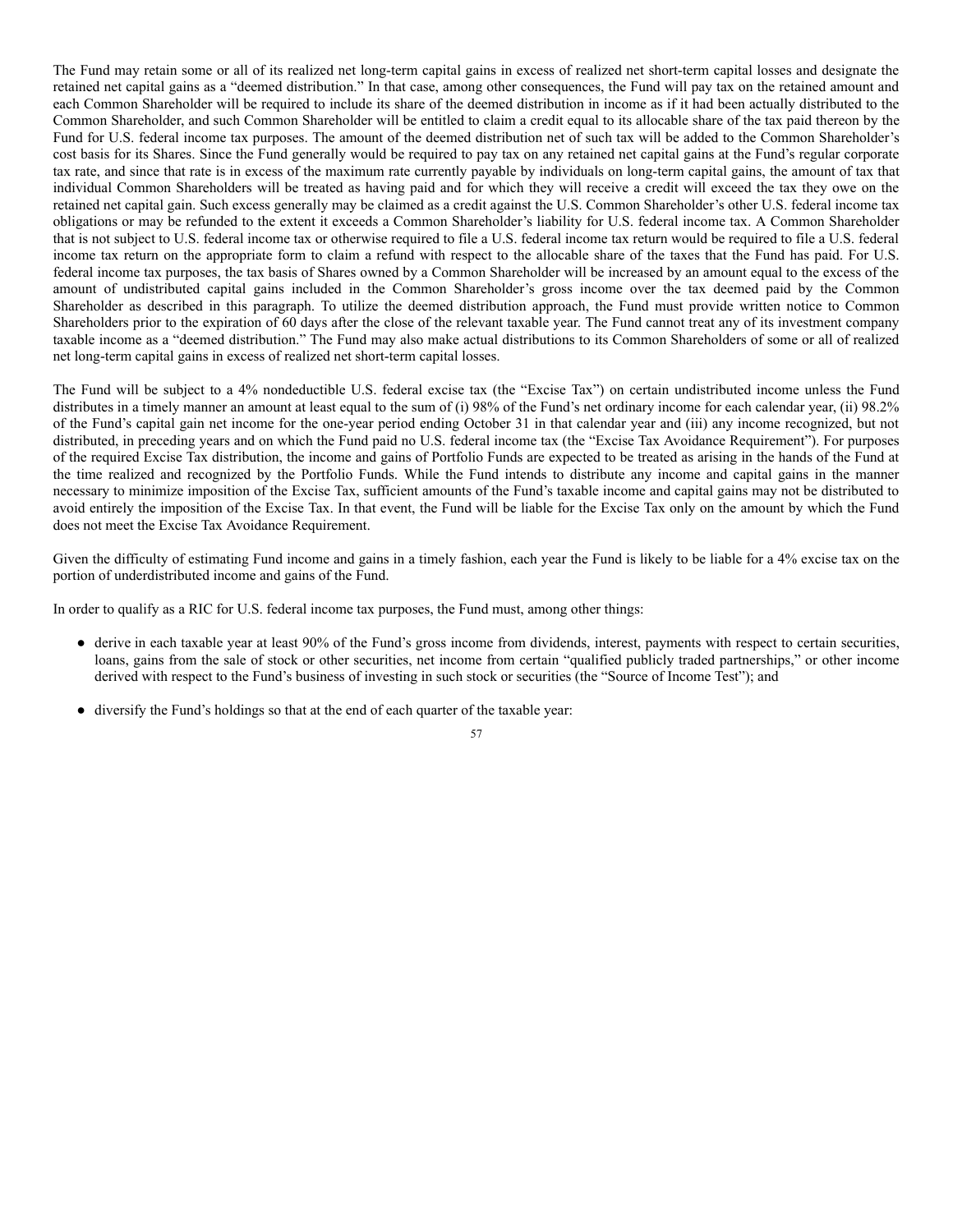- at least 50% of the value of the Fund's assets consists of cash, cash equivalents, U.S. government securities, securities of other RICs, and other securities if such other securities of any one issuer do not represent more than 5% of the value of the Fund's assets or more than 10% of the outstanding voting securities of such issuer; and
- no more than 25% of the value of the Fund's assets are invested in the securities, other than U.S. government securities or securities of other RICs, of one issuer, of two or more issuers that are controlled, as determined under applicable Code rules, by the Fund and that are engaged in the same or similar or related trades or businesses or of certain "qualified publicly traded partnerships" (the "Diversification Tests").

In the event the Fund owns equity interests in operating businesses conducted in "pass-through" form *(i.e.*, as a partnership for U.S. federal income tax purposes), income from such equity interests may not qualify for purposes of the Source of Income Test and, as a result, the Fund may be required to hold such interests through a subsidiary corporation. In such a case, any income from such equity interests should not adversely affect the Fund's ability to meet the Source of Income Test, although such income generally would be subject to U.S. federal income tax, which the Fund would indirectly bear through its ownership of such subsidiary corporation.

The Fund is authorized to borrow funds and to sell assets in order to satisfy distribution requirements. However, under the Investment Company Act, the Fund is not permitted to make distributions to its Common Shareholders while its debt obligations and other senior securities are outstanding unless certain "asset coverage" tests are met. Moreover, the Fund's ability to dispose of assets to meet the Fund's distribution requirements may be limited by (i) the illiquid nature of the Fund's portfolio and/or (ii) other requirements relating to the Fund's qualification as a RIC, including the Diversification Tests. If the Fund disposes of assets in order to meet the Annual Distribution Requirement or the Excise Tax Avoidance Requirement, the Fund may make such dispositions at times that, from an investment standpoint, are not advantageous.

# **Fund Investments**

The Fund may invest a portion of its assets in Portfolio Funds that are classified as partnerships for U.S. federal income tax purposes.

An entity that is properly classified as a partnership, rather than an association or publicly traded partnership taxable as a corporation, is not itself subject to federal income tax. Instead, each partner of the partnership must take into account its distributive share of the partnership's income, gains, losses, deductions and credits (including all such items allocable to that partnership from investments in other partnerships) for each taxable year of the partnership ending with or within the partner's taxable year, without regard to whether such partner has received or will receive corresponding cash distributions from the partnership. Accordingly, the Fund may be required to recognize items of taxable income and gain prior to the time that the Fund receives corresponding cash distributions from a Portfolio Fund. In such case, the Fund might have to borrow money or dispose of investments, including interests in Portfolio Funds, and the Fund might have to sell shares of the Fund, in each case including when it is disadvantageous to do so, in order to make the distributions required in order to maintain its status as a RIC and to avoid the imposition of a federal income or excise tax.

In addition, the character of a partner's distributive share of items of partnership income, gain and loss generally will be determined as if the partner had realized such items directly. Portfolio Funds classified as partnerships for federal income tax purposes may generate income allocable to the Fund that is not qualifying income for purposes of the Source of Income Test. In order to meet the Source of Income Test, the Fund may structure its investments in a way potentially increasing the taxes imposed thereon or in respect thereof. Because the Fund may not have timely or complete information concerning the amount and sources of such a Portfolio Fund's income until such income has been earned by the Portfolio Fund or until a substantial amount of time thereafter, it may be difficult for the Fund to satisfy the Source of Income Test.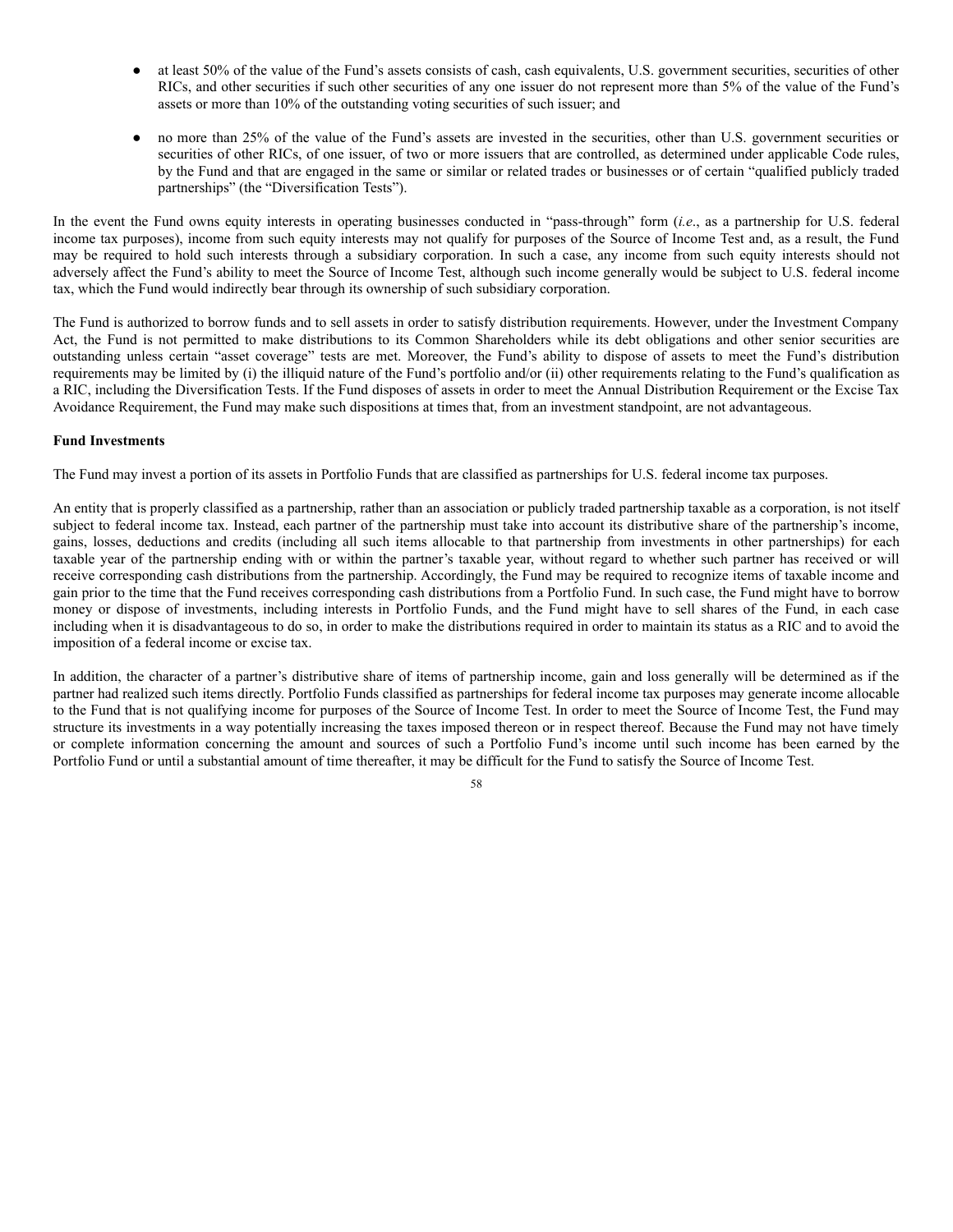Furthermore, it may not always be entirely clear how the asset diversification rules for RIC qualification will apply to the Fund's investments in Portfolio Funds that are classified as partnerships for federal income tax purposes. The Fund will engage the services of a third-party service provider to collect, aggregate and analyze data on the Fund's direct and indirect investments in order to ensure that the Fund meets the asset diversification test. In the event that the Fund believes that it is possible that it will fail the asset diversification requirement at the end of any quarter of a taxable year, it may seek to take certain actions to avert such failure, including by acquiring additional investments to come into compliance with the asset diversification test or by disposing of non-diversified assets. Although the Code affords the Fund the opportunity, in certain circumstances, to cure a failure to meet the asset diversification test, including by disposing of non-diversified assets within six months, there may be constraints on the Fund's ability to dispose of its interest in an Investment Fund that limit utilization of this cure period.

As a result of the considerations described in the preceding paragraphs, the Fund's intention to qualify and be eligible for treatment as a RIC can limit its ability to acquire or continue to hold positions in Portfolio Funds that would otherwise be consistent with their investment strategy or can require it to engage in transactions in which it would otherwise not engage, resulting in additional transaction costs and reducing the Fund's return to Investors.

Unless otherwise indicated, references in this discussion to the Fund's investments, activities, income, gain, and loss include the direct investments, activities, income, gain, and loss of the Fund, as well as those indirectly attributable to the Fund as result of the Fund's investment in any Portfolio Fund (or other entity) that is properly classified as a partnership or disregarded entity for U.S. federal income tax purposes (and not an association or publicly traded partnership taxable as a corporation).

Certain of the Fund's investment practices are subject to special and complex U.S. federal income tax provisions that may: (i) disallow, suspend, or otherwise limit the allowance of certain losses or deductions, including the dividends received deduction, (ii) convert lower taxed long-term capital gains and qualified dividend income into higher taxed short-term capital gains or ordinary income, (iii) convert ordinary loss or a deduction into capital loss (the deductibility of which is more limited), (iv) cause the Fund to recognize income or gain without a corresponding receipt of cash, (v) adversely affect the time as to when a purchase or sale of stock or securities is deemed to occur, (vi) adversely alter the characterization of certain complex financial transactions and (vii) produce income that will not qualify as good income for purposes of the 90% annual gross income requirement described above. The Fund will monitor its transactions and may decide to make certain tax elections, may be required to borrow money, or may be required to dispose of securities to mitigate the effect of these rules and prevent disqualification of the Fund as a RIC.

Investments the Fund makes in securities issued at a discount or providing for deferred interest or paid-in-kind interest are subject to special tax rules that will affect the amount, timing, and character of distributions to the Fund's Common Shareholders. For example, with respect to securities issued at a discount, the Fund will generally be required to accrue daily, as income, a portion of the discount and to distribute such income each year to maintain the Fund's qualification as a RIC and to avoid U.S. federal income and the Excise Tax. Since in certain circumstances the Fund may recognize income before or without receiving cash representing such income, the Fund may have difficulty making distributions in the amounts necessary to satisfy the Annual Distribution Requirement and for avoiding U.S. federal income and the Excise Tax. Accordingly, the Fund may have to sell some of its investments at times the Fund would not consider advantageous, raise additional debt or equity capital, or reduce new investment originations to meet these distribution requirements. If the Fund is not able to obtain cash from other sources, the Fund may fail to qualify as a RIC and thereby be subject to corporate-level U.S. federal income tax.

In the event the Fund invests in foreign securities, the Fund may be subject to withholding and other foreign taxes with respect to those securities. The Fund does not expect to satisfy the requirement to pass through to the Fund's Common Shareholders their share of the foreign taxes paid by the Fund.

The Fund may invest in non-U.S. corporations (or other non-U.S. entities treated as corporations for U.S. federal income tax purposes). Thus, it is possible that one or more such entities in which the Fund invests could be treated under the Code and Treasury Regulations as a "passive foreign investment company" or a "controlled foreign corporation." The rules relating to investments in these types of non-U.S. entities are designed to ensure that U.S. taxpayers are either, in effect, taxed currently (or on an accelerated basis with respect to corporate level events) or taxed at increased tax rates at distribution or disposition. In certain circumstances this could require the Fund to recognize income where the Fund does not receive a corresponding payment in cash and make distributions with respect to such income in order to maintain the Fund's qualification as a RIC. Under such circumstances, the Fund may have difficulty meeting the Annual Distribution Requirement necessary to maintain RIC tax treatment under the Code. Under certain circumstances an investment in a passive foreign investment company could result in a tax to the Fund and/or an increase in the amount of taxable distributions by the Fund.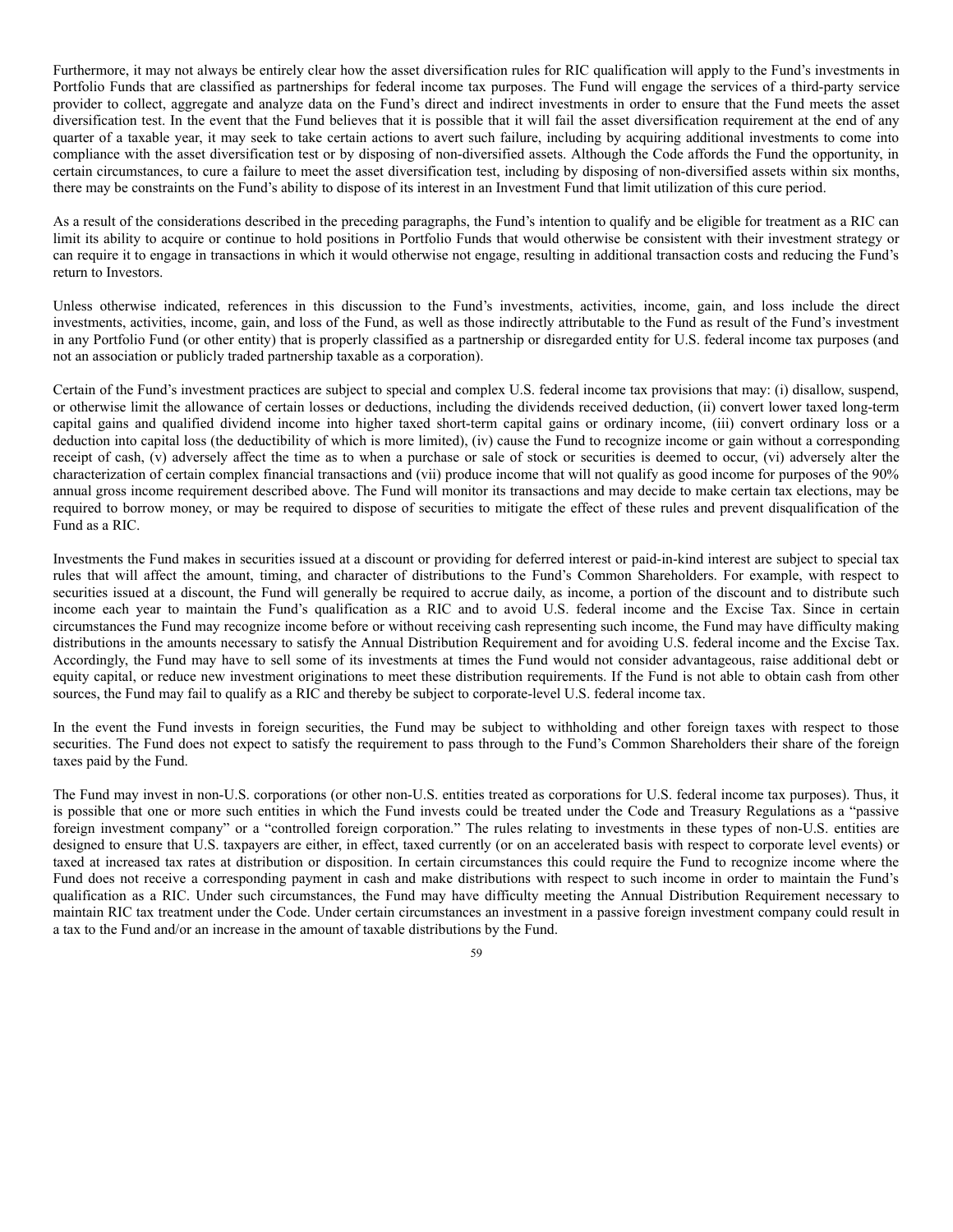# **Failure to Qualify as a RIC**

If the Fund failed to satisfy the annual Source of Income Test or the Diversification Tests for any quarter of a taxable year, the Fund might nevertheless continue to qualify as a RIC for such year if certain relief provisions of the Code applied (which might, among other things, require the Fund to pay certain corporate-level U.S. federal taxes or to dispose of certain assets). If the Fund failed to qualify for treatment as a RIC and such relief provisions did not apply, the Fund would be subject to U.S. federal income tax on all of its net taxable income at regular corporate U.S. federal income tax rates (and the Fund also would be subject to any applicable state and local taxes), regardless of whether the Fund made any distributions to Common Shareholders. The Fund would not be able to deduct distributions to its Common Shareholders, nor would the Fund be required to make distributions to its Common Shareholders for U.S. federal income tax purposes. Any distributions the Fund made generally would be taxable to its U.S. Common Shareholders as ordinary dividend income and, subject to certain limitations under the Code, would be eligible for the 20% maximum U.S. federal income tax rate applicable to individuals and other non-corporate U.S. Common Shareholders, to the extent of the Fund's current or accumulated earnings and profits. Subject to certain limitations under the Code, U.S. Common Shareholders that are corporations for U.S. federal income tax purposes would be eligible for the dividends-received deduction. Distributions in excess of the Fund's current and accumulated earnings and profits would be treated first as a return of capital to the extent of the Common Shareholder's adjusted tax basis, and any remaining distributions would be treated as a capital gain.

Subject to a limited exception applicable to RICs that qualified as such under Subchapter M of the Code for at least one year prior to disqualification and that re-qualify as a RIC no later than the second year following the non-qualifying year, the Fund could be subject to U.S. federal income tax on any unrealized net built-in gains in the assets held by it during the period in which it failed to qualify as a RIC that are recognized during the 10-year period after its requalification as a RIC, unless it made a special election to pay corporate-level U.S. federal income tax on such net built-in gains at the time of its requalification as a RIC. The Fund may decide to be taxed as a regular corporation (thereby becoming subject to U.S. federal income and other taxes as set forth above) even if it would otherwise qualify as a RIC if it determines that treatment as a corporation for a particular year would be in its best interests.

## **Taxation of U.S. Shareholders**

A "U.S. Shareholder" generally is a beneficial owner of Shares which is for U.S. federal income tax purposes:

- a citizen or individual resident of the United States;
- a corporation or other entity treated as a corporation, for U.S. federal income tax purposes, created or organized in or under the laws of the United States, any state or the District of Columbia;
- a trust, if a court in the United States has primary supervision over its administration and one or more U.S. persons have the authority to control all decisions of the trust, or the trust has a valid election in effect under applicable Treasury Regulations to be treated as a U.S. person; or
- an estate, the income of which is subject to U.S. federal income taxation regardless of its source.

Distributions by the Fund generally are taxable to U.S. Shareholders as ordinary income or capital gains. Distributions of the Fund's "investment company taxable income" (which is, generally, the Fund's net ordinary income plus realized net short-term capital gains in excess of realized net long-term capital losses) will be taxable as ordinary income to U.S. Shareholders to the extent of the Fund's current or accumulated earnings and profits, whether paid in cash or reinvested in additional Shares. To the extent such distributions paid by the Fund to non-corporate U.S. Shareholders (including individuals) are attributable to dividends from U.S. corporations and certain qualified foreign corporations, such "qualifying dividends" may be eligible for a reduced rate of U.S. federal income tax. Distributions of the Fund's net capital gains (which is generally the Fund's realized net long-term capital gains in excess of realized net short-term capital losses) properly designated by the Fund as "capital gain dividends" will be taxable to a U.S. Shareholder as long-term capital gains that are currently taxable at a maximum U.S. federal income tax rate of 20% in the case of individuals, trusts or estates, regardless of the U.S. Shareholder's holding period for its Shares and regardless of whether paid in cash or reinvested in additional Shares. Distributions in excess of the Fund's earnings and profits first will reduce a U.S. Shareholder's adjusted tax basis in such U.S. Shareholder's common stock and, after the adjusted basis is reduced to zero, will constitute capital gains to such U.S. Shareholder.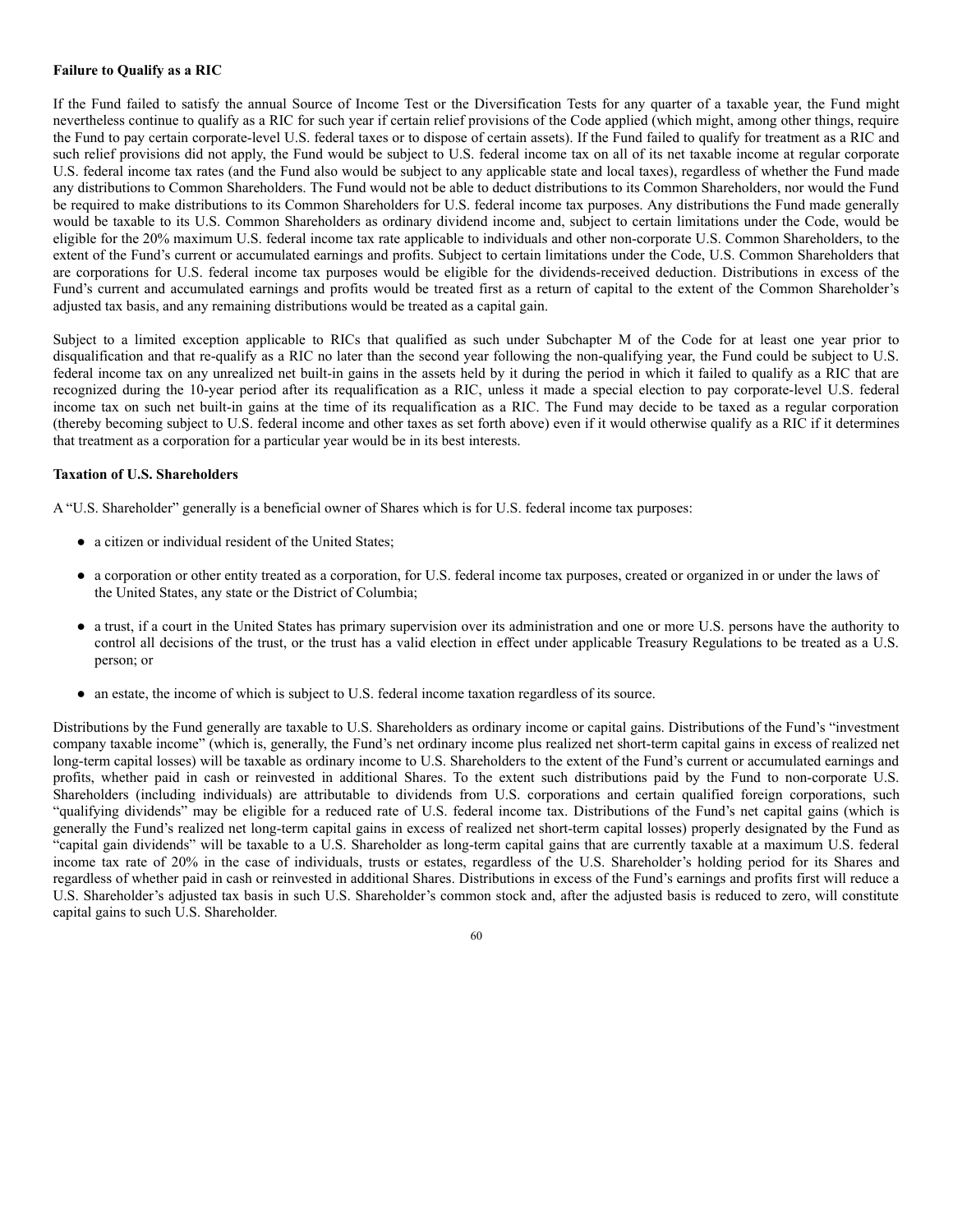In the event that the Fund retains any net capital gains, the Fund may designate the retained amounts as undistributed capital gains in a notice to the Fund's Common Shareholders. If a designation is made, Common Shareholders would include in income, as long-term capital gains, their proportionate share of the undistributed amounts, but would be allowed a credit or refund, as the case may be, for their proportionate share of the corporate U.S. federal income tax paid by the Fund. In addition, the tax basis of Shares owned by a U.S. Shareholder would be increased by an amount equal to the difference between (i) the amount included in the U.S. Shareholder's income as long-term capital gains and (ii) the U.S. Shareholder's proportionate share of the corporate U.S. federal income tax paid by the Fund.

For purposes of determining (i) whether the Annual Distribution Requirement is satisfied for any year and (ii) the amount of distributions paid for that year, the Fund may, under certain circumstances, elect to treat a distribution that is paid during the following taxable year as if it had been paid during the taxable year in question. If the Fund makes such an election, the U.S. Shareholder will still be treated as receiving the distribution in the taxable year in which the distribution is made. However, any distribution declared by the Fund in October, November or December of any calendar year, payable to Common Shareholders of record on a specified date in such a month and actually paid during January of the following year, will be treated as if it had been paid by the Fund and received by the Fund's U.S. Shareholders on December 31 of the year in which the distribution was declared.

A U.S. Shareholder participating in the DRIP will be taxed on the amount of such distribution in the same manner as if such U.S. Shareholder had received such distribution in cash. Any stock received in a purchase under the DRIP will have a holding period for tax purposes commencing on the day following the day on which Shares are credited to a U.S. Shareholder's account.

A U.S. Shareholder generally will recognize taxable gain or loss if the U.S. Shareholder sells or otherwise disposes of its Shares. The amount of gain or loss will be measured by the difference between such U.S. Shareholder's adjusted tax basis in the Shares sold and the amount of the proceeds received in exchange. Any gain arising from such sale or disposition generally will be treated as long-term capital gain or loss if the U.S. Shareholder has held its Shares for more than one year. Otherwise, it will be classified as short-term capital gain or loss. However, any capital loss arising from the sale or disposition of Shares held for six months or less will be treated as long-term capital loss to the extent of the amount of capital gain dividends received, or undistributed capital gain deemed received, with respect to such Shares. In addition, all or a portion of any loss recognized upon a disposition of Shares may be disallowed if other Shares are purchased (whether through reinvestment of distributions or otherwise) within 30 days before or after the disposition.

In general, individual U.S. Shareholders currently are subject to a maximum U.S. federal income tax rate of 20% on their net capital gain (*i.e*., the excess of realized net long-term capital gains over realized net short-term capital losses), including any long-term capital gain derived from an investment in Shares. Such rate is lower than the maximum rate on ordinary income currently payable by individuals. Corporate U.S. Shareholders currently are subject to U.S. federal income tax on net capital gain at the maximum 21% rate also applied to ordinary income. Noncorporate U.S. Shareholders with net capital losses for a year (*i.e*., capital losses in excess of capital gains) generally may deduct up to \$3,000 of such losses against their ordinary income each year; any net capital losses of a non-corporate U.S. Shareholder in excess of \$3,000 generally may be carried forward and used in subsequent years as provided in the Code. Corporate U.S. Shareholders generally may not deduct any net capital losses for a year but may carry back such losses for three years or carry forward such losses for five years.

The Code requires the Fund to report U.S. Shareholders' cost basis, gain/loss, and holding period to the IRS on IRS Form 1099s when "covered" securities are sold. For purposes of these reporting requirements, all of the Fund's Shares acquired by non-tax exempt Common Shareholders, including those acquired through DRIP, will be considered "covered" securities. The Fund intends to choose FIFO ("first-in, first-out") as the Fund's default tax lot identification method for all Common Shareholders. A tax lot identification method is the way the Fund will determine which specific Shares are deemed to be sold when there are multiple purchases on different dates at differing transaction prices, and the entire position is not sold at one time. The Fund's default tax lot identification method is the method "covered" securities will be reported on your IRS Form 1099 if you do not select a specific tax lot identification method. You may choose a method different than the Fund's standing method and will be able to do so from the time you are admitted as a Common Shareholder up through and until the sale of the "covered" securities. For those securities defined as "covered" under current IRS cost basis tax reporting regulations, the Fund is responsible for maintaining accurate cost basis and tax lot information for tax reporting purposes. The Fund is not responsible for the reliability or accuracy of the information for those securities that are not "covered." You are encouraged to refer to the appropriate Treasury Regulations or consult your tax adviser with regard to your personal circumstances and any decisions you may make with respect to choosing a tax lot identification method.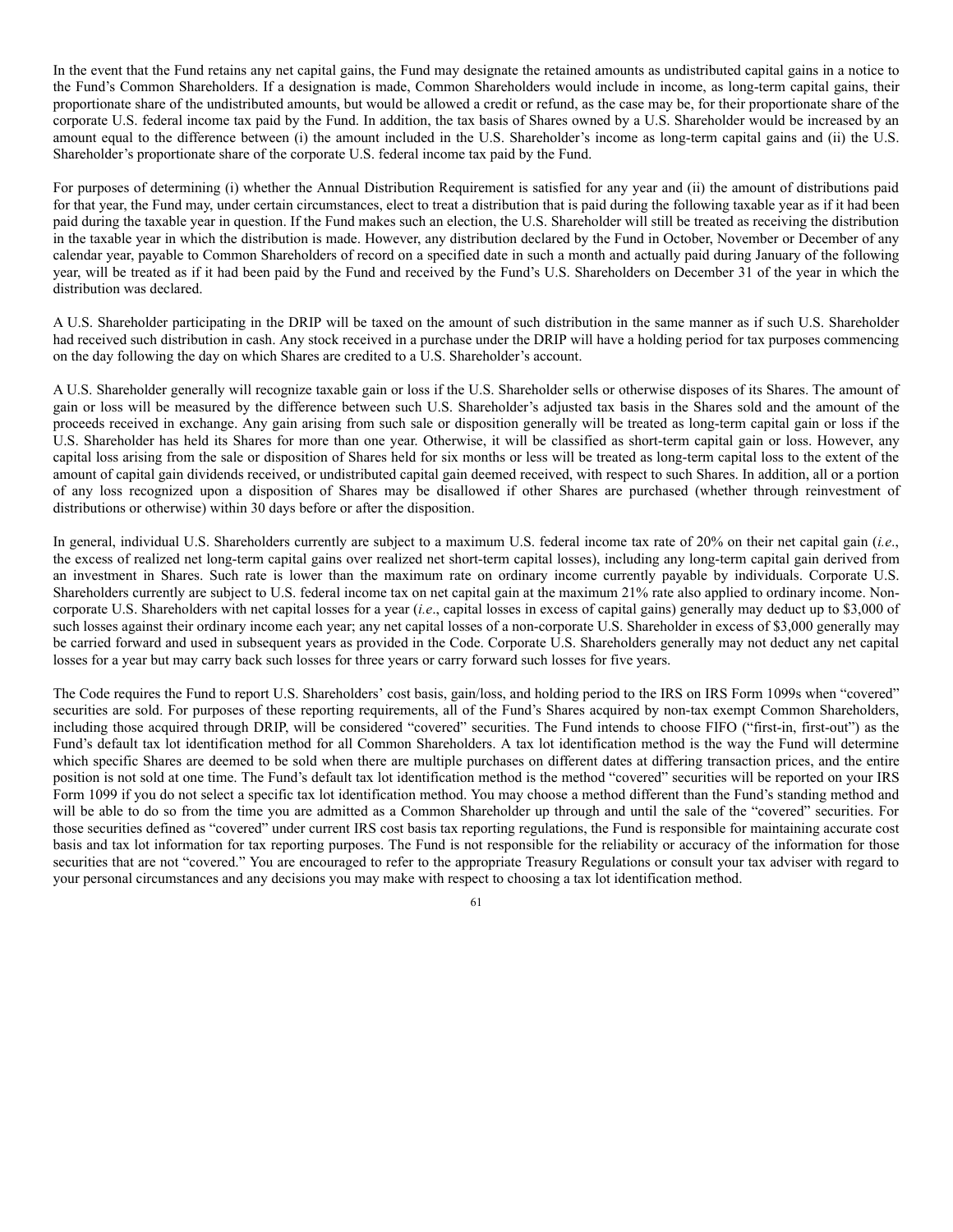The Fund may be required to withhold U.S. federal income tax, or backup withholding, currently at a rate of 24%, from all distributions to any non-corporate U.S. Shareholder (i) who fails to furnish the Fund with a correct taxpayer identification number or a certificate that such U.S. Shareholder is exempt from backup withholding or (ii) with respect to whom the IRS notifies the Fund that such U.S. Shareholder has failed to properly report certain interest and dividend income to the IRS and to respond to notices to that effect. An individual's taxpayer identification number is his or her social security number. Any amount withheld under backup withholding is allowed as a credit against the U.S. Shareholder's U.S. federal income tax liability, provided that proper information is provided to the IRS.

A U.S. Shareholder that is an individual or estate, or a trust that does not fall into a special class of trusts that is exempt from such tax, will generally be subject to a 3.8% tax on the lesser of (i) the U.S. Shareholder's "net investment income" for a taxable year and (ii) the excess of the U.S. Shareholder's modified adjusted gross income for such taxable year over \$200,000 (\$250,000 in the case of joint filers). For these purposes, "net investment income" will generally include taxable distributions and deemed distributions paid with respect to the Shares, and net gain attributable to the disposition Shares (in each case, unless such Shares are held in connection with certain trades or businesses), but will be reduced by any deductions properly allocable to such distributions or net gain.

# U.S. Shareholders should consult their tax advisers with respect to the U.S. federal, state, local and non-U.S. tax consequences of the **purchase, ownership and disposition of Shares, including applicable tax reporting obligations.**

## **Taxation of Tax-Exempt Investors**

Under current law, the Fund serves to prevent the attribution to Common Shareholders of unrelated business taxable income ("UBTI") from being realized by its tax-exempt Common Shareholders (including, among others, individual retirement accounts, 401(k) accounts, Keogh plans, pension plans and certain charitable entities). Notwithstanding the foregoing, a tax-exempt Common Shareholder could realize UBTI by virtue of its investment in Shares if such tax-exempt Common Shareholder borrows to acquire its Shares.

### **Taxation of Non-U.S. Shareholders**

A "Non-U.S. Shareholder" generally is a beneficial owner of Shares that is not a U.S. Shareholder or an entity treated as a partnership for U.S. federal income tax purposes. This includes nonresident alien individuals, foreign trusts or estates and foreign corporations. Whether an investment in Shares is appropriate for a Non-U.S. Shareholder will depend upon that person's particular circumstances. An investment in Shares may have adverse tax consequences as compared to a direct investment in the assets in which the Fund will invest. **Non-U.S. Shareholders** should consult their tax advisers with respect to the U.S. federal income tax and withholding tax, and state, local and foreign tax **consequences of an investment in Shares, including applicable tax reporting requirements.**

Distributions of "investment company taxable income" to Non-U.S. Shareholders (including interest income and realized net short-term capital gains in excess of realized long-term capital losses, which generally would be free of withholding if paid to Non-U.S. Shareholders directly) will be subject to withholding of U.S. federal tax at a 30% rate (or lower rate provided by an applicable treaty) to the extent of the Fund's current and accumulated earnings and profits unless the distributions are effectively connected with a U.S. trade or business of a Non-U.S. Shareholder. If the distributions are effectively connected with a U.S. trade or business of a Non-U.S. Shareholder, and, if required by an applicable income tax treaty, attributable to a permanent establishment in the United States, the distributions will be subject to U.S. federal income tax at the rates applicable to U.S. Shareholders, and the Fund will not be required to withhold U.S. federal tax if the Non-U.S. Shareholder complies with applicable certification and disclosure requirements. Special certification requirements apply to a Non-U.S. Shareholder that is a foreign partnership or a foreign trust, and such entities are urged to consult their tax advisers.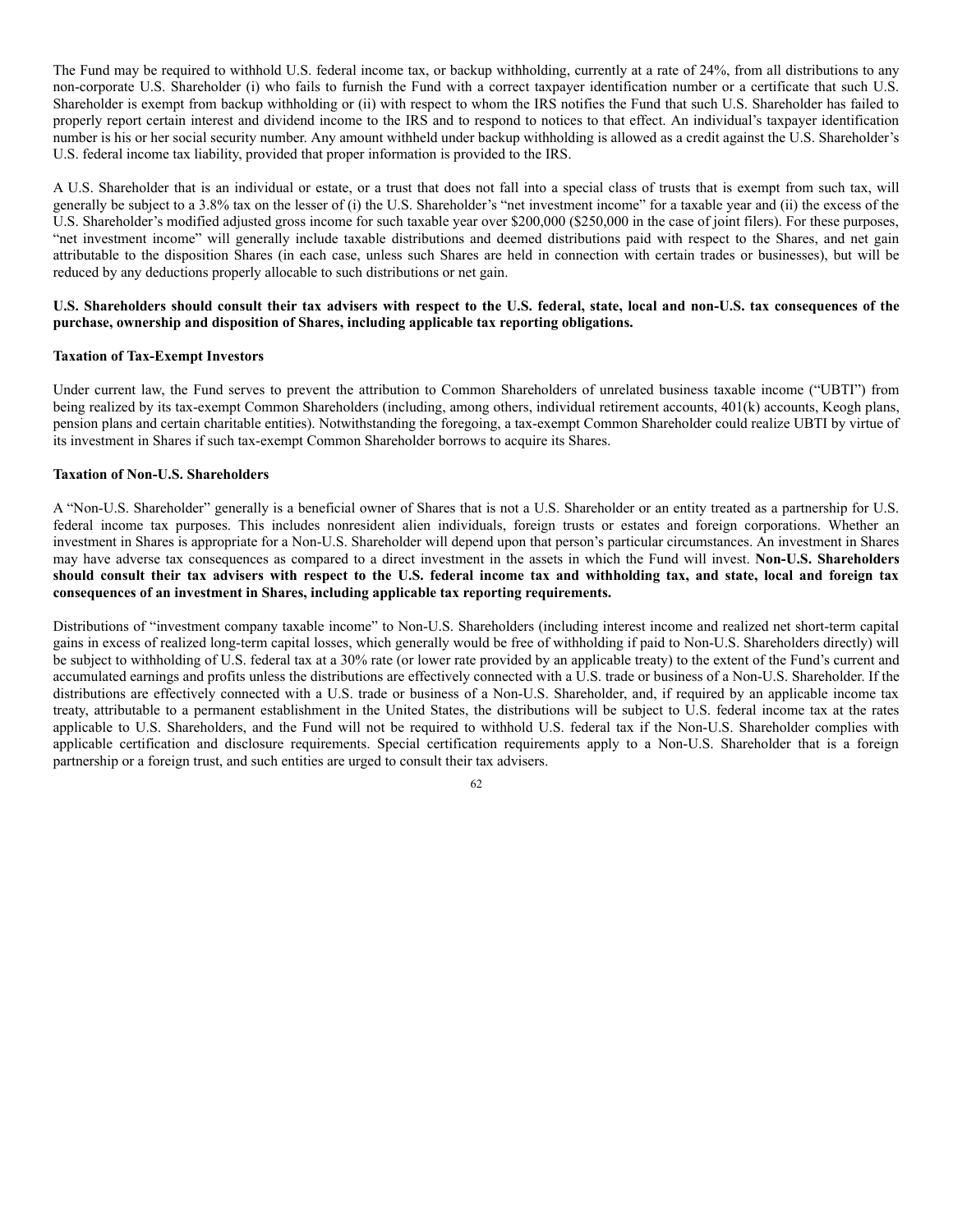Properly designated dividends received by a Non-U.S. Shareholder are generally exempt from U.S. federal withholding tax when they (i) are paid in respect of the Fund's "qualified net interest income" (generally, the Fund's U.S.-source interest income, other than certain contingent interest and interest from obligations of a corporation or partnership in which the Fund is at least a 10% shareholder, reduced by expenses that are allocable to such income), or (ii) are paid in connection with the Fund's "qualified short-term capital gains" (generally, the excess of the Fund's net short-term capital gain over its long-term capital loss for such taxable year). In order to qualify for this exemption from withholding, a Non-U.S. Shareholder must comply with applicable certification requirements relating to its Non-U.S. status (including, in general, furnishing an IRS Form W-8BEN (for individuals), IRS Form W-8BEN-E (for entities) or an acceptable substitute or successor form). In the case of Shares held through an intermediary, the intermediary may withhold even if the Fund designates the payment as qualified net interest income or qualified short-term capital gain. Non-U.S. Shareholders should contact their intermediaries with respect to the application of these rules to their accounts.

Actual or deemed distributions of the Fund's net capital gains to a Non-U.S. Shareholder, and gains realized by a Non-U.S. Shareholder upon the sale or redemption of Shares, will not be subject to U.S. federal income tax unless the distributions or gains, as the case may be, are effectively connected with a U.S. trade or business of the Non-U.S. Shareholder (and, if an income tax treaty applies, are attributable to a permanent establishment maintained by the Non-U.S. Shareholder in the United States,) or, in the case of an individual, the Non-U.S. Shareholder was present in the United States for 183 days or more during the taxable year and certain other conditions are met.

If the Fund distributes its net capital gains in the form of deemed rather than actual distributions, a Non-U.S. Shareholder will be entitled to a U.S. federal income tax credit or tax refund equal to the non-U.S. Shareholder's allocable share of the corporate-level tax the Fund pays on the capital gains deemed to have been distributed; however, in order to obtain the refund, the Non-U.S. Shareholder must obtain a U.S. taxpayer identification number and file a U.S. federal income tax return even if the Non-U.S. Shareholder would not otherwise be required to obtain a U.S. taxpayer identification number or file a U.S. federal income tax return.

For corporate Non-U.S. Shareholders, distributions (both cash and in Shares), and gains realized upon the sale or redemption of Shares that are effectively connected to a U.S. trade or business may, under certain circumstances, be subject to an additional "branch profits tax" at a 30% rate (or at a lower rate if provided for by an applicable treaty).

A Non-U.S. Shareholder who is a non-resident alien individual may be subject to information reporting and backup withholding of U.S. federal income tax on dividends unless the Non-U.S. Shareholder provides the Fund or the Administrator with an IRS Form W-8BEN or an acceptable substitute form or otherwise meets documentary evidence requirements for establishing that it is a Non-U.S. Shareholder or otherwise establishes an exemption from backup withholding.

Pursuant to U.S. withholding provisions commonly referred to as the Foreign Account Tax Compliance Act ("FATCA"), payments of most types of income from sources within the United States (as determined under applicable U.S. federal income tax principles), such as interest and dividends, to a foreign financial institution, investment funds and other non-U.S. persons generally will be subject to a 30% U.S. federal withholding tax, unless certain information reporting and other applicable requirements are satisfied. Any Non-U.S. Shareholder that either does not provide the relevant information or is otherwise not compliant with FATCA may be subject to this withholding tax on certain distributions from the Fund. Any taxes required to be withheld under these rules must be withheld even if the relevant income is otherwise exempt (in whole or in part) from withholding of U.S. federal income tax, including under an income tax treaty between the United States and the beneficial owner's country of tax residence. Each Non-U.S. Shareholder should consult its tax advisers regarding the possible implications of this withholding tax (and the reporting obligations that will apply to such Non-U.S. Shareholder, which may include providing certain information in respect of such Non-U.S. Shareholder's beneficial owners).

**\* \* \* \* \***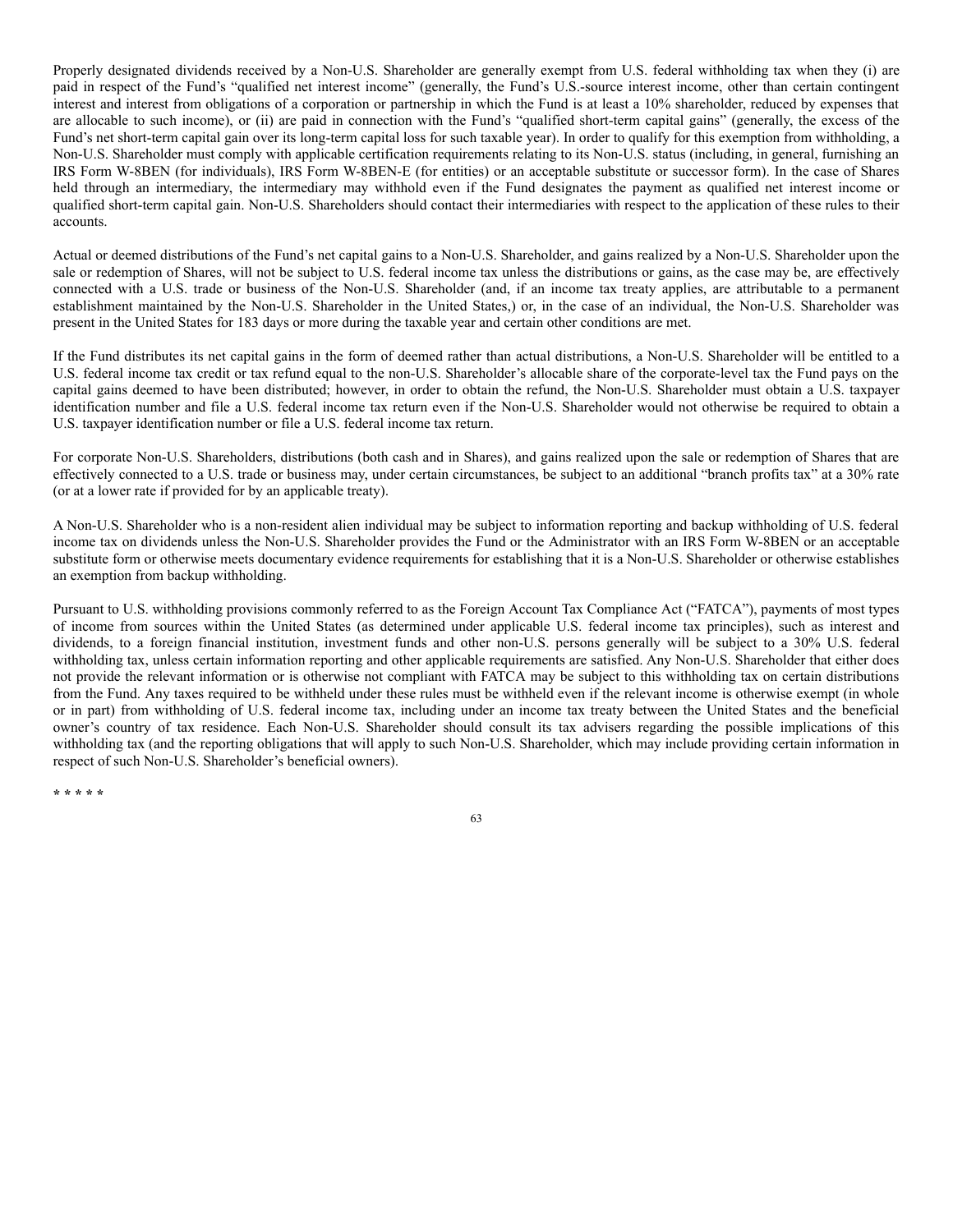# **THE TAX AND OTHER MATTERS DESCRIBED IN THIS PROSPECTUS DO NOT CONSTITUTE, AND SHOULD NOT BE CONSIDERED AS, LEGAL OR TAX ADVICE TO PROSPECTIVE INVESTORS. EACH INVESTOR SHOULD CONSULT ITS TAX ADVISER AS TO THE U.S. FEDERAL, STATE, LOCAL AND NON-U.S. TAX CONSEQUENCES OF THE ACQUISITION, OWNERSHIP AND DISPOSITION OF SHARES, INCLUDING APPLICABLE TAX REPORTING OBLIGATIONS.**

# **ERISA CONSIDERATIONS**

The Employee Retirement Income Security Act of 1974, as amended ("ERISA") and the Code impose certain requirements on employee benefit plans to which ERISA applies, and on those persons who are fiduciaries with respect to such plans. The Code imposes certain requirements on certain other plans (such as individual retirement accounts and Keogh plans (and their fiduciaries)) that, although not subject to ERISA, are subject to certain similar rules of the Code (such employee benefit plans subject to ERISA and such other plans, collectively, "Plans.") In accordance with ERISA's general fiduciary standards, before investing in the Fund, a Plan fiduciary should determine whether such an investment is permitted under the governing Plan instruments and is appropriate for the Plan in view of its overall investment policy and the composition and diversification of its portfolio. Moreover, ERISA and the Code require that certain reporting and disclosure be made with respect to Plan assets, that Plan assets generally be held in trust, and that the indicia of ownership of Plan assets be maintained within the jurisdiction of district courts of the United States. Thus, a Plan fiduciary considering an investment in the Fund should consult with its legal counsel concerning all the legal implications of investing in the Fund, especially the issues discussed in the following paragraphs.

Unless statutory or administrative exemptions are available, Section 406 of ERISA and Section 4975 of the Code prohibit a broad range of transactions involving Plan assets and persons who have certain specified relationships to a Plan ("parties in interest" within the meaning of ERISA and "disqualified persons" within the meaning of the Code) and impose additional prohibitions on parties in interest and disqualified persons who are Plan fiduciaries. These prohibitions also apply with respect to any entity whose assets consist of Plan assets by reason of Plans' investment in the entity. Certain prospective Plan investors may currently maintain relationships with the Adviser and/or entities that are affiliated with the Fund, and, as a result, one or more of such entities may be deemed to be a "party in interest" or "disqualified person" with respect to (including a fiduciary of) any such prospective Plan investor.

Because the Fund is registered as an investment company under the Investment Company Act, the assets of the Fund will not be deemed to constitute Plan assets.

Employee benefit plans that are governmental plans (as defined in Section 3(32) of ERISA) are not subject to requirements of ERISA and the Code discussed above but may be subject to materially similar provisions of other applicable federal or state law or may be subject to other legal restrictions on their ability to invest in the Fund. Accordingly, any such governmental plans and the fiduciaries of such plans should consult with their legal counsel concerning all the legal implications of investing in the Fund.

THE FUND'S SALE OF SHARES TO PLANS IS IN NO RESPECT A REPRESENTATION OR WARRANTY BY THE FUND, THE **ADVISER, INVESTMENT CONSULTANT, OR ANY OF THEIR AFFILIATES, OR BY ANY OTHER PERSON ASSOCIATED WITH THE SALE OF THE SHARES, THAT SUCH INVESTMENT BY PLANS MEETS ALL RELEVANT LEGAL REQUIREMENTS APPLICABLE TO PLANS GENERALLY OR TO ANY PARTICULAR PLAN, OR THAT SUCH INVESTMENT IS OTHERWISE APPROPRIATE FOR PLANS GENERALLY OR FOR ANY PARTICULAR PLAN.**

### **ELIGIBLE INVESTORS**

Each prospective investor in the Fund is required to certify that it is an "accredited investor" within the meaning of Rule 501 under the Securities Act. The criteria for qualifying as an "accredited investor" is set forth in the subscription document that must be completed by each prospective investor.

In addition, Shares are generally being offered only to investors that are either (i) U.S. persons for U.S. federal income tax purposes or (ii) non-U.S. persons that meet additional eligibility standards as defined by the Fund in its sole discretion. Investors who meet such qualifications are referred to in this Prospectus as "Eligible Investors." The qualifications required to invest in the Fund will appear in subscription documents that must be completed by each prospective investor. Existing Common Shareholders who request to purchase additional Shares will be required to qualify as "Eligible Investors" and to complete an additional investor certification prior to any additional purchase.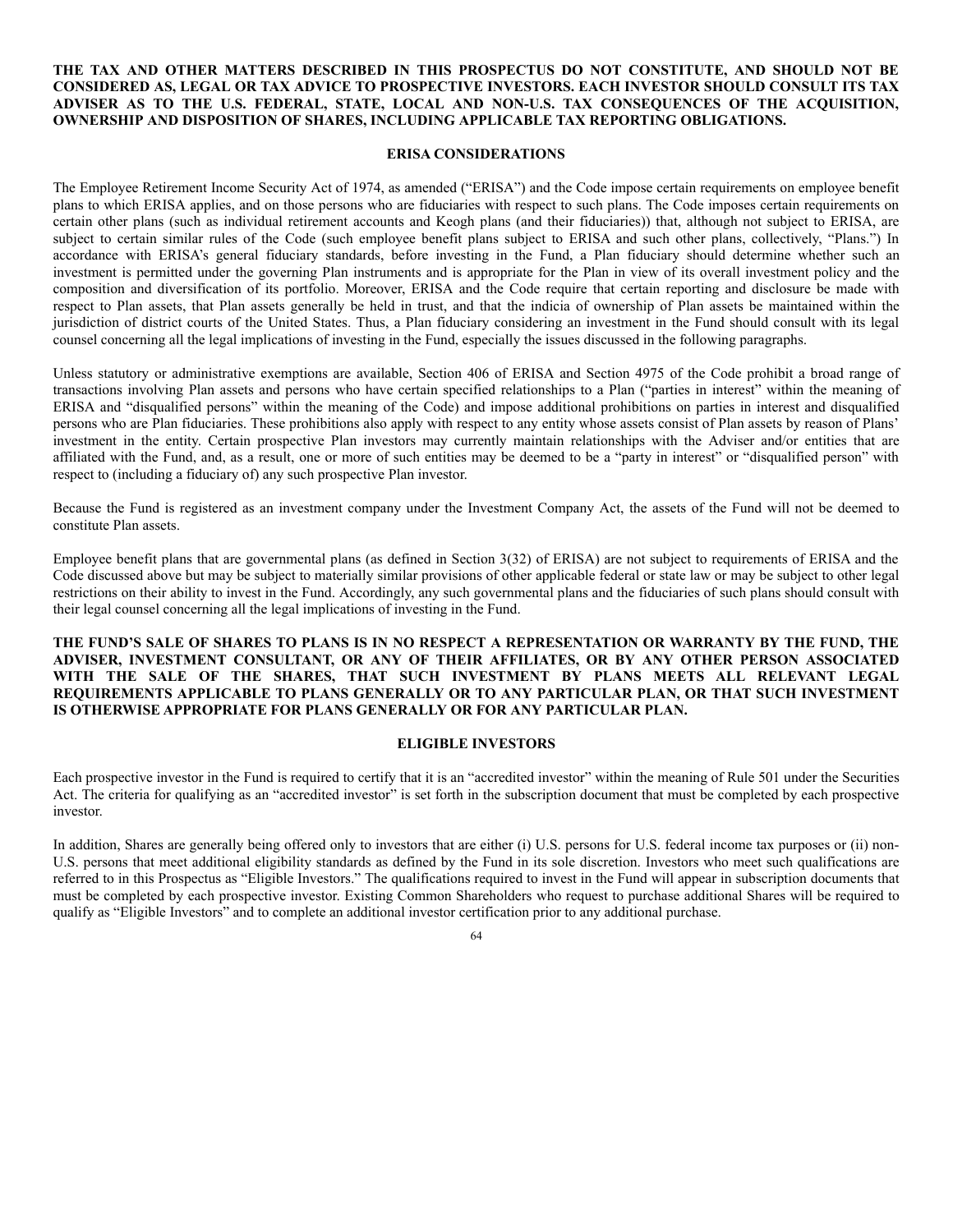Prospective investors that are non-U.S. persons under the Securities Act or for U.S. federal income tax purposes must request a copy of supplemental offering materials without charge by writing to Bow River Capital Evergreen Fund, c/o UMB Fund Services, 235 West Galena Street, Milwaukee, WI 53212, or by calling the Fund toll-free at (888) 330-3350. See "CERTAIN TAX CONSIDERATIONS-*Taxation of Non-U.S. Shareholders***."**

# **DESCRIPTION OF SHARES**

The Fund is authorized to offer two separate classes of Shares designated as Class I Shares and Class II Shares. While the Fund presently expects to offer two classes of Shares, it may offer other classes of Shares as well in the future. From time to time, the Board may create and offer additional classes of Shares, or may vary the characteristics of the Class I Shares and Class II Shares described herein, including without limitation, in the following respects: (1) the amount of fees permitted by a distribution and/or service plan as to such class; (2) voting rights with respect to a distribution and/or service plan as to such class; (3) different class designations; (4) the impact of any class expenses directly attributable to a particular class of Shares; (5) differences in any dividends and net asset values resulting from differences in fees under a distribution and/or service plan or in class expenses; (6) the addition of sales loads; (7) any conversion features, as permitted under the Investment Company Act. Class I Shares are the only class offered for purchase until the Fund has received an exemptive order permitting the multi-class structure. There is no assurance that the Fund will be granted the exemptive order.

## **PURCHASING SHARES**

### **Purchase Terms**

Prospective investors may purchase shares in accordance with the instructions provided in the Fund's subscription document, which each prospective investor is required to complete. A prospective investor must submit a completed subscription document to the Transfer Agent at least five business days prior to the Acceptance Date, as set forth in the Fund's subscription document and notified to prospective investors. Subscriptions are generally also subject to the receipt of cleared funds on or prior to the Acceptance Date. Any amounts received from prospective investors by the Transfer Agent in advance of the initial or subsequent purchases are placed in a non-interest bearing account with the Transfer Agent prior to their investment in the Fund. The Fund reserves the right to reject any purchase of Shares in certain limited circumstances (including, without limitation, when it has reason to believe that a purchase of shares would be unlawful). Unless otherwise required by law, any amount received in advance of purchase ultimately rejected by the Fund will be returned to the prospective investor.

The minimum initial investment in the Fund by any investor in Class I Shares is \$250,000 and the minimum initial investment for Class II Shares is \$50,000. However, the Fund, in its sole discretion, may accept investments below these minimums. Investors subscribing through a given broker/dealer or registered investment adviser may have shares aggregated to meet these minimums, so long as denominations are not less than \$50,000 and incremental contributions are not less than \$25,000. The purchase price for Shares is based on the net asset value per Share as of the date such Shares are purchased. Fractions of Shares will be issued to one one-thousandth of a Share. Class I Shares are the only class offered for purchase until the Fund has received an exemptive order permitting the multi-class structure. There is no assurance that the Fund will be granted the exemptive order.

Shares will generally be offered on the first business day of each month, at NAV per Share determined as of the close of regular trading (4:00 p.m. Eastern Time) on the New York Stock Exchange, except that Shares may be offered more or less frequently as determined by the Board in its sole discretion.

Except as otherwise permitted by the Board, initial and subsequent purchases of Shares will be payable in cash. Each initial or subsequent purchase of Shares will be payable in one installment which will generally be due (i) four business days prior to the Acceptance Date (i.e. the last day of each calendar month), where funds are remitted by wire transfer, or (ii) ten business days prior to the Acceptance Date, where funds are remitted by check. A prospective investor must also submit a completed subscription document (including investor certifications) at least five business days before the Acceptance Date. The Fund reserves the right, in its sole discretion, to accept or reject any subscription to purchase Shares in the Fund at any time. Although the Fund may, in its sole discretion, elect to accept a subscription prior to receipt of cleared funds, an investor will not become a Common Shareholder until cleared funds have been received.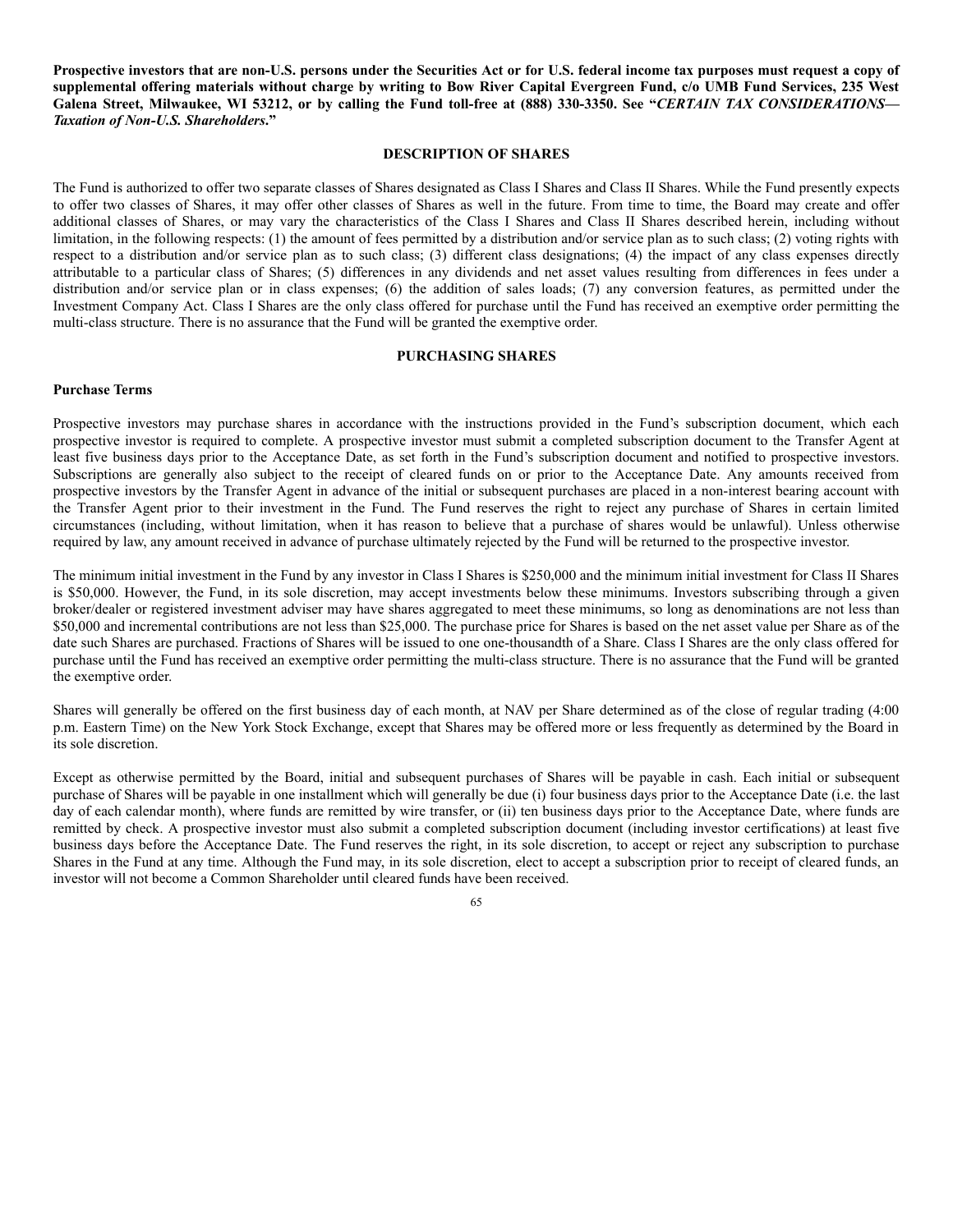## **ADDITIONAL INFORMATION**

# **Futures Transactions**

The Fund has claimed an exclusion from the definition of the term "commodity pool operator" under the Commodity Exchange Act of 1974, as amended (the "CEA"), and, therefore, is not subject to registration or regulation as a commodity pool operator under the CEA. In February 2012, the Commodity Futures Trading Commission (the "CFTC") adopted certain regulatory changes that will subject the adviser of an investment company to registration as a Commodity Pool Operator ("CPO") if the investment company is unable to comply with certain trading and marketing limitations.

With respect to investments in swap transactions, commodity futures, commodity options or certain other derivatives used for purposes other than bona fide hedging purposes, an investment company must meet one of the following tests under the amended regulations in order to claim an exemption from being considered a "commodity pool" or a CPO. First, the aggregate initial margin and premiums required to establish an investment company's position in such investments may not exceed 5% of the liquidation value of the investment company's portfolio (after accounting for unrealized profits and unrealized losses on any such investments). Alternatively, the aggregate net notional value of those positions, as determined at the time the most recent position was established, may not exceed 100% of the net asset value of the investment company's portfolio (after accounting for unrealized profits and unrealized losses on any such positions). In addition to meeting one of the foregoing trading limitations, the investment company may not market itself as a commodity pool or otherwise as a vehicle for trading in the commodity futures, commodity options or swaps and derivatives markets. In the event that the Adviser was required to register as a CPO, the disclosure and operations of the Fund would need to comply with all applicable CFTC regulations. Compliance with these additional registration and regulatory requirements would increase operational expenses. Other potentially adverse regulatory initiatives could also develop. A related CFTC proposal to harmonize applicable CFTC and SEC regulations could, if adopted, mitigate certain disclosure and operational burdens if CPO registration were required.

On October 28, 2020, the SEC adopted Rule 18f-4 under the Investment Company Act relating to a registered investment company's use of derivatives and related instruments. Rule 18f-4 under the Investment Company Act may require the Fund to observe more stringent asset coverage and related requirements than were previously imposed by the Investment Company Act, which could adversely affect the value or performance of the Fund. Limits or restrictions applicable to the counterparties or issuers, as applicable, with which the Fund engages in derivative transactions could also limit or prevent the Fund from using certain instruments.

# **SUMMARY OF THE AGREEMENT AND DECLARATION OF TRUST**

An investor in the Fund will be a Common Shareholder of the Fund and his or her rights in the Fund will be established and governed by the Agreement and Declaration of Trust that is included as Appendix A to this Prospectus. A prospective investor and his or her adviser should carefully review the Agreement and Declaration of Trust as each Common Shareholder will agree to be bound by its terms and conditions. The following is a summary description of additional items and of select provisions of the Agreement and Declaration of Trust that may not be described elsewhere in this Prospectus. The description of such items and provisions is not definitive and reference should be made to the complete text of the Agreement and Declaration of Trust.

# **Common Shareholders; Additional Classes of Shares**

Persons who purchase Shares will be Common Shareholders of the Fund. The Adviser or Investment Consultant may invest in the Fund as a Common Shareholder.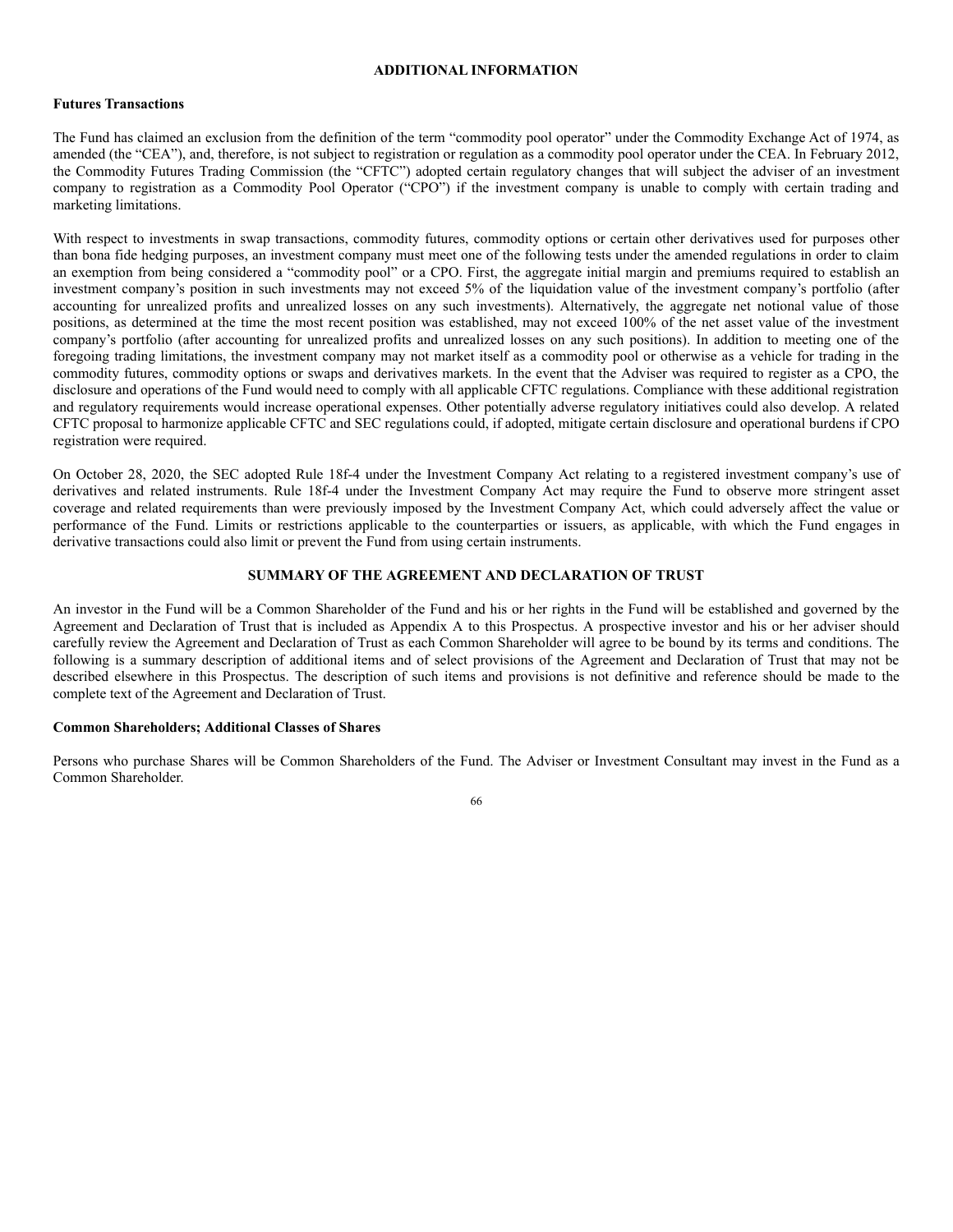In addition, to the extent permitted by the Investment Company Act and subject to receipt of exemptive relief from the SEC, the Fund reserves the right to issue additional classes of Shares in the future subject to fees, charges, repurchase rights, and other characteristics different from those of the Shares offered in this Prospectus.

# **Liability of Common Shareholders**

Under Delaware law and the Agreement and Declaration of Trust, each Common Shareholder will be liable for the debts and obligations of the Fund only to the extent of any contributions to the capital of the Fund (plus any accretions in value thereto prior to withdrawal) and a Common Shareholder, in the sole discretion of the Board, may be obligated to return to the Fund amounts distributed to the Common Shareholder, or the Board may reduce any amount payable by the Fund to a Common Shareholder in respect of a repurchase of Shares, in accordance with the Agreement and Declaration of Trust in certain circumstances. **See "***REPURCHASES OF SHARES— Repurchases.***"**

## **Limitation of Liability; Indemnification**

The Agreement and Declaration of Trust provides that the Trustees and former Trustees of the Board and officers and former officers of the Fund shall not be liable to the Fund or any of the Common Shareholders for any loss or damage occasioned by any act or omission in the performance of their services as such in the absence of willful misfeasance or gross negligence of the duties involved in the conduct of their office or as otherwise required by applicable law. The Agreement and Declaration of Trust also contains provisions for the indemnification, to the extent permitted by law, of the Trustees and former Trustees of the Board and officers and former officers of the Fund (as well as certain other related parties) by the Fund (but not by the Common Shareholders individually) against any liability and expense to which any of them may be liable that arise in connection with the performance of their activities on behalf of the Fund. None of these persons shall be personally liable to any Common Shareholder for the repayment of any positive balance in the Common Shareholder's capital account or for contributions by the Common Shareholder to the capital of the Fund or by reason of any change in the federal or state income tax laws applicable to the Fund or its investors. The rights of indemnification and exculpation provided under the Agreement and Declaration of Trust shall not be construed so as to limit liability or provide for indemnification of the Trustees and former Trustees of the Board, officers and former officers of the Fund, and the other persons entitled to such indemnification for any liability (including liability under applicable federal or state securities laws which, under certain circumstances, impose liability even on persons that act in good faith), to the extent (but only to the extent) that such indemnification or limitation on liability would be in violation of applicable law, but shall be construed so as to effectuate the applicable provisions of the Agreement and Declaration of Trust to the fullest extent permitted by law.

### **Amendment of the Agreement and Declaration of Trust**

The Agreement and Declaration of Trust may generally be amended, in whole or in part, with the approval of a majority of the Board (including a majority of the Independent Trustees, if required by the Investment Company Act) and without the approval of the Common Shareholders unless the approval of Common Shareholders is required under the Investment Company Act. However, certain amendments to the Agreement and Declaration of Trust involving capital accounts and allocations thereto may not be made without the written consent of each Common Shareholder materially adversely affected thereby or unless each Common Shareholder has received written notice of the amendment and any Common Shareholder objecting to the amendment has been allowed a reasonable opportunity (pursuant to any procedures as may be prescribed by the Board) to have all of its Shares repurchased by the Fund.

### **Term, Dissolution, and Liquidation**

The Fund shall be dissolved:

(1) upon the affirmative vote to dissolve the Fund by either (i) a majority of the Trustees of the Board, or (ii) Common Shareholders holding at least three-quarters (3/4) of the total number of votes eligible to be cast by all Common Shareholders; or

(2) as required by operation of law.

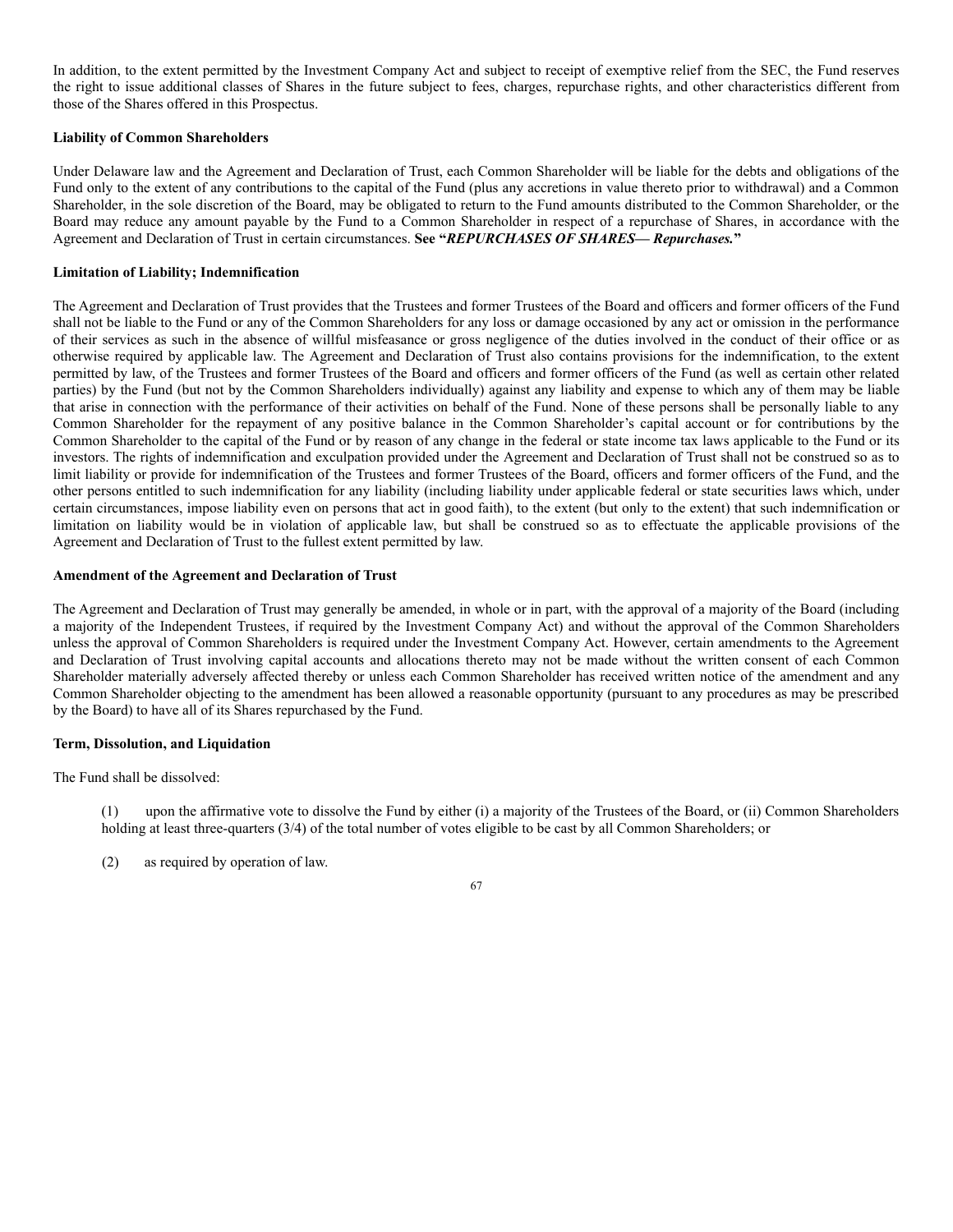Upon the occurrence of any event of dissolution, one or more Trustees of the Board or the Adviser, acting as liquidator under appointment by the Board (or another liquidator, if the Board does not appoint one or more Trustees of the Board or the Adviser to act as liquidator or is unable to perform this function) is charged with winding up the affairs of the Fund and liquidating its assets. Upon the liquidation of the Fund, after establishment of appropriate reserves for contingencies in such amounts as the Board or the liquidator, as applicable, deems appropriate in its sole discretion, the Fund's assets will be distributed: (i) first to satisfy the debts, liabilities, and obligations of the Fund (other than debts to Common Shareholders) including actual or anticipated liquidation expenses; (ii) next to repay debts, liabilities and obligations owing to the Common Shareholders; and (iii) finally to the Common Shareholders (including the Adviser) proportionately in accordance with the balances in their respective capital accounts. Assets may be distributed in kind on a *pro rata* basis if the Board or liquidator determines that such a distribution would be in the interests of the Common Shareholders in facilitating an orderly liquidation.

The Board may, in its sole discretion, and if determined to be in the best interests of the Common Shareholders, distribute the assets of the Fund into and through a liquidating trust to effect the liquidation of the Fund. The use of a liquidating trust would be subject to the regulatory requirements of the Investment Company Act and applicable Delaware law, and could result in additional expenses to the Common Shareholders.

The Agreement and Declaration of Trust provides that by virtue of becoming a shareholder of the Trust, each shareholder shall be held expressly to have agreed to be bound by the provisions of the Agreement and Declaration of Trust. The Agreement and Declaration of Trust provides a detailed process for the bringing of derivative actions by shareholders for claims other than federal securities law claims. This derivative actions process is intended to permit legitimate inquiries and claims while avoiding the time, expense, distraction, and other harm that can be caused to the Fund or its shareholders as a result of spurious shareholder demands and derivative actions. Prior to bringing a derivative action, a demand by the complaining shareholder must first be made on the Trustees. The Agreement and Declaration of Trust details conditions that must be met with respect to the demand. Following receipt of the demand, the Trustees must be afforded a reasonable amount of time to investigate and consider the demand. The Trustees will be entitled to retain counsel or other advisors in considering the merits of the request and shall require an undertaking by the shareholders making such request to reimburse the Trust for the expense of any such advisors in the event that the Trustees determine not to bring such action. The Trust's process for bringing derivative suits may be more restrictive than other investment companies. The process for derivative actions for the Trust also may make it more expensive for a shareholder to bring a suit than if the shareholder was not required to follow such a process.

Further, the Trust's Amended By-Laws require that actions by shareholders against the Fund be brought only in the Court of Chancery of the State of Delaware or, if such court does not have subject matter jurisdiction thereof, any other court in the State of Delaware with subject matter jurisdiction ("Exclusive Jurisdictions") and that the right to jury trial be waived to the fullest extent permitted by law. Other investment companies may not be subject to similar restrictions. In addition, the designation of Exclusive Jurisdictions may make it more expensive for a shareholder to bring a suit than if the shareholder was permitted to select another jurisdiction. Also, the designation of Exclusive Jurisdictions and the waiver of jury trials limit a shareholder's ability to litigate a claim in the jurisdiction and in a manner that may be more favorable to the shareholder. A court may choose not to enforce these provisions.

Notwithstanding any of the foregoing, the Fund and any investor in the Fund cannot waive compliance with any provision of the U.S. federal securities laws and the rules and regulations promulgated thereunder.

### **REPORTS TO COMMON SHAREHOLDERS**

The Fund will furnish to Common Shareholders as soon as practicable after the end of each of its taxable years such information as is necessary for them to complete U.S. federal and state income tax or information returns, along with any other tax information required by law. The Fund anticipates sending Common Shareholders an unaudited semi-annual and an audited annual report within 60 days after the close of the period for which the report is being made, or as otherwise required by the Investment Company Act.

68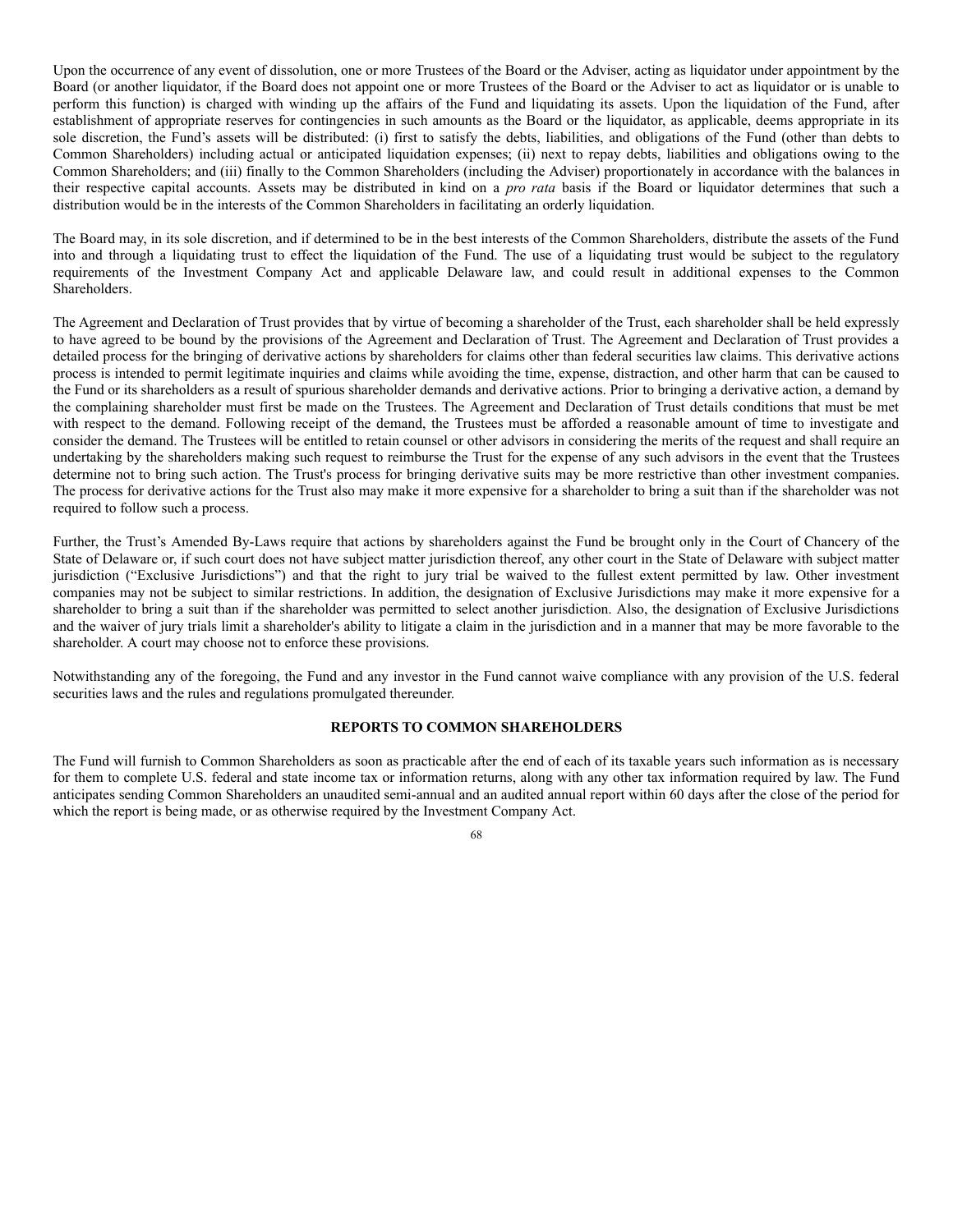### **FISCAL YEAR**

The Fund's first fiscal period concluded on March 31, 2021. Thereafter, the Fund's fiscal year will be the 12-month period ending on March 31. The Fund's first taxable year will conclude on September 30, 2021. Thereafter, the Fund's taxable year will be the 12-month period ending on September 30.

### **INDEPENDENT REGISTERED PUBLIC ACCOUNTING FIRM; LEGAL COUNSEL**

The Board has selected Cohen & Company, Ltd., located at 1350 Euclid Ave., Suite 800, Cleveland, OH 44115 as independent registered public accountants for the Fund.

Faegre Drinker Biddle & Reath LLP, One Logan Square, Suite 2000, Philadelphia, PA 19103-6996, serves as counsel to the Fund and the Independent Trustees of the Fund.

# **INQUIRIES**

Inquiries concerning the Fund and the Shares (including procedures for purchasing Shares) should be directed to: Bow River Asset Management LLC, doing business as Bow River Capital, located at 205 Detroit Street, Suite 800, Denver, Colorado.

69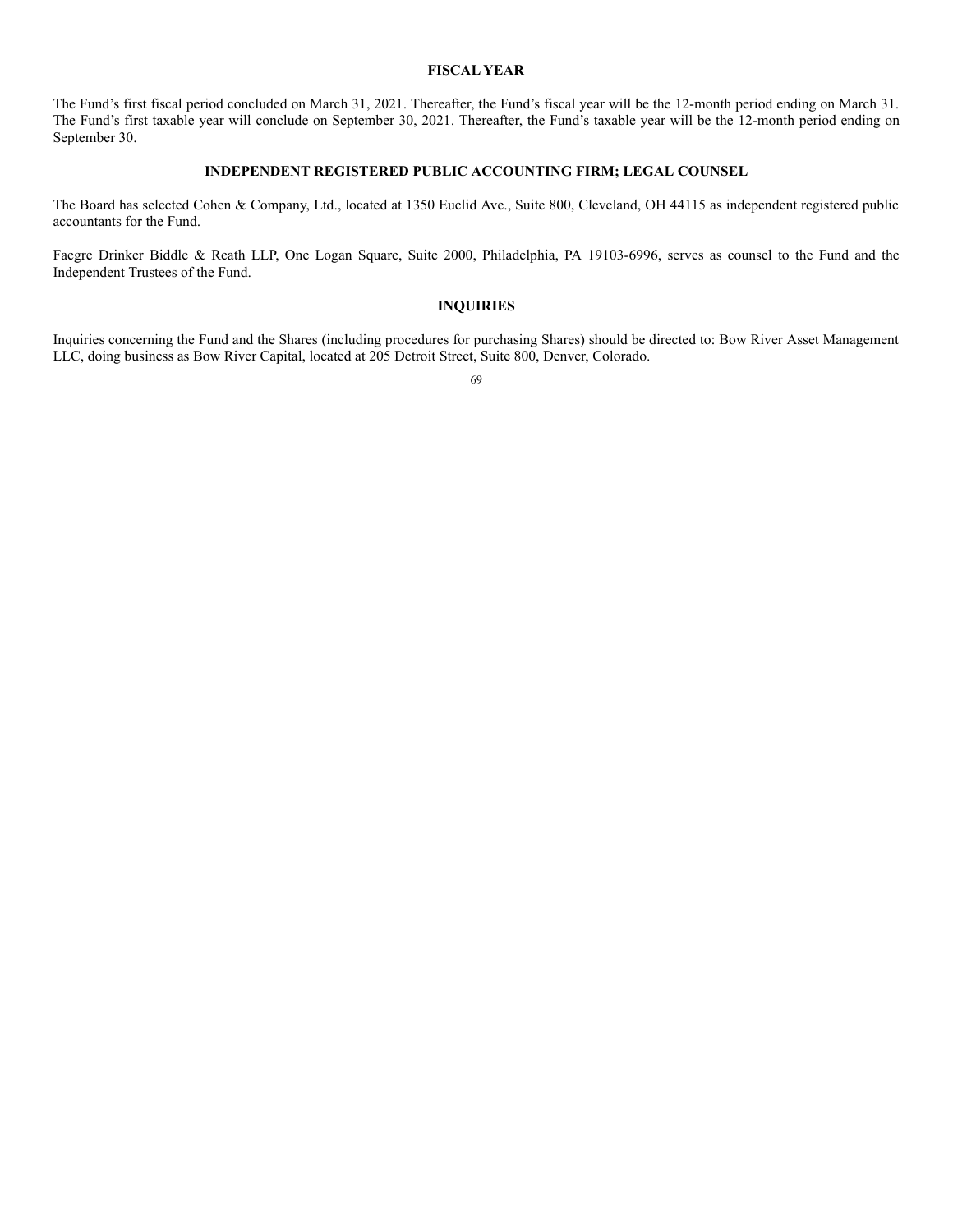### **FREQUENTLY ASKED QUESTIONS**

#### **1. What is the Bow River Capital Evergreen Fund?**

The Fund presents a unique opportunity to access private equity with investments in a broad cross-section of private equity structures, immediate investment exposure and low investment minimums. Through a single investment, the Fund offers a simplified, comprehensive solution that solves many of the obstacles that prevent investors from accessing private equity, including high investment minimums, concentrated risk exposures and the inability to offer periodic liquidity.

### **2. What is the Fund's investment objective?**

The Fund's investment objective is to generate long-term capital appreciation by investing in a broad portfolio of private equity investments that provide attractive risk-adjusted return potential.

### **3. Who is Bow River Capital and what is their role?**

Bow River Asset Management LLC ("Bow River Capital" or the "Adviser") is the investment adviser of the Fund and is responsible for investment selection and portfolio construction. Over the past two decades, their team of investment professionals has developed an attractive track record investing in lower middle market private companies. While the Fund will be the Adviser's first registered fund under management, unlike many private equity firms, the individuals on Bow River Capital's Evergreen Fund investment team have extensive experience managing both registered funds and evergreen private equity strategies. Bow River Capital will leverage this diverse private equity expertise when evaluating investment opportunities and screening new investments for portfolio fit. The biographies of the Adviser's management team can be found under *"Investment Team – Bow River Capital"*.

#### **4. Who is Aksia TorreyCove and what is their role?**

Aksia TorreyCove Partners LLC ("Aksia TorreyCove") serves as the investment consultant to the Fund (the "Investment Consultant"). Aksia TorreyCove assists Bow River Capital in the sourcing, evaluation and recommendation of private market investments, including but not limited to direct investments, secondary investments, and any potential fund commitments.

Aksia TorreyCove is a wholly-owned subsidiary of Aksia LLC, a leading private markets consultant that advises some of the largest institutional investors in the world, including pension plans, insurance companies, government-sponsored entities, foundations and endowments. Aksia TorreyCove has not previously served as an investment consultant to a registered investment company; however, the principals at Aksia TorreyCove have decades of private markets consulting experience and the firm currently has 141 investment professionals and provides its services to advisers who manage more than \$250 billion in assets. The biographies of the Investment Consultant's management team can be found under *"Management of the Fund"*.

#### **5. What is the Fund's investment strategy?**

The Fund seeks to achieve its investment objective through broad exposure to private equity, private credit, and semi-liquid (investments with monthly or quarterly liquidity availability, such as evergreen private equity funds) or listed investments. The principal investments (together "Fund Investments") utilized by the Fund are: (i) direct investments (i.e. positions in the equity or debt of operating companies); (ii) secondary purchases (i.e. purchases of existing interests that are acquired on the secondary market) of closed-end private funds managed by third-party managers; (iii) primary fund commitments (i.e. commitments to new private equity, private credit, or other private funds); (iv) direct or secondary purchases of liquid credit instruments; (v) other liquid investments (i.e. strategies with a higher liquidity profile than direct investments or investments in funds, including listed private equity and exchange-traded funds ("ETFs")); and (vi) short-term investments, including money market funds and short term treasuries. The Fund seeks to provide exposure to a broad set of managers, strategies and transaction types across multiple sectors, geographies and vintage years. Please **see** *"Investment Process"* for more detailed information.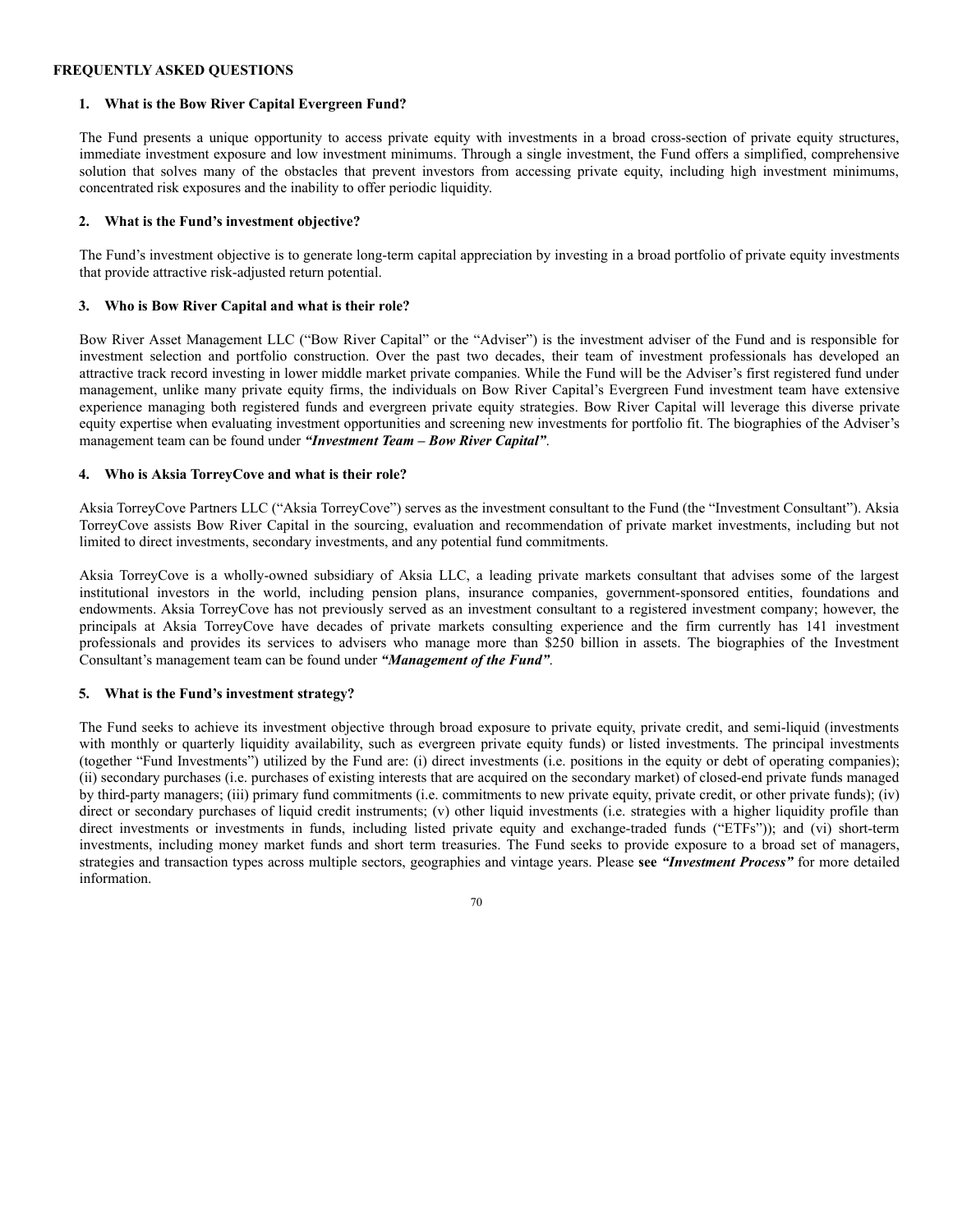#### **6. What are some of the benefits of the Fund?**

- **Access** Widespread access to private equity has historically been difficult to achieve. The Fund seeks to close the gap in access to private equity by offering "Eligible Investors" a low-minimum private equity solution that invests in a broad cross-section of private equity investments. **See** *"ELIGIBLE INVESTORS."*
- **Broad Private Equity Exposure –** In a single investment, the Fund seeks to provide access to a broad set of managers, strategies and transaction types across multiple sectors, geographies and vintage years.
- **Low Investment Minimums** The minimum initial investment in the Fund for Class I Shares is \$250,000, and the minimum initial investment for Class II Shares is \$50,000, allowing investors access to the private equity market at much lower dollar amounts than what is associated with typical private equity investments.
- **Professional Management –** The investment teams from Bow River Capital and Aksia TorreyCove have decades of experience sourcing, evaluating and recommending private equity investments and members of the Bow River investment team have individual experience managing both evergreen private equity funds and registered investment companies.
- **Immediate Investment** Unlike traditional private equity partnerships that call investor capital over a period of years and distribute proceeds upon the exit of underlying investments, the Fund provides investors with an evergreen option that is fully invested upon an investor's initial subscription. The evergreen nature of the Fund and the ability to make monthly subscriptions provides investors with a tool to better customize their overall exposure to private equity.
- **1099 Tax Reporting** The Fund will distribute a 1099 tax reporting document by January 31st each year, instead of a Schedule K-1 that is typically provided later in the calendar year.
- **Simplified Performance Reporting** The Fund calculates a weekly net asset value ("NAV") that will allow common shareholders to easily calculate and compare Fund performance.
- **Limited Repurchase Offers** The Fund intends to offer limited liquidity to investors through Required Repurchases and Discretionary Repurchases. However, while such repurchases may be available, the Fund should be considered an illiquid investment and long-term in nature. **See** *"REPURCHASES OF SHARES."*

# BUYING AND SELLING SHARES

### **7. Who can buy shares in the Fund?**

Any investor who is able to certify that they are an "accredited investor" within the meaning of Rule 501 under the Securities Act and meet the other eligibility requirements found under *"ELIGIBLE INVESTORS."*

### **8. How do I subscribe for shares?**

Shares are generally offered on the first business day of each month at the NAV as determined as of the close of regular trading (4:00 p.m. Eastern Time) on the New York Stock Exchange on that day, except that Shares may be offered more or less frequently as determined by the Board in its sole discretion. Eligible Investors must complete and execute a subscription document and ensure cleared funds are received prior to the acceptance date. Prospective investors should read this prospectus in its entirety, including the Section entitled "Risks". **See** "*Purchasing Shares"* for more information.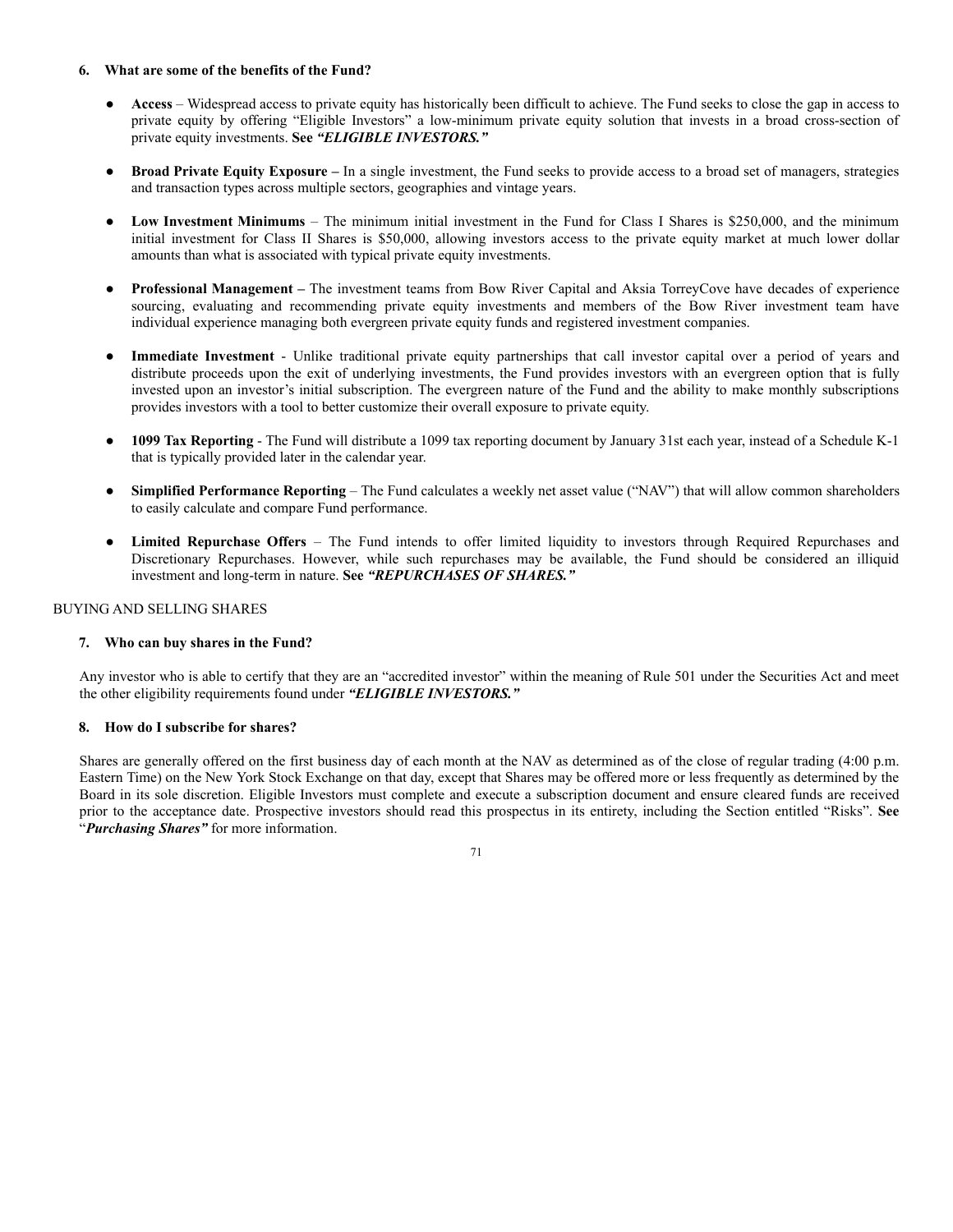### **9. How do I redeem shares?**

The Fund should be considered an illiquid investment and is appropriate for investors with a long-term time horizon. The Fund has elected to implement a hybrid repurchase mechanism, where under normal circumstances, the Fund intends to provide a limited degree of liquidity to common shareholders on a quarterly basis by conducting repurchase offers. Subject to applicable law, the Fund has adopted a fundamental policy to conduct Required Repurchases for no less than 5% and no more than 25% of the Fund's Shares outstanding at NAV, reduced by any applicable repurchase fee. Required Repurchases in excess of 5% will be made at the sole discretion of the Board. As a result, investors should not expect nor rely on Required Repurchases in excess of 5%.

The Fund also intends, under normal market conditions and subject to applicable law, to offer Discretionary Repurchases for each calendar quarter following a Required Repurchase (*i.e*. twice per year), subject to the discretion of the Board. While the Board may consider the recommendation of the Adviser and intends to offer no less than 5% of the Fund's Shares outstanding at NAV, reduced by any applicable repurchase fee, the frequency and amount of each Discretionary Repurchase offer is subject to the approval of the Board. In other words, the Board may determine to not offer a Discretionary Repurchase and may approve Discretionary Repurchases for any amount. **As a result,** investors should not rely on the occurrence or the amount of any Discretionary Repurchase. See "REPURCHASES OF SHARES."

#### **10. When will I receive tax information?**

By January 31st, the Fund will distribute a Form 1099-DIV or Form 1099-B to each Common Shareholder, as appropriate, for the prior year.

### FEES AND EXPENSES

#### **11. What are the Fund's management fees?**

The Fund pays the Adviser an investment management fee (the "Investment Management Fee") in consideration of the advisory services provided by the Adviser to the Fund. The Fund pays the Adviser a monthly Investment Management Fee equal to 1.75% on an annualized basis of the Fund's average daily Managed Assets during such period. The Adviser is responsible for paying the Investment Consultant from its Investment Management Fee. **See** *"MANAGEMENT OF THE FUND."*

#### **12. Does the Fund charge any incentive or performance fees?**

The Fund does not charge any incentive or performance fees, however investors will indirectly bear any similar fees that may be charged by Fund investments.

#### **13. Is there a limit to the Fund's expenses?**

The Adviser has entered into an expense limitation and reimbursement agreement (the "Expense Limitation Agreement") with the Fund, whereby the Adviser has agreed to waive fees that it would otherwise be paid, and/or to assume expenses of the Fund (a "Waiver"), if required to ensure the Fund's aggregate monthly ordinary operating expenses, excluding certain "Specified Expenses" listed below, borne by the Fund in respect of each Class of Shares to an amount not to exceed 0.50 %, on an annualized basis, of the Fund's month-end net assets (the "Expense Cap"). The Expense Limitation Agreement will commence as of the Commencement of Operations and will continue for at least one year from that date.

If the Fund's aggregate monthly ordinary operating expenses, exclusive of the Specified Expenses, in respect of any Class of Shares for any month exceed the Expense Cap applicable to that Class of Shares, the Adviser will waive its Management Fee and/or reimburse the Fund for expenses to the extent necessary to eliminate such excess. The Adviser may also directly pay expenses on behalf of the Fund and waive reimbursement under the Expense Limitation Agreement. To the extent that the Adviser waives its Investment Management Fee and/or reimburses expenses, the Adviser may, for a period not to exceed three years from the date on which a Waiver is made, recoup amounts waived or assumed, provided it is able to effect such recoupment without causing the Fund's expense ratio (after recoupment) to exceed the lesser of (a) the expense limit in effect at the time of the waiver, and (b) the expense limit in effect at the time of the recoupment.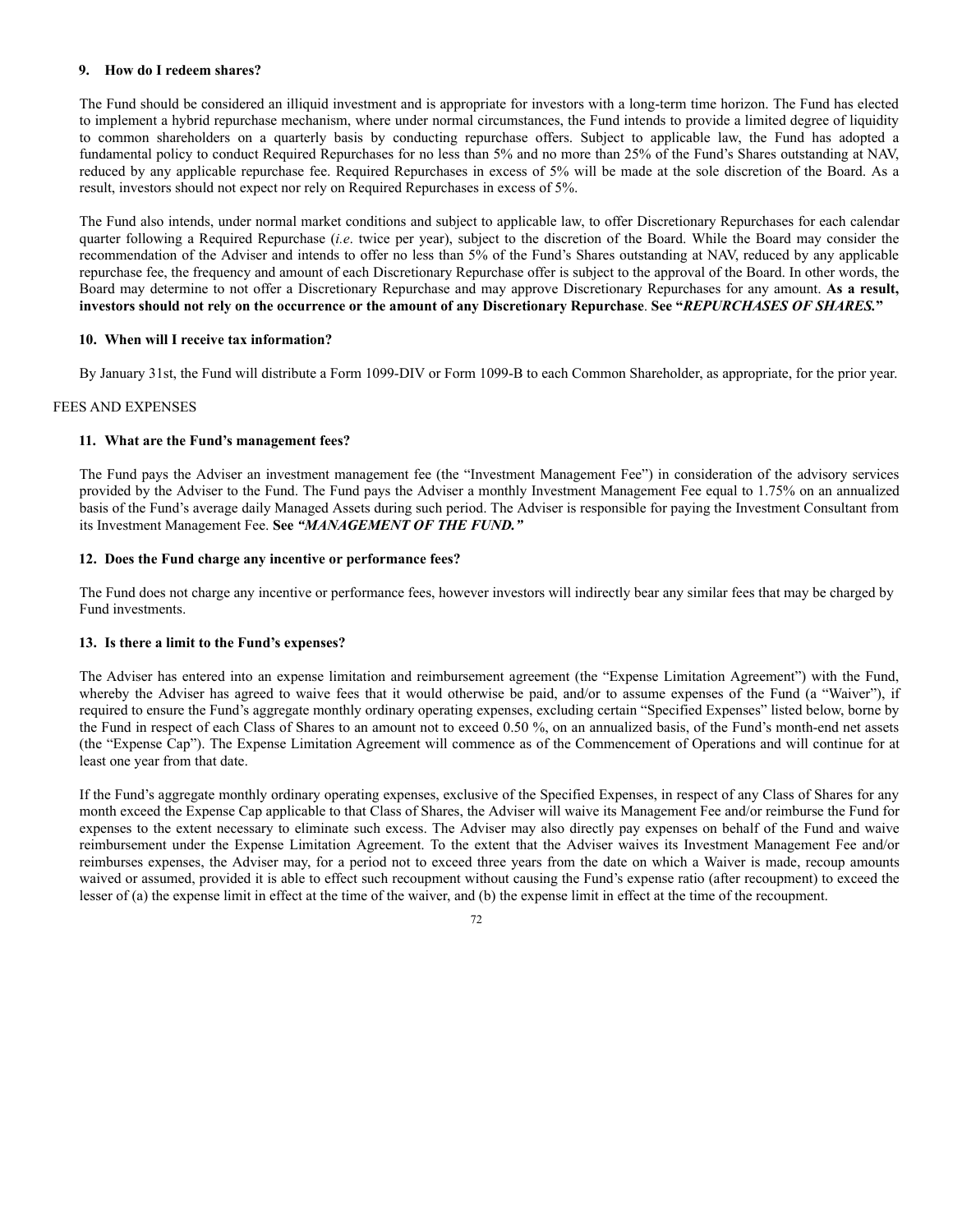The Expense Limitation Agreement became effective as of the Commencement of Operations and will continue in effect for a term ending one-year from such date. It will automatically renew thereafter for consecutive twelve-month terms, provided that such continuance is specifically approved at least annually by a majority of the Trustees. The Expense Limitation Agreement may be terminated by the Fund's Board of Trustees upon thirty days' written notice to the Adviser.

### **14. What are the Fund's Specified Expenses?**

Specified Expenses that are not covered by the Expense Limitation Agreement and are therefore borne by shareholders of the Fund include: (i) the Investment Management Fee; (ii) all fees and expenses of Fund Investments (including any underlying fees of the Fund Investments (the "Acquired Fund Fees and Expenses")); (iii) transactional costs, including legal costs and brokerage commissions, associated with the acquisition and disposition of Fund Investments; (iv) interest payments incurred on borrowing by the Fund; (v) fees and expenses incurred in connection with a credit facility, if any, obtained by the Fund; (vi) distribution and shareholder servicing fees, as applicable; (vii) taxes; and (viii) extraordinary expenses resulting from events and transactions that are distinguished by their unusual nature and by the infrequency of their occurrence, including, without limitation, costs incurred in connection with any claim, litigation, arbitration, mediation, government investigation or similar proceeding, indemnification expenses, and expenses in connection with holding and/or soliciting proxies for all annual and other meetings of Common Shareholders. **See** *"FUND EXPENSES".*

73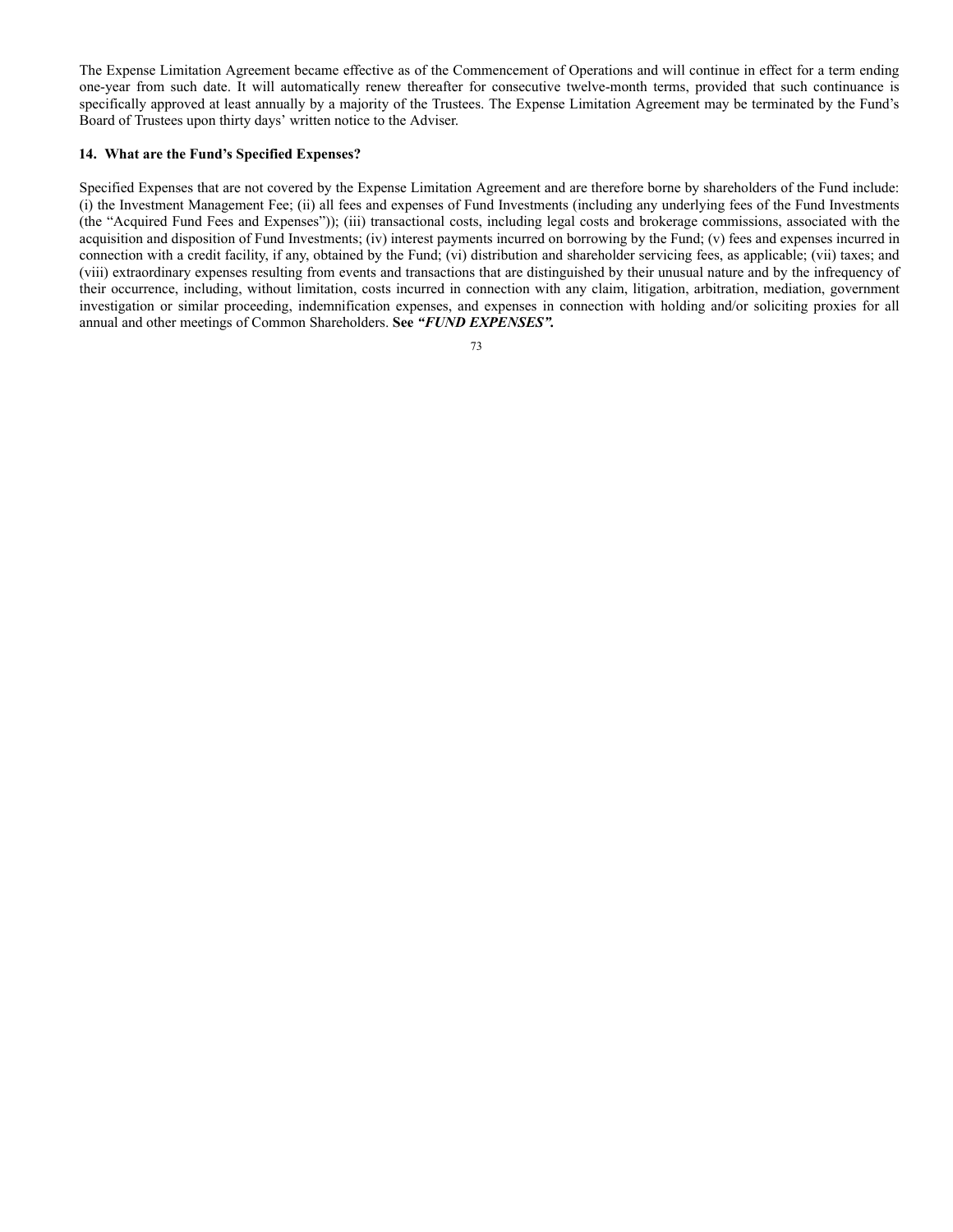# **APPENDIX A**

# **BOW RIVER CAPITAL EVERGREEN FUND**

AMENDED AND RESTATED AGREEMENT AND DECLARATION OF TRUST

Dated: December 18, 2020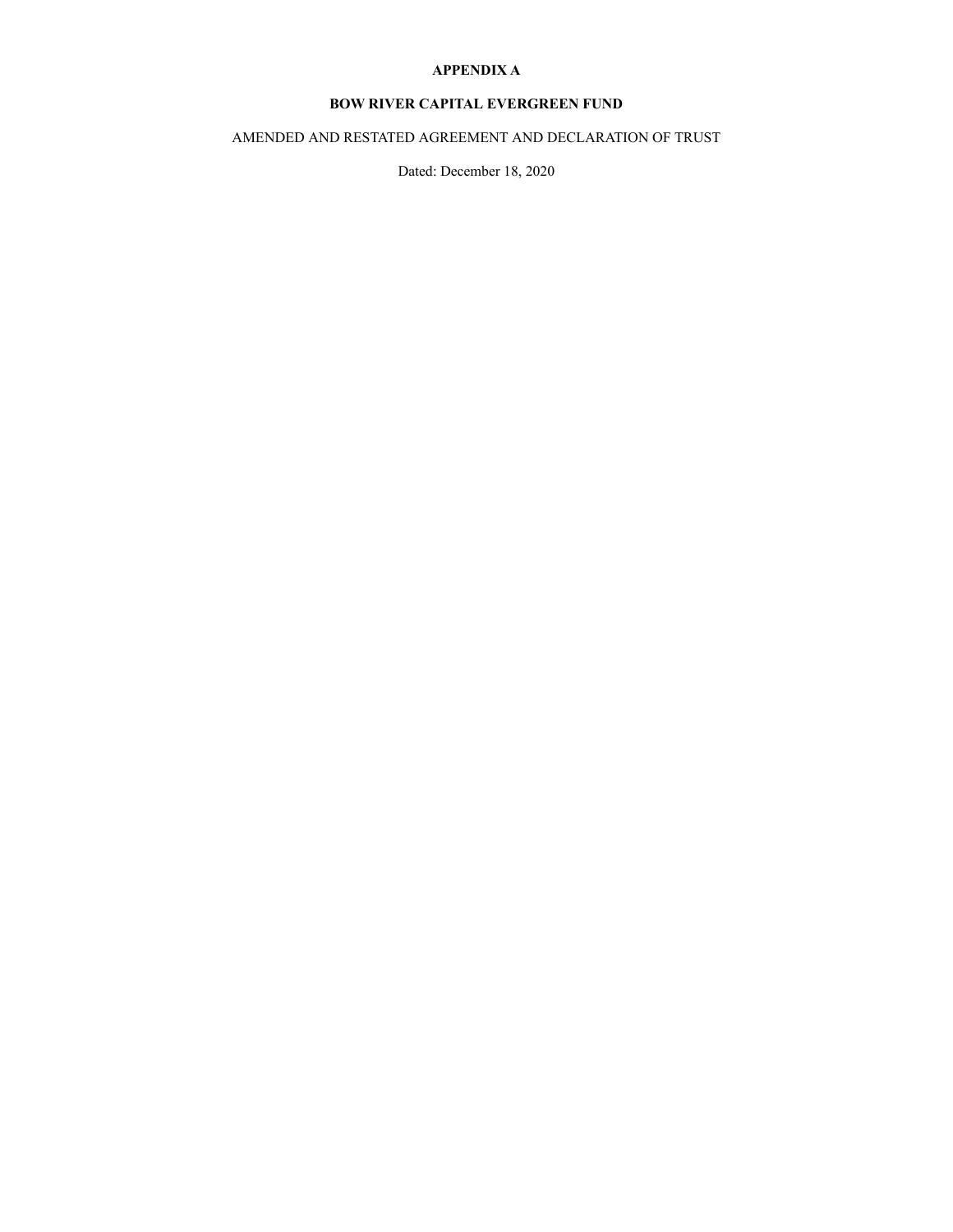# **TABLE OF CONTENTS**

Page

|                                 | <b>ARTICLE I NAME AND DEFINITIONS</b>                                                                                                          | $\mathbf{1}$     |
|---------------------------------|------------------------------------------------------------------------------------------------------------------------------------------------|------------------|
| Section 1.1 Name                |                                                                                                                                                | 1                |
|                                 | Section 1.2 Definitions                                                                                                                        | 1                |
|                                 | <b>ARTICLE II BENEFICIAL INTEREST</b>                                                                                                          | $\boldsymbol{2}$ |
|                                 | Section 2.1 Shares of Beneficial Interest                                                                                                      | 2                |
|                                 | Section 2.2 Issuance of Shares                                                                                                                 | 2                |
|                                 | Section 2.3 Register of Shares and Share Certificates                                                                                          | $\mathfrak{Z}$   |
|                                 | Section 2.4 Transfer of Shares                                                                                                                 | 3                |
|                                 | Section 2.5 Treasury Shares                                                                                                                    | 3                |
|                                 | Section 2.6 Establishment of Classes                                                                                                           | 4                |
|                                 | Section 2.7 Investment in the Trust                                                                                                            | $\overline{4}$   |
|                                 | Section 2.8 No Preemptive Rights                                                                                                               | 4                |
|                                 | Section 2.9 Conversion Rights                                                                                                                  | 4                |
|                                 | Section 2.10 Legal Proceedings                                                                                                                 | 5                |
|                                 | Section 2.11 Status of Shares                                                                                                                  | 6                |
| <b>ARTICLE III THE TRUSTEES</b> |                                                                                                                                                | 6                |
|                                 | Section 3.1 Management of the Trust                                                                                                            | 6                |
|                                 | Section 3.2 Term of Office of Trustees                                                                                                         | 7                |
|                                 | Section 3.3 Vacancies and Appointment of Trustees                                                                                              | 7                |
|                                 | Section 3.4 Temporary Absence of Trustee                                                                                                       | 7                |
|                                 | Section 3.5 Number of Trustees                                                                                                                 | 7                |
|                                 | Section 3.6 Effect of Death, Resignation, Etc. of a Trustee                                                                                    | 7                |
|                                 | Section 3.7 Ownership of Assets of the Trust                                                                                                   | 8                |
|                                 | Section 3.8 No Accounting                                                                                                                      | 8                |
|                                 | <b>ARTICLE IV POWERS OF THE TRUSTEES</b>                                                                                                       | 8                |
| Section 4.1 Powers              |                                                                                                                                                | 8                |
|                                 | Section 4.2 Issuance and Repurchase of Shares                                                                                                  | 12               |
|                                 | Section 4.3 Trustees and Officers as Shareholders                                                                                              | 12               |
|                                 | Section 4.4 Action by the Trustees and Committees                                                                                              | 12               |
|                                 | Section 4.5 Chairman of the Trustees                                                                                                           | 13               |
|                                 | Section 4.6 Principal Transactions                                                                                                             | 13               |
|                                 | ARTICLE V INVESTMENT ADVISER, INVESTMENT SUB-ADVISER, PRINCIPAL UNDERWRITER,<br>ADMINISTRATOR, TRANSFER AGENT, CUSTODIAN AND OTHER CONTRACTORS | 13               |
|                                 | Section 5.1 Certain Contracts                                                                                                                  | 13               |
|                                 | ARTICLE VI SHAREHOLDER VOTING POWERS AND MEETINGS                                                                                              | 15               |
| Section 6.1 Voting              |                                                                                                                                                | 15               |
| Section 6.2 Meetings            |                                                                                                                                                | 16               |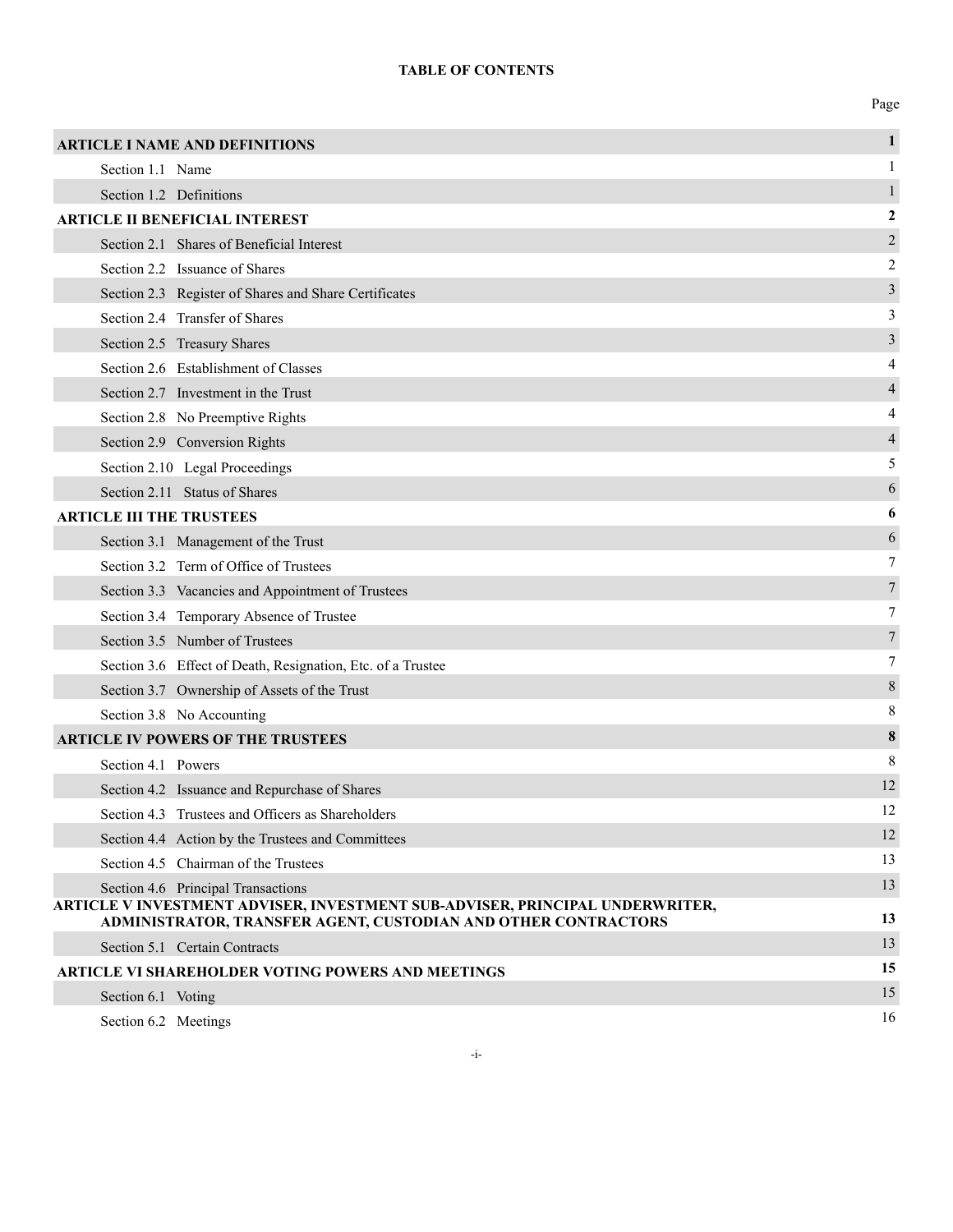# **TABLE OF CONTENTS** (continued)

Page

|                                                  |  | Section 6.3 Quorum and Required Vote                                                    | 16 |
|--------------------------------------------------|--|-----------------------------------------------------------------------------------------|----|
|                                                  |  | Section 6.4 Action by Written Consent                                                   | 16 |
| <b>ARTICLE VII DISTRIBUTIONS AND REPURCHASES</b> |  |                                                                                         | 16 |
|                                                  |  | Section 7.1 Distributions                                                               | 16 |
|                                                  |  | Section 7.2 Transfer of Shares                                                          | 17 |
|                                                  |  | Section 7.3 Repurchases                                                                 | 18 |
|                                                  |  | Section 7.4 Redemptions at the Option of the Trust                                      | 18 |
|                                                  |  | Section 7.5 Suspension of the Right of Repurchase                                       | 18 |
|                                                  |  | Section 7.6 Redemption of Shares to Qualify as a Regulated Investment Company           | 18 |
|                                                  |  | Section 7.7 Net Asset Value                                                             | 19 |
|                                                  |  | ARTICLE VIII LIMITATION OF LIABILITY AND INDEMNIFICATION                                | 19 |
|                                                  |  | Section 8.1 Limitation of Liability                                                     | 19 |
|                                                  |  | Section 8.2 Indemnification                                                             | 19 |
|                                                  |  | Section 8.3 Indemnification Determinations                                              | 20 |
|                                                  |  | Section 8.4 Indemnification Not Exclusive                                               | 20 |
|                                                  |  | Section 8.5 Shareholders                                                                | 20 |
|                                                  |  | <b>ARTICLE IX MISCELLANEOUS</b>                                                         | 21 |
|                                                  |  | Section 9.1 Trust Not a Partnership                                                     | 21 |
|                                                  |  | Section 9.2 Trustees' and Officers' Good Faith Action, Expert Advice, No Bond or Surety | 21 |
|                                                  |  | Section 9.3 Establishment of Record Dates                                               | 21 |
|                                                  |  | Section 9.4 Dissolution and Termination of Trust.                                       | 22 |
|                                                  |  | Section 9.5 Merger, Consolidation, Incorporation                                        | 23 |
|                                                  |  | Section 9.6 Filing of Copies, References, Headings                                      | 23 |
|                                                  |  | Section 9.7 Applicable Law                                                              | 23 |
|                                                  |  | Section 9.8 Amendments                                                                  | 24 |
|                                                  |  | Section 9.9 Fiscal Year                                                                 | 24 |
|                                                  |  | Section 9.10 Provisions in Conflict with Law                                            | 24 |
|                                                  |  | Section 9.11 Allocation of Certain Expenses                                             | 24 |
|                                                  |  | Section 9.12 Delivery by Electronic Transmission or Otherwise                           | 25 |

-ii-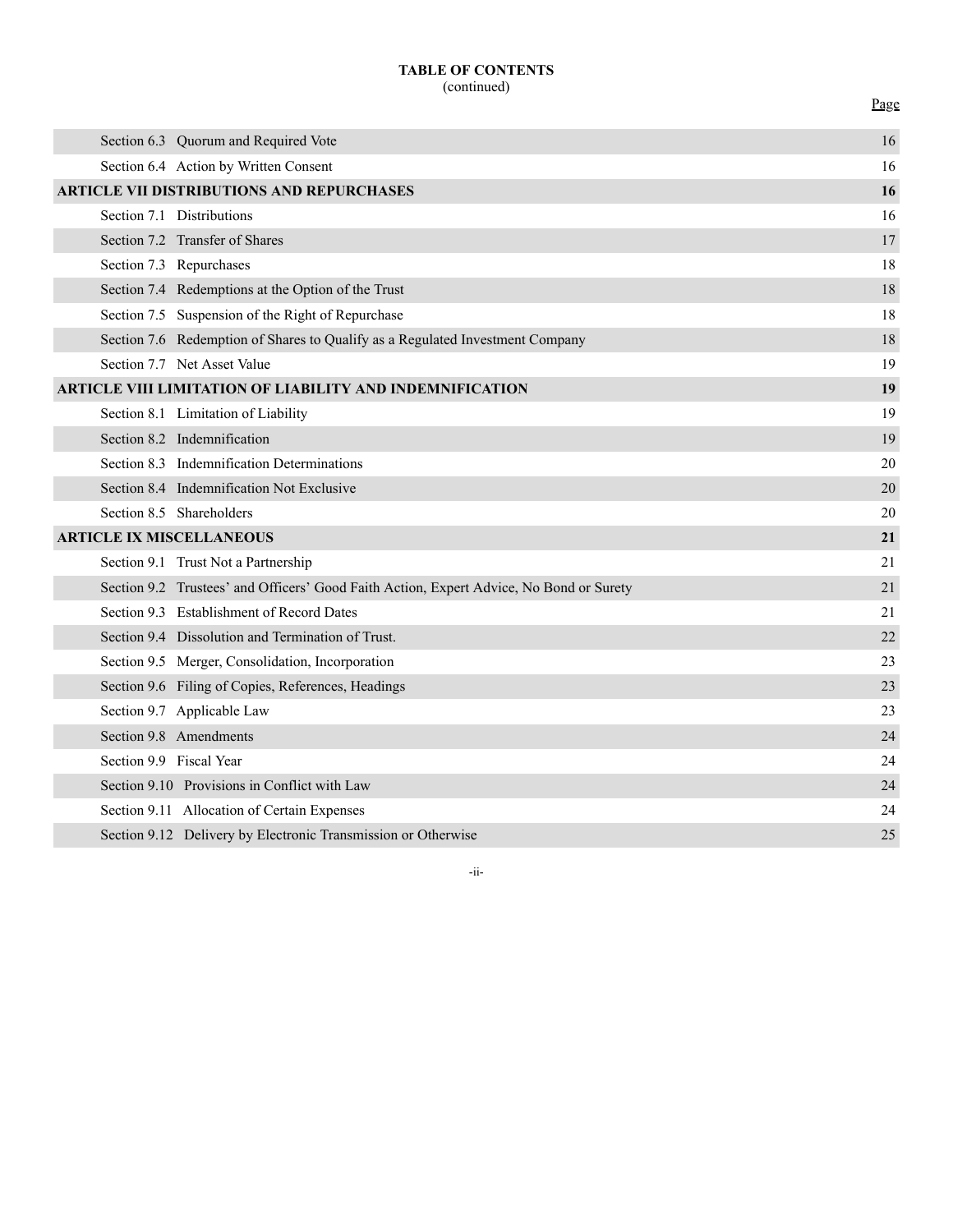### **BOW RIVER CAPITAL EVERGREEN FUND AMENDED AND RESTATED AGREEMENT AND DECLARATION OF TRUST**

THIS AMENDED AND RESTATED AGREEMENT AND DECLARATION OF TRUST of Bow River Capital Evergreen Fund, a Delaware statutory trust, made as of August 18, 2020, and as amended and restated on December 18, 2020 by the undersigned Trustees.

WHEREAS, the Trustees have heretofore formed a statutory trust under the laws of Delaware for the investment and reinvestment of its assets, by the execution of the Agreement and Declaration of Trust of Bow River Capital Evergreen Private Equity Fund on August 18, 2020;

WHEREAS, the Trustees desire to amend and restate such Declaration of Trust in its entirety; and

WHEREAS, the Trustees desire that the beneficial interest in the trust assets be divided into transferable shares of beneficial interest, as hereinafter provided;

WHEREAS, the Trustees declare that all money and property contributed to the trust established hereunder shall be held and managed in trust for the benefit of the holders of the shares of beneficial interest issued hereunder and subject to the provisions hereof;

NOW, THEREFORE, in consideration of the foregoing, the undersigned Trustees hereby declare that all money and property contributed to the trust hereunder shall be held and managed in trust under this Amended and Restated Agreement and Declaration of Trust ("Trust Instrument") as herein set forth below.

### ARTICLE I

### NAME AND DEFINITIONS

Section 1.1 Name. The name of the trust established hereby is "Bow River Capital Evergreen Fund."

Section 1.2 Definitions. Wherever used herein, unless otherwise required by the context or specifically provided:

(a) "Act" means the Delaware Statutory Trust Act, 12 Del. C. §§ 3801 et seq., as from time to time amended;

(b) "By-laws" means the By-laws referred to in Section 4.1(e) hereof, as from time to time amended;

(c) The terms "Affiliated Person," "Assignment," "Commission," "Interested Person" and "Principal Underwriter" shall have the meanings given them in the 1940 Act. "Majority Shareholder Vote" shall have the same meaning as the term "vote of a majority of the outstanding voting securities" is given in the 1940 Act;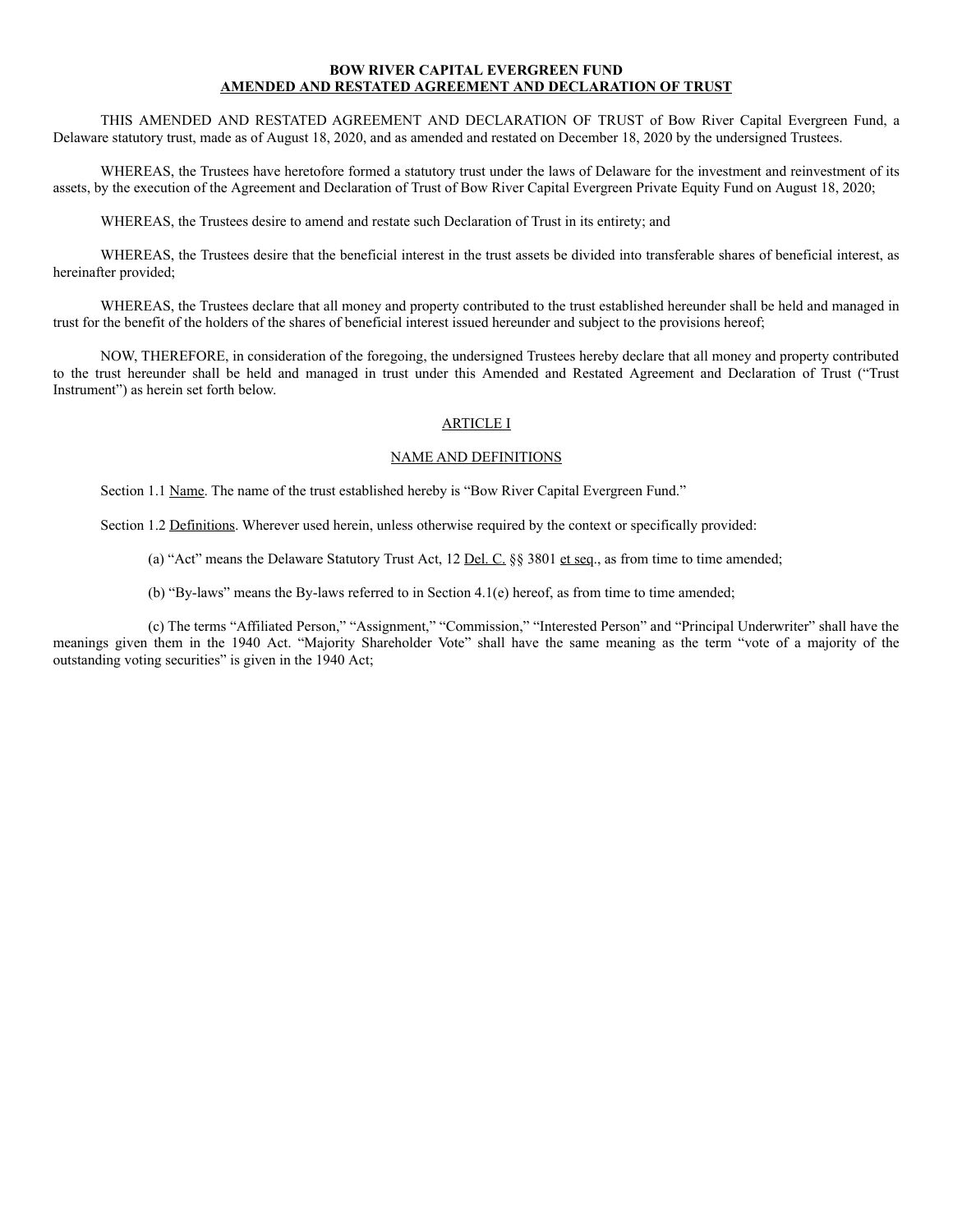(d) "Class" means any division of Shares of the Trust, which Class is or has been established in accordance with the provisions of Article II hereof;

hereof;

(e) "Net Asset Value" means the net asset value of each Class of the Trust determined in the manner provided in Section 7.7

(f) "Outstanding Shares" means those Shares recorded from time to time in the books of the Trust or its transfer agent as then issued and outstanding, but shall not include Shares which have been redeemed or repurchased by the Trust and which are at the time held in the treasury of the Trust;

(g) "Shareholder" means a record owner of Outstanding Shares of the Trust;

(h) "Shares" means the transferable units of beneficial interest into which the beneficial interest of the Trust or Class thereof shall be divided and may include fractions of Shares as well as whole Shares;

(i) "Trust" refers to Bow River Capital Evergreen Fund;

(j) "Trustee" or "Trustees" means the person or persons who has or have signed this Trust Instrument, so long as such person or persons shall continue in office in accordance with the terms hereof, and all other persons who may from time to time be duly qualified and serving as Trustees in accordance with the provisions of Article III hereof, and reference herein to a Trustee or to the Trustees shall refer to the individual Trustees in their capacity as Trustees hereunder;

(k) "Trust Property" means any and all property, real or personal, tangible or intangible, which is owned or held by or for the account of the Trust, or the Trustees on behalf of the Trust;

(l) "Repurchase Pricing Date" means the date on which the value of Shares being repurchased will be determined by the Trustees in their sole discretion;

(m) The "1940 Act" refers to the Investment Company Act of 1940 and the rules and regulations thereunder and exemptions granted therefrom, all as may be amended from time to time.

#### ARTICLE II

#### BENEFICIAL INTEREST

Section 2.1 Shares of Beneficial Interest. The beneficial interest in the Trust shall be divided into such transferable Shares of one or more separate and distinct Classes as the Trustees shall from time to time create and establish. The number of Shares of each Class authorized hereunder is unlimited. Each Share shall have a par value of \$0.001, unless otherwise determined by the Trustees in connection with the creation and establishment of a Class. All Shares issued hereunder, including without limitation, Shares issued in connection with a dividend in Shares or a split or reverse split of Shares, shall be fully paid and nonassessable.

-2-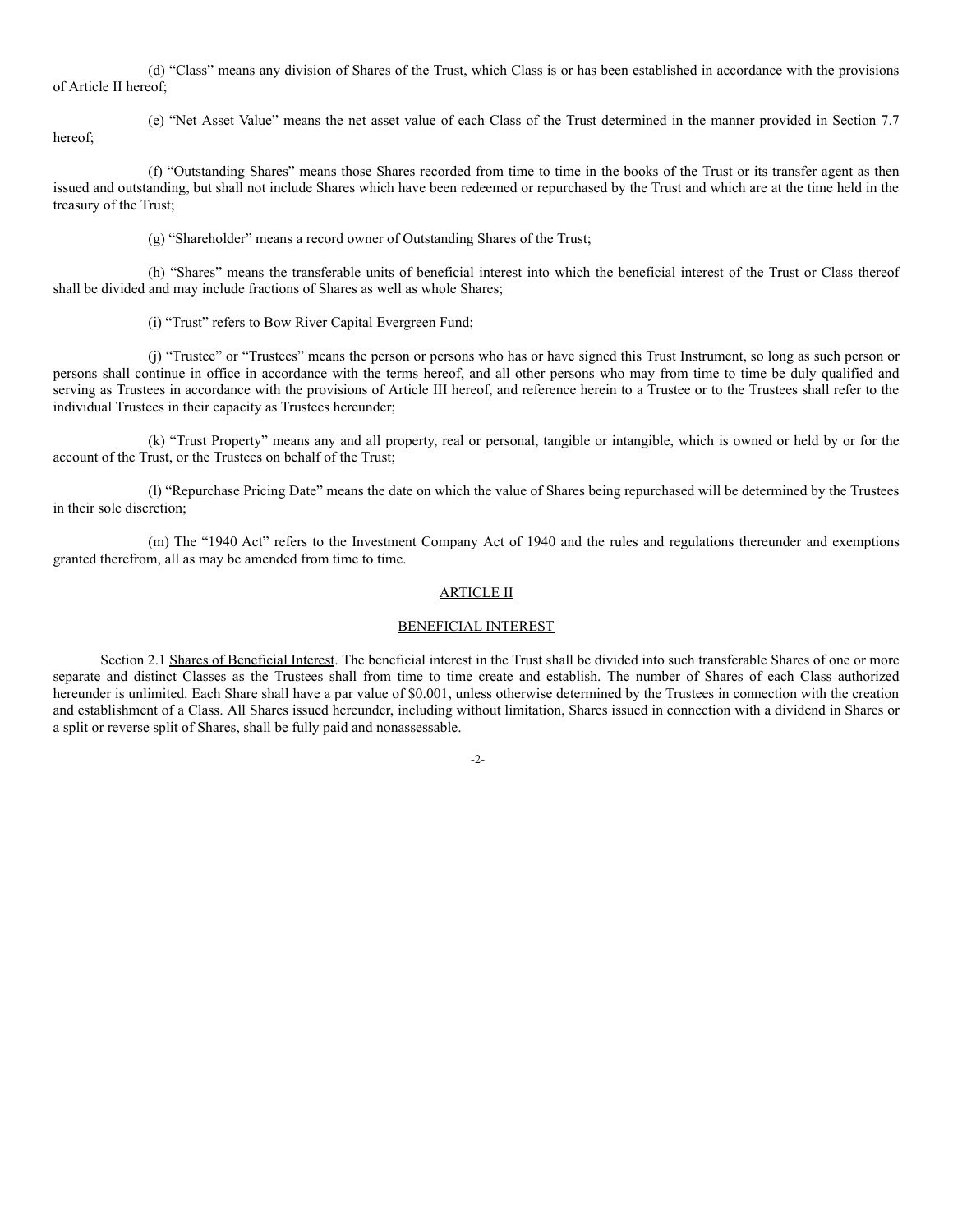Section 2.2 Issuance of Shares. The Trustees in their discretion may, from time to time, without vote of the Shareholders, issue Shares of each Class to such party or parties and for such amount and type of consideration (or for no consideration if pursuant to a Share dividend or splitup), subject to applicable law, including cash or securities (including Shares of a different Class), at such time or times and on such terms as the Trustees may deem appropriate, and may in such manner acquire other assets (including the acquisitions of assets subject to, and in connection with, the assumption of liabilities) and businesses. In connection with any issuance of Shares, the Trustees may issue fractional Shares and Shares held in the treasury. The Trustees may from time to time divide or combine the Shares into a greater or lesser number without thereby changing the proportionate beneficial interests in the Trust. The Trustees may classify and reclassify any unissued Shares or any Shares previously issued and reacquired of any Class into one or more Classes that may be established and designated from time to time.

Any Trustee, officer or other agent of the Trust, and any organization in which any such person is interested, may acquire, own, hold and dispose of Shares of any Class of the Trust to the same extent as if such person were not a Trustee, officer or other agent of the Trust; and the Trust may issue and sell or cause to be issued and sold and may repurchase Shares of any Class from any such person or any such organization subject only to the general limitations, restrictions or other provisions applicable to the sale or purchase of Shares of such Class generally.

Section 2.3 Register of Shares and Share Certificates. A register shall be kept at the principal office of the Trust or an office of the Trust's transfer agent which shall contain the names and addresses of the Shareholders of each Class, the number of Shares of that Class held by each of them respectively and a record of all transfers thereof. As to Shares for which no certificate has been issued, such register shall be conclusive as to who are the holders of the Shares and who shall be entitled to receive dividends or other distributions or otherwise to exercise or enjoy the rights of Shareholders. No Shareholder shall be entitled to receive payment of any dividend or other distribution, nor to have notice given to him as herein or in the By-laws provided, until he has given his address to the transfer agent or such other officer or agent of the Trust as shall keep the said register for entry thereon. The Trustees, in their discretion, may authorize the issuance of share certificates and promulgate appropriate rules and regulations as to their use. In the event that one or more certificates are issued, whether in the name of a Shareholder or a nominee, such certificate or certificates shall constitute evidence of ownership of Shares for all purposes, including transfer, assignment or sale of such Shares, subject to such limitations as the Trustees may, in their discretion, prescribe.

Section 2.4 Transfer of Shares. Except as otherwise provided by the Trustees, Shares shall be transferable on the records of the Trust only in accordance with Section 7.2 herein and only by the record holder thereof or by his agent thereunto duly authorized in writing, upon delivery to the Trustees or the Trust's transfer agent of a duly executed instrument of transfer, together with a Share certificate, if one is outstanding, and such evidence of the genuineness of each such execution and authorization and of such other matters as may be required by the Trustees. Upon such delivery the transfer shall be recorded on the register of the Trust. Until such record is made, the Shareholder of record shall be deemed to be the holder of such Shares for all purposes hereunder and neither the Trustees nor the Trust, nor any transfer agent or registrar nor any officer, employee or agent of the Trust shall be affected by any notice of the proposed transfer.

-3-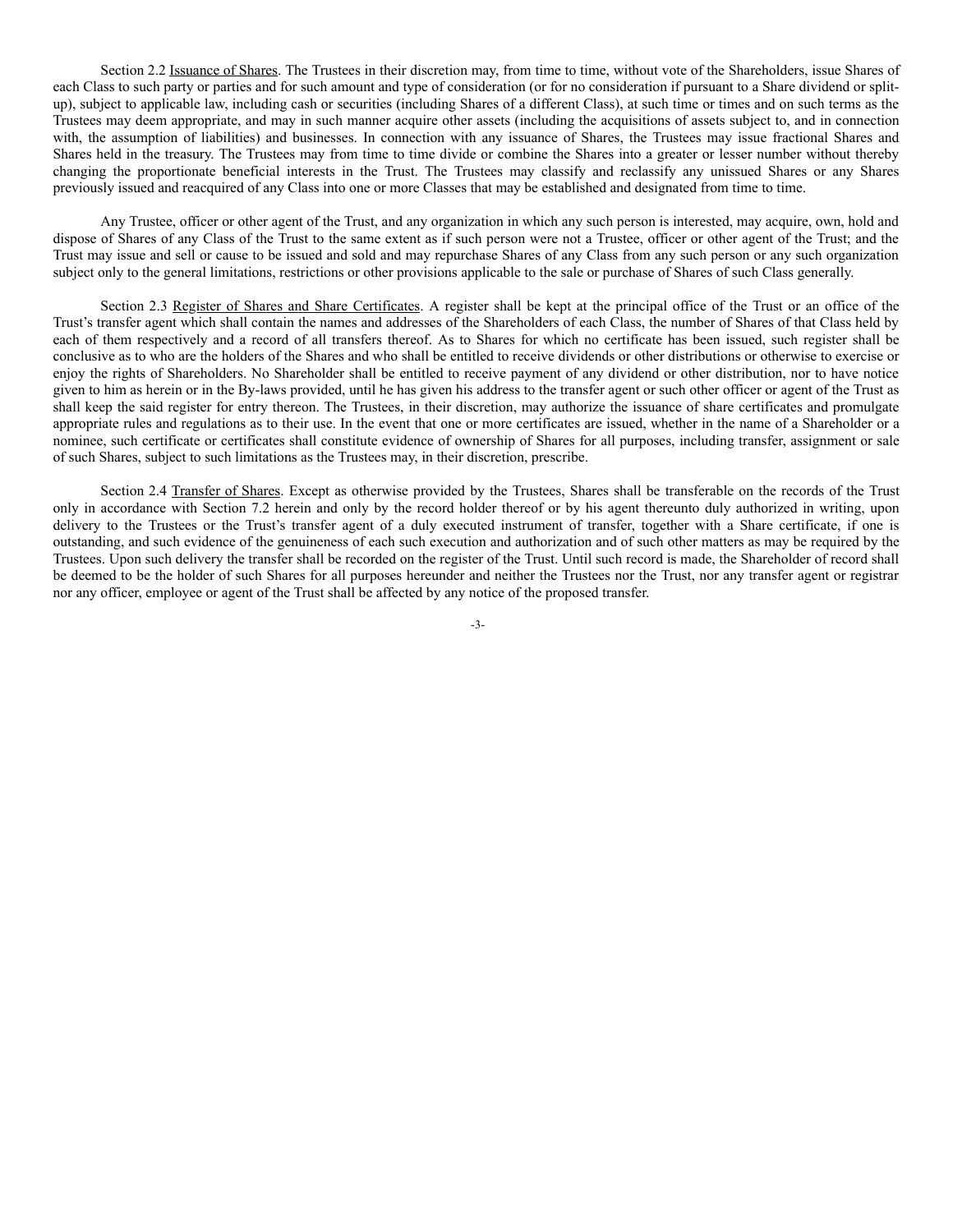Section 2.5 Treasury Shares. Shares held in the treasury shall, until reissued pursuant to Section 2.2 hereof, not confer any voting rights on the Trustees, nor shall such Shares be entitled to any dividends or other distributions declared with respect to the Shares.

Section 2.6 Establishment of Classes. The Trustees may from time to time authorize the division of Shares of the Trust into one or more Classes. Separate and distinct records shall be maintained by the Trust for each Class. The Trustees shall have full power and authority, in their sole discretion, and without obtaining any prior authorization or vote of Shareholders of any Class, to establish and designate and to change in any manner any initial or additional Classes and to fix such preferences, voting powers, rights and privileges of such Classes as the Trustees may from time to time determine, to divide or combine the Shares or any Classes into a greater or lesser number, to classify or reclassify any issued Shares or any Classes into one or more Classes, and to take such other action with respect to the Shares as the Trustees may deem desirable.

Unless another time is specified by the Trustees, the establishment and designation of any Class shall be effective upon the adoption of a resolution by the Trustees setting forth such establishment and designation and the preferences, powers, rights and privileges of the Shares of such Class, whether directly in such resolution or by reference to, or approval of, another document that sets forth such relative rights and preferences of such Class including, without limitation, any registration statement of the Trust, or as otherwise provided in such resolution. The Trust may issue any number of Shares of each Class and need not issue certificates for any Shares.

All references to Shares in this Trust Instrument shall be deemed to be Shares of any or all Classes as the context may require. All provisions herein relating to the Trust shall apply equally to each Class of the Trust except as the context otherwise requires.

All Shares of each Class shall represent an equal proportionate interest in the assets belonging to the Trust (subject to the liabilities belonging to that Class), and each Share of any Class shall be equal to each other Share of that Class; but the provisions of this sentence shall not restrict any distinctions permissible under this Section 2.6.

Section 2.7 Investment in the Trust. The Trustees shall accept investments in any Class from such persons and on such terms as they may from time to time authorize. At the Trustees' discretion, such investments, subject to applicable law, may be in the form of cash or securities in which the Trust is authorized to invest, valued as provided in Section 7.7 hereof. Unless the Trustees otherwise determine, investments shall be credited to each Shareholder's account in the form of full Shares at the Net Asset Value per Share next determined after the investment is received. Without limiting the generality of the foregoing, the Trustees may, in their sole discretion, (a) fix the Net Asset Value per Share of the initial capital contribution, (b) impose sales or other charges upon investments in the Trust or (c) issue fractional Shares.

Section 2.8 No Preemptive Rights. Shareholders shall have no preemptive or other similar rights to subscribe to any additional Shares or other securities issued by the Trust or the Trustees, whether of the same or another Class.

Section 2.9 Conversion Rights. The Trustees shall have the authority to provide from time to time that the holders of Shares of any Class shall have the right to convert or exchange said Shares for or into Shares of one or more other Classes in accordance with such requirements and procedures as may be established from time to time by the Trustees.

 $-4-$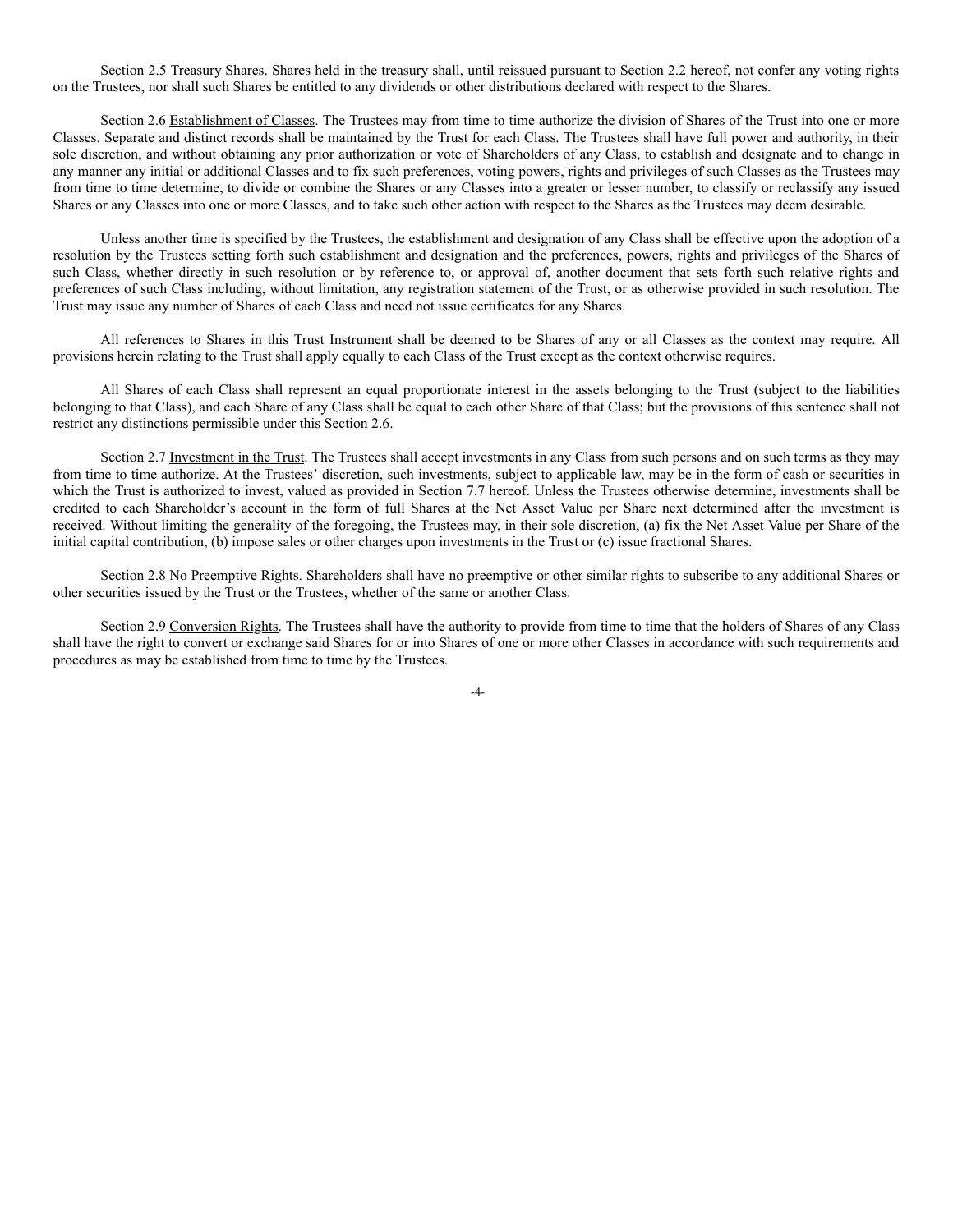Section 2.10 Legal Proceedings. No person, other than a Trustee, who is not a Shareholder of the Trust or of a particular Class shall be entitled to bring any derivative action, suit or other proceeding on behalf of or with respect to the Trust or such Class. Further, each complaining Shareholder must have been a Shareholder of the Trust or the affected Class, as applicable, at the time of the action or failure to act complained of, or acquired the Shares afterwards by operation of law from a person who was a Shareholder at that time and each complaining Shareholder must be a Shareholder of the Trust or the affected Class, as applicable, as of the time the written demand is made upon the Trustees. No Shareholder may maintain a derivative action with respect to the Trust or any Class of the Trust unless holders of at least ten percent (10%) of the outstanding Shares of the Trust, or 10% of the outstanding Shares of the Class to which such action relates, join in the bringing of such action. All matters relating to the bringing of derivative actions in the right of the Trust shall be governed by this Section 2.10 and Section 3816 of the Act.

In addition to the requirements set forth in Section 3816 of the Act, a Shareholder may bring a derivative action on behalf of the Trust or any Class of the Trust only if the following conditions are met: (a) the Shareholder or Shareholders must make a pre-suit written demand upon the Trustees to bring the subject action unless an effort to cause the Trustees to bring such an action is not likely to succeed; and a demand on the Trustees shall only be deemed not likely to succeed and therefore excused if a majority of the Trustees, or a majority of any committee established to consider the merits of such action, has a personal financial interest in the transaction at issue, and a Trustee shall not be deemed interested in a transaction or otherwise disqualified from ruling on the merits of a Shareholder demand by virtue of the fact that such Trustee receives remuneration for his service as a Trustee of the Trust or as a trustee or director of one or more investment companies that are under common management with or otherwise affiliated with the Trust; and (b) unless a demand is not required under clause (a) of this paragraph, the Trustees must be afforded a reasonable amount of time to consider such Shareholder request and to investigate the basis of such claim; and the Trustees shall be entitled to retain counsel or other advisers in considering the merits of the request and shall require an undertaking by the Shareholders making such request to reimburse the Trust for the expense of any such advisers in the event that the Trustees determine not to bring such action. For purposes of this Section 2.10, the Trustees may designate a committee of one Trustee to consider a Shareholder demand if necessary to create a committee with a majority of Trustees who do not have a personal financial interest in the transaction at issue. If the demand for derivative action has been considered by the Board of Trustees, and a majority of those Trustees who are not deemed to be Interested Persons of the Trust, after considering the merits of the claim, has determined that maintaining a suit would not be in the best interests of the Trust or the affected Class, as applicable, the complaining Shareholders shall be barred from commencing the derivative action. If upon such consideration the appropriate members of the Board of Trustees determine that such a suit should be maintained, then the appropriate officers of the Trust shall commence initiation of that suit and such suit shall proceed directly rather than derivatively. The Board of Trustees, or the appropriate officers of the Trust, shall inform the complaining Shareholders of any decision reached under this paragraph in writing within ten business days of such decision having been reached.

-5-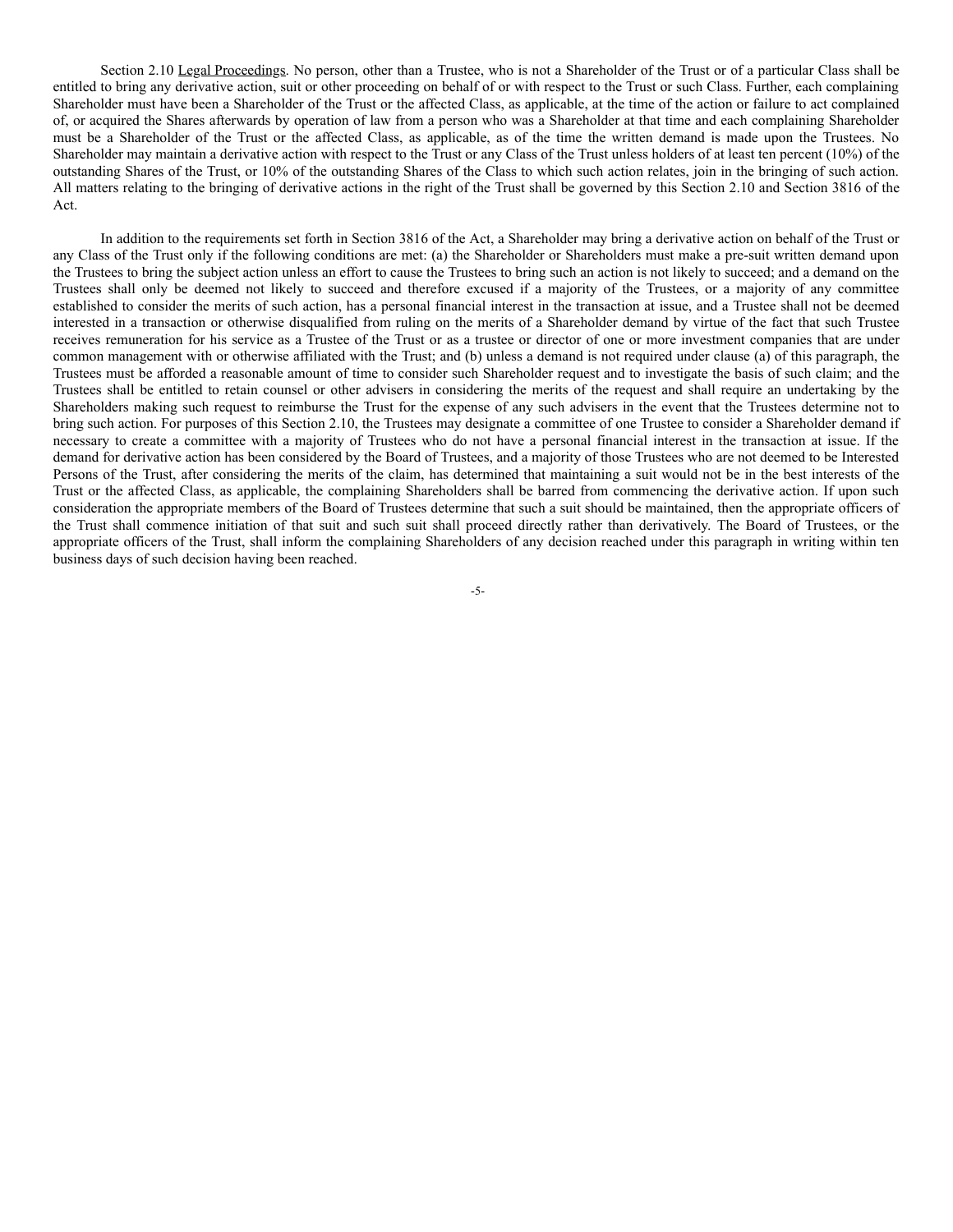For purposes of this Section 2.10, a written demand upon the Trustees must include at least the following: (a) a detailed description of the action or failure to act complained of and the facts upon which each such allegation is made; (b) a statement to the effect that the complaining Shareholder(s) believe that they will fairly and adequately represent the interests of similarly situated Shareholders in enforcing the right of the Trust or the affected Class, as applicable, and an explanation of why the complaining Shareholders believe that to be the case; (c) a certification that each complaining Shareholder was a Shareholder of the Trust or the affected Class, as applicable, at the time of the action or failure to act complained of, or acquired the Shares afterwards by operation of law from a person who was a Shareholder at that time and each complaining Shareholder was a Shareholder of the Trust or the affected Class, as applicable, as of the time the written demand upon the Trustees, as well as information reasonably designed to allow the Trustees to verify that certification; and (d) a certification that each complaining Shareholder will be a Shareholder of the Trust or the affected Class, as applicable, as of the commencement of the derivative action.

This Section 2.10 will not apply to claims brought under the federal securities laws.

Section 2.11 Status of Shares. Shares shall be deemed to be personal property giving only the rights provided in this Trust Instrument. Every Shareholder by virtue of having become a Shareholder shall be held to have expressly assented and agreed to the terms hereof. The death of a Shareholder during the continuance of the Trust shall not operate to terminate the Trust nor entitle the representative of any deceased Shareholder to an accounting or to take any action in court or elsewhere against the Trust or the Trustees, but only to the rights of said decedent under this Trust. Ownership of Shares shall not entitle the Shareholder to any title in or to the whole or any part of the Trust property or right to call for a partition or division of the same or for an accounting, nor shall the ownership of Shares constitute the Shareholders as partners.

### ARTICLE III

### THE TRUSTEES

Section 3.1 Management of the Trust. The Trustees shall have exclusive and absolute control over the Trust Property and over the business of the Trust to the same extent as if the Trustees were the sole owners of the Trust Property and business in their own right, but with such powers of delegation as may be permitted by this Trust Instrument. The Trustees shall have power to conduct the business of the Trust and carry on its operations in any and all of its branches and maintain offices both within and without the State of Delaware, in any and all states of the United States of America, in the District of Columbia, in any and all commonwealths, territories, dependencies, colonies, or possessions of the United States of America, and in any foreign jurisdiction and to do all such other things and execute all such instruments as they deem necessary, proper or desirable in order to promote the interests of the Trust although such things are not herein specifically mentioned. Any determination as to what is in the interests of the Trust made by the Trustees in good faith shall be conclusive. In construing the provisions of this Trust Instrument, the presumption shall be in favor of a grant of power to the Trustees.

-6-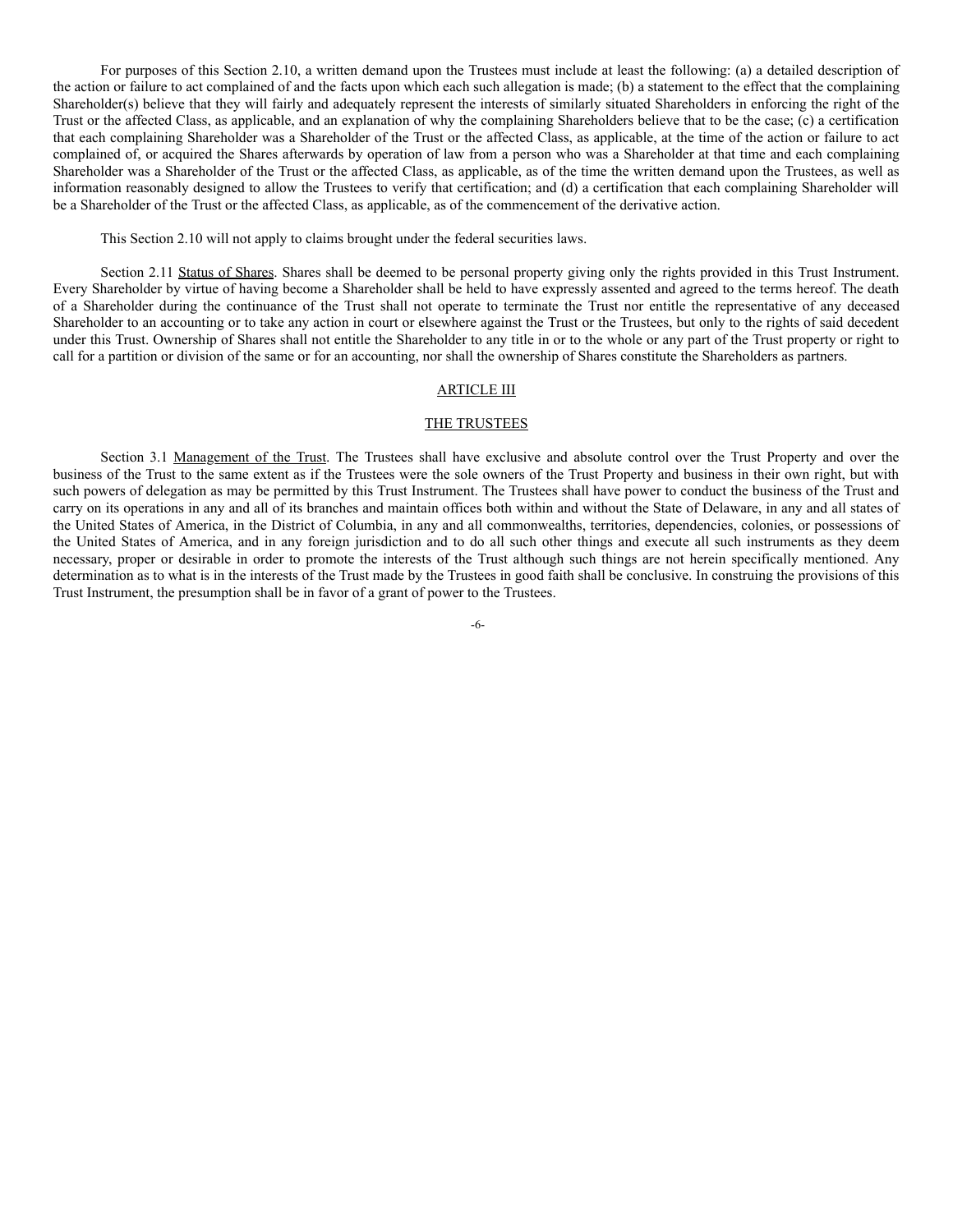The enumeration of any specific power in this Trust Instrument shall not be construed as limiting the aforesaid power. The powers of the Trustees may be exercised without order of or resort to any court.

Except for the Trustees named herein or appointed to fill vacancies pursuant to Section 3.3 hereof, the Trustees shall be elected by the Shareholders owning of record a plurality of the Shares voting at a meeting of Shareholders.

Section 3.2 Term of Office of Trustees. Subject to any limitations on the term of service imposed by the By-laws or any retirement policy adopted by the Trustees, each Trustee shall hold office during the existence of this Trust, and until its termination as herein provided; except: (a) that any Trustee may resign his trust by written instrument signed by him and delivered to the Chairman, President, Secretary, or other Trustee of the Trust, which shall take effect upon such delivery or upon such later date as is specified therein; (b) that any Trustee may be removed, with or without cause, at any time by written instrument, signed by at least two-thirds of the Trustees prior to such removal, specifying the date when such removal shall become effective; (c) that any Trustee who requests in writing to be retired or who has died, become physically or mentally incapacitated by reason of disease or otherwise, or is otherwise unable to serve, may be retired by written instrument signed by a majority of the other Trustees, specifying the date of his retirement; and (d) that a Trustee may be removed, with or without cause, at any meeting of the Shareholders of the Trust by a vote of Shareholders owning at least two-thirds of the outstanding Shares of the Trust.

Section 3.3 Vacancies and Appointment of Trustees. In the case of the declination to serve, death, resignation, retirement, removal, physical or mental incapacity by reason of disease or otherwise of a Trustee, or a Trustee is otherwise unable to serve, or an increase in the number of Trustees, a vacancy shall occur. Whenever a vacancy in the Board of Trustees shall occur, until such vacancy is filled, the other Trustees shall have all the powers hereunder and the certificate of the other Trustees of such vacancy shall be conclusive. In the case of an existing vacancy, the remaining Trustee or Trustees shall fill such vacancy by appointing such other person as such Trustee or Trustees in their discretion shall see fit consistent with the limitations under the 1940 Act, unless such Trustee or Trustees determine, in accordance with Section 3.5, to decrease the size of the Board to the number of remaining Trustees.

An appointment of a Trustee may be made by the Trustees then in office in anticipation of a vacancy to occur by reason of retirement, resignation or increase in number of Trustees effective at a later date, provided that said appointment shall become effective only at or after the effective date of said retirement, resignation or increase in number of Trustees.

An appointment of a Trustee shall be effective upon the acceptance of the person so appointed to serve as Trustee, except that any such appointment in anticipation of a vacancy shall become effective at or after the date such vacancy occurs.

Section 3.4 Temporary Absence of Trustee. Any Trustee may, by power of attorney, delegate his power for a period not exceeding six months at any one time to any other Trustee or Trustees, provided that in no case shall less than two Trustees personally exercise the other powers hereunder except as herein otherwise expressly provided or unless there is only one or two Trustees.

-7-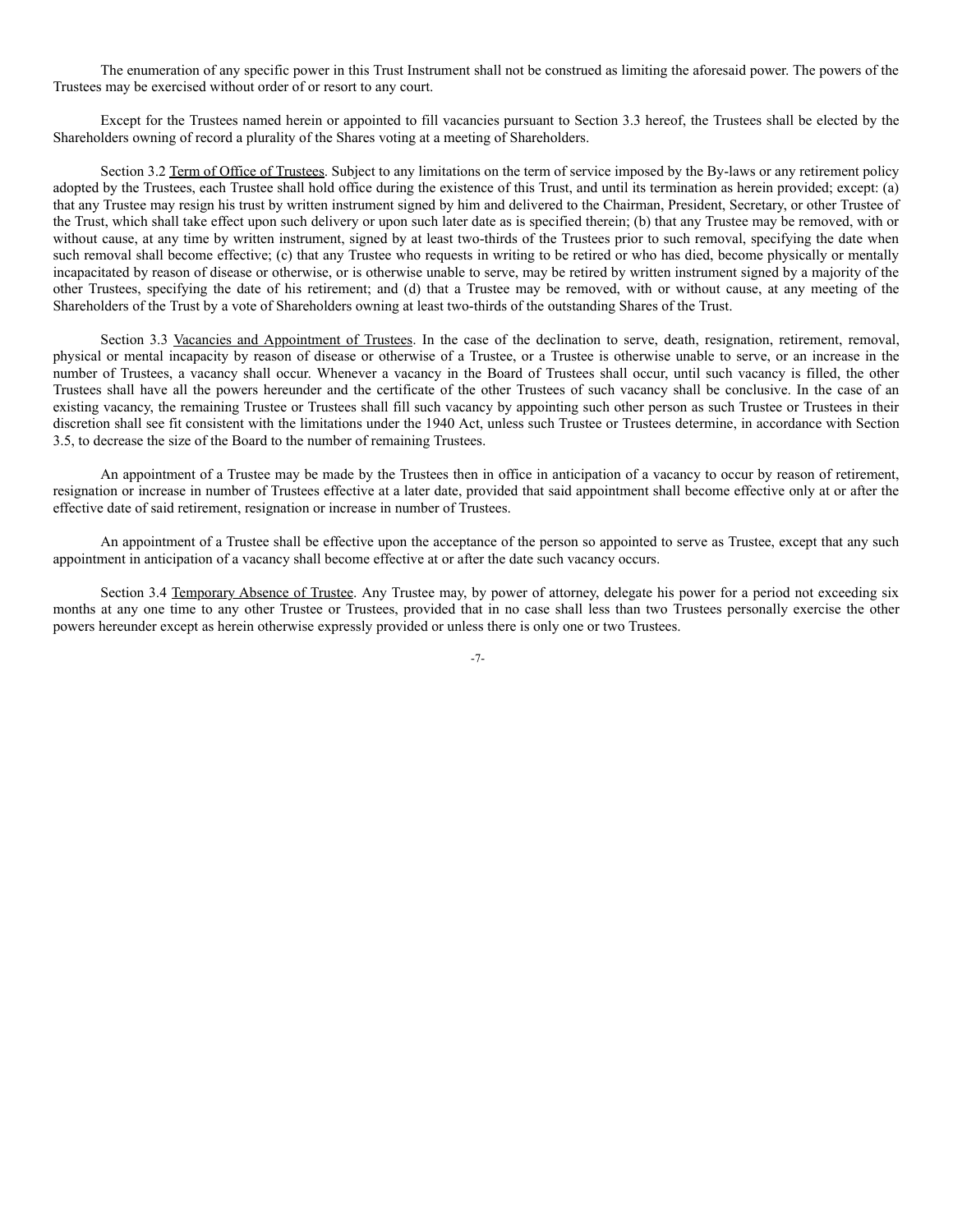Section 3.5 Number of Trustees. The number of Trustees shall be one, or such other number as shall be fixed from time to time by the Trustees.

Section 3.6 Effect of Death, Resignation, Etc. of a Trustee. The declination to serve, death, resignation, retirement, removal, incapacity, or inability of the Trustees, or any one of them, shall not operate to terminate the Trust or to revoke any existing agency created pursuant to the terms of this Trust Instrument.

Section 3.7 Ownership of Assets of the Trust. Legal title in and beneficial ownership of all of the assets of the Trust shall at all times be considered as vested in the Trust, except that the Trustees may cause legal title in and beneficial ownership of any Trust Property to be held by, or in the name of one or more of the Trustees acting for and on behalf of the Trust, or in the name of any person as nominee acting for and on behalf of the Trust. No Shareholder shall be deemed to have a severable ownership interest in any individual asset of the Trust, or any right of partition or possession thereof, but each Shareholder shall have, except as otherwise provided for herein, a proportionate undivided beneficial interest in the Trust. The Shares shall be personal property giving only the rights specifically set forth in this Trust Instrument. The Trust, or at the determination of the Trustees, one or more of the Trustees or a nominee acting for and on behalf of the Trust, shall be deemed to hold legal title and beneficial ownership of any income earned on securities of the Trust issued by any business entities formed, organized, or existing under the laws of any jurisdiction, including the laws of any foreign country.

Section 3.8 No Accounting. Except to the extent required by the 1940 Act or, if determined to be necessary or appropriate by the other Trustees under circumstances which would justify his or her removal for cause, no person ceasing to be a Trustee for reasons including, but not limited to, death, resignation, retirement, removal or incapacity (nor the estate of any such person) shall be required to make an accounting to the Shareholders or remaining Trustees upon such cessation.

### ARTICLE IV

#### POWERS OF THE TRUSTEES

Section 4.1 Powers. The Trustees in all instances shall act as principals, and are and shall be free from the control of the Shareholders. The Trustees shall have full power and authority to do any and all acts and to make and execute any and all contracts and instruments that they may consider necessary or appropriate in connection with the management of the Trust. The Trustees shall have full authority and power to make any and all investments which they, in their sole discretion, shall deem proper to accomplish the purpose of this Trust. Subject to any applicable limitation in this Trust Instrument, the Trustees shall have power and authority:

(a) To invest and reinvest cash and other property, and to hold cash or other property uninvested, and to sell, exchange, lend, pledge, mortgage, hypothecate, write options on and lease any or all of the assets of the Trust;

-8-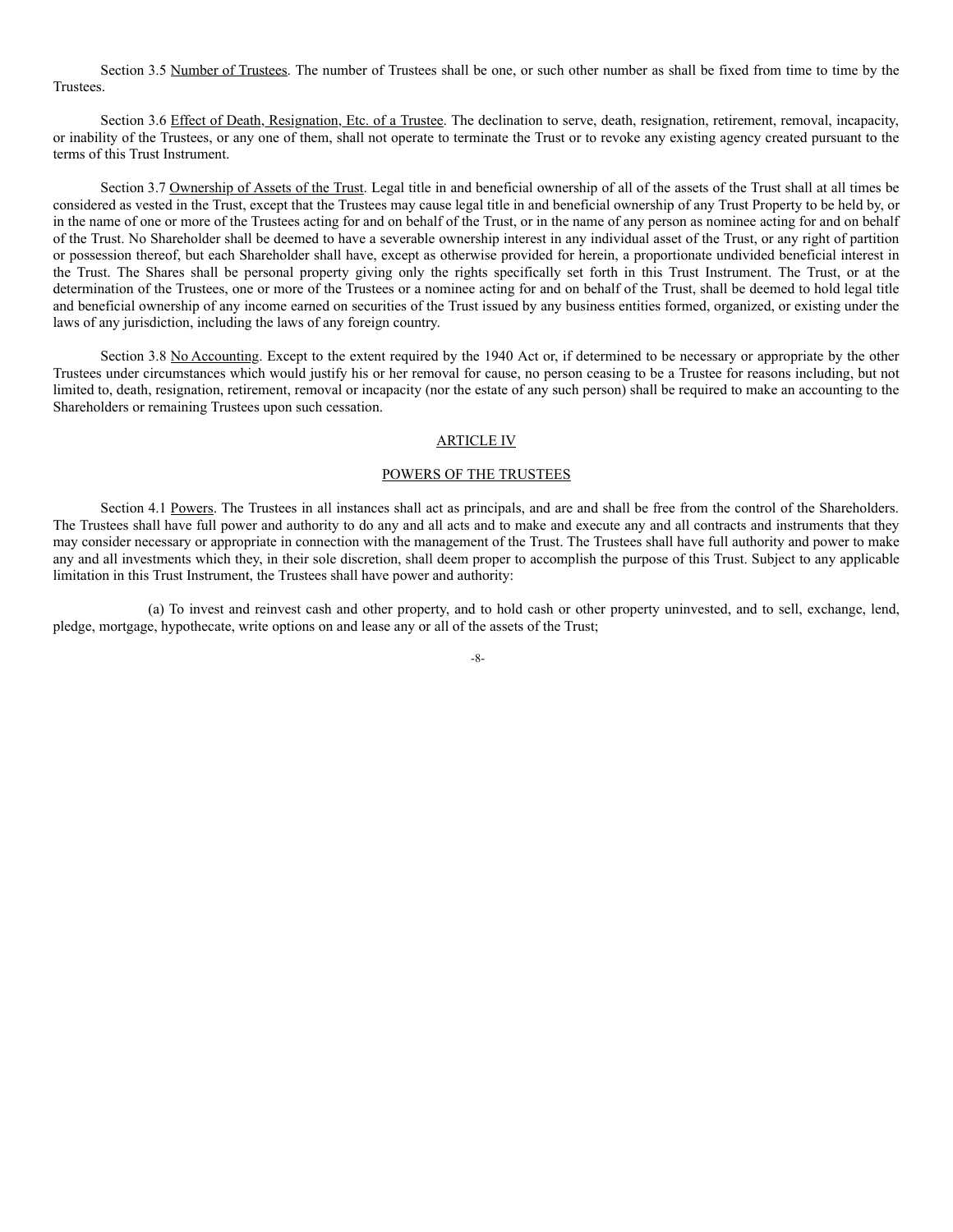(b) To operate as and carry on the business of an investment company, and exercise all the powers necessary and appropriate to the conduct of such operations, including the power to invest all or any part of its assets in the securities of another investment company;

(c) To borrow money and in this connection issue notes or other evidence of indebtedness; to secure borrowings by mortgaging, pledging or otherwise subjecting as security the Trust Property; to endorse, guarantee, or undertake the performance of an obligation, liability or engagement of any person and to lend Trust Property;

(d) To provide for the distribution of interests of the Trust either through a Principal Underwriter in the manner hereinafter provided for or by the Trust itself, or both, or otherwise pursuant to a plan of distribution of any kind;

(e) To adopt By-laws not inconsistent with this Trust Instrument providing for the conduct of the business of the Trust and to amend and repeal them to the extent that they do not reserve that right to the Shareholders, which By-laws shall be deemed a part of this Trust Instrument and are incorporated herein by reference;

(f) To elect and remove such officers and appoint and terminate such agents and contractors as they consider appropriate, any of whom may be a Trustee, and may provide for the compensation of all of the foregoing;

(g) To establish separate Classes having such relative rights, powers and duties as they may provide, consistent with applicable

law;

(h) To employ one or more banks, trust companies or companies that are members of a national securities exchange or such other entities as custodians of any assets of the Trust, subject to the 1940 Act and to any conditions set forth in this Trust Instrument;

(i) To retain one or more transfer agents and shareholder servicing agents, or both;

(j) To set record dates in the manner provided herein or in the By-laws;

(k) To delegate such authority (which delegation may include the power to subdelegate) as they consider desirable to any officers of the Trust and to any investment adviser, manager, administrator, custodian, underwriter or other agent or independent contractor;

(l) To join with other holders of any securities or debt instruments in acting through a committee, depository, voting trustee or otherwise, and in that connection to deposit any security or debt instrument with, or transfer any security or debt instrument to, any such committee, depository or trustee, and to delegate to them such power and authority with relation to any security or debt instrument (whether or not so deposited or transferred) as the Trustees shall deem proper and to agree to pay, and to pay, such portion of the expenses and compensation of such committee, depository or trustee as the Trustees shall deem proper;

(m) To enter into joint ventures, general or limited partnerships and any other combinations or associations;

 $-9-$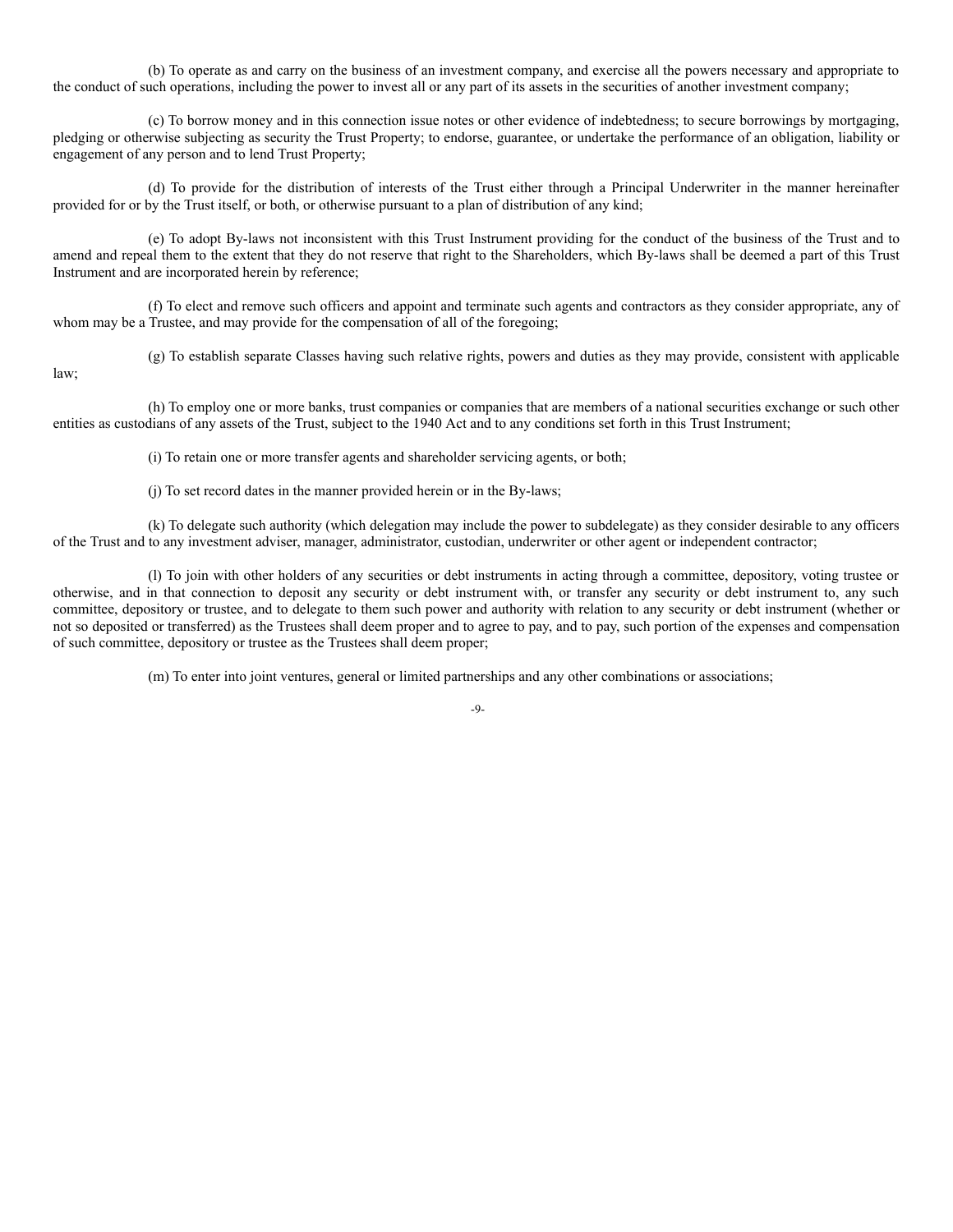(n) To pay pensions for faithful service, as deemed appropriate by the Trustees, and to adopt, establish and carry out pension, profit-sharing, share bonus, share purchase, savings, thrift and other retirement, incentive and benefit plans, trusts and provisions, including the purchasing of life insurance and annuity contracts as a means of providing such retirement and other benefits, for any or all of the Trustees, officers, employees and agents of the Trust;

(o) To the extent permitted by law, indemnify any person with whom the Trust has dealings;

(p) To engage in and to prosecute, defend, compromise, abandon, or adjust by arbitration, or otherwise, any actions, suits, proceedings, disputes, claims and demands relating to the Trust, and out of the assets of the Trust to pay or to satisfy any debts, claims or expenses incurred in connection therewith, including those of litigation, and such power shall include without limitation the power of the Trustees or any appropriate committee thereof, in the exercise of their or its good faith business judgment, to dismiss any action, suit, proceeding, dispute, claim or demand, derivative or otherwise, brought by any person, including a Shareholder in its own name or the name of the Trust, whether or not the Trust or any of the Trustees may be named individually therein or the subject matter arises by reason of business for or on behalf of the Trust;

(q) To purchase and pay for entirely out of Trust Property such insurance as they may deem necessary or appropriate for the conduct of the business of the Trust, including, without limitation, insurance policies insuring the Trust Property and payment of distributions and principal on its investments, and insurance policies insuring the Shareholders, Trustees, officers, representatives, employees, agents, investment advisers, managers, administrators, custodians, underwriters, or independent contractors of the Trust individually against all claims and liabilities of every nature arising by reason of holding, being or having held any such office or position, or by reason of any action alleged to have been taken or omitted by any such person in such capacity, including any action taken or omitted that may be determined to constitute negligence, whether or not the Trust would have the power to indemnify such person against such liability;

(r) To sell, exchange, lend, pledge, mortgage, hypothecate, write options on and lease any or all of the assets of the Trust, subject to the provisions of Section 9.4(b) hereof;

(s) To vote or give assent, or exercise any rights of ownership, with respect to stock or other securities, debt instruments or property; and to execute and deliver powers of attorney to such person or persons as the Trustees shall deem proper, granting to such person or persons such power and discretion with relation to securities, debt instruments or property as the Trustees shall deem proper;

(t) To exercise powers and rights of subscription or otherwise which in any manner arise out of ownership of securities or debt instruments;

(u) To hold any security or property in a form not indicating any trust, whether in bearer, book entry, unregistered or other negotiable form; or either in the name of the Trustees or of the Trust or in the name of a custodian, subcustodian or other depository or a nominee or nominees or otherwise;

-10-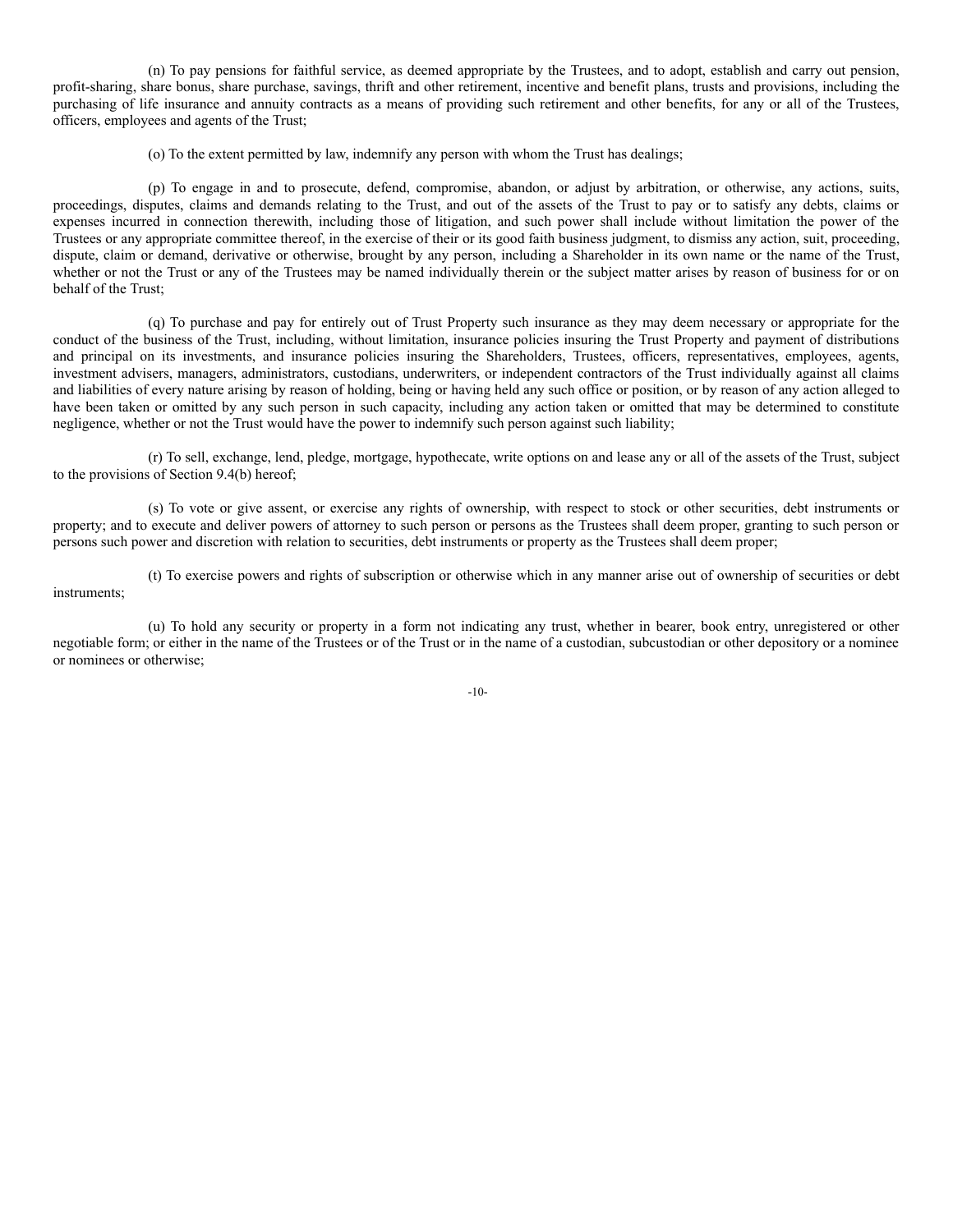(v) To consent to or participate in any plan for the reorganization, consolidation or merger of any corporation, issuer or concern, any security or debt instrument of which is held in the Trust; to consent to any contract, lease, mortgage, purchase or sale of property by such corporation, issuer or concern, and to pay calls or subscriptions with respect to any security or debt instrument held in the Trust;

(w) To litigate, compromise, arbitrate, or otherwise adjust claims in favor of or against the Trust or any matter in controversy including, but not limited to, claims for taxes;

(x) To make distributions of income and of capital gains to Shareholders in the manner herein provided;

(y) To establish, from time to time, a minimum investment for Shareholders in the Trust or in one or more Classes thereof;

(z) To cause each Shareholder, or each Shareholder of any particular Class, to pay directly, in advance or arrears, for charges of the Trust's custodian or transfer, shareholder servicing or similar agent, an amount fixed from time to time by the Trustees, by setting off such charges due from such Shareholder from declared but unpaid dividends owed such Shareholder and/or by reducing the number of Shares in the account of such Shareholder by that number of full and/or fractional Shares which represents the outstanding amount of such charges due from such Shareholder;

(aa) To establish one or more committees composed of one or more of the Trustees, and to delegate any of the powers of the Trustees to said committees;

(bb) To interpret the investment policies, practices or limitations of the Trust;

(cc) To establish a registered office and have a registered agent in the State of Delaware;

(dd) To compensate or provide for the compensation of the Trustees, officers, advisers, administrators, custodians, other agents, consultants, contractors and employees of the Trust or the Trustees on such terms as they deem appropriate;

(ee) To invest part or all of the Trust Property, or to dispose of part or all of the Trust Property and invest the proceeds of such disposition, in interests issued by one or more other investment companies or pooled portfolios (including investment by means of transfer of part or all of the Trust Property in exchange for an interest or interests in such one or more investment companies or pooled portfolios) all without any requirement of approval by Shareholders. Any such other investment company or pooled portfolio may (but need not) be a trust (formed under the laws of any state or jurisdiction), which is classified as a partnership for federal income tax purposes; and

(ff) In general, to carry on any other business in connection with or incidental to any of the foregoing powers, to do everything necessary, suitable or proper for the accomplishment of any purpose or the attainment of any object or the furtherance of any power herein set forth, either alone or in association with others, and to do every other act or thing incidental or appurtenant to or growing out of or connected with the aforesaid business or purposes, objects or powers.

-11-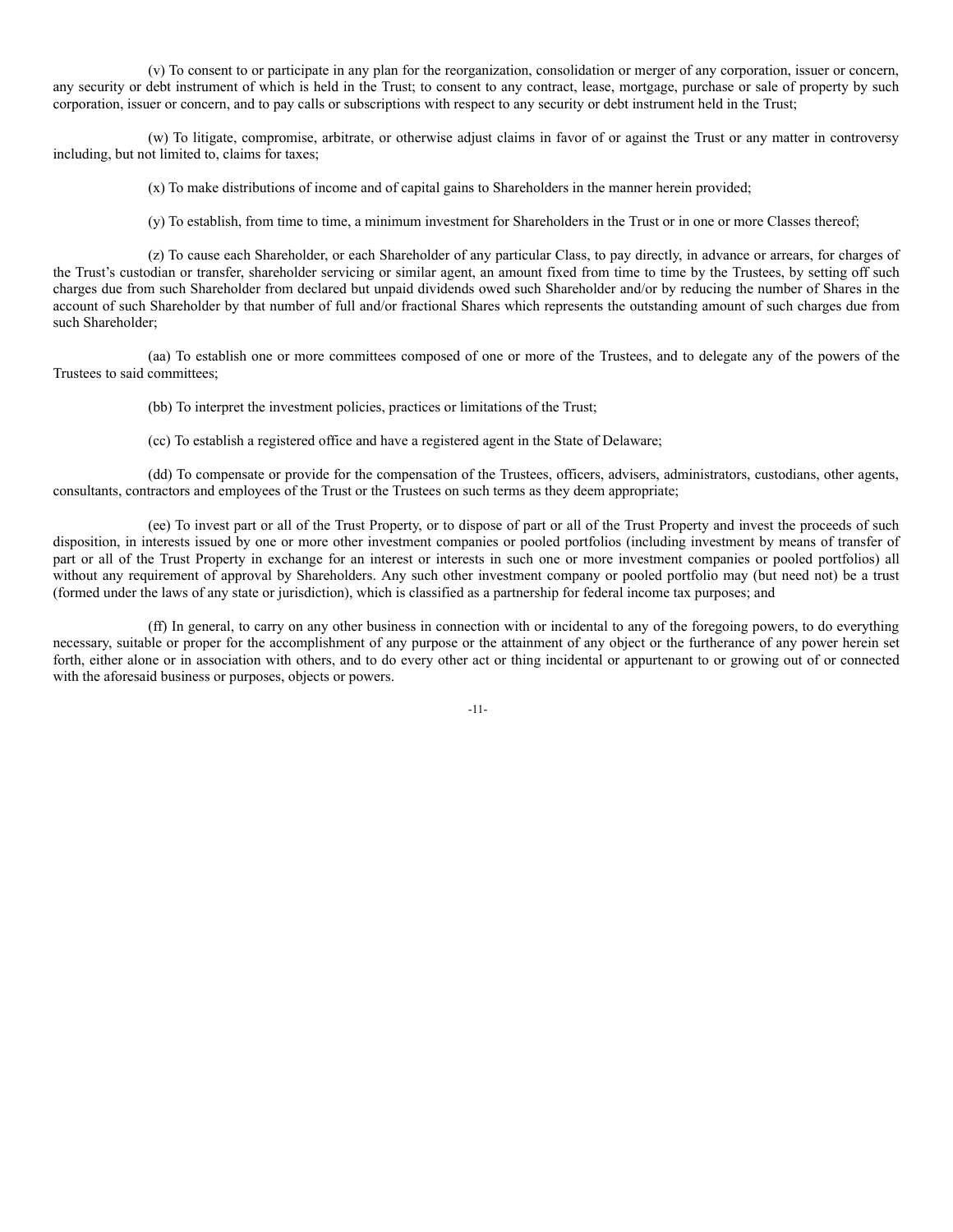The foregoing clauses shall be construed both as objects and powers, and the foregoing enumeration of specific powers shall not be held to limit or restrict in any manner the general powers of the Trustees. Any action by one or more of the Trustees in their capacity as such hereunder shall be deemed an action on behalf of the Trust, and not an action in an individual capacity.

No one dealing with the Trustees shall be under any obligation to make any inquiry concerning the authority of the Trustees, or to see to the application of any payments made or property transferred to the Trustees or upon their order.

Section 4.2 Issuance and Repurchase of Shares. The Trustees shall have the power to issue, sell, repurchase, redeem, retire, cancel, acquire, hold, resell, reissue, dispose of, exchange, and otherwise deal in Shares; to suspend or terminate the sales of Shares of any Class for any period of time; to establish terms and conditions, including any fees or expenses, regarding the issuance, sale, repurchase, redemption, cancellation, retirement, acquisition, holding, resale, reissuance, disposition or exchange of or dealing in Shares of any Class; and subject to the provisions set forth in Article II and Article VII, to apply to any such repurchase, retirement, cancellation or acquisition of Shares any funds or property of the Trust, or a particular Class of the Trust, with respect to which such Shares are issued.

Section 4.3 Trustees and Officers as Shareholders. Any Trustee, officer or other agent of the Trust may acquire, own and dispose of Shares to the same extent as if such person were not a Trustee, officer or agent; and the Trustees may issue and sell or cause to be issued and sold Shares to and buy such Shares from any such person or any firm or company in which such person invested, subject to the general limitations herein contained as to the sale and purchase of such Shares.

Section 4.4 Action by the Trustees and Committees. The Trustees (and any committee thereof) may act at a meeting held in person or in whole or in part by conference telecommunications equipment. One-third, but not less than two, of the Trustees shall constitute a quorum at any meeting unless there is only one Trustee. Except as the Trustees may otherwise determine, one-third of the members of any committee shall constitute a quorum at any meeting. The vote of a majority of the Trustees (or committee members) present at a meeting at which a quorum is present shall be the act of the Trustees (or any committee thereof). The Trustees (and any committee thereof) may also act by written consent signed by a majority of the Trustees (or committee members). Regular meetings of the Trustees may be held at such places and at such times as the Trustees may from time to time determine. Special meetings of the Trustees (and meetings of any committee thereof) may be called orally or in writing by the Chairman of the Board of Trustees (or the chairman of any committee thereof) or by any two other Trustees. Notice of the time, date and place of all meetings of the Trustees (or any committee thereof) shall be given by the party calling the meeting to each Trustee (or committee member) by telephone, telefax, telegram or other electronic means sent to the person's home or business address at least twenty-four hours in advance of the meeting or by written notice mailed to the person's home or business address at least seventy-two hours in advance of the meeting. Notice of all proposed written consents of Trustees (or committees thereof) shall be given to each Trustee (or committee member) by telephone, telefax, telegram, or first class mail sent to the person's home or business address. Notice need not be given to any person who attends a meeting without objecting to the lack of notice or who executes a written consent or a written waiver of notice with respect to a meeting. Written consents or waivers may be executed in one or more counterparts. Execution of a written consent or waiver and delivery thereof may be accomplished by telefax or other electronic means approved by the Trustees.

 $-12-$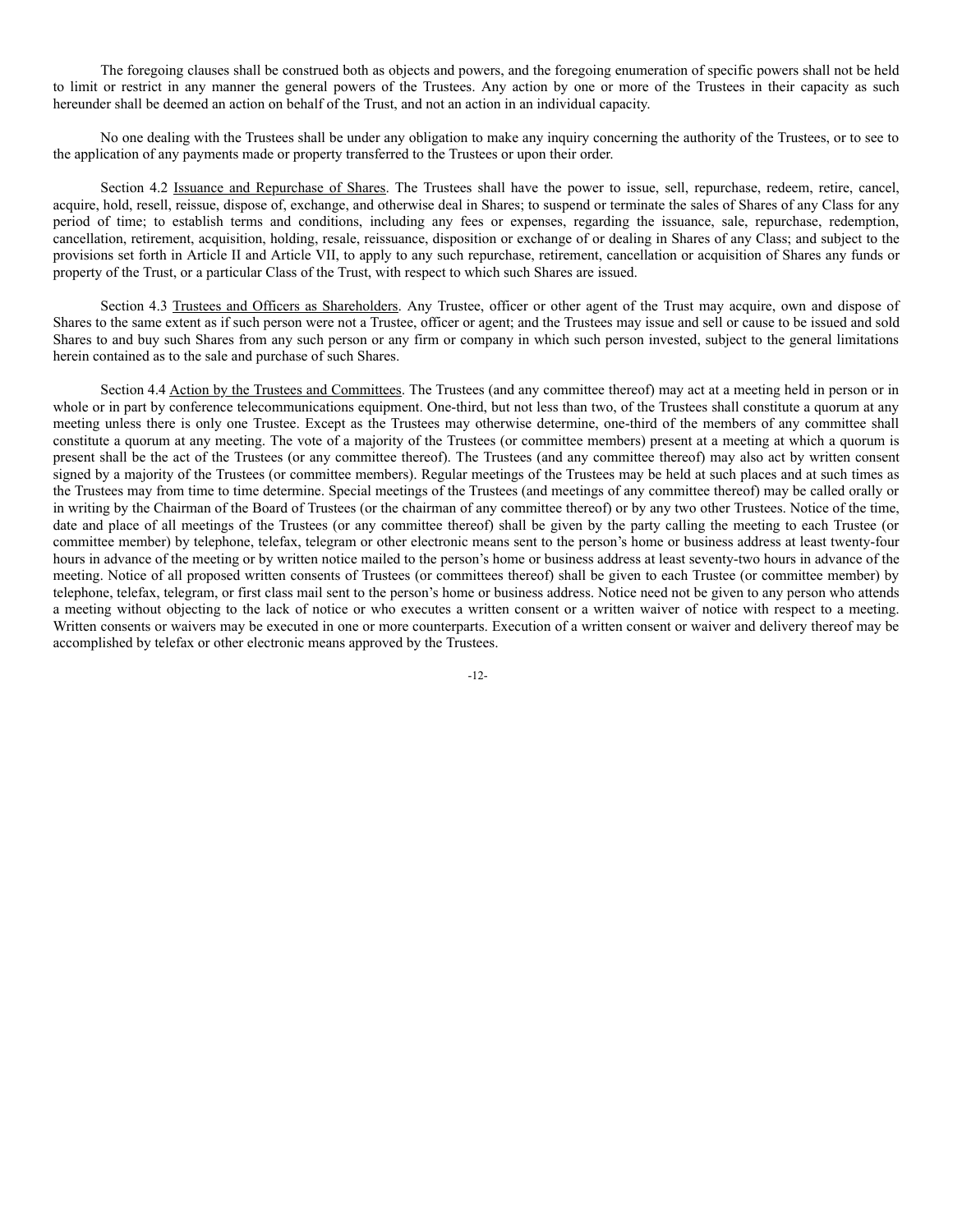Section 4.5 Chairman of the Trustees. The Trustees may appoint one of their number to be Chairman of the Board of Trustees. The Chairman shall preside at all meetings of the Trustees at which he is present and may be (but is not required to be) the chief executive officer of the Trust.

Section 4.6 Principal Transactions. Except to the extent prohibited by applicable law, the Trustees may, on behalf of the Trust, buy any securities from or sell any securities to, or lend any assets of the Trust to, any Trustee or officer of the Trust or any firm of which any such Trustee or officer is a member acting as principal, or have any such dealings with any Affiliated Person of the Trust, investment adviser, investment sub-adviser, distributor or transfer agent for the Trust or with any Interested Person of such Affiliated Person or other person; and the Trust may employ any such Affiliated Person or other person, or firm or company in which such Affiliated Person or other person is an Interested Person, as broker, legal counsel, registrar, investment adviser, investment sub-adviser, distributor, transfer agent, dividend disbursing agent, custodian or in any other capacity upon customary terms.

### ARTICLE V

### INVESTMENT ADVISER, INVESTMENT SUB-ADVISER, PRINCIPAL UNDERWRITER, ADMINISTRATOR, TRANSFER AGENT, CUSTODIAN AND OTHER CONTRACTORS

Section 5.1 Certain Contracts. Subject to compliance with the provisions of the 1940 Act, but notwithstanding any limitations of present and future law or custom in regard to delegation of powers by trustees generally, the Trustees may, at any time and from time to time and without limiting the generality of their powers and authority otherwise set forth herein, enter into one or more contracts with any one or more corporations, trusts, associations, partnerships, limited partnerships, other type of organizations, or individuals to provide for the performance and assumption of some or all of the following services, duties and responsibilities to, for or of the Trust and/or the Trustees, and to provide for the performance and assumption of such other services, duties and responsibilities in addition to those set forth below as the Trustees may determine to be appropriate:

(a) Investment Adviser and Investment Sub-Adviser. The Trustees may in their discretion, from time to time, enter into an investment advisory or management contract or contracts with respect to the Trust whereby the other party or parties to such contract or contracts shall undertake to furnish the Trust with such management, investment advisory, statistical and research facilities and services and such other facilities and services, if any, and all upon such terms and conditions, as the Trustees may in their discretion determine. Notwithstanding any other provision of this Trust Instrument, the Trustees may authorize any investment adviser (subject to such general or specific instructions as the Trustees may from time to time adopt) to effect purchases, sales or exchanges of portfolio securities, other investment instruments of the Trust, or other Trust Property on behalf of the Trustees, or may authorize any officer, agent, or Trustee to effect such purchases, sales or exchanges pursuant to recommendations of the investment adviser (and all without further action by the Trustees). Any such purchases, sales and exchanges shall be deemed to have been authorized by the Trustees.

-13-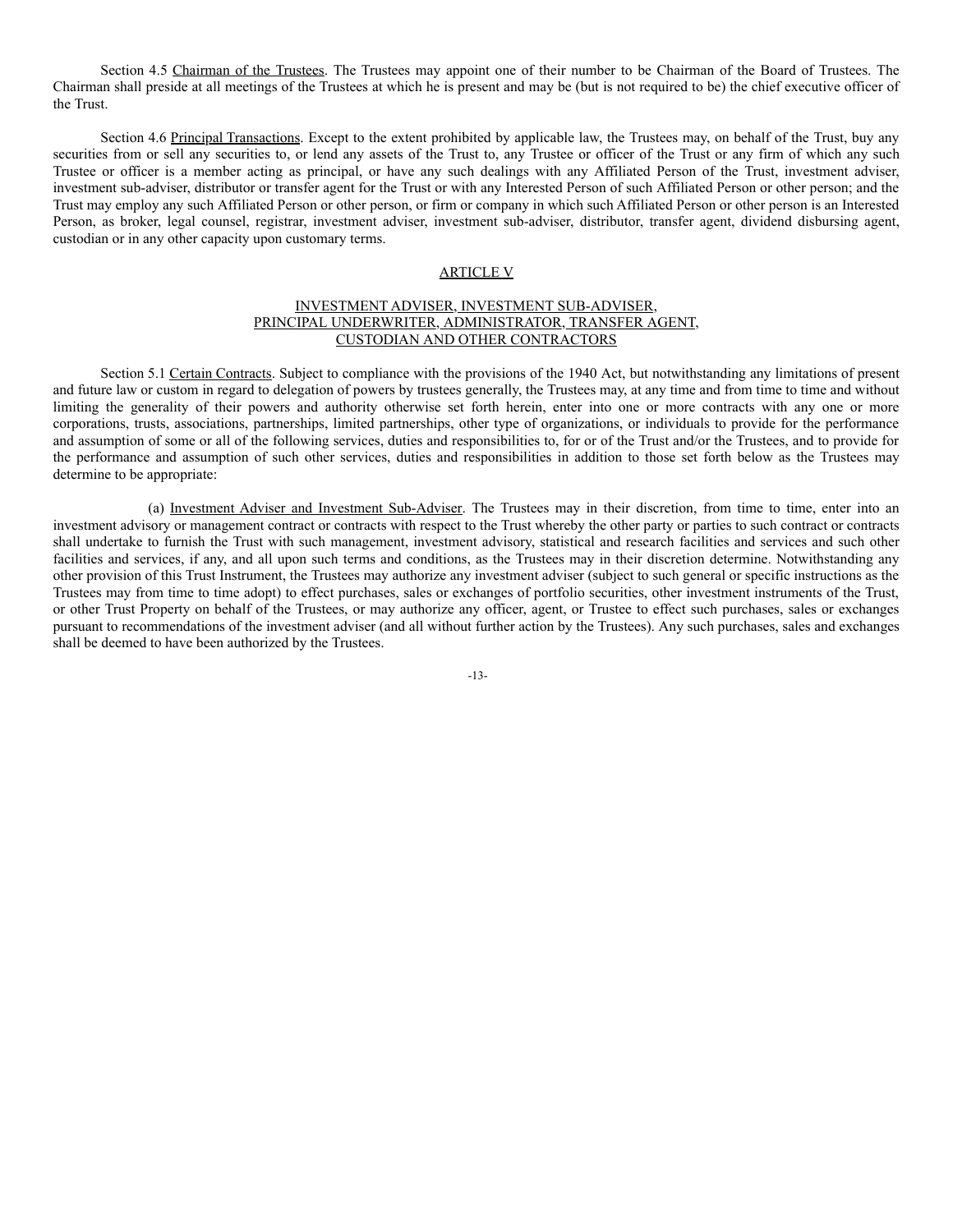The Trustees may authorize, subject to applicable requirements of the 1940 Act, the investment adviser to employ, from time to time, one or more sub-advisers to perform such of the acts and services of the investment adviser, and upon such terms and conditions, as may be agreed upon between the investment adviser and sub-adviser. Any reference in this Trust Instrument to the investment adviser shall be deemed to include such sub-advisers, unless the context otherwise requires.

(b) Principal Underwriter. The Trustees may in their discretion from time to time enter into an exclusive or non-exclusive underwriting contract or contracts providing for the sale of Shares, whereby the Trust may either agree to sell Shares to the other party to the contract or appoint such other party its sales agent for such Shares. In either case, the contract or contracts shall be on such terms and conditions as the Trustees may in their discretion determine and may also provide for the repurchase or sale of Shares by such other party as principal or as agent of the Trust.

(c) Administrator. The Trustees may in their discretion from time to time enter into one or more contracts whereby the other party or parties shall undertake to furnish the Trust with administrative services. The contract or contracts shall be on such terms and conditions as the Trustees may in their discretion determine.

(d) Transfer Agent. The Trustees may in their discretion from time to time enter into one or more transfer agency and Shareholder service contracts whereby the other party or parties shall undertake to furnish the Trust with transfer agency and Shareholder services. The contract or contracts shall be on such terms and conditions as the Trustees may in their discretion determine.

(e) Servicing Agent. The Trustees may in their discretion from time to time enter into one or more contracts whereby the other party or parties shall undertake to furnish the Trust with Trust and/or Shareholder services. The contract or contracts shall be on such terms and conditions as the Trustees may in their discretion determine.

(f) Fund Accounting. The Trustees may in their discretion from time to time enter into one or more contracts whereby the other party or parties undertakes to handle all or any part of the Trust's accounting responsibilities, whether with respect to the Trust's properties, Shareholders or otherwise. The contract or contracts shall be on such terms and conditions as the Trustees may in their discretion determine.

(g) Custodian and Depository. The Trustees may in their discretion from time to time enter into one or more contracts whereby the other party or parties undertakes to act as depository for and to maintain custody of the property of the Trust or any Class and accounting records in connection therewith. The contract or contracts shall be on such terms and conditions as the Trustees may in their discretion determine.

-14-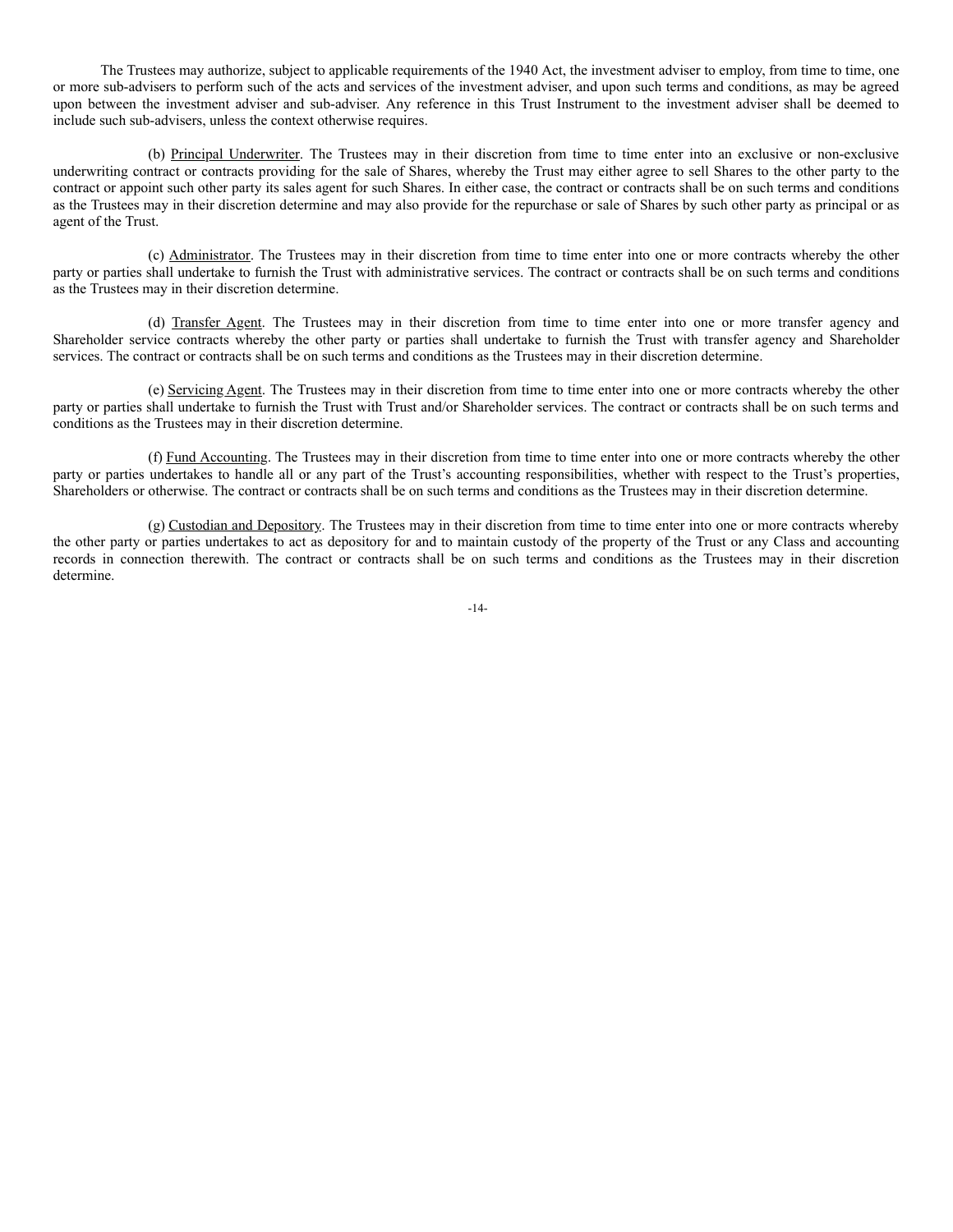(h) Parties to Contract. Any contract described in this Article V hereof may be entered into with any corporation, firm, partnership, trust or association, although one or more of the Trustees or officers of the Trust may be an officer, director, trustee, shareholder, or member of such other party to the contract, and no such contract shall be invalidated or rendered void or voidable by reason of the existence of any relationship, nor shall any person holding such relationship be disqualified from voting on or executing the same in his capacity as Shareholder and/or Trustee, nor shall any person holding such relationship be liable merely by reason of such relationship for any loss or expense to the Trust under or by reason of said contract or accountable for any profit realized directly or indirectly therefrom, provided that the contract when entered into was not inconsistent with the provisions of this Article V. The same person (including a firm, corporation, partnership, trust, or association) may be the other party to contracts entered into pursuant to this Article V, and any individual may be financially interested or otherwise affiliated with persons who are parties to any or all of the contracts mentioned in this Section 5.1.

### ARTICLE VI

### SHAREHOLDER VOTING POWERS AND MEETINGS

Section 6.1 Voting. The Shareholders shall have power to vote only: (a) for the election of one or more Trustees in order to comply with the provisions of the 1940 Act (including Section 16(a) thereof); (b) with respect to any contract entered into pursuant to Article V to the extent required by the 1940 Act; (c) with respect to termination of the Trust or a Class thereof to the extent required by applicable law; and (d) with respect to such additional matters relating to the Trust as may be required by this Trust Instrument, the By-laws or any registration of the Trust as an investment company under the 1940 Act with the Commission (or any successor agency) or as the Trustees may consider necessary or desirable.

Notwithstanding any other provision of this declaration, on any matter submitted to a vote of Shareholders, unless the Trustees determine otherwise, all Shares of all Classes then entitled to vote shall be voted in aggregate, provided, however, that: (a) as to any matter with respect to which a separate vote of any Class is required by the 1940 Act or other applicable law or is required by attributes applicable to any Class, such requirements as to a separate vote by that Class shall apply; (b) unless the Trustees determine that this clause (b) shall not apply in a particular case, to the extent that a matter referred to in clause (a) above affects more than one Class and the interests of each such Class in the matter are identical, then the Shares of all such affected Classes shall vote as a single class; and (c) as to any matter which does not affect the interests of a particular Class, only the holders of Shares of the one or more affected Classes shall be entitled to vote. A Shareholder of each Class shall be entitled to one vote for each Share of such Class on any matter on which such Shareholder is entitled to vote. A Shareholder of each Class shall be entitled to a proportionate fractional vote for each fractional Share of such Class on any matter on which such Shareholder is entitled to vote. There shall be no cumulative voting in the election of Trustees. Shares may be voted in person or by proxy or in any manner provided for in the By-laws. A proxy may be given in writing, by telefax, other electronic means or in any other manner provided for in the By-laws. Anything in this Trust Instrument to the contrary notwithstanding, in the event a proposal by anyone other than the officers or Trustees of the Trust is submitted to a vote of the Shareholders of the Trust or one or more Classes thereof, or in the event of any proxy contest or proxy solicitation or proposal in opposition to any proposal by the officers or Trustees of the Trust, Shares may be voted only in person or by written proxy. Until Shares are issued, the Trustees may exercise all rights of Shareholders and may take any action required or permitted by law, this Trust Instrument or any of the By-laws of the Trust to be taken by Shareholders.

-15-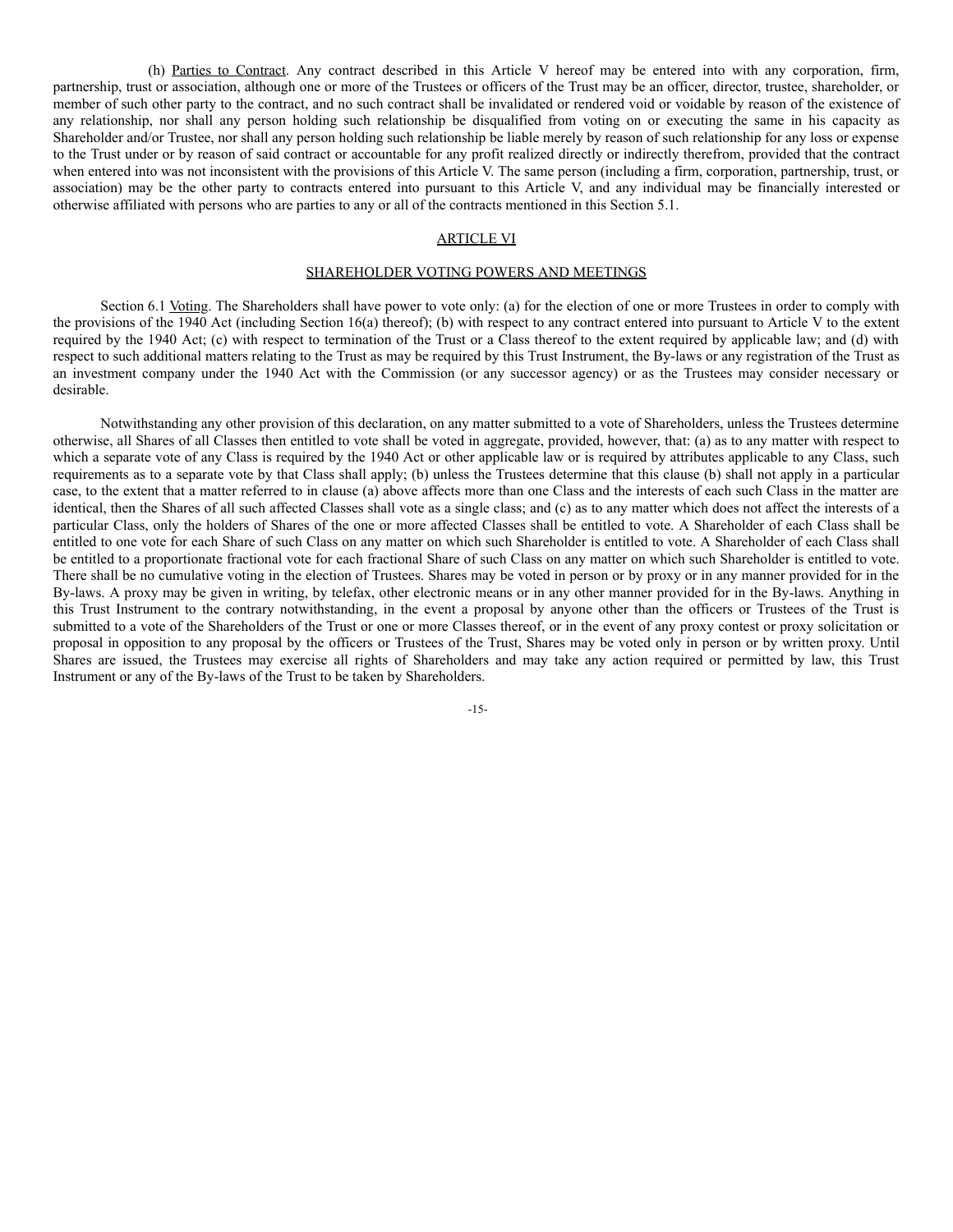Section 6.2 Meetings. Meetings of Shareholders (including meetings involving only the holders of Shares of one or more but less than all the Classes) may be called by the Trustees from time to time to be held at such place within or without the State of Delaware, and on such date as may be designated in the call thereof for the purpose of taking action upon any matter as to which the vote or authority of the Shareholders of any Class or of the Trust is required or permitted as provided in Section 6.1. Special meetings of the Shareholders may be called by the Trustees. To the extent required by the 1940 Act, special meetings of the Shareholders for the purpose of removing one or more Trustees shall be called by the Trustees upon the written request of Shareholders owning at least 10 percent (10%) of the Outstanding Shares of all Classes entitled to vote. Notice shall be sent, postage prepaid, by mail or such other means determined by the Trustees, at least 7 days prior to any such meeting.

Section 6.3 Quorum and Required Vote. Unless a larger percentage is required by law, by any provision of this Trust Instrument or by the Trustees, one-third of the Shares entitled to vote in person or by proxy on a particular matter shall be a quorum for the transaction of business at a Shareholders' meeting with respect to that matter. Any lesser number shall be sufficient for adjournments. Any adjourned session or sessions may be held without the necessity of further notice. Except when a larger vote is required by law, by any provision of this Trust Instrument or by the Trustees, a majority of the Shares voted in person or by proxy on a particular matter at a meeting at which a quorum is present shall decide any questions with respect to that matter and a plurality shall elect a Trustee.

Section 6.4 Action by Written Consent. Subject to the provisions of the 1940 Act and other applicable law, any action taken by Shareholders may be taken without a meeting if a majority of the Shares entitled to vote on the matter (or such larger proportion thereof as shall be required by law, by any provision of this Trust Instrument or by the Trustees) consent to the action in writing. Such consent shall be treated for all purposes as a vote taken at a meeting of Shareholders. The Trustees may adopt additional rules and procedures regarding the taking of Shareholder action by written consents.

#### ARTICLE VII

#### DISTRIBUTIONS AND REPURCHASES

#### Section 7.1 Distributions.

(a) The Trustees may from time to time declare and pay dividends or other distributions with respect to any Class. The amount of such dividends or distributions and the payment of them and whether they are in cash or any other Trust Property shall be wholly in the discretion of the Trustees.

#### -16-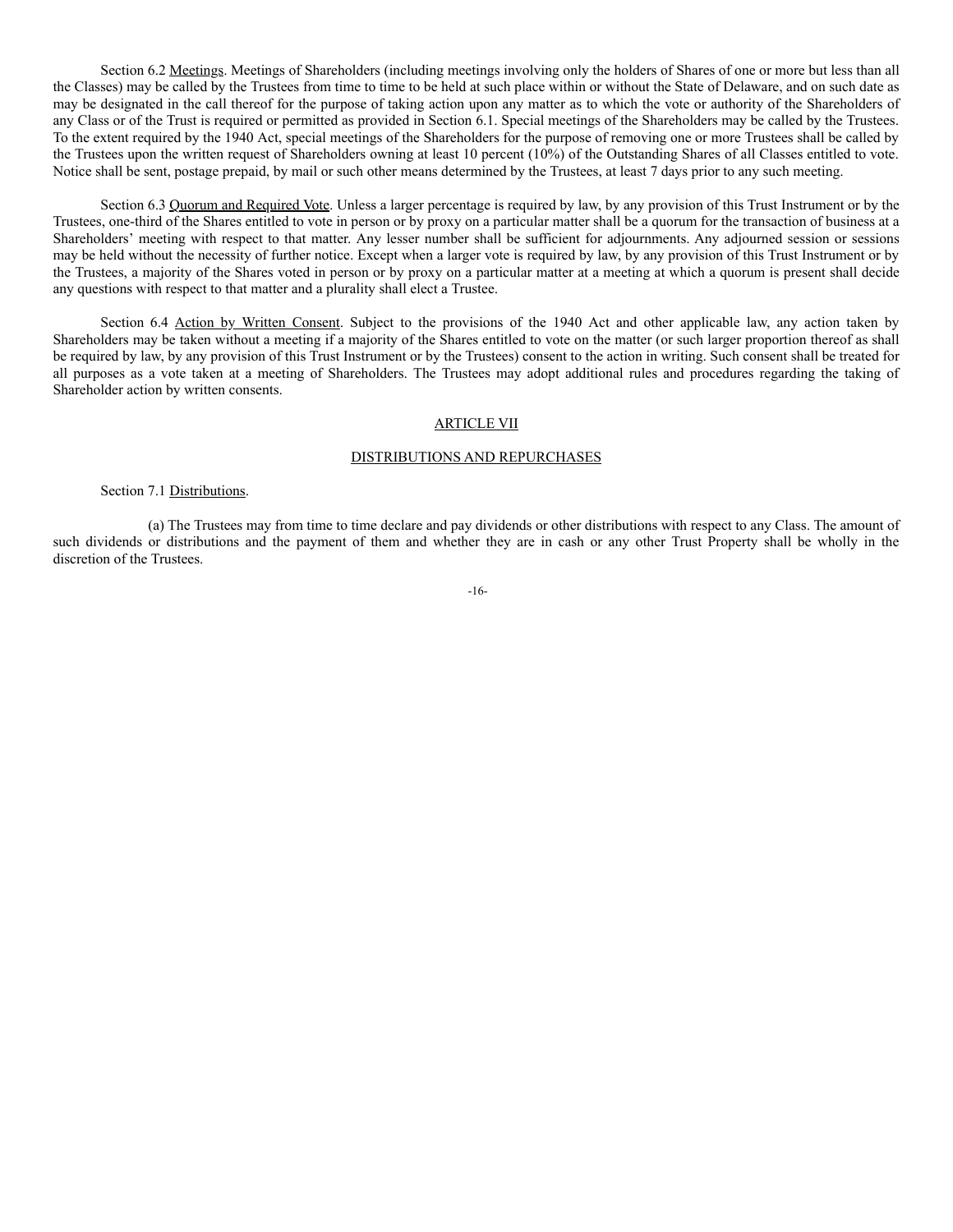(b) Dividends and other distributions may be paid or made to the Shareholders of record at the time of declaring a dividend or other distribution or among the Shareholders of record at such other date or time or dates or times as the Trustees shall determine, which dividends or distributions, at the election of the Trustees, may be paid pursuant to a standing resolution or resolutions adopted only once or with such frequency as the Trustees may determine. All dividends and other distributions on Shares of a particular Class shall be distributed pro rata to the Shareholders of that Class in proportion to the number of Shares of that Class they held on the record date established for such payment, except that in connection with any dividend or distribution program or procedures the Trustees may determine that no dividend or distribution shall be payable on Shares as to which the Shareholder's purchase order and/or payment in the prescribed form has not been received by the time or times established by the Trustees under such program or procedure. The Trustees may adopt and offer to Shareholders such dividend reinvestment plans, cash dividend payout plans or related plans as the Trustees shall deem appropriate.

(c) Anything in this Trust Instrument to the contrary notwithstanding, the Trustees may at any time declare and distribute a stock dividend pro rata among the Shareholders of a particular Class, as of the record date of that Class fixed as provided in Section (b) hereof. The Trustees shall have full discretion, to the extent not inconsistent with the 1940 Act, to determine which items shall be treated as income and which items as capital; and each such determination and allocation shall be conclusive and binding upon the Shareholders.

#### Section 7.2 Transfer of Shares.

(a) Any Shares held by a Shareholder may be transferred only (1) by operation of law pursuant to the death, bankruptcy, insolvency, adjudicated incompetence, or dissolution of the Shareholder or (2) with the consent of the Trustees (which may be withheld in the Trustees' sole and absolute discretion). If a Shareholder transfers Shares with the approval of the Trustees, the Trustees will as promptly as practicable take all necessary actions so that each transferee or successor to whom or to which the Shares are transferred is admitted to the Trust as a Shareholder. The admission of any transferee as a substituted Shareholder will be effective upon the execution and delivery by, or on behalf of, the substituted Shareholder of an investor application form. Each Shareholder and transferee agrees to pay all expenses, including attorneys' and accountants' fees, incurred by the Trust in connection with any transfer. In connection with any request to transfer Shares, the Trust may require the Shareholder requesting the transfer to obtain, at the Shareholder's expense, an opinion of counsel selected by the Trustees as to such matters as the Trustees may reasonably request. If a Shareholder transfers all of its Shares, it will not cease to be a Shareholder unless and until the transferee is admitted to the Trust as a substituted Shareholder in accordance with this Section 7.2(a). Any transfer of Shares permitted under this Section 7.2(a) will be effected in accordance with the provisions of Section 2.4 hereof. Pursuant to Section 4.1(k) hereof, the Trustees hereby delegate to the officers of the Trust all power and authority to approve and effect transfers of Shares pursuant to this Section 7.2(a).

(b) Each Shareholder will indemnify and hold harmless the Trust, the Trustees, each other Shareholder and any Affiliated Person of the Trust, the Trustees, the investment adviser, any sub-adviser and each of the other Shareholders against all losses, claims, damages, liabilities, costs and expenses (including legal or other expenses incurred in investigating or defending against any losses, claims, damages, liabilities, costs and expenses or any judgments, fines and amounts paid in settlement), joint or several, to which these Persons may become subject by reason of or arising from (1) any transfer made by the Shareholder in violation of this Section 7.2 and (2) any misrepresentation by the transferring Shareholder or substituted Shareholder in connection with the transfer. A Shareholder transferring Shares may be charged reasonable expenses, including attorneys' and accountants' fees, incurred by the Trust in connection with the transfer, by setting off such charges due from such Shareholder from declared but unpaid dividends or distributions owed such Shareholder and/or by reducing the number of shares in the account of such Shareholder by that number of full and/or fractional Shares which represents the outstanding amount of such charges due from such Shareholder.

-17-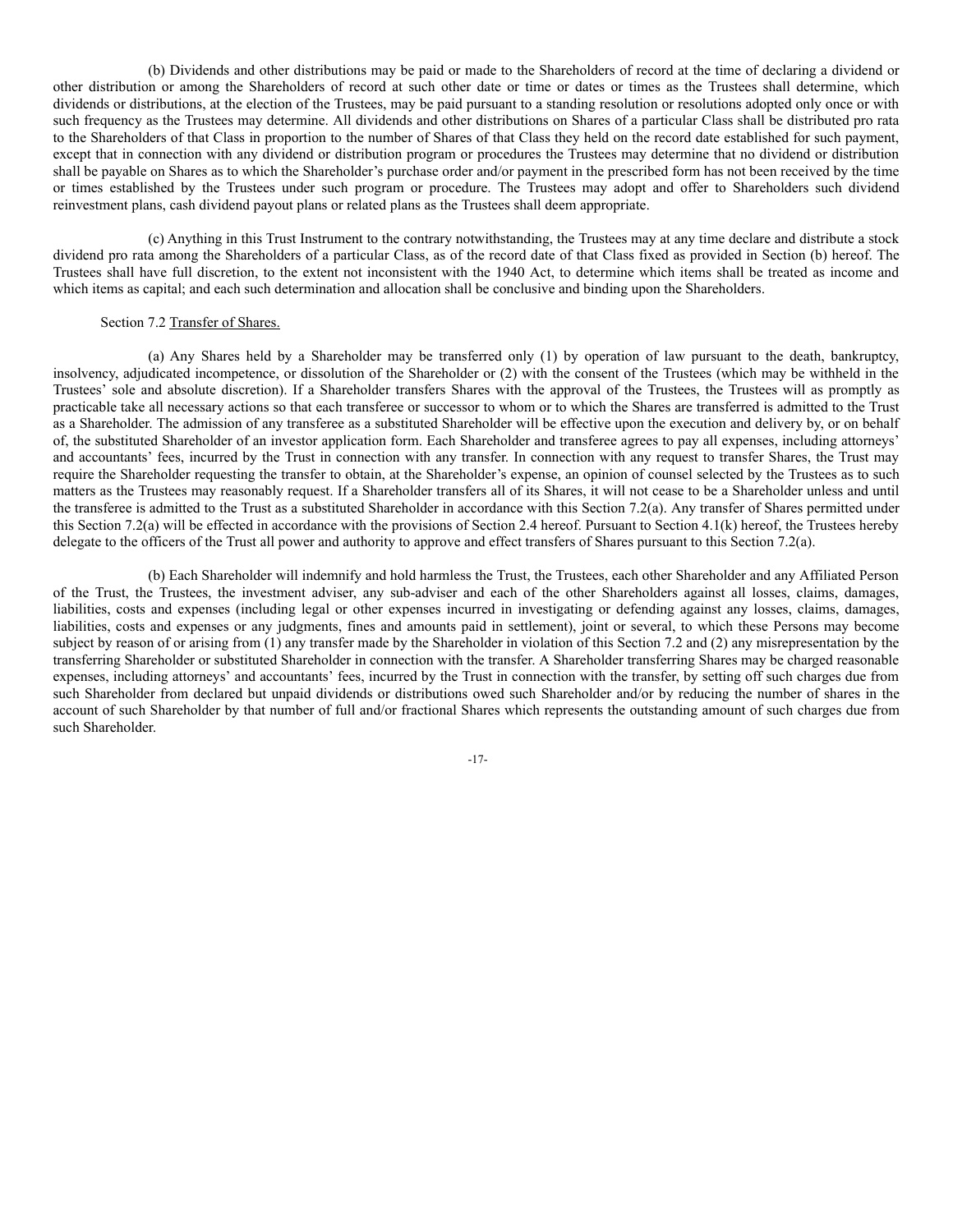Section 7.3 Repurchases. Unless the Trustees otherwise determine with respect to a particular Class at the time of establishing and designating the same, each Shareholder of a particular Class shall have the right at such times as may be permitted by the Trustees to require the Trust to repurchase (out of the assets belonging to the applicable Class) all or any part of his Shares at the net asset value thereof as of the repurchase pricing date established by the Trustees, less any repurchase fee established by the Trustees in their discretion, and subject to such conditions as the Trustees may determine, which may include establishing a maximum amount of Shares that may be repurchased and prorating Shares tendered for repurchase if the repurchase is oversubscribed. Payment for said Shares shall be made by the Trust to the Shareholder within seven days after the repurchase pricing date established by the Trustees. The repurchase price may in any case or cases be paid in cash or wholly or partly in kind if the Trustees determine that such payment is advisable in the interest of the remaining Shareholders. Subject to the foregoing, the fair value, selection and quantity of securities or other property so paid or delivered as all or part of the repurchase price shall be determined by or under authority of the Trustees. In no case shall the Trust be liable for any delay of any corporation or other Person in transferring securities selected for delivery as all or part of any payment in kind.

Section 7.4 Redemptions at the Option of the Trust. The Trust shall have the right at its option and at any time to redeem Shares of any Shareholder at the net asset value thereof, unless otherwise permitted by the 1940 Act, for any reason under the terms established by the Trustees from time to time including but not limited to: (i) if at such time such Shareholder owns Shares having an aggregate net asset value of less than an amount determined from time to time by the Trustees; (ii) to the extent that such Shareholder owns Shares equal to or in excess of a percentage of the outstanding Shares determined from time to time by the Trustees; (iii) the failure of a Shareholder to supply a tax identification number or other identification or if the Trust is unable to verify a Shareholder's identity; (iv) the failure of a Shareholder to pay when due the purchase price of Shares; (v) when the Trust is requested or compelled to do so by governmental authority; or (vi) the determination by the Trustees or pursuant to policies and procedures adopted by the Trustees that ownership of Shares is not in the best interest of the remaining Shareholders of the Trust or applicable Class.

Section 7.5 Suspension of the Right of Repurchase. The Trustees may declare a suspension of the right of repurchase or postpone the date of payment as permitted under the 1940 Act. Such suspension shall take effect at such time as the Trustees shall specify and thereafter there shall be no right of repurchase or payment until the Trustees shall declare the suspension at an end. In the event that the Trust is divided into Classes, the provisions of this Section 7.5, to the extent applicable as determined in the discretion of the Trustees and consistent with the 1940 Act, may be equally applied to each such Class.

-18-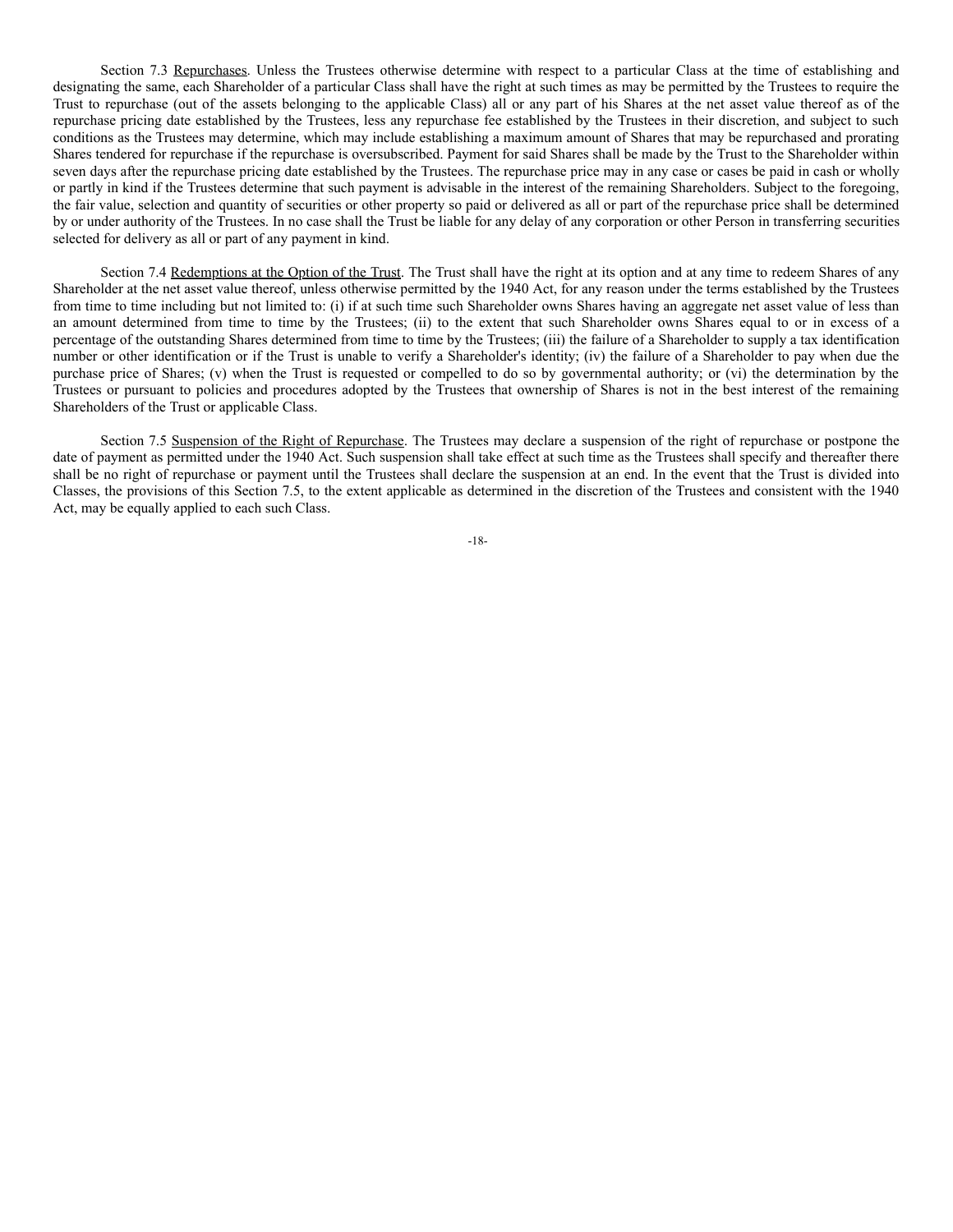Section 7.6 Redemption of Shares to Qualify as a Regulated Investment Company. If the Trustees shall, at any time and in good faith, be of the opinion that direct or indirect ownership of Shares has or may become concentrated in any Person to an extent that would disqualify the Trust as a regulated investment company under the Internal Revenue Code of 1986, as amended (the "Code"), then the Trustees shall have the power (but not the obligation) by lot or other means deemed equitable by them (i) to call for redemption by any such Person of a number, or principal amount, of Shares sufficient to maintain or bring the direct or indirect ownership of Shares into conformity with the requirements for such qualification and (ii) to refuse to transfer or issue Shares to any Person whose acquisition of Shares in question would result in such disqualification. The redemption shall be effected at the redemption price and in the manner provided herein. The holders of Shares shall upon demand disclose to the Trustees in writing such information with respect to direct and indirect ownership of Shares as the Trustees deem necessary to comply with the requirements of any taxing authority.

Section 7.7 Net Asset Value. The Net Asset Value of each outstanding Share of any Class shall be the quotient obtained by dividing (a) the value of the net assets belonging to that Class less the liabilities belonging to such Class by (b) the total number of Shares of that Class outstanding, all determined in accordance with the methods and procedures, including without limitation those with respect to rounding, established by the Trustees from time to time.

### ARTICLE VIII

### LIMITATION OF LIABILITY AND INDEMNIFICATION

Section 8.1 Limitation of Liability. Neither a Trustee nor an officer of the Trust, when acting in such capacity, shall be personally liable to any person other than the Trust or a beneficial owner for any act, omission or obligation of the Trust, any Trustee or any officer of the Trust. Neither a Trustee nor an officer of the Trust shall be liable for any act or omission in his capacity as Trustee or as an officer of the Trust, or for any act or omission of any other officer or any employee of the Trust or of any other person or party, provided that nothing contained herein or in the Act shall protect any Trustee or officer against any liability to the Trust or to Shareholders to which he would otherwise be subject by reason of willful misfeasance, bad faith, gross negligence or reckless disregard of the duties involved in the conduct of the office of Trustee or the duties of such officer hereunder.

Section 8.2 Indemnification. The Trust shall indemnify each of its Trustees, officers and persons who serve at the Trust's request as directors, officers or trustees of another organization in which the Trust has any interest as a shareholder, creditor, or otherwise, and may indemnify any trustee, director or officer of a predecessor organization (each a "Covered Person"), against all liabilities and expenses (including amounts paid in satisfaction of judgments, in compromise, as fines and penalties, and expenses including reasonable accountants' and counsel fees) reasonably incurred in connection with the defense or disposition of any action, suit or other proceeding, whether civil or criminal, before any court or administrative, regulatory, or legislative body, in which he may be involved or with which he may be threatened, while as a Covered Person or thereafter, by reason of being or having been such a Covered Person, except that no Covered Person shall be indemnified against any liability to the Trust or its Shareholders to which such Covered Person would otherwise be subject by reason of bad faith, willful misfeasance, gross negligence or reckless disregard of his duties involved in the conduct of such Covered Person's office (such willful misfeasance, bad faith, gross negligence or reckless disregard being referred to herein as "Disabling Conduct"). Expenses, including accountants' and counsel fees so incurred by any such Covered Person (but excluding amounts paid in satisfaction of judgments, in compromise or as fines or penalties), may be paid from time to time by the Trust in advance of the final disposition of any such action, suit or proceeding upon receipt of (a) an undertaking by or on behalf of such Covered Person to repay amounts so paid to the Trust if it is ultimately determined that indemnification of such expenses is not authorized under this Article VIII and (b) any of (i) such Covered Person provides security for such undertaking, (ii) the Trust is insured against losses arising by reason of such payment, or (iii) a majority of a quorum of disinterested, non-party Trustees, or independent legal counsel in a written opinion, determines, based on a review of readily available facts, that there is reason to believe that such Covered Person ultimately will be found entitled to indemnification.

-19-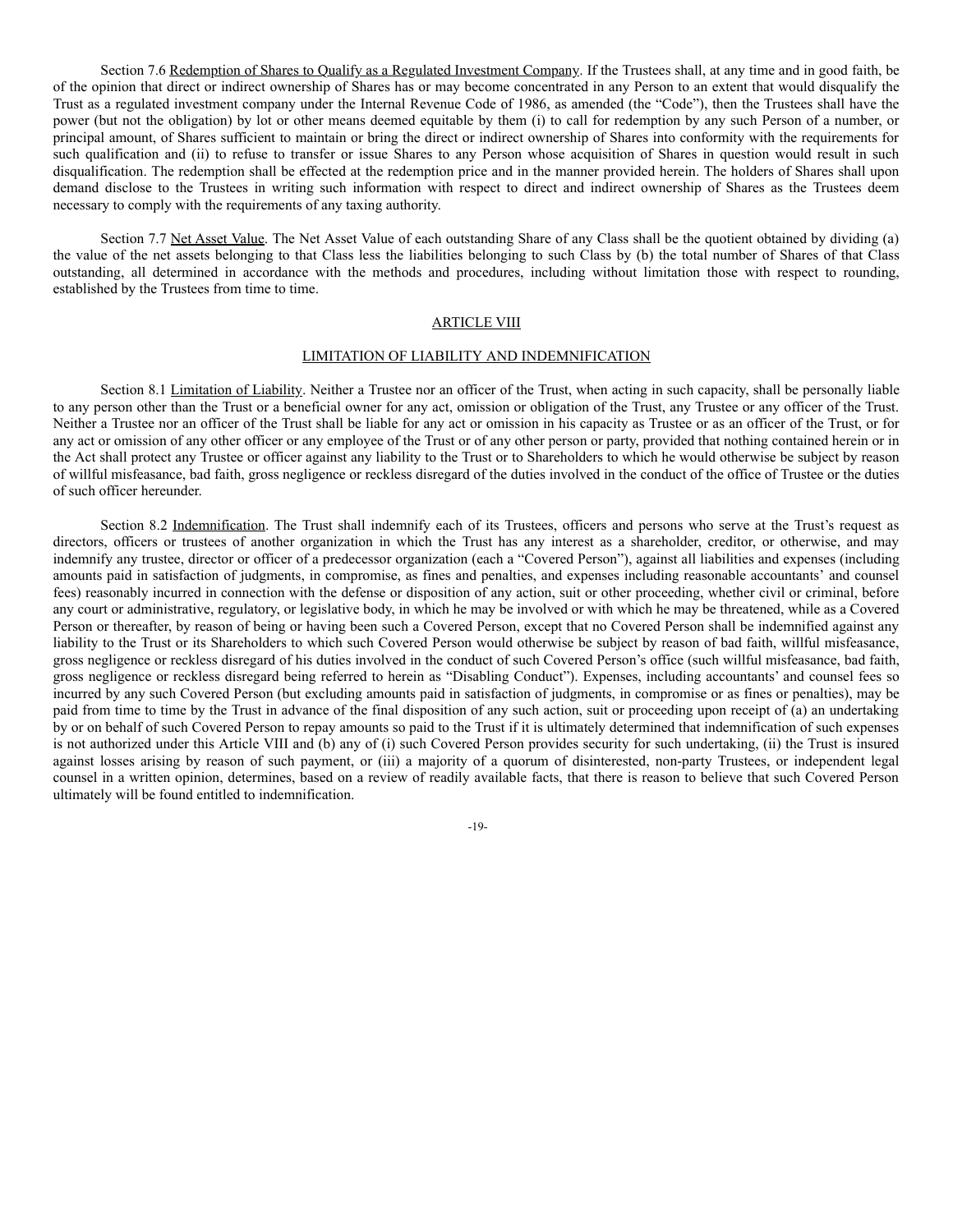Section 8.3 Indemnification Determinations. Indemnification of a Covered Person pursuant to Section 8.2 shall be made if (a) the court or body before whom the proceeding is brought determines, in a final decision on the merits, that such Covered Person was not liable by reason of Disabling Conduct or (b) in the absence of such a determination, a majority of a quorum of disinterested, non-party Trustees or independent legal counsel in a written opinion make a reasonable determination, based upon a review of the facts, that such Covered Person was not liable by reason of Disabling Conduct.

Section 8.4 Indemnification Not Exclusive. The right of indemnification provided by this Article VIII shall not be exclusive of or affect any other rights to which any such Covered Person may be entitled. As used in this Article VIII, "Covered Person" shall include such person's heirs, executors and administrators, and a "disinterested, non-party Trustee" is a Trustee who is neither an Interested Person of the Trust nor a party to the proceeding in question.

Section 8.5 Shareholders. Each Shareholder of the Trust and each Class shall not be personally liable for the debts, liabilities, obligations and expenses incurred by, contracted for, or otherwise existing with respect to, the Trust or by or on behalf of any Class. The Trustees shall have no power to bind any Shareholder personally or to call upon any Shareholder for the payment of any sum of money or assessment whatsoever other than such as the Shareholder may at any time personally agree to pay pursuant to terms hereof or by way of subscription for any Shares or otherwise.

In case any Shareholder or former Shareholder of any Class shall be held to be personally liable solely by reason of his being or having been a Shareholder of such Class and not because of his acts or omissions or for some other reason, the Shareholder or former Shareholder (or his heirs, executors, administrators or other legal representatives, or, in the case of a corporation or other entity, its corporate or other general successor) shall be entitled out of the assets belonging to the applicable Class to be held harmless from and indemnified against all loss and expense arising from such liability. The Trust, on behalf of the affected Class, shall, upon request by the Shareholder, assume the defense of any claim made against the Shareholder for any act or obligation of the Class and satisfy any judgment thereon from the assets of the Class. The indemnification and reimbursement required by the preceding sentence shall be made only out of assets of the one or more Classes whose Shares were held by said Shareholder at the time the act or event occurred that gave rise to the claim against or liability of said Shareholder. The rights accruing to a Shareholder under this Section shall not impair any other right to which such Shareholder may be lawfully entitled, nor shall anything herein contained restrict the right of the Trust or any Class thereof to indemnify or reimburse a Shareholder in any appropriate situation even though not specifically provided herein.

-20-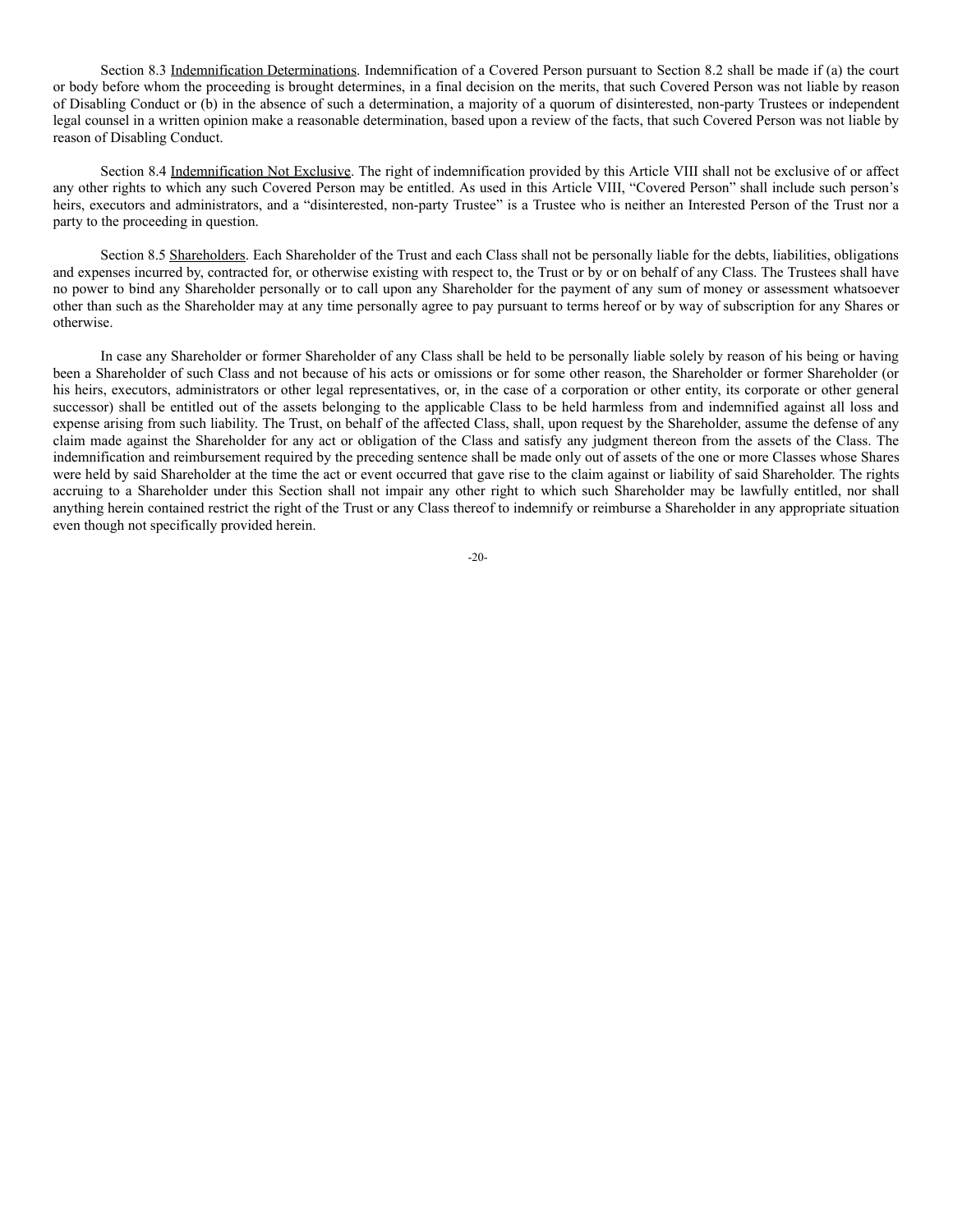#### ARTICLE IX

#### **MISCELLANEOUS**

Section 9.1 Trust Not a Partnership. It is hereby expressly declared that a trust and not a partnership is created hereby. All persons extending credit to, contracting with or having any claim against the Trust or any Class shall look only to the assets of the Trust or such Class for payment under such credit, contract or claim; and neither the Shareholders nor the Trustees, nor any of the Trust's officers, employees or agents, whether past, present or future, shall be personally liable therefor.

Section 9.2 Trustees' and Officers' Good Faith Action, Expert Advice, No Bond or Surety. The exercise by the Trustees of their powers and discretions hereunder shall be binding upon everyone interested. Subject to the provisions of Article VIII: (i) the Trustees and officers shall not be responsible or liable in any event for any neglect or wrongdoing of any agent, employee, consultant, adviser, administrator, distributor or principal underwriter, custodian or transfer, dividend disbursing, shareholder servicing or accounting agent of the Trust, nor shall any Trustee or officer be responsible for the act or omission of any other Trustee; (ii) the Trustees and officers may take advice of counsel or other experts with respect to the meaning and operation of this Trust Instrument and their duties as Trustees or officers, as applicable, and shall be under no liability for any act or omission in accordance with such advice or for failing to follow such advice; and (iii) in discharging their duties, the officers, when acting in good faith shall be entitled to rely upon the books of account of the Trust and upon written reports made to the Trustees and/or officers by any independent public accountant or (with respect to the subject matter of the contract involved) any officer, director, partner or responsible employee of a contracting party appointed by the Trustees; and (iv) in discharging their duties, the Trustees, when acting in good faith, shall be entitled to rely upon the books of account of the Trust and upon written reports made to the Trustees by any officer appointed by the Trustees, any independent public accountant, and (with respect to the subject matter of the contract involved) any officer, partner or responsible employee of a contracting party appointed by the Trustees. The Trustees and officers as such shall not be required to give any bond or surety or any other security for the performance of their duties.

Section 9.3 Establishment of Record Dates. The Trustees may close the Share transfer books of the Trust for a period not exceeding one hundred twenty (120) days preceding the date of any meeting of Shareholders, or the date for the payment of any dividends or other distributions, or the date for the allotment of rights, or the date when any change or conversion or exchange of Shares shall go into effect; or in lieu of closing the stock transfer books as aforesaid, the Trustees may fix in advance a date, not exceeding one hundred twenty (120) days preceding the date of any meeting of Shareholders, or the date for payment of any dividend or other distribution, or the date for the allotment of rights, or the date when any change or conversion or exchange of Shares shall go into effect, as a record date for the determination of the Shareholders entitled to notice of, and to vote at, any such meeting, or entitled to receive payment of any such dividend or other distribution, or to any such allotment of rights, or to exercise the rights in respect of any such change, conversion or exchange of Shares, and in such case such Shareholders and only such Shareholders as shall be Shareholders of record on the date so fixed shall be entitled to such notice of, and to vote at, such meeting, or to receive payment of such dividend or other distribution, or to receive such allotment or rights, or to exercise such rights, as the case may be, notwithstanding any transfer of any Shares on the books of the Trust after any such record date fixed as aforesaid.

-21-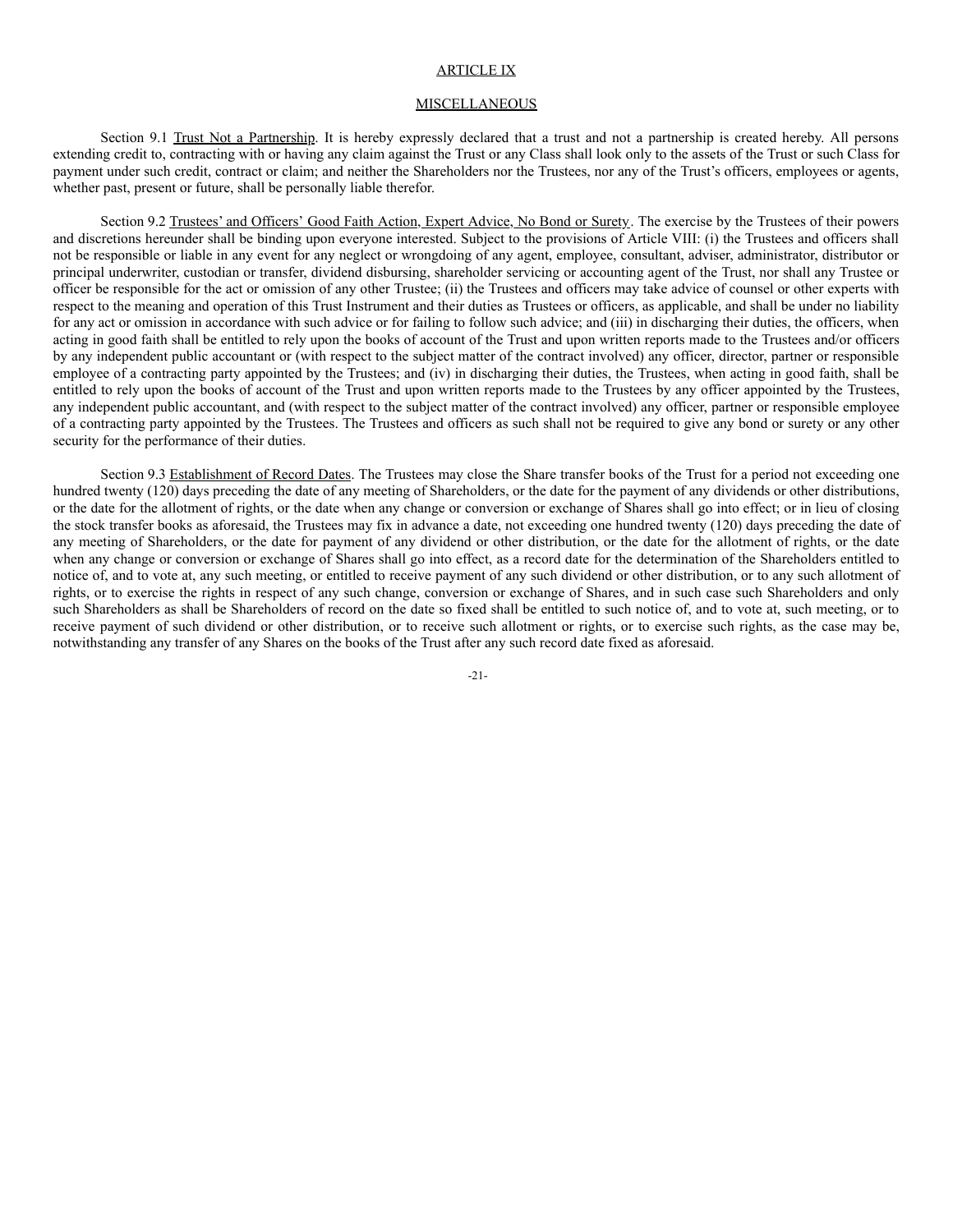#### Section 9.4 Dissolution and Termination of Trust.

9.4.

(a) This Trust shall continue without limitation of time but subject to the provisions of sub-sections (b) and (c) of this Section

(b) Notwithstanding anything in Section 9.5 to the contrary, the Trustees may without Shareholder approval (unless such approval is required by the 1940 Act) in dissolution of the Trust or any Class, liquidate, reorganize or dissolve the Trust or any Class in any manner or fashion not inconsistent with applicable law, including, without limitation,

- (i) sell and convey all or substantially all of the assets of the Trust or any Class to another trust, partnership, limited liability company, association or corporation, or to a separate series or class of shares thereof, organized under the laws of any state or jurisdiction, for adequate consideration which may include the assumption of all outstanding obligations, taxes and other liabilities, accrued or contingent, of the Trust or any Class, and which may include shares of beneficial interest, stock or other ownership interests of such trust, partnership, limited liability company, association or corporation or of a series thereof; or
- (ii) at any time sell and convert into money all of the assets of the Trust or any Class.

Following a sale or conversion in accordance with the foregoing sub-Section 9.4(b)(i) or (ii), and upon making reasonable provision, in the determination of the Trustees, for the payment of all liabilities of the Trust or the affected Class as required by applicable law, by such assumption or otherwise, the Shareholders of each Class involved in such sale or conversion shall be entitled to receive, as a Class, when and as declared by the Trustees, the excess of the assets allocated to that Class over the liabilities allocated to such Class. The assets so distributable to the Shareholders of any particular Class shall be distributed among such Shareholders in proportion to the number of Shares of that Class held by them and recorded on the books of the Trust.

(c) Upon completion of the distribution of the remaining proceeds or the remaining assets as provided in sub-section (b), the Trust (in the case of a sale or conversion with respect to the Trust) or any affected Class shall terminate and the Trustees and the Trust or any affected Class shall be discharged of any and all further liabilities and duties hereunder and the right, title and interest of all parties with respect to the Trust or such affected Class shall be cancelled and discharged.

-22-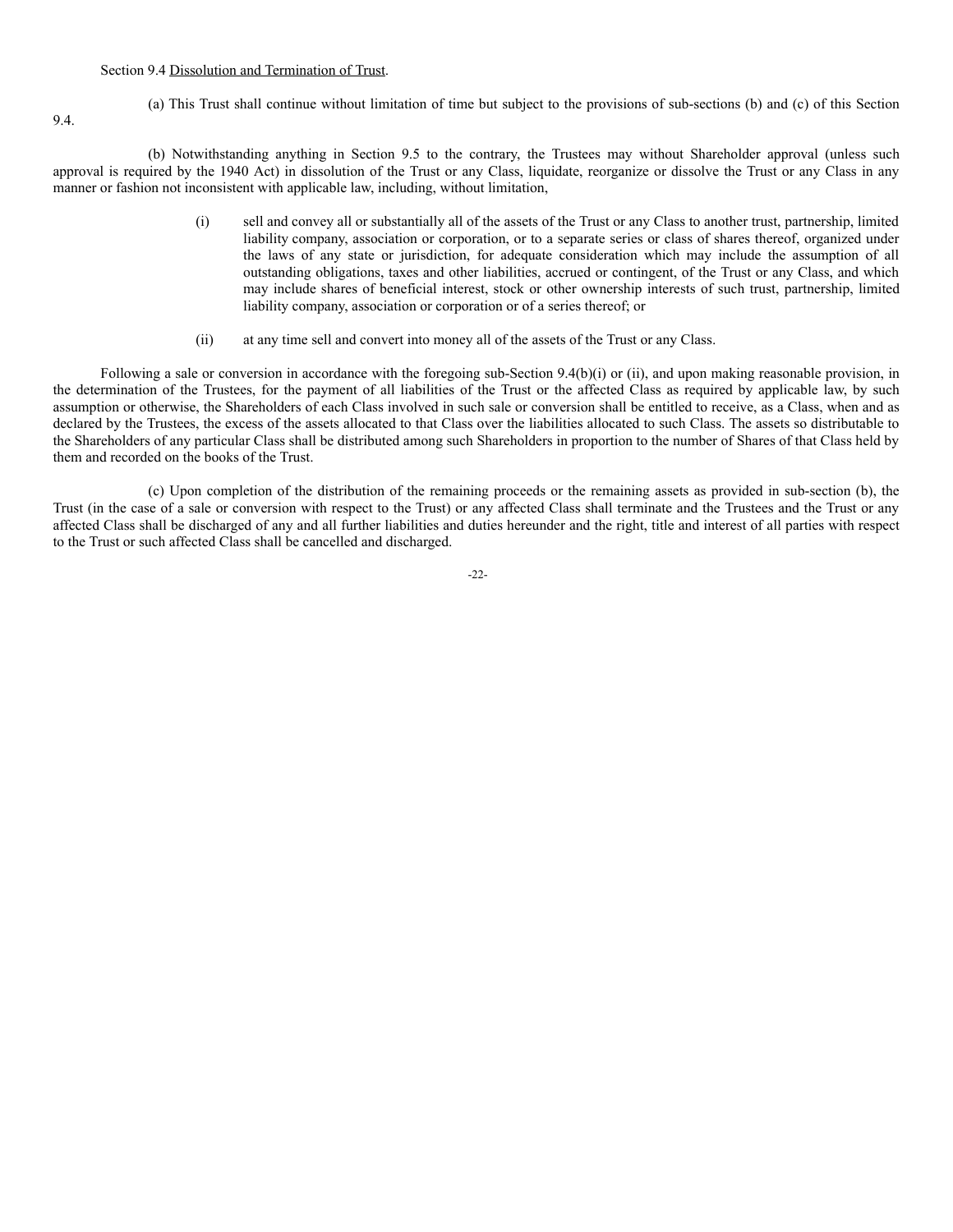Upon termination of the Trust, following completion of winding up of its business, the Trustees shall cause a certificate of cancellation of the Trust's certificate of trust to be filed in accordance with the Act, which certificate of cancellation may be signed by any one Trustee.

Section 9.5 Merger, Consolidation, Incorporation. Anything in this Trust Instrument to the contrary notwithstanding, the Trustees, in order to change the form of organization and/or domicile of the Trust, may, without prior Shareholder approval, (i) cause the Trust to merge or consolidate with or into one or more trusts, partnerships, limited liability companies, associations or corporations which is or are formed, organized or existing under the laws of a state, commonwealth possession or colony of the United States, or (ii) cause the Trust to incorporate under the laws of Delaware. Any agreement of merger or consolidation or certificate of merger may be signed by a majority of the Trustees. Pursuant to and in accordance with the provisions of Section 3815(f) of the Act, and notwithstanding anything to the contrary contained in this Trust Instrument, an agreement of any merger or consolidation approved in accordance with this Section 9.5 may effect any amendment to the Trust Instrument or effect the adoption of a new trust instrument of the Trust if it is the surviving or resulting trust in the merger or consolidation. Any merger or consolidation of the Trust other than as described in the foregoing provisions of this Section 9.5 shall, in addition to the approval of the Trustees, require a Majority Shareholder Vote. Nothing in this Section 9.5 shall require, however, Shareholder approval of any transaction whereby the Trust or any Class thereof acquires or assumes all or any part of the assets and liabilities of any other entity.

Section 9.6 Filing of Copies, References, Headings. The original or a copy of this Trust Instrument and of each amendment hereof or Trust Instrument supplemental hereto shall be kept at the office of the Trust where it may be inspected by any Shareholder. Anyone dealing with the Trust may rely on a certificate by an officer or Trustee of the Trust as to whether or not any such amendments or supplements have been made and as to any matters in connection with the Trust hereunder, and with the same effect as if it were the original, may rely on a copy certified by an officer or Trustee of the Trust to be a copy of this Trust Instrument or of any such amendment or supplemental Trust Instrument. In this Trust Instrument or in any such amendment or supplemental Trust Instrument, references to this Trust Instrument, and all expressions like "herein," "hereof" and "hereunder," shall be deemed to refer to this Trust Instrument as amended or affected by any such supplemental Trust Instrument. All expressions like "his," "he" and "him," shall be deemed to include the feminine and neuter, as well as masculine, genders. Headings are placed herein for convenience of reference only and in case of any conflict, the text of this Trust Instrument rather than the headings, shall control. This Trust Instrument may be executed in any number of counterparts each of which shall be deemed an original.

Section 9.7 Applicable Law. The trust set forth in this instrument is made in the State of Delaware, and the Trust and this Trust Instrument, and the rights and obligations of the Trustees and Shareholders hereunder, are to be governed by and construed and administered according to the Act and the laws of said State; provided, however, that there shall not be applicable to the Trust, the Trustees or this Trust Instrument (a) the provisions of Section 3540 of Title 12 of the Delaware Code or (b) any provisions of the laws (statutory or common) of the State of Delaware (other than the Act) pertaining to trusts which relate to or regulate: (i) the filing with any court or governmental body or agency of trustee accounts or schedules of trustee fees and charges, (ii) affirmative requirements to post bonds for trustees, officers, agents or employees of a trust, (iii) the necessity for obtaining court or other governmental approval concerning the acquisition, holding or disposition of real or personal property, (iv) fees or other sums payable to trustees, officers, agents or employees of a trust, (v) the allocation of receipts and expenditures to income or principal, (vi) restrictions or limitations on the permissible nature, amount or concentration of trust investments or requirements relating to the titling, storage or other manner of holding of trust assets, or (vii) the establishment of fiduciary or other standards or responsibilities or limitations on the acts or powers of trustees, which are inconsistent with the limitations or liabilities or authorities and powers of the Trustees set forth or referenced in this Trust Instrument. The Trust shall be of the type commonly called a "statutory trust," and without limiting the provisions hereof, the Trust may exercise all powers which are ordinarily exercised by such a trust under Delaware law. The Trust specifically reserves the right to exercise any of the powers or privileges afforded to trusts or actions that may be engaged in by trusts under the Act, and the absence of a specific reference herein to any such power, privilege or action shall not imply that the Trust may not exercise such power or privilege or take such actions.

-23-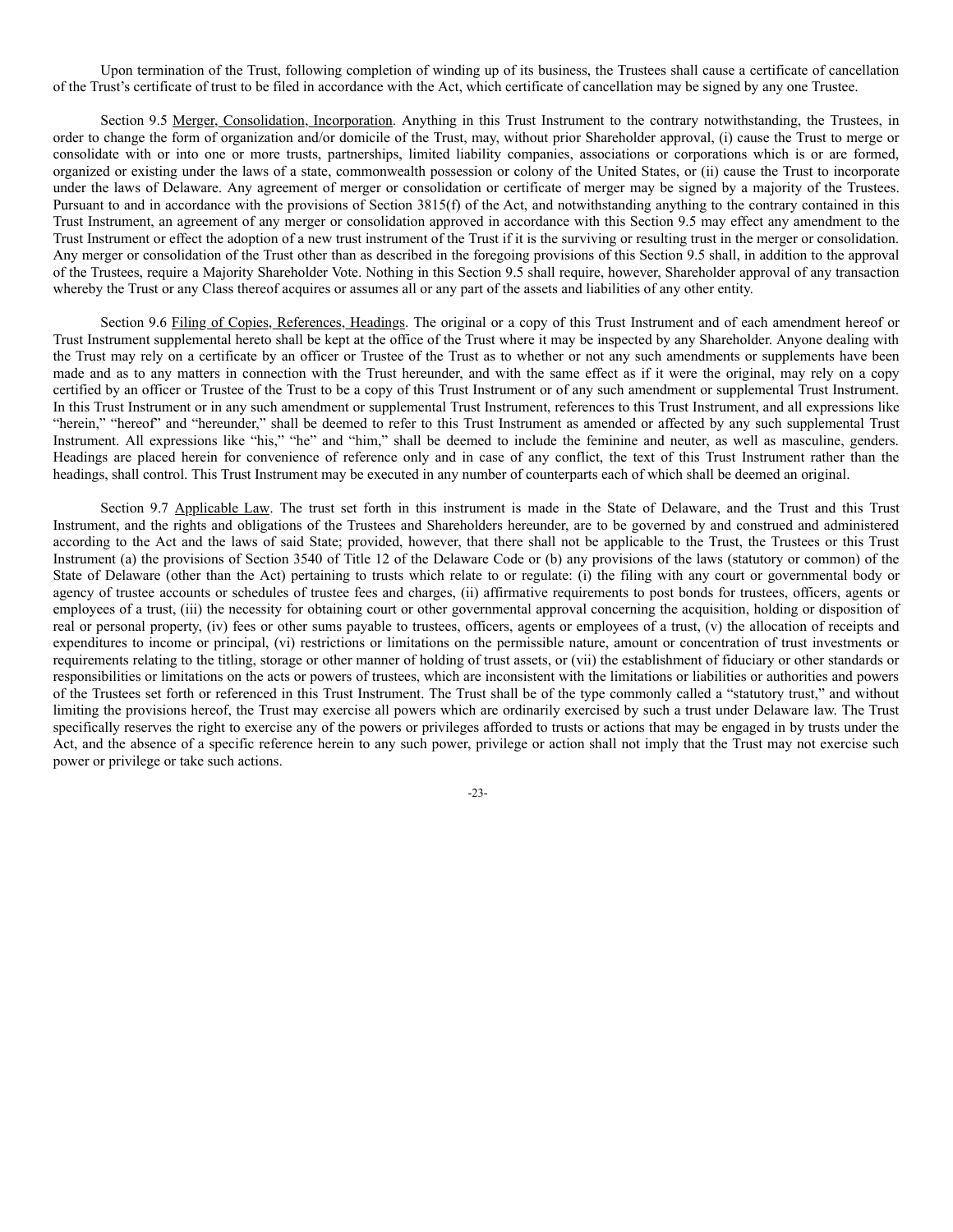Section 9.8 Amendments. Except as specifically provided herein, the Trustees may, without Shareholder vote, amend or otherwise supplement this Trust Instrument by making an amendment, a Trust Instrument supplemental hereto or an amended and restated trust instrument. Shareholders shall have the right to vote: (i) on any amendment which would affect their right to vote granted in Section 6.1, (ii) on any amendment to this Section 9.8, (iii) on any amendment for which such vote is required by law and (iv) on any amendment submitted to them by the Trustees. Any amendment required or permitted to be submitted to Shareholders which, as the Trustees determine, shall affect the Shareholders of one or more Classes shall be authorized by vote of the Shareholders of each Class affected and no vote of shareholders of a Class not affected shall be required. Anything in this Trust Instrument to the contrary notwithstanding, any amendment to Article VIII hereof shall not limit the rights to indemnification or insurance provided therein with respect to action or omission of any persons protected thereby prior to such amendment.

Section 9.9 Fiscal Year. The fiscal year of the Trust shall end on a specified date as determined from time to time by the Trustees.

Section 9.10 Provisions in Conflict with Law. The provisions of this Trust Instrument are severable, and if the Trustees shall determine, with the advice of counsel, that any of such provisions is in conflict with the 1940 Act, the regulated investment company provisions of the Code or with other applicable laws and regulations, the conflicting provision shall be deemed never to have constituted a part of this Trust Instrument; provided, however, that such determination shall not affect any of the remaining provisions of this Trust Instrument or render invalid or improper any action taken or omitted prior to such determination. If any provision of this Trust Instrument shall be held invalid or unenforceable in any jurisdiction, such invalidity or unenforceability shall attach only to such provision in such jurisdiction and shall not in any manner affect such provisions in any other jurisdiction or any other provision of this Trust Instrument in any jurisdiction.

-24-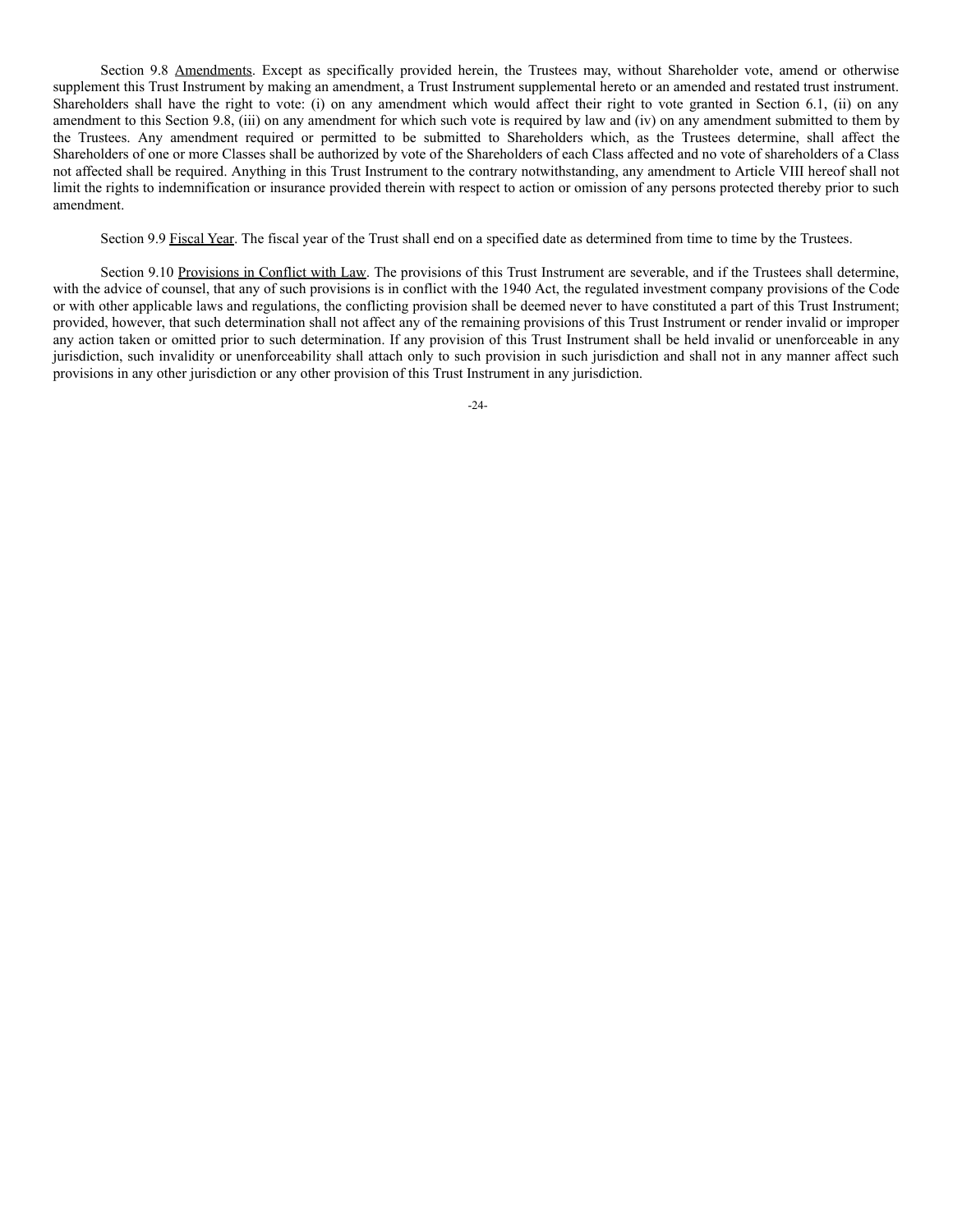Section 9.11 Allocation of Certain Expenses. Each Shareholder will, at the discretion of the Trustees, indemnify the Trust against all expenses and losses resulting from indebtedness incurred in connection with facilitating (i) requests pending receipt of the collected funds from investments sold on the date of such Shareholder's redemption request; (ii) redemption requests from such Shareholder who has also notified the Trust of its intention to deposit funds in its accounts on the date of said redemption request; or (iii) the purchase of investments pending receipt of collected funds from such Shareholder who has notified the Trust of its intention to deposit funds in its accounts on the date of the purchase of the investments.

Section 9.12 Delivery by Electronic Transmission or Otherwise. Notwithstanding any provision in this Declaration of Trust to the contrary, any notice, proxy, vote, consent, instrument or writing of any kind referenced in, or contemplated by, this Declaration of Trust or the By-Laws may, in the sole discretion of the Trustees, be given, granted or otherwise delivered by electronic transmission (within the meaning of the Act), including via the internet, or in any other manner permitted by applicable law. All requirements in this Declaration of Trust that any writing be signed shall be deemed to be satisfied by any electronic transmission in such form that is acceptable to the Trustees.

IN WITNESS WHEREOF, the undersigned, being the Trustees of the Trust, have executed this Declaration of Trust as of the 18th day of December, 2020.

/s/ Jeremy Held Jeremy Held, as Trustee and not individually

/s/ Jeremy May Jeremy May, as Trustee and not individually

/s/ Jack Swift Jack Swift, as Trustee and not individually

/s/ Michael Imhoff Michael Imhoff, as Trustee and not individually

-25-